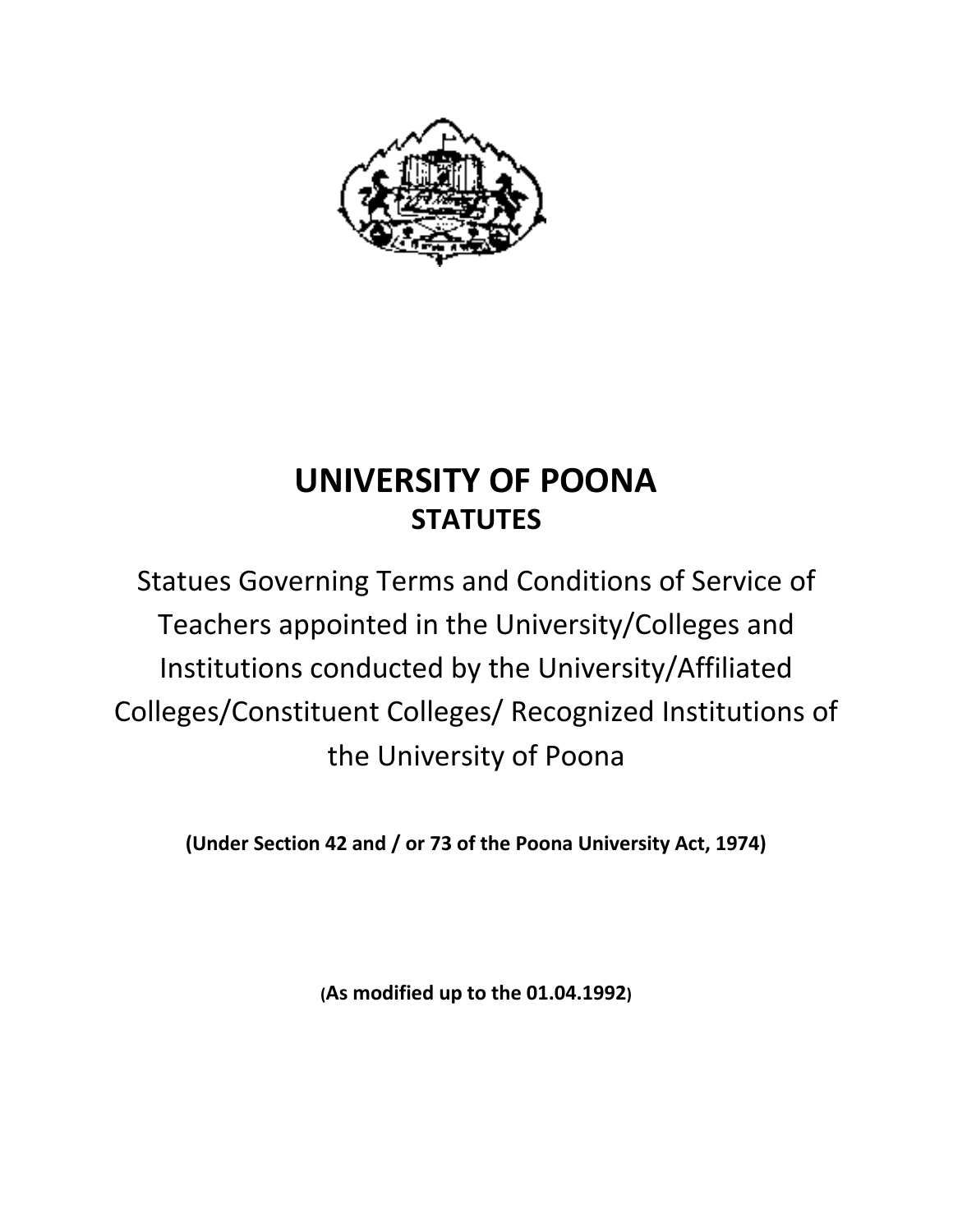### **Price : Rs. 15/-**

#### **1992**

#### **UNIVERSITY OF PUNE**

Statutes Governing Terms and Condition of Service of the Teachers appointed in the University/Colleges and Institutions conducted by the University/Affiliated Colleges/Constituent Colleges/Recognized Institutions of the University of Poona.

(Under Section 42 and / or 73 of the Poona University Act, 1974)

#### **CONTENTS**

| <b>Statutes</b> |                                                                                           |
|-----------------|-------------------------------------------------------------------------------------------|
| 411             | Definition                                                                                |
| $411-A$         | Teacher                                                                                   |
| $411 - B$       | Teacher of the University                                                                 |
| 412             | Pay Scales                                                                                |
| 413             | Appointment of Head of the University Department/Principal /Vice-<br>Principal            |
| 414             | Responsibilities of the Head of the University<br>Department/Principal                    |
| 415             | "Recruitment of Teacher of Constituent and Affiliated<br>Colleges/Recognized Institutions |
| $415-A$         | Deed of Contract                                                                          |
| 416             | Reservation of Posts                                                                      |
| 417             | Probation                                                                                 |
| 418             | Service Book                                                                              |
| 419             | Blank                                                                                     |
| 420             | Assessment of Teacher's Work                                                              |
| 421             | Increment                                                                                 |
| 422             | Seniority of Teachers                                                                     |
| 423             | Vacation                                                                                  |
| 424             | Leave                                                                                     |
| $424 - A$       | Special Disability Leave                                                                  |
| $424 - B$       | Surrender Leave                                                                           |
| 424-C           | Encashment of unutilized Earned Leave on Superannuation.                                  |
| 425             | Blank                                                                                     |
| 426             | Application for a Post or Examinership Elsewhere                                          |
| 427             | Superannuation                                                                            |
| 428             | Blank                                                                                     |
| 428-A           | Leave Travel Concession                                                                   |
| 429             | Seeking Release                                                                           |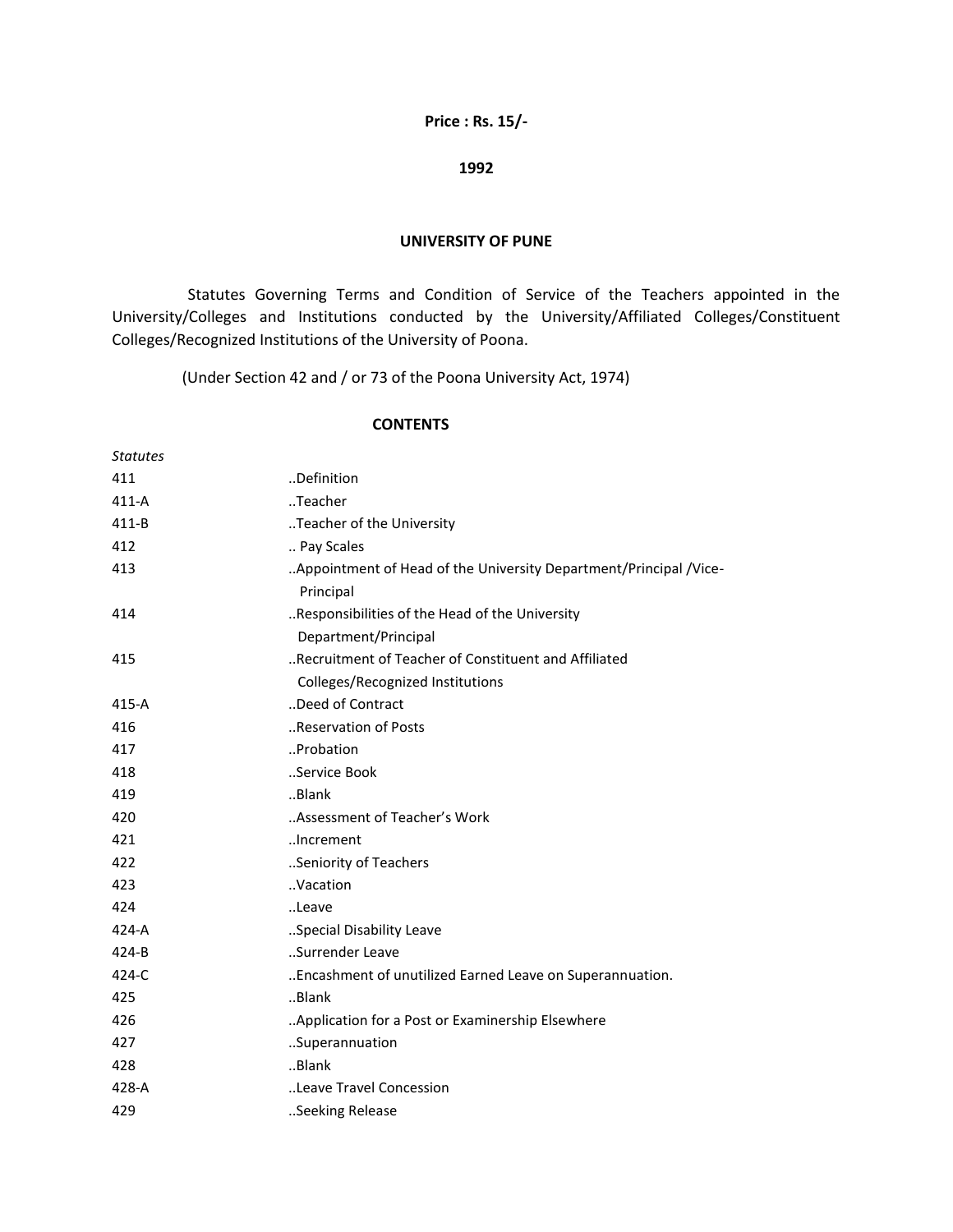| 430       | Blank                                                              |  |  |
|-----------|--------------------------------------------------------------------|--|--|
| 433       | Authorities, Competent to inflict Penalties                        |  |  |
| 433-A     | Procedure for Inflicting Penalties                                 |  |  |
| $433 - B$ | Infliction of Major Penalty without holding Enquiry under S. 433-A |  |  |
| 434       | Blank                                                              |  |  |
| 435       | Expenses for Arbitration under Section 74 of the Act.              |  |  |
| 436       | Life Worker                                                        |  |  |
| 437       | Blank                                                              |  |  |
| 438       | Contractual Appointment                                            |  |  |
| 439       | Minority Institution                                               |  |  |
| 551       | Travelling and Daily Allowance for Examiner                        |  |  |
| 552       | Travelling and Daily Allowance for University Employees            |  |  |
|           | Order of the Vice-Chancellor under Section II (6) (b) of the       |  |  |
|           | Poona University Act, 1974                                         |  |  |
|           | <b>APPENDIX</b><br>A                                               |  |  |
|           | <b>APPENDIX</b><br><sub>B</sub>                                    |  |  |
|           | <b>APPENDIX</b><br>C                                               |  |  |
| 431       | Grounds for taking Disciplinary Action against a teacher           |  |  |
| 432       | Penalties                                                          |  |  |

# **UNIVERSITY OF POONA**

# **Statutes Governing Terms and Conditions of Service of the Teachers appointed in the University/Colleges and Institutions conducted by the University/Affiliated Colleges/ Constituent Colleges/Recognized Institutions of the University of Poona**

# **(Under Section 42 and / or 73 of the Poona University Act, 1974)**

**1 Statute 411**. The definitions given in the Act and in the Statutes shall be applicable to these Statutes, unless there is anything repugnant in the subjects or context ....

(1)"Act" means the Poona University Act, 1974.

(2)"Appointing Authority" means the authority competent to make appointments to the different posts specified therein. The Appointing Authority for the University/Colleges and Institutions conducted by the University shall be the Executive Council. The Appointing Authority for the Affiliated College/Recognized Institution, shall be the Management of the College/Recognized Institution or the authority constituted by the Management as per its constitution.

(3)"Competent Authority" means the authority competent to exerise different powers in the Act and Statutes specified therein.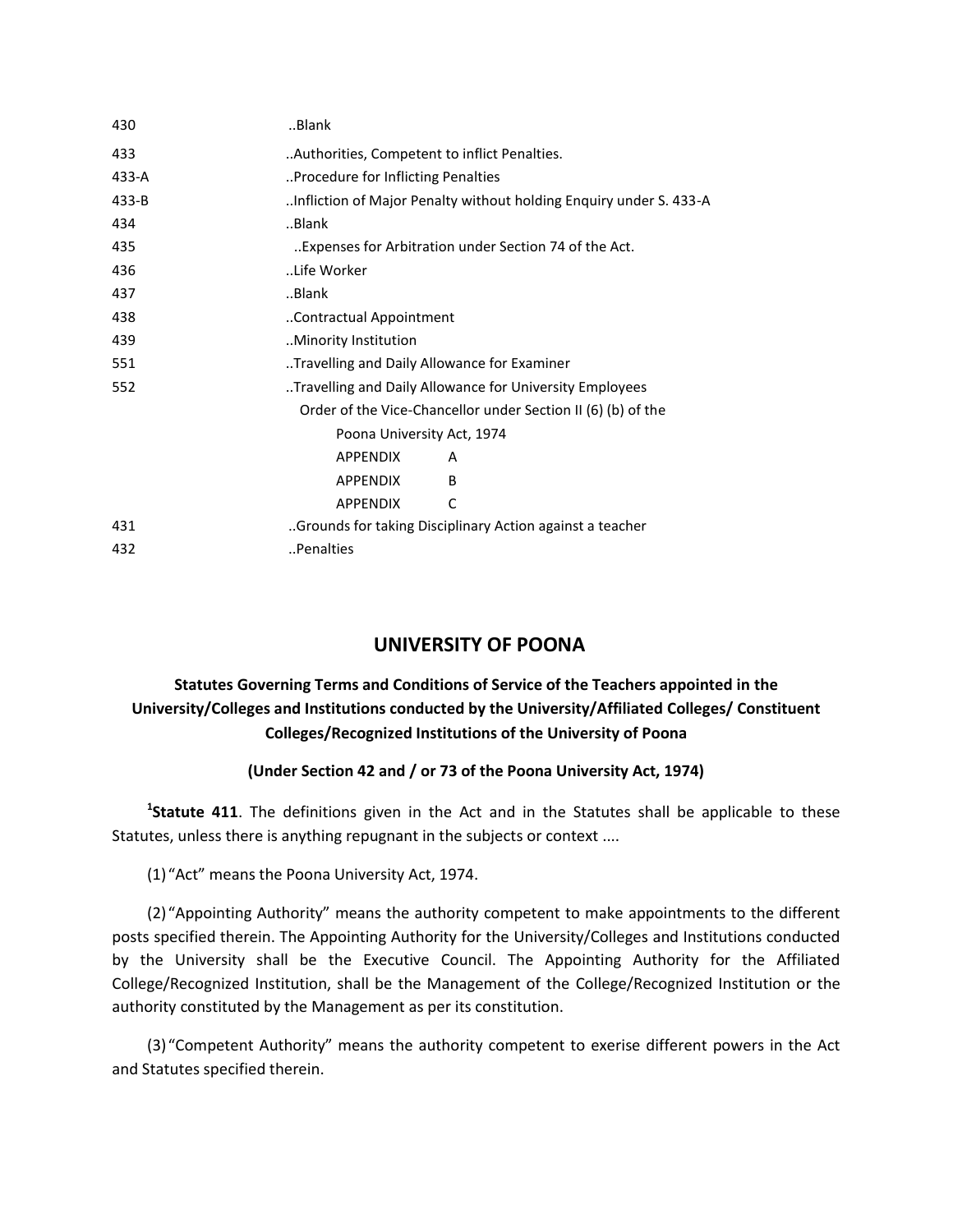(4)"Continuous service" means a service rendered by the teacher without any break under the same competent authority.

*Explanation*:-Leave of any kind granted to the teacher while in service does not constitute a break under the definition.

- (5) (a) "Contract", in the case of teacher of the University means the contract entered into in writing between the Teacher and the Registrar or Competent Authority or Officer or Person to whom the power is delegated by the Executive Council.
	- (b) "Contract" in the case of teacher other than of the University means a contract entered into in writing between the Teacher of the Affiliated College/Recognized Institution and the Chairman/President of the Governing Body/Managing Committee or Person to whom the power is delegated.

(6)"Executive Council" means the Executive Council specified as authority of the University under Section 19 of the Act and constituted under Section 23.

(7)"Honorarium" means payment granted to the teachers as remuneration for special work or work of an occasional character.

(8)"Lien" means the title of the teacher to hold, substantively either immediately or on termination of period or periods of absence, to the permanent post.

(9)"Management" means a Body or a Society or an Institution which has applied for starting/running of a college or recognized institution and which has been duly started/recognized as such; and includes the Governing Body or the Managing Committee or any other body by whatever name it is designated which actually conducts.

1. Statute 411 came into force w.e.f. 23.12.1981.

The affairs of the college/institution and which has been so recognized by the University for the purpose of these statutes as employer.

(10) "Personal pay" means additional pay granted to save the teacher from loss of substantive pay in respect of permanent post due to revision of pay or to any reduction of such substantive pay otherwise than as a disciplinary measure; and in exceptional circumstances, on other personal considerations.

(11) "Probation" means an appointment made on trial on specified condition for a stipulated period to a post for determining one's fitness for eventual substantive appointment to the post.

(12) "Registrar" means the Registrar of the University.

(13) "Temporary appointment" means appointment made on purely temporary basis either in a permanent post or tenure post or against a temporary post.

(14) "Time scale of pay" means a scale in which pay rises, subject to the conditions prescribed in the statutes, by periodical increments, from a minimum to maximum.

(15) "Vice-Chancellor" means the Vice-Chancellor of the University.

**<sup>1</sup>Statute 411-A.**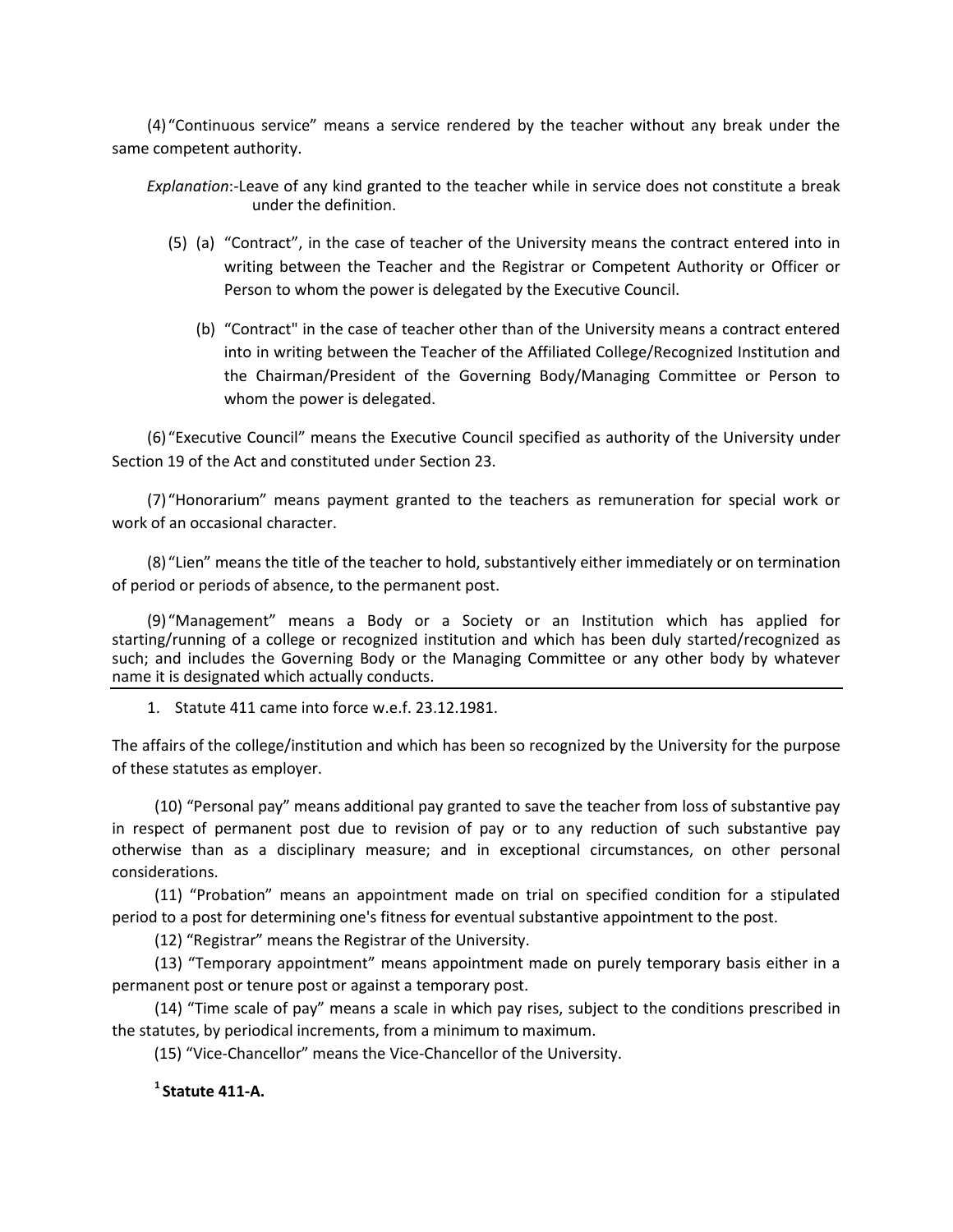"The teacher of the University, Professor, Associate Professor, Assistant Professor, Reader, Lecturer, Demonstrator, Tutor, Master of Method, Director of Physical Education, Principal (including acting or officiating), Vice-Principal" Assistant Director of Physical Education, Director or Dean of Students' Welfare, Librarian, Deputy-Librarian, Assistant Librarian, Senior Assistant-cum-Lecturer, Lecturer-Instructor, Research Associate whether full-time, part-time or honorary, in the University/College/ Recognized Institution shall be the teacher for the purpose of sub-section (30) of section 2 of the Act."

#### **Statute 411-B.**

The Professor, Associate Professor, Reader, Lecturer, Demonstrator, Tutor, Research Associate, Research Assistant, whether full-time, part-time or honorary appointed or recognized, for imparting instructions or guiding research, in the University or in any College or Institution conducted by the University, or in the Post-graduate Centre conducted by the University in an affiliated college or recognized institution shall be the teacher of the University for the purpose of sub-section 31 of section 2 of the Act.

# **2 Statute 412. Pay Scales**:

(*A*) (I) Pay scales of different categories of the teachers in the University Departments shall be as follows:

1.Professor:

Rs. 1500-60-1800-100-2000-Assessment-125 /2-2500

2.Librarian:

Rs. 1500-60-1800-100-2000-Assessment-l 25/2-2500

3.Reader:

Rs. 1200-50-1300-60-1600-Assessment-60-1900

4.Deputy Librarian:

Rs. 1200- 50-1300-60-1900

1. Statute 411-A and 411-B came into force w.e.f. 27.04.1981.

2. Statute 412 came into force w.ef. 15.07.1985.

5. Lecturer:

Rs. 700-40-1100-50-1300-Assessment-50-1600

6. Assistant Librarian:

Rs. 700-40-1100-50-1600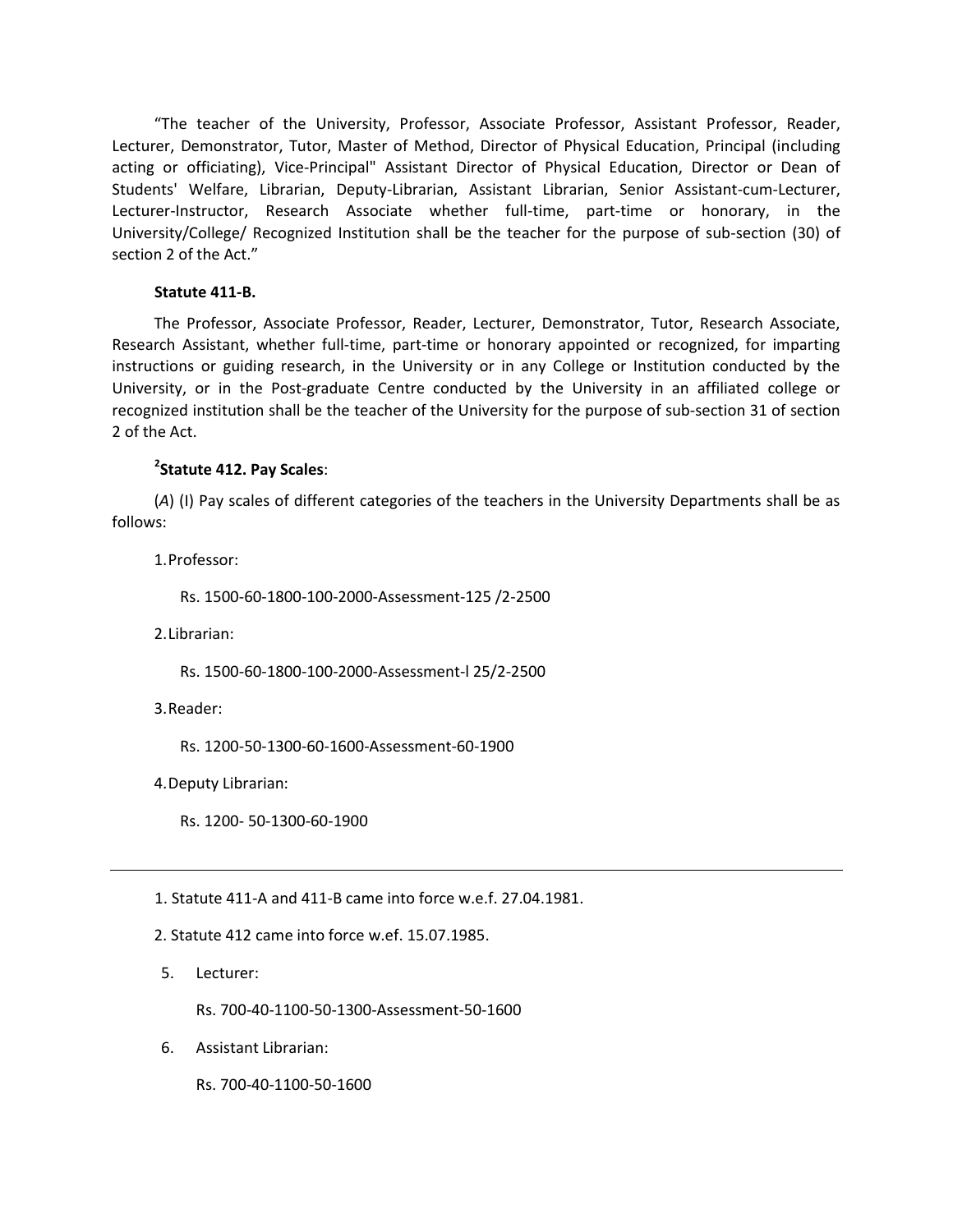7. Demonstraror/Tutor:

Rs. 500-20-700-25-900

8. Director of Physical Education:

Rs. 700-40-1100-50-1300-Assessment-50-1600

9. Assistant Director of Physical Education/P.T.I./Instructor in Physical Education:

Rs. 700-40-l100-50-1300-Assessment-50-1600

- (II) Teachers in the Conducted/Constituent/Affiliated Colleges:
- 1. Principal:
	- (*a*) Rs. 1500-60-1800-100-2000-Assessment-125-2-2500 (Scale for Principal of College having enrolment of students more than the number as may be determined by the Government from time to time ).
	- (*b*) Rs. 1200-50-1300-60-1600-Assessment-60-1900 (Scale for Principal of College having enrolment of students less than the number as may be determined by the Government from time to time).
- 2. Lecturer:

Rs. 700-40-1100-50-1300- Assessment- 50-1600

3. Librarian:

Rs. 700-40-1100-50-1300-Assessment-50-1600

4. Director of Physical Education:

Rs. 700-40-1100- 50-1300- Assessment- 50-1600

5. Assistant Director of Physical Education / P.T.I. / Instructor in Physical Education:

Rs. 700-40-1100-50-1600

6. Demonstrator/Tutor/Master of Method:

Rs. 500-20-700-25-900

Scales of posts of teachers not covered above shall be fixed as and when such posts are instituted by the competent authority.

Provided the employees mentioned in above categories shall be treated as teachers only if they are imparting instructions or guiding research at the University or College level.

2.The scales of pay of University Teachers and Principals and Teachers in Colleges who elect to retain their scales of pay existing prior to 01.01.1973 in accordance with Government Resolution,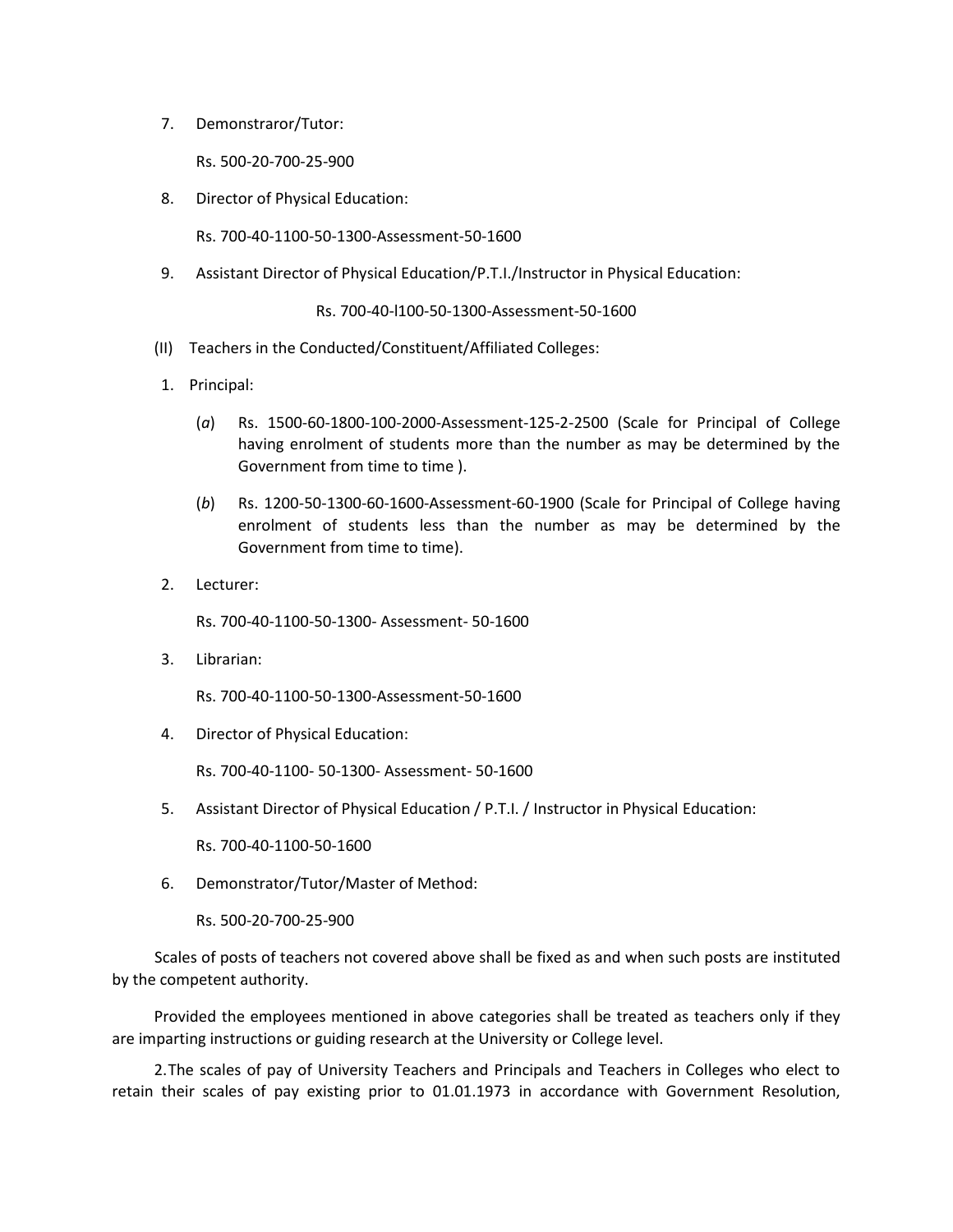Education and Youth Services Department No. USG/ 1177(129387/(XXXII) (CELL), dated 25.10.1977 shall be as follows:

University Teachers:

| (1)                         | Professor (Senior Scale) | Rs. 1600-100-1800         |
|-----------------------------|--------------------------|---------------------------|
| (2)                         | Professor                | Rs. 1100-50-1300-60-1600. |
| (3)                         | Reader                   | $$ Rs. 700-50-1250        |
| (4)                         | Lecturer                 | Rs. 400-40-800-50-950     |
| (5)                         | Demonstrator/Tutor       | Rs. 300-20-400.           |
|                             |                          |                           |
|                             | College Teacher:         |                           |
| (1) Principal               |                          | Rs. 800-50-1250.          |
| (2) Principal               |                          | Rs. 700-40-1100 plus      |
|                             |                          | Principal's Allowance     |
|                             |                          | Rs. 100/- p.m.            |
| (3) Senior Lecturer         |                          | Rs: 700-40-1100.          |
| (4) Lecturer (Senior Scale) |                          | Rs. 400-30-640-40-800     |
| (5) Lecturer (Junior Scale) |                          | Rs. 300-25-600.           |
| (6) Demonstrator/Tutor/     |                          | Rs. 250-15-400.           |
|                             | Master of Method         |                           |

*Note:–*The scales of pay mentioned at (A) (1) above are the revised scales of pay recommended by the University Grants Commission and approved by the State Government for implementation with retrospective effect from 01.01.1973 vide Government Resolution, Education and Youth Services Department No. USG/l177/129387/XXXII/(CELL)/dated 25.10.1977and No.UGC/1177/XXXII/CELL)/ dated 13.01.1978 and other Government Resolutions and Government order, issued from time to time in the respect. The formula and principles for fixation of pas of teachers who were in service in the University/College on 01.01.1973, shall by as shown in Appendix 'A' statutes.

*Explanation* 1: (a) The Demonstrator/Tutor in the Department of University recruited on or before 03.10.1975 who did not possess at the time of his initial recruitment the minimum qualifications prescribed for the post of Demonstrator/Tutor by the University shall be eligible for the revised scale of Rs. 500-900. However, he shall be required to attain the said qualifications within a period of five years from 13.01.1978. If he fails to do so, his future increments will be withheld till he acquires the said qualifications.

The Demonstrator/Tutor in the University recruited after 3.10.1975 and who does not possess the minimum qualifications prescribed by the University for the post shall, however, continue to draw pay in the unrevised scale of pay i.e. Rs. 300-20-400, be appointed as Lecturer in the upgraded post of Lecturer as per norms laid down in the aforesaid Government Resolution of 25.10.1977 but who possesses at the time of his initial appointment as Demonstrator/Tutor/Master of Method qualifications prescribed by the University for the post of Demonstrator/Tutor/Master of Method shall be eligible for the revised scale i.e. Rs. 500-900.

However, the Demonstrator/Tutor/Master of Method working in College who does not possess at the time of his initial appointment as Demonstrator/Tutor/Master of Method qualifications prescribed by the University for the post of Demonstrator/ Tutor/

Master of Method shall continue in the unrevised scale of pay i.e. Rs. 250-15-400.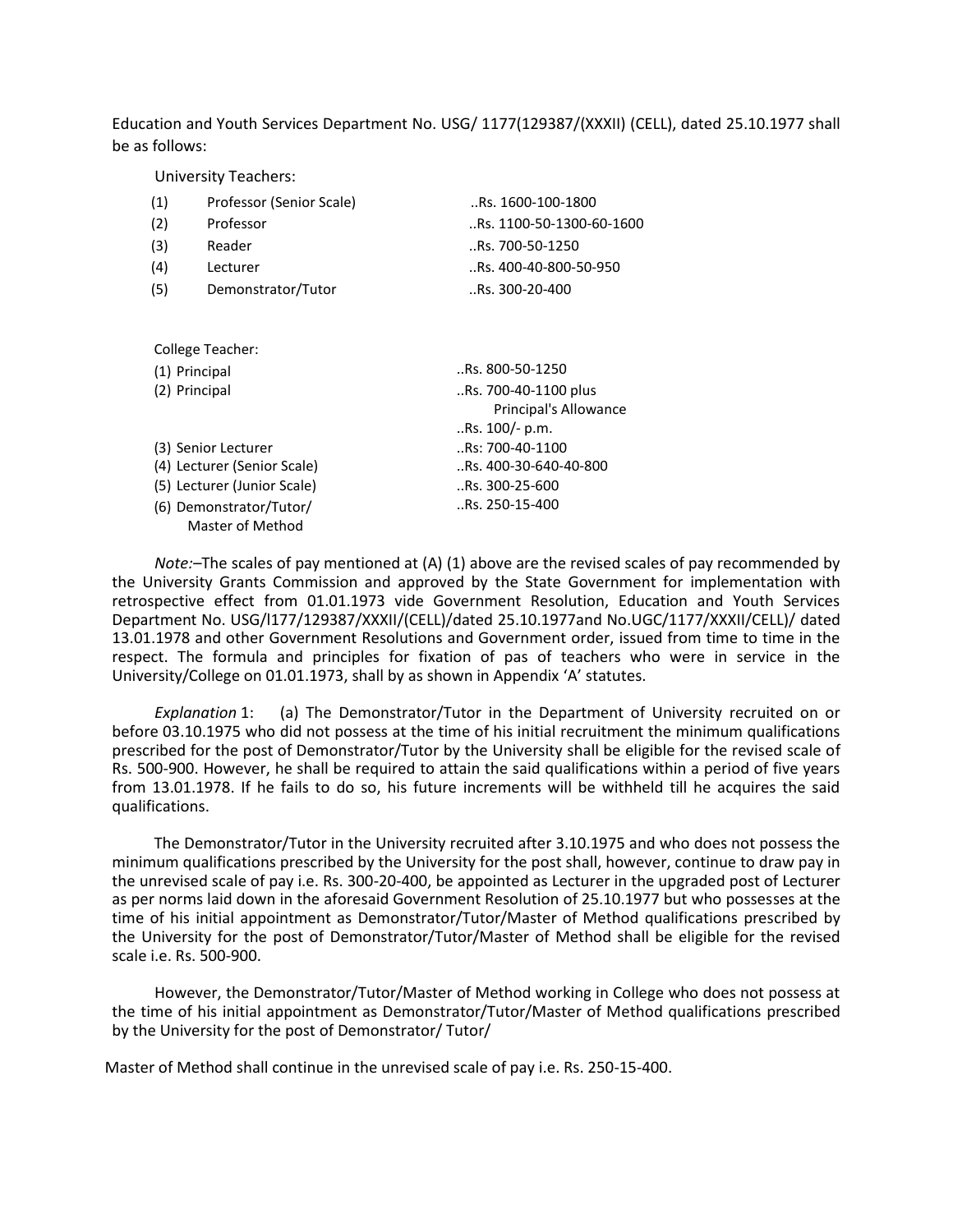(*c*) Posts of Demonstrators/Tutors in the University Departments/Colleges are to be upgraded into those of Lecturers and in order to help the process of progressive abolition of the cadre of Demonstrator/Tutors, no new recruitment to his cadre shall be made by the University/College hereafter.

#### *Explanation* 2:

The principal of the College possessing qualifications prescribed by the University for the post of Lecturer with 10 years' degree teaching experience or a Doctorate Degree with five years' degree teaching experience shall be entitled or get the scale of Rs. 1500-2500.

#### *Explanation* 3:

The revised pay-scales are inclusive of dearness allowance admissible on 01.01.1973. The teacher who elects to retain the old scale shall continue to get the dearness allowance admissible on the old scale prior to 01.01.1973.

#### *Explanation* 4:

The teacher shall be eligible to get the dearness allowance equal to the increases in dearness allowance sanctioned and made effective by the State Govt. for its employees from time to time after 01.01.1973. Similarly he shall also be eligible to get the house rent allowance and other allowances as may be sanctioned by the State Govt. from time to time.

#### *Explanation* 5:

The above scales shall be applicable to all teachers except those in the Faculties of Medicine (excluding Ayurvedic Medicine) and Engineering.

### (*B*) *Fixation of pay at the time of appointment:*

Unless otherwise recommended by the Selection Committee and approved by the Appointing Authority and subject to the directives of the University Grants Commission and the State Government in this behalf the pay of a teacher on appointment shall be fixed as shown below:

(*a*) Where an appointee had been employed earlier as a teacher in a University, in India or a College affiliated to it-

- (i) When the appointment is against a post carrying an identical scale of pay; the last pay drawn only be allowed and the date of increment retained.
- (ii) When the appointment is in a higher scale of pay, the pay of the appointee shall be fixed at the minimum of the higher scale. If his pay in his earlier appointment is more than the minimum of the scale, the pay of the appointee shall be fixed in the higher scale at the next stage above his last pay. If during the period of the next 12 months the pay of the teacher in the lower post becomes higher then the pay fixed in the higher post his pay be refixed on such date at the next stage in the higher post with reference to the enhanced pay in the lower post.

(*b*) When an appointee was not employed in a University or its affiliated Colleges, normally he be given the minimum of the scale of pay.

A statement showing the pay admissible under (*a*) above on the basis of the last pay drawn shall invariably be placed before the Selection Committee and the Competent Authority for information.

#### $<sup>1</sup>$ Statute 413.</sup> **Statute 413. Appointment of Head of the University Department/ Principal/Vice-Principal:**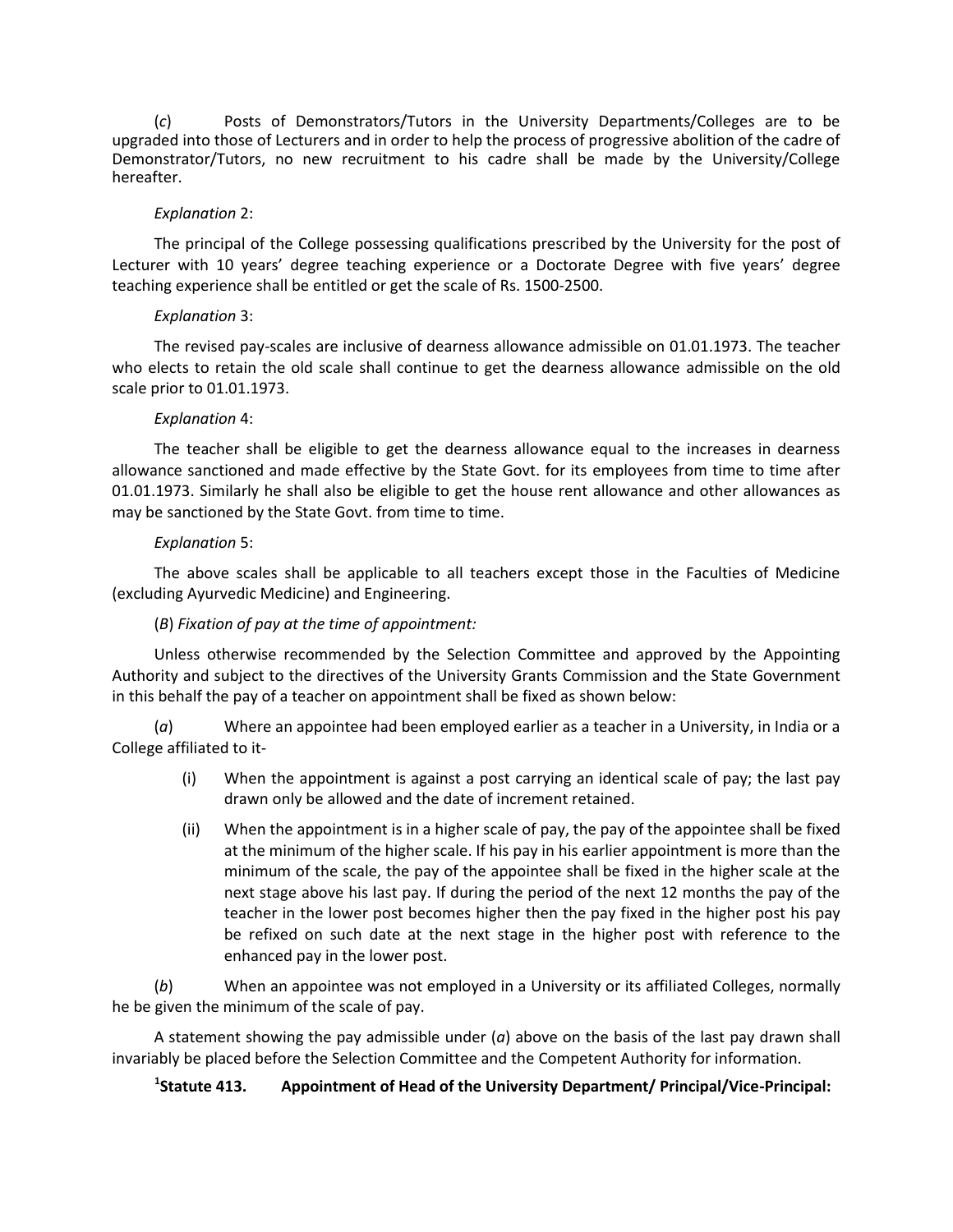### *(A) Appointment of the Head of the University Department:*

The Vice-Chancellor shall appoint the Head of the Department. If there is only one Professor in the University Department, he shall be designated as Head of the University Department, and if there is no Professor and only one Reader, such Reader shall be designated as Head of the Department. If there are more than one Professor/Reader the Vice-Chancellor may nominate one of them as Head of the Department for a period of three years.

### *(B) Appointment of Principal :*

1. Principal of the College may be appointed from amongst the teachers of the College or by direct recruitment through selection, and this post shall be considered as non-vacation post.

2. The appointment of Principal of the College shall be made by the Competent Authority on the recommendations of the Selection Committee consisting of the following :

### (*a*) Chairman, Governing Body of the College;

- (*b*) One member of the Governing Body;
- (*c*) Two nominees of the Vice-Chancellor;
- (*d*) One nominee of the Director of Higher Education.

The recommendation of the Selection Committee shall be subject to the approval of the Vice-Chancellor. If the Vice-Chancellor does not approve the decision of the Selection Committee, he shall record his reasons in writing thereof and return it to the Selection Committee for reconsideration. After reconsideration, if the Selection Committee desires to pursue its original proposal, it shall refer the matter again to the Vice-Chancellor for his decision, which shall be final.

3. *(a)* The Principal who desires to relinquish his post, for personal or other reasons, shall give six months' notice and in lieu thereof six months' total salary to the Competent Authority. If he so desires within first two years of his appointment, the period of notice shall be three months and in lieu thereof he shall pay three months' total salary. He shall ordinarily not give such notice terminating the notice period in the middle of the term. The Competent Authority may waive the notice period.

(*b*) The Principal who is selected from amongst the teachers or by direct recruitment and desires to relinquish the post within the first two years of his appointment as Principal, shall do so by giving three months' notice or three-months' salary in lieu thereof and shall have an option to go back to post in the department which he represents. In case of the Principal who is appointed from amongst the teachers of the same college, on going back to his original post, his pay as a teacher shall be fixed in his original scale as if he had continued in the post. In the case of the Principal who was not a teacher of the college at the time of his appointment as Principal, his pay as a teacher shall be fixed in his previous scale as teacher as if he had continued in the post.

1. Statute 413 came into force w.e.f. 23.12.1981.

 $^{1}$ **4**. **4**. *In the event of the vacancy of the post of Principal, occurring due to illness, leave, retirement, leaving the service, or by any other reason, the current duties of the post of Principal, shall be assigned by the management of the College to the senior most teacher in the college in addition to his own duties as an alternate arrangement in respect of temporary vacancy, till the Principal resumes, and*  as an alternate arrangement in respect of permanent vacancy, till the post is filled in by, usual *procedure.*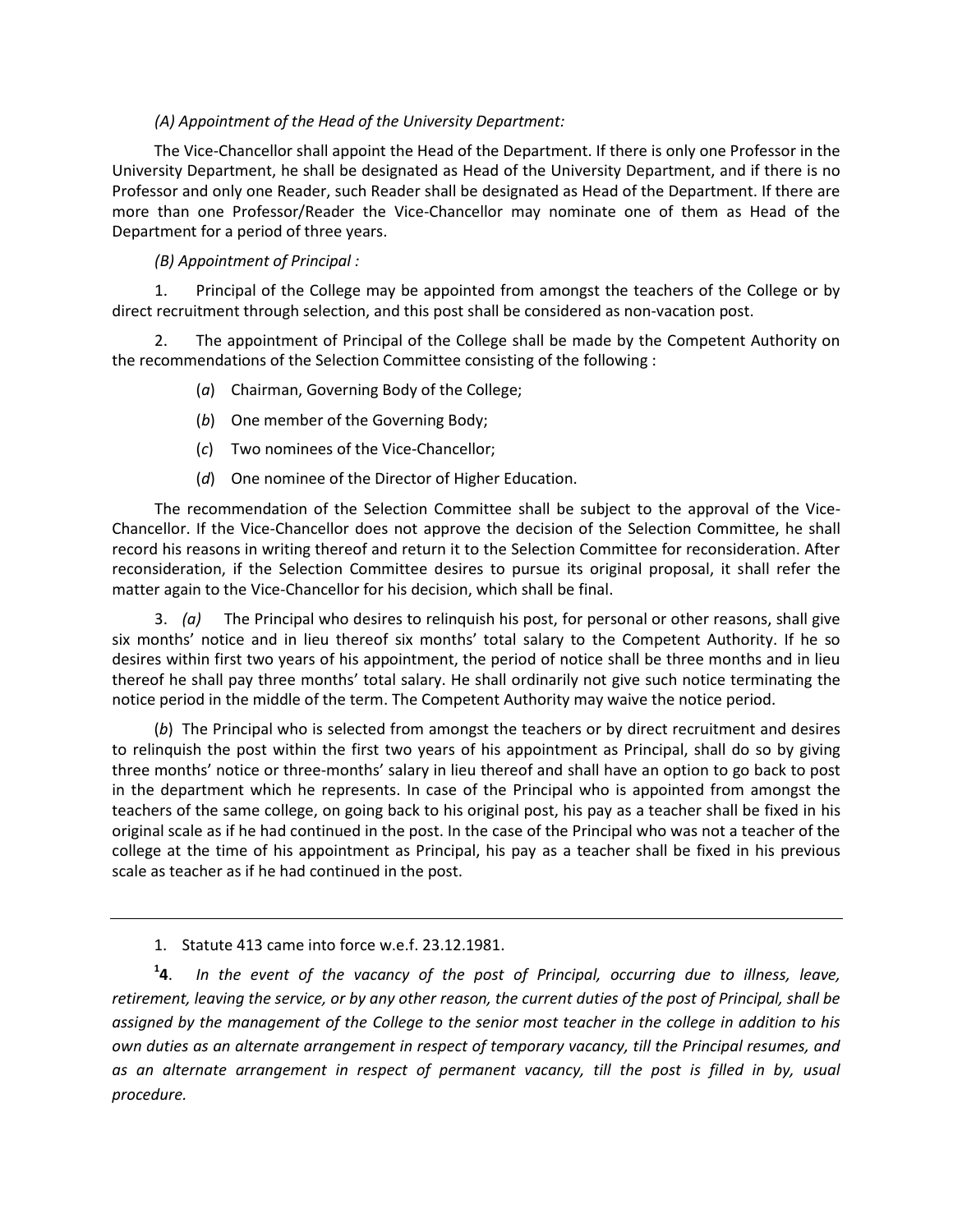# **2 Statute 414. Responsibilities of the Head of the University Department/ Principal:**

Subject to the supervision and general control of the University/Governing Body, the Head of the University Department/Principal as an administrative and academic Head of the University Department/College shall be responsible for:

- (*a*) Academic growth of the University Department/College.
- (*b*) Participation in the teaching work, research, and training programmes of the University Department/College.
- (*c*) Assisting in planning and implementation of academic programmes such as orientation courses, seminars, in service and other training programmes organised by the University Department/College, for academic competence of the Faculty Members.
- (*d*) Admission of students and maintenance of discipline of the University Department/College.
- (*e*) Management of University Department Library/College Libraries, Laboratory, Gymkhana and Hostels, if any.
- (*f*) Receipts, expenditures and maintenance of accounts and submission of quarterly statement of accounts to the Management and to the Local Managing Committee.
- (*g*) Observance of provisions of Accounts Code.
- (*h*) Correspondence relating to the administration of the University Department/ College.
- (*i*) Administration and supervision of curricular, co-curricular/extra-curricular or extramural activities, and welfare of the University Department/College, and maintenance of records.
- (*j*) Observance of the Act, Statutes, Ordinances, Regulations, Rules and other Orders issued thereunder from time to time.
- (*k*) Supervision of University Department/College and University Examinations, setting of question papers, for the University Department/ College and University Examinations, moderation and assessment of answer papers and such other work pertaining to the Examinations as assigned.
- (*l*) Assessing reports of teachers and maintenance of Service Books.
- (*m*) Any other work relating to the University Department/College as may be assigned to him by the Competent Authority from time to time.
- 1. **Statute 413 (B**) (**4**) came into force w.e.f. 24.02.1984.
- 2. **Statute 414** came into force w.e.f. 23.12.1981.
	- (*n*) Assessing reports of members of the non-teaching staff, maintenance of their Service Books and looking after the general welfare of the non-teaching staff.
	- (*o*) Observance and implementation of directives issued by Government, authorities viz. Director of Education / Higher Education / University and other concerned authorities.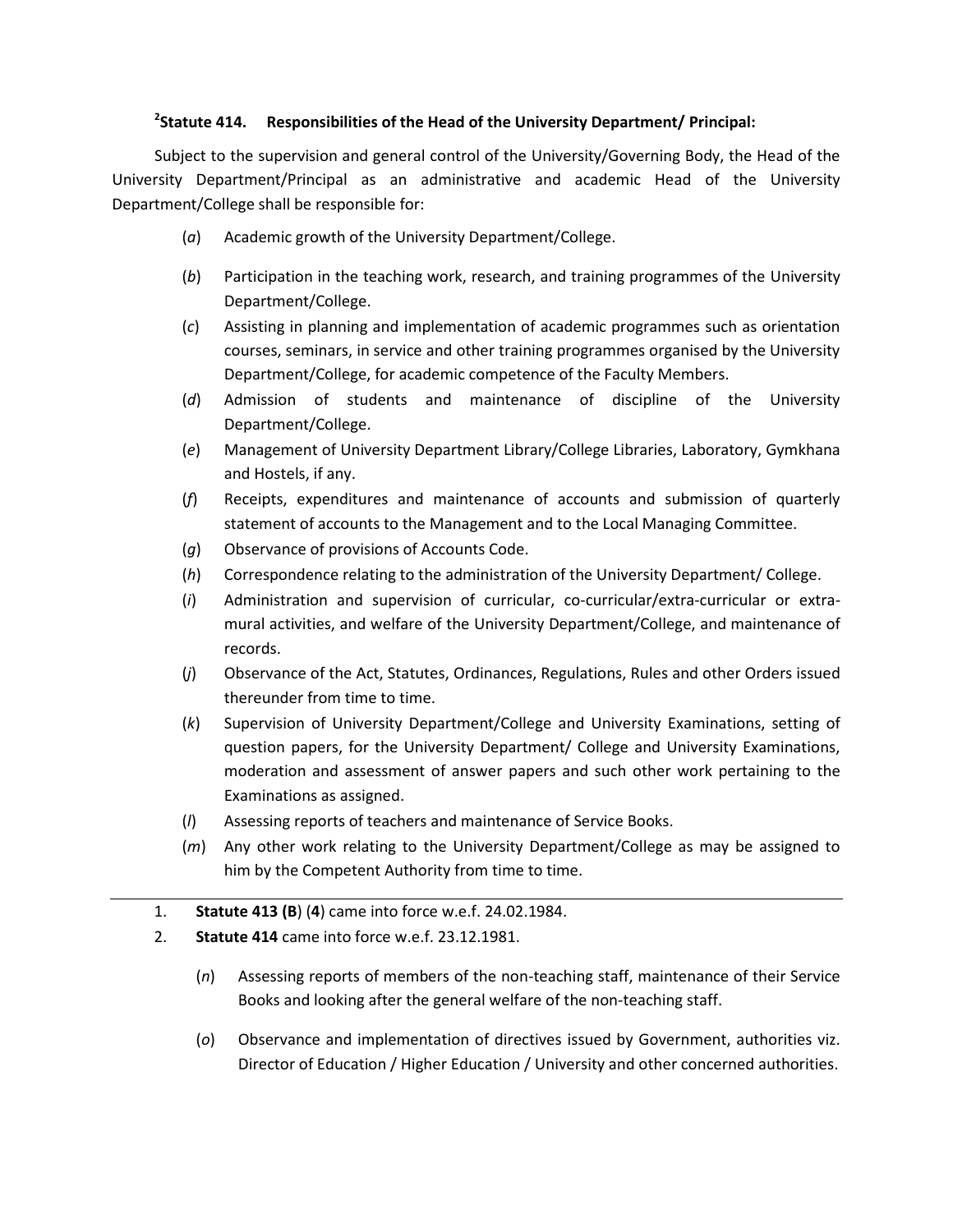- (*p*) Safe-guard the interests of teachers/non-teaching staff members and the Management.
- (*q*) Timely submission of information/returns to different authorities viz. Government/University/University Grants Commission/Management etc. especially regarding Accounts matters.

# **1 Statute 415. Recruitment of Teachers of Constituent and Affiliated Colleges/**

#### **Recognized Institutions.**

1. There shall be Selection Committee for making recommendations to the Management for appointment of teachers.

Every Selection Committee shall consist of:

- (*a*) Chairman, Governing Body of the College or/his Institution nominee from amongst members of the Governing Body.
- (*b*) A nominee of the Vice-Chancellor.
- (*c*) One Expert to be nominated by the Vice-Chancellor.
- (*d*) One nominee of the Director of Higher Education, not below the rank of

Deputy Director of Higher Education.

- (*e*) Principal of the College/Head of the Recognized Institution.
- (*f*) Head of the concerned Department of the College/Institution.
- $^{2}(g)$  If the post is reserved one, the Vice- Chancellor shall nominate one additional member, belonging to Scheduled Caste or Scheduled Tribe or Denotified or Nomedic Tribe who should preferably an expert on the subject.
- 2. *Procedure:*
	- (*a*) All posts of the teachers shall be widely advertised with particulars of minimum and other qualifications, if any, and emoluments. Reasonable time shall be allowed to applicants, to submit their applications.
	- (*b*) The date of the meeting of the Selection Committee shall be so fixed as to allow the notice of fifteen days to each member and to the candidates. The particulars of each candidate called for interview; in consultation with the Head of the Department/Principal of the College, Head of the Recognized Institution, shall be supplied to each member, so as to reach him seven days before the date of the meeting.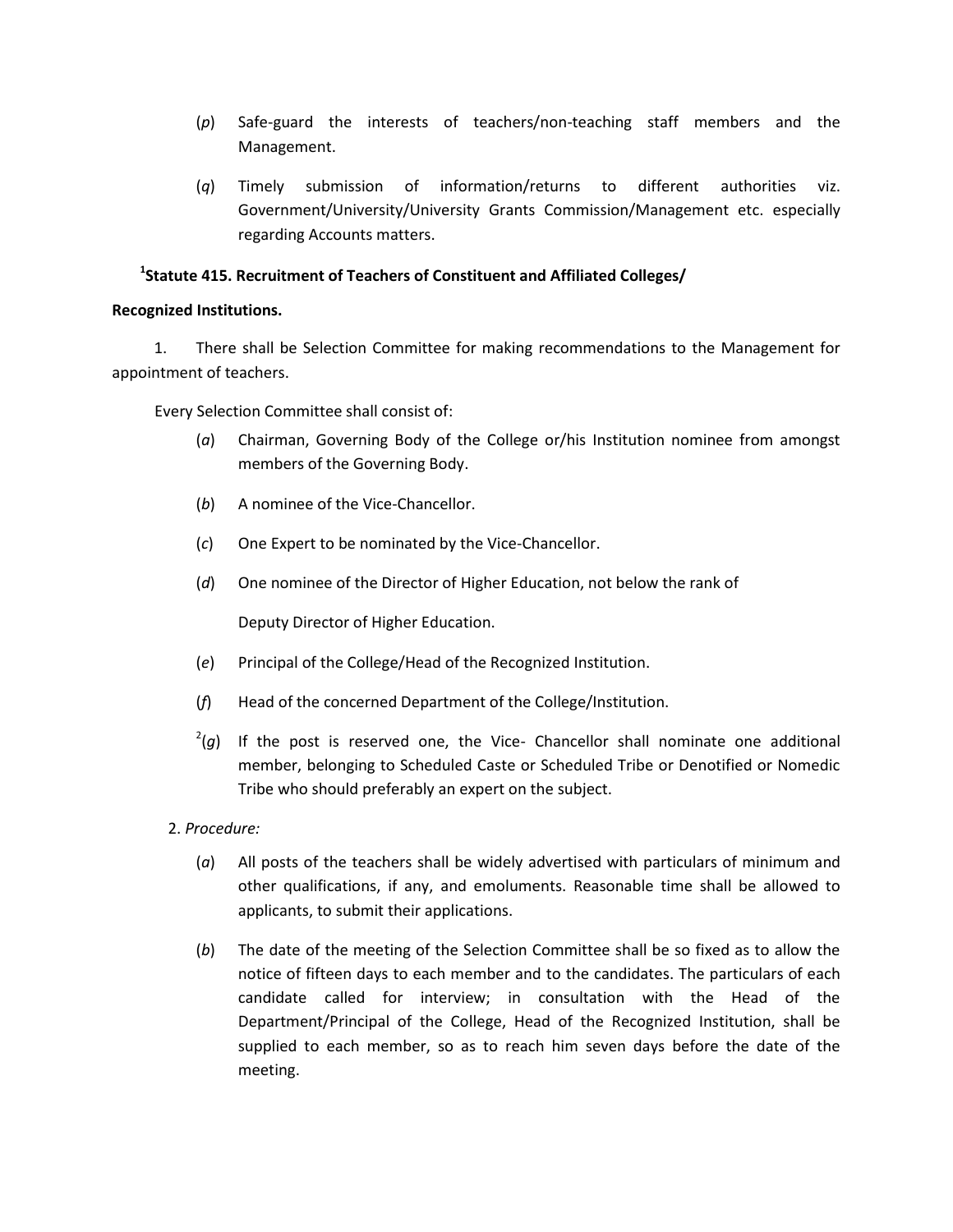- (*c*) The quorum to constitute a meeting of the Selection Committee shall be four members of whom, one being an expert nominated by the University.
- **1. Statute 415** came into force w.e.f. 23.12.1981.
- **2. Statute 415** (1) (*g*) was inserted w.e.f. 10.01.1990.
	- (*d*) The Selection Committee shall interview and adjudge the merits of each candidate in accordance with the qualifications advertised, and report to the Competent Authority the names arranged in order of merits giving reasons for the order of preference. If no person is selected a report to that effect be made. The Committee may recommend only one name if others are not found suitable.
	- (*e*) The Competent Authority, with the approval of the Vice-Chancellor, shall appoint from amongst the persons so recommended the number of persons required to fill in the posts.

Provided that where the Appointing Authority proposes to make an appointment otherwise than in accordance with the order of merit arranged by the Selection Committee, it shall record its reasons in writing and refer back to the matter to the Selection Committee for reconsideration within fifteen days from the date of report. Thereafter the decision of the Competent Authority, if approved by the Vice-Chancellor, shall be final.

# 3. *Filling in of Temporary Vacancy:*

Where vacancy of a teacher is to be filled in temporarily but not exceeding one term (i.e. six months), the Appointing Authority on the recommendation of the Principal/ Head of the Constituent/Affiliated College/Recognized Institution shall fill in the temporary vacancy.

If the vacancy exceeds a period of a term but does not exceed more than a year the vacancy will be filled in by the Appointing Authority on the recommendations of the Local Selection Committee constituted as follows and information of the same will be given to the Competent Authority:

- *(a*) The Chairman of the Governing Body or his nominee.
- (*b*) The Principal of the College/Head of the Recognized Institution concerned.
- (*c*) The Head of the Department of the College/Head of the Recognized Institution, in the subject concerned, if any.
- (*d*) One expert in the subject concerned nominated by the Chairman of the Governing Body out of a panel suggested by the University.

The Principal of the College/Head of the Recognized Institution shall be the Secretary of the Committee.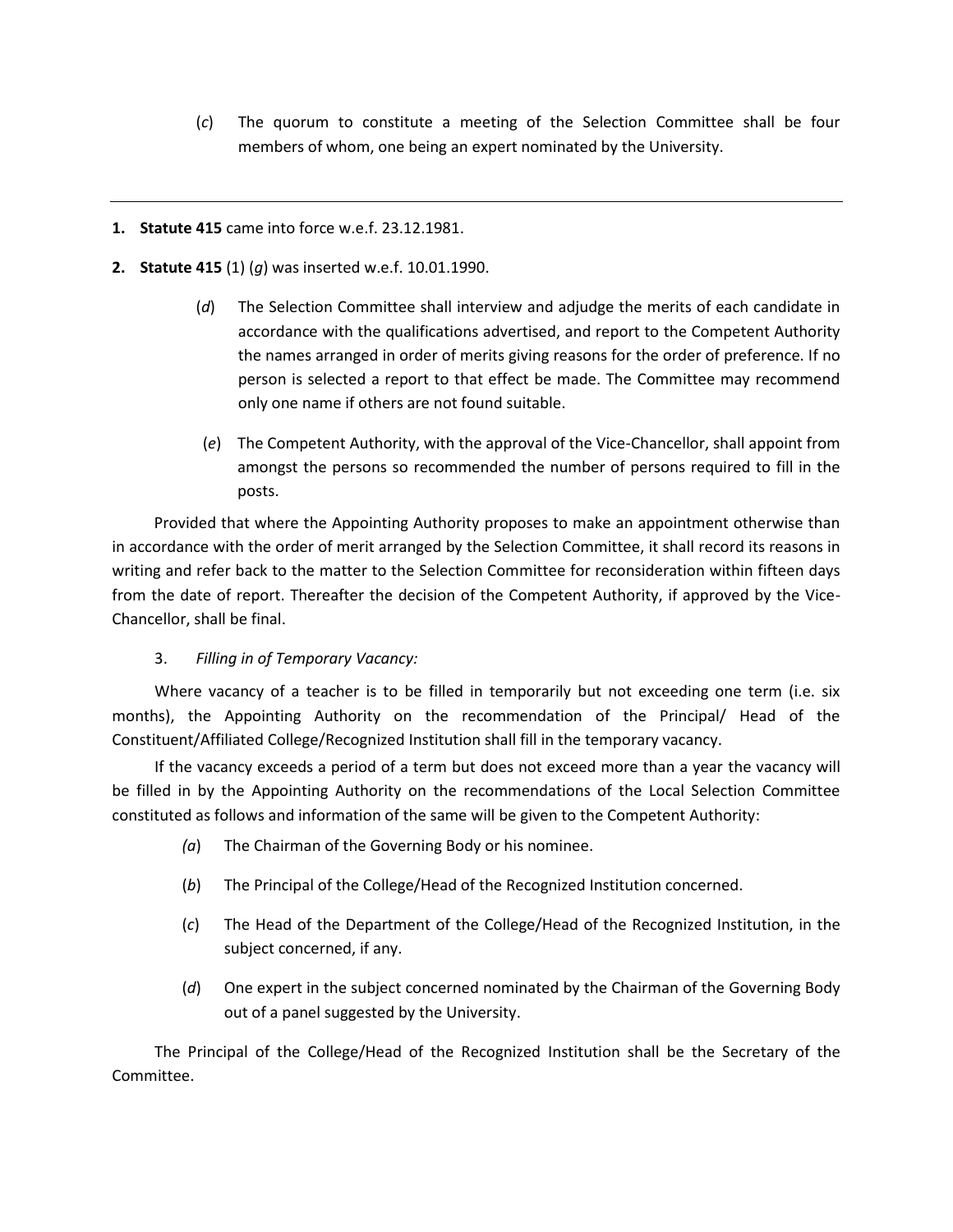4. The teacher (already in service or newly appointed) shall sign the deed of contract in the form given in Appendix "B".

#### Statute 415. **Statute 415. (A) Deed of Contract:**

The University teacher (already in Service or newly appointed) shall sign the deed of contract in the form given in Appendix "B"

#### $<sup>1</sup>$ Statute 416.</sup> **Reservation of Posts:**

Reservation of posts for Scheduled Castes (SC), Scheduled Tribes (ST), Denotified Tribe and Nomedic Tribes (DTNT).

1. Statute 415 (A) and Statute 416 came into force w.e.f. 24.02.1984.

(1) The University, Affiliated Colleges and Recognized Institutions shall reserve the posts out of the total number of posts to be filled in by selection, for the members of the reserved categories as under:

| (a) | <b>Scheduled Castes</b>             | $\cdot$ . | 13% |
|-----|-------------------------------------|-----------|-----|
| (b) | Scheduled Tribes                    | $\cdot$ . | 7%  |
| (c) | Denotified Tribe and Nomedic Tribes | $\cdot$ . | 4%  |

(2) If a candidate belonging to any of the reserved categories above, is selected on merit, he shall be counted against the general (unreserved) post, provided that the total number of candidates from all the three categories together with those selected on merit do not exceed 40 % of the total vacancies to be filled in on any occasion of recruitment.

(3) Subject to the general orders issued by the State Government, from time to time, in respect of recruitment of candidates from the reserved categories, vacancies reserved for a particular category shall be filled in by a candidate belonging to any other categories, if the candidate belonging to that particular category is not available for appointment. If no candidate is available out of any of the three categories, the post may be kept vacant for six months and readvertised for the reserved category. Even after readvertising the post three times at an interval of six months each in such a manner a suitable candidate belonging to any of the reserved categories is not available, the post may be filled in by advertising the same for open category.

Provided that the post shall be filled in temporarily by a suitable candidate belonging to open category, if the candidate belonging to reserved category does not become available in response to the advertisement.

# **1 Statute 417. Probation:**

The period of probation of the teacher shall in no case be more than 24 months, on the expiry of which he will be deemed to be confirmed unless after assessment of this work by the Committee, his services are terminated by giving him one month's notice or one month's salary in lieu of notice.

2. The Principal of the conducted College or the Head of the University Department concerned shall maintain Assessment Reports of the teacher on probations in the performa prescribed for the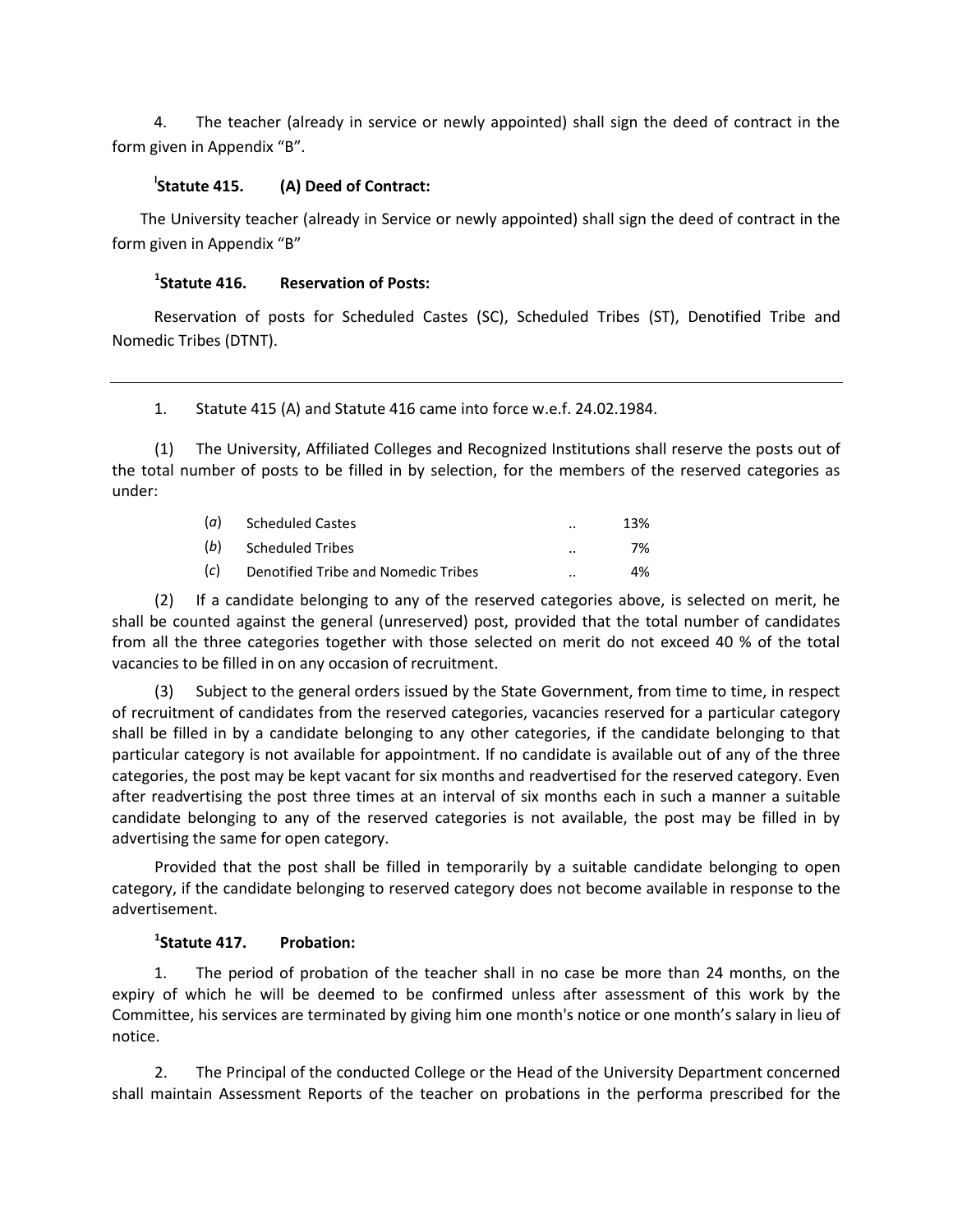purpose by the Vice-Chancellor, for every six month, and complete it at the end of each term of the academic year. The Principal of the conducted College or the Head of the University Department under whom the teacher is working shall send to the Registrar at least two months before the date of expiry of the period of probation, his assessment report with definite recommendations for confirmation in service or otherwise. In case the teacher appointed on probation for a period of less than 24 months is not to be confirmed at the end of his probationary period or his probationary period is to be extended, a confidential report justifying the decision should be attached and such cases be referred to the Vice-Chancellor for further instruction. The Executive Council shall be the deciding authority in these cases. In the case of teachers of Affiliated Colleges, the Principal will maintain Assessment Reports in a similar manner and forward the recommendations to the Chairman, Governing Body for further instructions. The Governing Body shall be the deciding authority in these cases.

# 1. Statute 417 came into force w.e.f. 23.12.1981

3. The Assessment Report of the Principal of Conducted College/Head of the University Department on probation shall be maintained by the Vice-Chancellor, or the Principal of Affiliated College by the Chairman of the Governing Body and will be placed before the Competent Authority at least two months before the date of expiry of the period of probation with definite recommendations of confirmation in service or extension of probationary period or otherwise.

4. If the University/Governing Body terminates the services of the teacher on probation on the ground of reduction in work-load or abolition of the post and if he is reemployed by the same College or a College under the same management subsequently within a year, the period spent by a teacher on probation during his first appointment shall be counted towards the total period of probation of 24 months. He shall be eligible for annual increment, condonation of break-in-service and confirmation, subject to his carrying good Assessment Report.

#### <sup>1</sup>Statute 418. **Service Book:**

A service book shall be maintained by the Registrar or any other officer duly authorized by him/Principal/Head of Recognized Institution for the teacher of the University /College/Recognized Institution and shall contain such information regarding date of birth, date of appointment, qualifications, scale of pay, increments, probation, particulars of leave and such other information as the Competent Authority may prescribe. The entries in the service book shall be brought to the notice of the teacher concerned after the end of each academic year and his signature obtained.

#### <sup>1</sup>Statute 420. **Assessment of Teachers Work:**

1. In order to evaluate the work of the teacher, he should prepare an out-line of his academic programme in consultation with the Head of the Department at the beginning of a session and then at the end of the academic year prepare a report of the work done by him which should be submitted to the Head of the University Department/Principal/Head of the Recognized Institution by the end of the year.

In addition, the Assessment Report of the teachers shall be maintained by the Head of the University Department/Principal/Head of the Recognized Institution for the following purposes: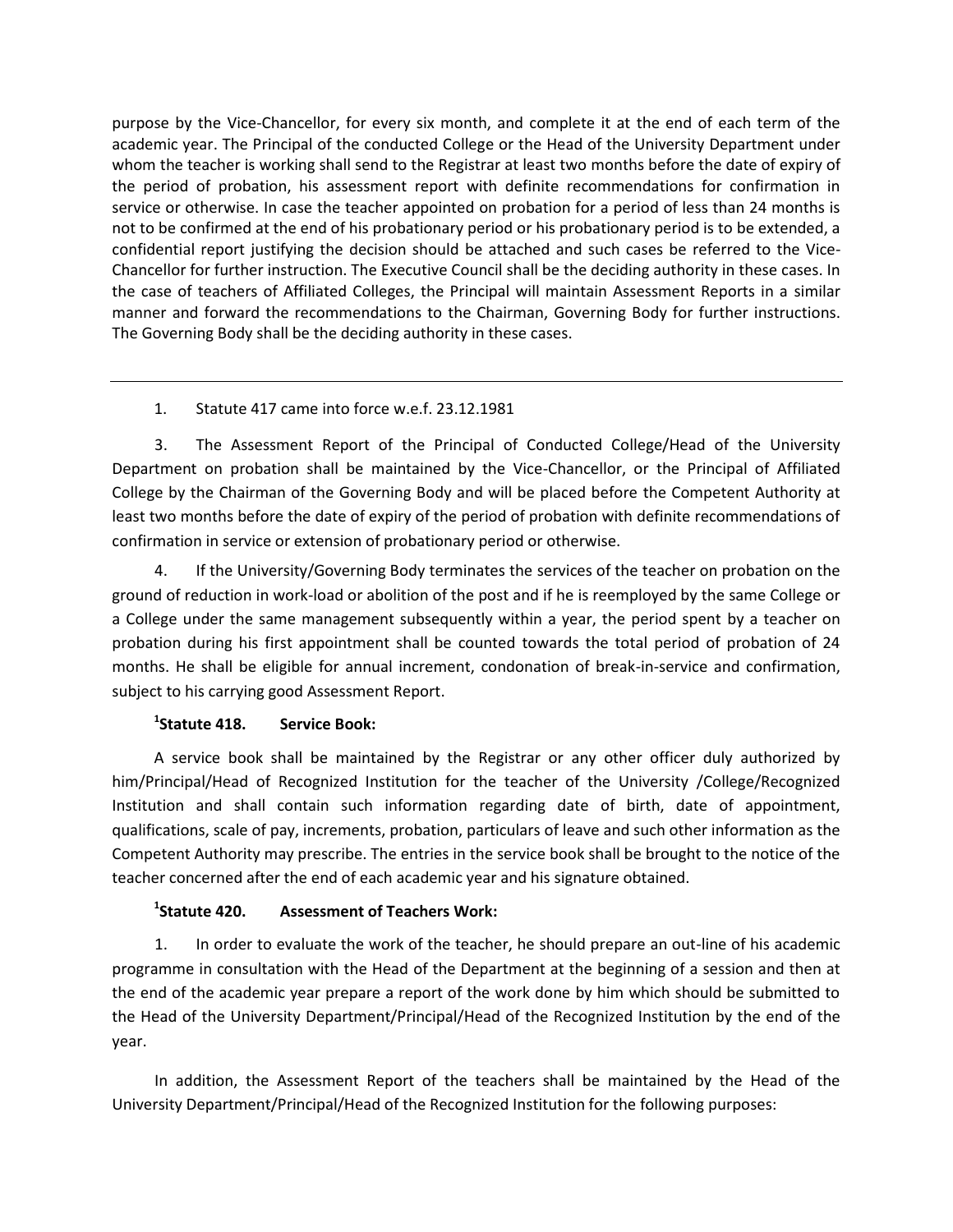- (*a*) For evaluation of six monthly report during the period of probation.
- (*b*) For confirmation in service.
- (*c*) For Assessment at the time of crossing Assessment Bar in 2 [pay scales.]
- (*d*) For consideration at the time of interview for a higher post.
- (*e*) Once every three years for determining whether the teacher continues to take his work seriously.
- (*f*) On other occasions when required for specific purposes.

2. The adverse remarks as well as remarks of appreciation of any outstanding work shall be brought to the notice of the person concerned by Head of the University Department/Principal or Vice-Chancellor/Chairman, Governing Body in the case of Heads of University Departments/Principals with a view to making improvement in the work, by the person concerned, if the report is adverse.

- 1. Statutes 418,420 came into force w.e.f. 23.12.1981.
- 2. These words were substituted for the original w.e.f. 07.10.1987.

The teacher aggrieved by any adverse remarks may represent to the Competent Authority which shall deal with such representation suitably.

3.The assessment report referred to above shall be made by the persons indicated hereinbelow on the recommendations of the immediate Head under whom the member

of the staff is working :

| Person to be assessed                                                                   |  |  |
|-----------------------------------------------------------------------------------------|--|--|
| Head of the University Department /Principal of<br>the conducted College.               |  |  |
| The teacher working<br>in<br>the<br>Department<br>Conducted College concerned           |  |  |
| Principal of Affiliated College/Head of Recognized<br>Institution.                      |  |  |
| Affiliated<br>Department<br>Head<br>the<br>0t<br>in.<br>College/Recognized Institution. |  |  |
| The Teacher in the Department of Affiliated<br>College/Recognized Institution.          |  |  |
|                                                                                         |  |  |

4 The Committee consisting of the following members shall consider the Assessment Report for various purposes laid down in Statute 420 (1) and will also recommend the crossing of the Assessment Bar in the case of the teacher.

*(a) University Department*:

(i) the Vice-Chancellor.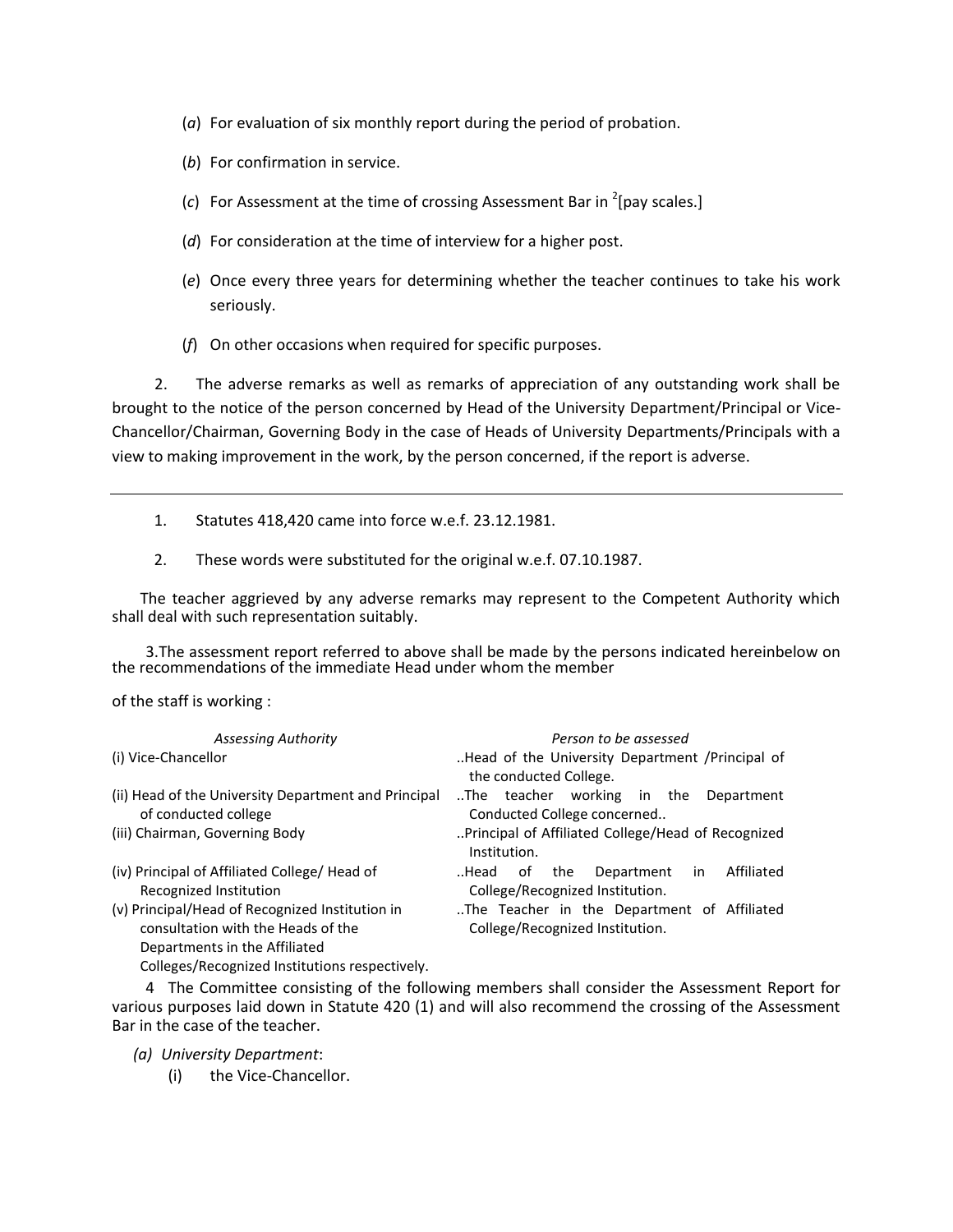- (ii) the Head of the University Department/expert in the subject nominated by the Vice-Chancellor.
- (iii) the nominee of the Executive Council.
- *(b) Conducted College:*
	- (i) the Vice-Chancellor.
	- (ii) Principal of the College concerned.
- *(c) Affiliated College/Recognized Institution:*
	- (i) the Chairman, Governing Body or his nominee.
	- (ii) the Principal of the College concerned/Head of the Recognized Institution.
	- (iii) the Head of the Department in the subjects, if any, or an expert in the subject nominated by the Chairman/Governing Body.
	- (iv) Two experts in the subject nominated by the Vice-Chancellor.

However, in case where assessment of the Head of the Department/Principal/Head of the Institution is concerned, in place of the Head of the Department/Principal/Head of Institution, the words "an outside expert nominated by the Competent Authority" be substituted.

5. On the recommendation of the Committee referred to above the Executive Council/Governing Body shall permit the teacher to cross the Assessment Bar in the scale prescribed. If the report is adverse, he will not cross the Assessment Bar till the authorities concerned recommend that he be permitted to cross the Assessment Bar.

# **1 Statute 421. Increment**:

- 1 An increment shall be drawn as a matter of course unless it is withheld under Statute 433.
- 2. Service as laid down in the following clauses and in such other manner, as the Competent Authority may determine from time to time, shall count for increments in a time scale:
	- (*a*) Service in a time-scale post shall count for increment in that time-scale, provided that service rendered in post carrying lower time-scale will not be counted for increment in the higher post.
	- (*b*) Leave, other than extra-ordinary leave without pay, shall count for increment in the time-scale of the post in which the teacher has been confirmed.
	- (*c*) The teacher while holding one post if appointed to officiate in a higher post, his officiating or temporary service in the higher post shall, if he is reappointed to the lower post, count for increment in the time-scale applicable to such lower post.
	- (*d*) The service rendered in a time-scale post during the period of probation shall count for increment.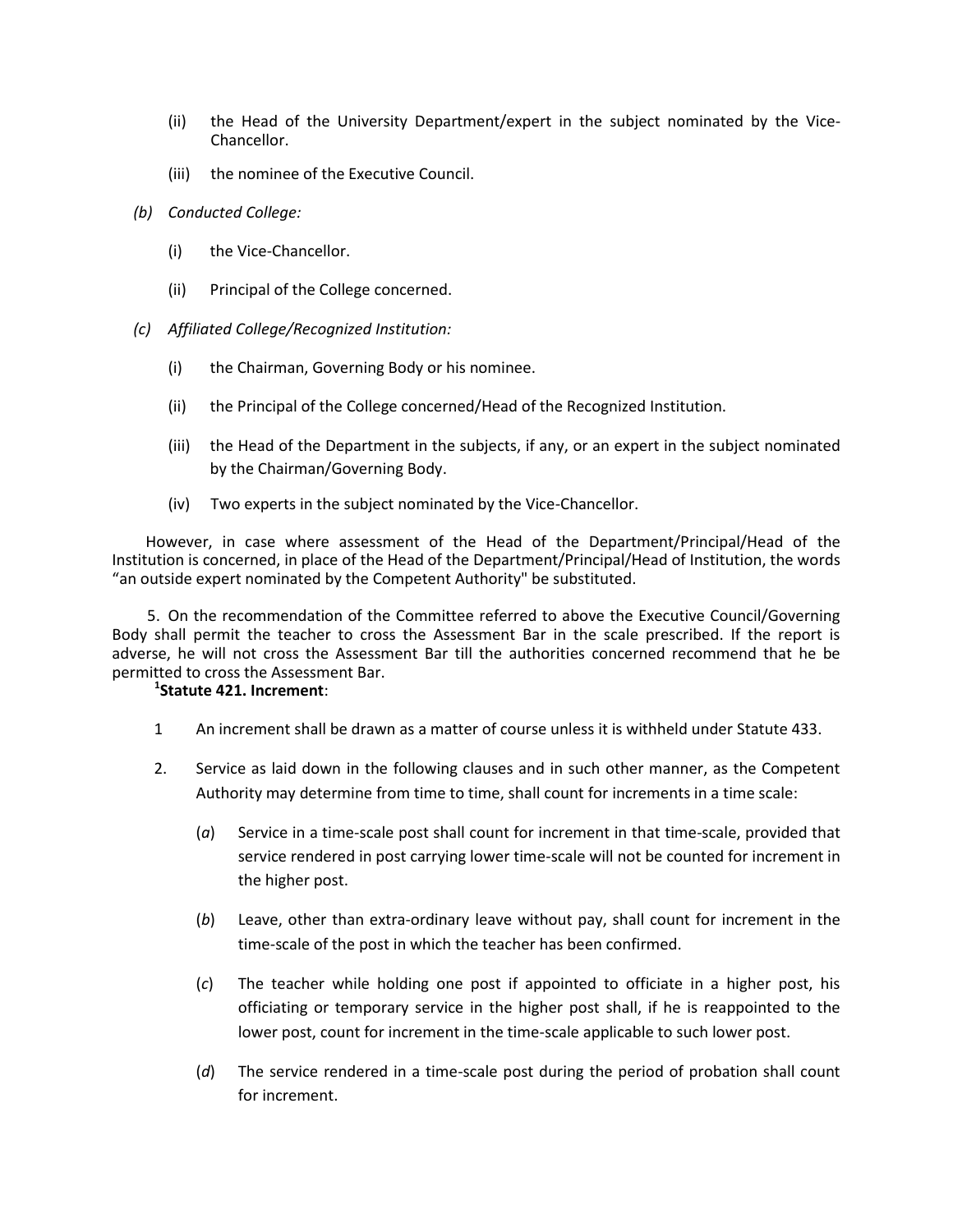(*f*) Where a person who is allowed to keep a lien reverts to his original post, that period

# **1 Statute 422. Seniority of Teachers**:

of lien shall count for increment.

Seniority of the teachers in the University/Affiliated Colleges/Recognized Institutions shall be determined as under:

(*e*) The service rendered in a temporary time-scale post shall count for increment.

- 1. (*a*) Seniority of the teacher in the University in a cadre shall be determined on the basis of the date of continuous appointment.
	- (*b*) Seniority of the teacher in College/Recognized Institution shall be determined on the basis of the date of appointment and length of continuous service in the same College /Institution run by the same Management. Provided, however if the teacher accepts appointment in some other University/College/Recognized Institution keeping his lien on the original post, that period shall be counted for purpose of seniority as the period of his continuous service in the University/College/Institution in which he has kept lien.

2. The Life Member or Life Worker, if any, shall be treated on par with other teachers while determining their seniority.

3. The Head of the University Department/Principal of the College/Head of the Recognized Institution shall be considered senior to other teachers only for the period during which he holds the said post.

4. As between the permanent teacher and the temporary teacher, the permanent teacher shall be considered senior irrespective of the length of service.

**1. Statute 421 and 422** came into force w.e.f. 23.12.1981.

- 5. (*a*) The teacher appointed on probation in a permanent vacancy shall be treated as senior to one who is appointed on a temporary basis.
	- (*b*) Seniority among temporary teachers shall be determined on the basis of their dates of joining duties and length of service.

6. In respect of teachers whose length of continuous service is the same the teacher drawing higher salary will be treated as senior and as between two teachers whose length of service and the salary are the same, the teacher senior in age shall be treated as senior.

7. However, the seniority of teachers who have changed the College/Institutions before 04.10.1975, shall not be disturbed provided they have been duly appointed and confirmed in their respective posts.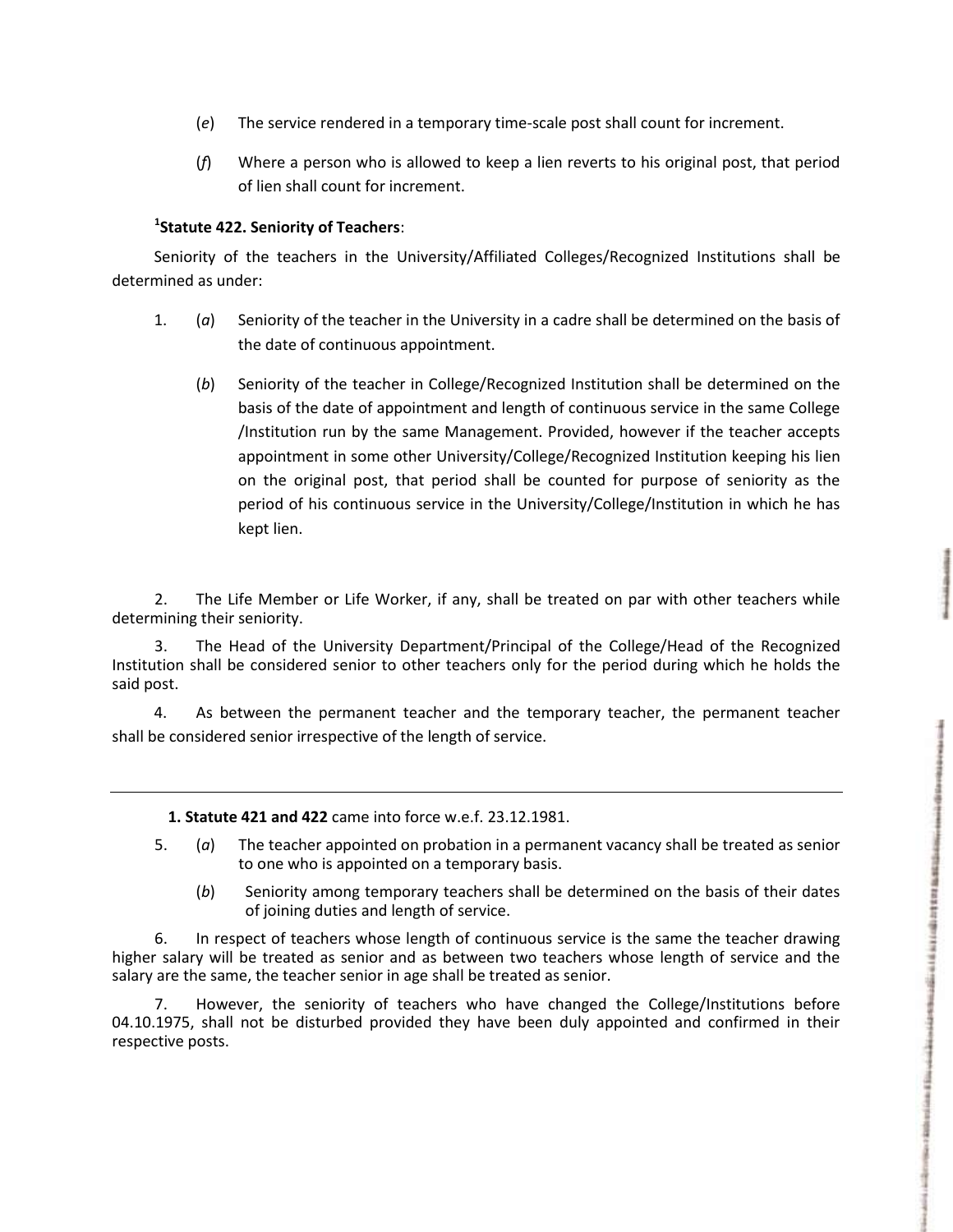Notwithstanding anything contained in the aforesaid clauses of the Statute, a Professor shall always be considered senior to an Associate Professor, an Associate Professor senior to a Reader, a Reader senior to a Lecturer, a Lecturer senior to a Demonstrator/Tutor/Master of Methods.

# **1 Statute 423. Vacation:**

The teacher is entitled to ninety days vacation during the period of 12 months commencing from the beginning of the academic year. The teacher shall be expected to undertake such work in the University/College during the vacation, relevant to his duties as a teacher, as may be assigned to him by the Competent Authority.

Provided however, that the teacher shall not be assigned such work by the Competent Authority for more than 30 days of vacation, and for the period for which he is required, to undertake this work he shall earn leave at the rate of one-third of the days spent.

Provided further that such work does not yield extra remuneration to him.

The teacher shall remain present on the first and the last day of each term unless otherwise permitted by the Vice-Chancellor/Principal/Head of the Recognized Institution.

# **2 Statute 424. Leave:**

- (1) *Special Leave:*
	- (*a*) The teacher attending the meeting/conference/seminar/any other non-remunerative official business of the University/College/Institution provided prior sanction is obtained thereof shall be treated on duty.<sup>3</sup>University Grants Commission (U.G.C.) or any other Central Body like Department of Science and Technology, Government of India (DST), Council of Scientific and Industrial Research (CSIR), Indian Council of Agricultural Research (ICAR), and Indian Council of Medical Research (ICMR) etc.

1.Statute 423 came into force w.e.f. 23.12.1981.

2.Statute 424 came into force w.e.f. 03.01.1986.

3.Amendment to Statute 424 (1) (*a*) came into force w.e.f. 19.02.1990.

- (*b*) The teacher attending such business of other University/Central or State Government Bodies/Other Statutory Bodies in India/College/Institution shall be entitled to special leave not exceeding 15 days in a year.
- (*c*) The teacher attending the examination work of the University shall be treated to be on special leave.
- (*d*) The teacher who is deputed/sponsored by the University/College/Institution for any special training/teaching/academic visit to other places of country /countries, or is to be away from his place of duty for work on behalf of UNESCO or similar other organisation or under Colombo Plan or Cultural Exchange Scheme or Collaboration Schemes or under similar schemes of the University Grants Commission or of Government of India or of the State Government or of similar other bodies, or has to attend national or inter-national conference, symposium or seminar on invitations from organizers of conference etc. shall be treated on special leave for the period of his absence from duty.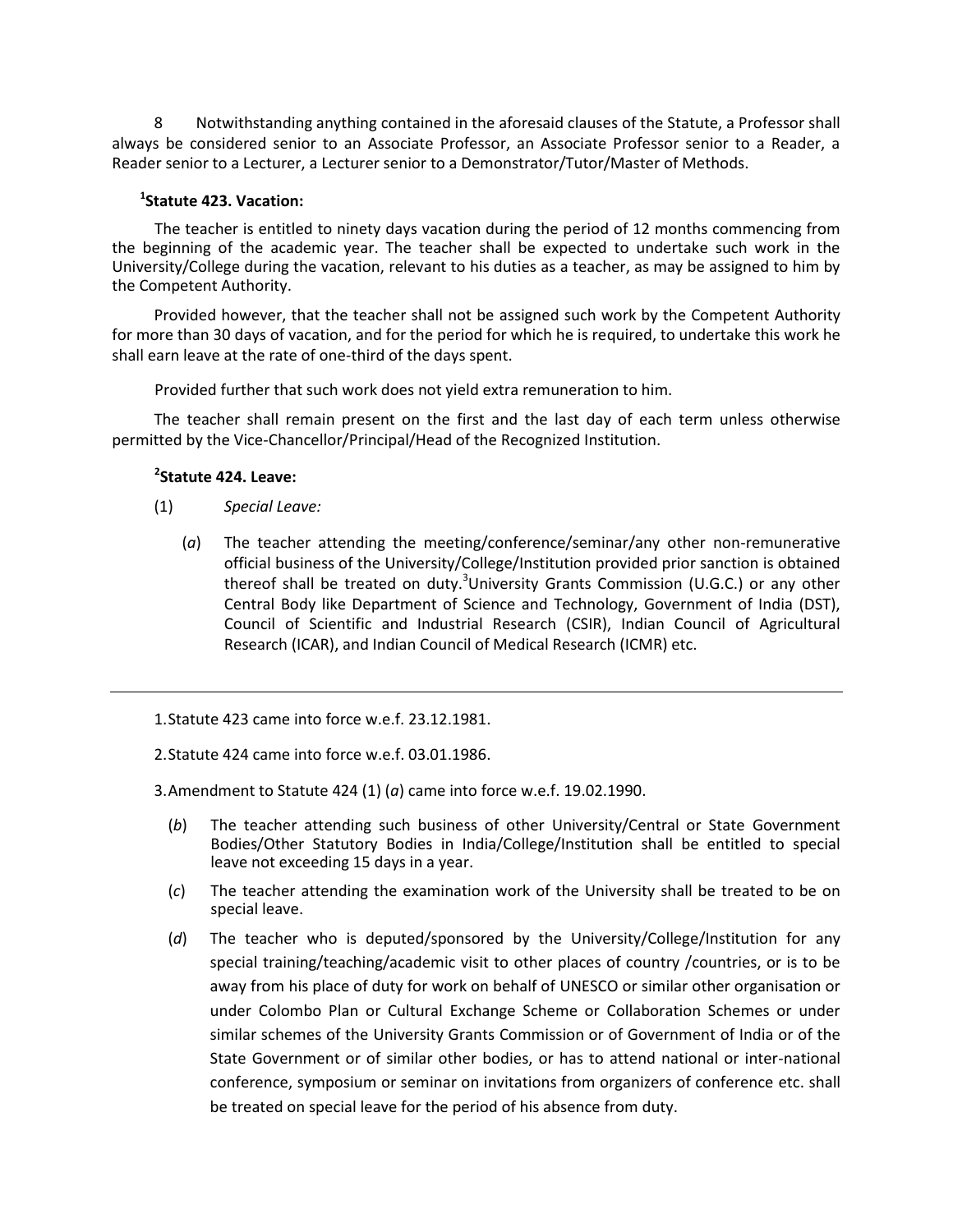#### (2) *Casual Leave:*

- (*a*) The teacher shall be entitled to 15 days casual leave in an academic year.
- (*b*) The application for casual leave shall ordinarily be sent before the date from which casual leave is required, an ex-post-facto sanction for the casual leave shall be ordinarily obtained by the teacher in exceptional circumstances where application of casual leave could not be sent before leave is enjoyed. Record of casual leave of the teacher shall be maintained.
- (*c*) The teacher shall not be entitled for more than seven days casual leave at a time together with prefix and suffix sundays/holidays. It could be extended to 10 days at a time only in exceptional circumstances. Holidays or Sundays falling between the period of casual leave shall not be counted as casual leave. The casual leave shall not be prefixed or suffixed to vacation or other type of leave except to special leave.

#### (3*) Earned Leave:*

- *(a)* The confirmed non-vacation teacher shall be entitled to earned leave at the rate of oneeleventh of the period spent on duty subject to his accumulating maximum of 180 days of leave.
- (*b* The teacher other than the one included in (*a* ) above shall be entitled to one twenty seventh of the period spent on duty and the period of earned leave as provided in the proviso to S. 423 subject to his accumulation of maximum of 80 days. For this purpose the period of working days only shall be considered.
- (4) *Study Leave:*
	- (*a*) The permanent whole-time teacher (other than Professor of the University) with more than five years continuous service may be granted study leave on full pay and allowances, together with leave due and. admissible up to 28 months to pursue study in special line of research in India or outside directly related to his work in the University/College/Institution. If the teacher with the permission of the competent authority extends the study leave it shall be debited to his leave account or shall be treated as an extra-ordinary leave.
	- (*b*) The teacher shall not be entitled for another study leave unless he has spent more than five years of duty since his return from study leave granted to him.
	- (*c*) The teacher may alter substantively the course of study or the programme of research only with the prior permission of the Competent Authority.
	- (*d*) In case the teacher completes his Study/Research Programmes prior to the expiry of the study leave sanctioned, he shall resume duty immediately unless he obtains prior approval of the Competent Authority. In case the teacher does not complete Study/Research Programme within the period of study leave sanctioned, the teacher shall with prior approval of the Competent Authority, avail of earned leave to his account to extra-ordinary leave.
	- (*e)* The teacher who is granted study leave shall avail the same within six months of its sanction, otherwise it shall be deemed to have been cancelled, and the teacher shall have to apply for the same again.
	- (*f*) The teacher availing the study leave shall undertake that he shall serve the University/College/Institution continuously for double the period of study leave subject to a minimum of three years from the date of his resuming duty after expiry of the study leave.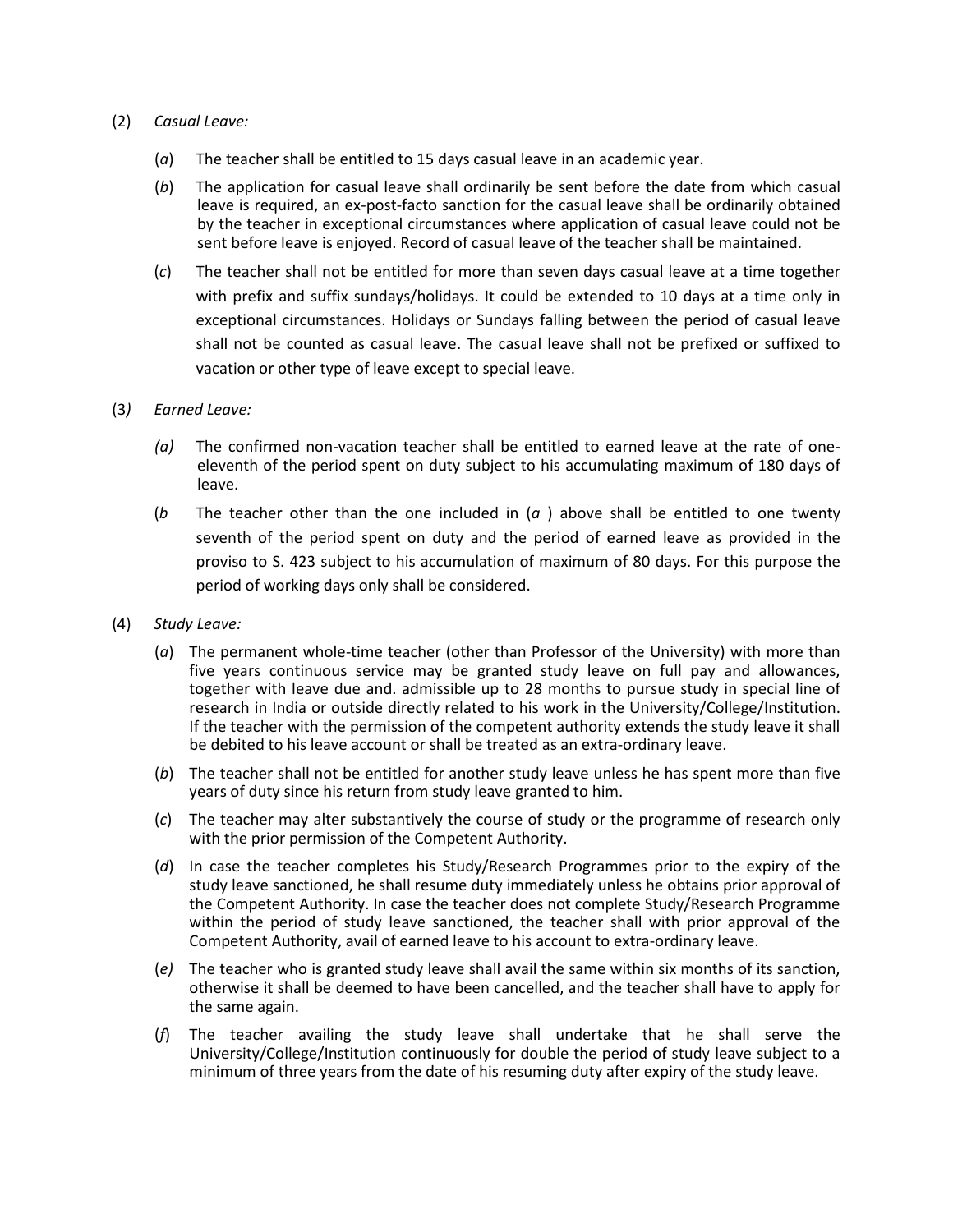After the leave has been sanctioned, the teacher shall, before availing the same, execute the bond in favour of the University/College/Institution in the prescribed form.

- (*g)* The teacher who has been sanctioned study leave for his Doctorate, shall submit to the Registrar/Principal/Head of the Institution, six monthly reports of his progress in his studies through his supervisor/Head of the Institution. In case of others, teacher shall send the report of the work done by him directly to the Registrar/Principal/Head of Institution. The report shall reach the Registrar/Principal/Head of the Institution within one month of expiry of every six months of the study leave. If the report does not reach the Registrar/ /Principal /Head of the Institution within the time specified, payment of study leave salary may be deferred till receipt of such report.
- (*h*) *The teacher:*
	- (*a*) who is unable to complete his studies within the period of study leave granted to him, or
	- (*b*) who fails to rejoin the service of the University/College/Institution on the expiry of his study leave, or
	- (*c*) who rejoins the service of the University/College/Institution but leaves the service without completing the prescribed period of service after rejoining the service, or
	- (*d*) who within the said period is dismissed or removed from the service by the University/College/Institution as per the procedure provided in the Statutes elsewhere,

shall be liable to refund to the University/College/Institution the amount of leave salary and allowances and other expenses, incurred on the teacher or paid to him or on his behalf in connection with the course of study;

Provided that if the teacher has served in the University/College/Institution for a period not less than half the period of service under the Bond on return from study leave, he shall refund to the University half of amount calculated as above.

In case the teacher has been granted study leave without pay and allowances, he shall be liable to pay to the University/College/Institution as amount of equivalent to his four months' pay and allowances last drawn as well as other expenses incurred by the University/College/Institution in connection with the courses of study.

Provided further that if the teacher on study leave fails to fulfil the purpose for which he was granted study leave or leaves the service of the University/ College/Institution without completing the prescribed period of service, he will be required, in addition to refunding the amount as above, pay the University/ College/Institution by way of penalty a sum of Rs. 2000/- if the study leave is for one year or less and Rs. 3000/- if the study leave is for more than a year.

*Explanation:*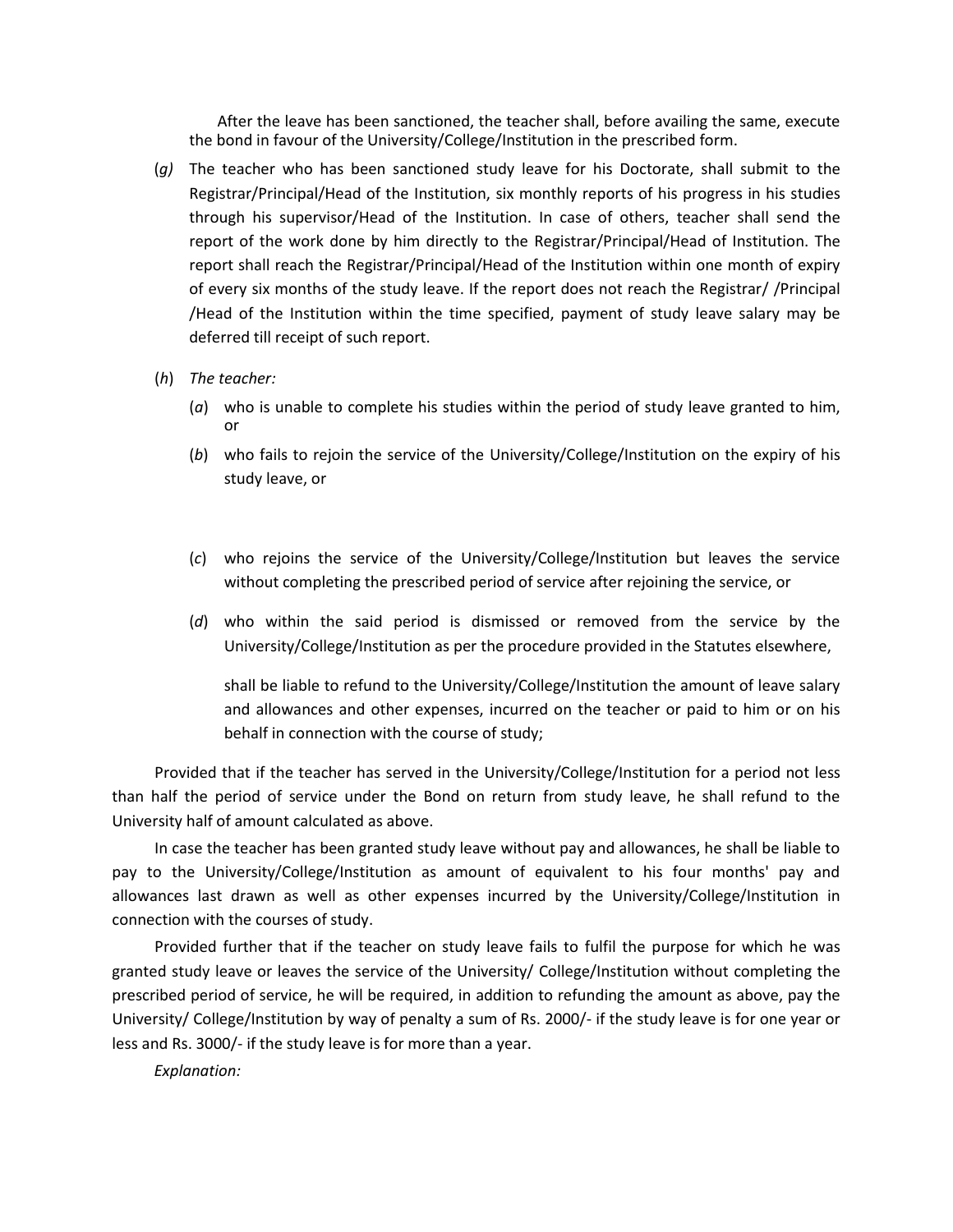If the teacher asks for extension of study leave and is not granted the extension but does not rejoin duty on the expiry of the leave originally sanctioned, he will be deemed to have failed to rejoin the service on the expiry of his leave for the purposes of recovery of clues under these Statutes.

- (*e*) Notwithstanding the above, the Competent Authority may order that nothing in these rules shall apply to the teacher who within three years of return to duty from study leave is permitted to retire from service on medical grounds. Provided further that the Executive Council/ Gover-ning Body may, in any other exceptional case, waive or reduce for reasons to be recorded, the amount refundable by a teacher under these rules.
- (*i*) The period of study leave shall count as service for the purpose of retirement benefits if the teacher rejoins the University/ College/Institution on the expiry of study leave and serves for the Bond period.
- 1 (5) *Sabbatical Leave:*

The Professor of the University shall be entitled to Sabbatical Leave, on full pay and allowances, for a period of one semester, at the end of continuous service of six semesters, or two semesters after continuous service of twelve semesters, on the post of Professor in the University,

1. Statute 424 (5) came into force w.e.f. 01.04.1986.

for undertaking study/research and/or writing purpose, within the country or abroad. The Professor shall not be entitled to the Sabbatical Leave if he has less than three years of service in the University before the age of superannuation. The Professor shall be allowed to draw the normal increments on the due dates and the period of. leave shall count as continuous service for purpose of pension/retirement benefits, provided that the Professor rejoins the University on the expiry of his leave. The Professor shall report to the University on return from such leave the nature of study/research/writing-work undertaken during such leave.

(6) *Leave to teachers elected to the Parliament or the State Legislature:*

The teacher elected to the Parliament or State Legislature shall be entitled to the leave during the Session of the Parliament or the Legislature of which he is a member. He shall not be entitled to pay during this period. This leave shall not be debited to any other kind of leave and shall not affect the date of increment. This period will be considered as continuous service for the purposes of normal benefits.

- (7) *Medical Leave*:
	- (*a*) The teacher shall be entitled to leave on medical ground for 10 days on commutation basis or 20 days on half of pay for each year of completed service. The medical leave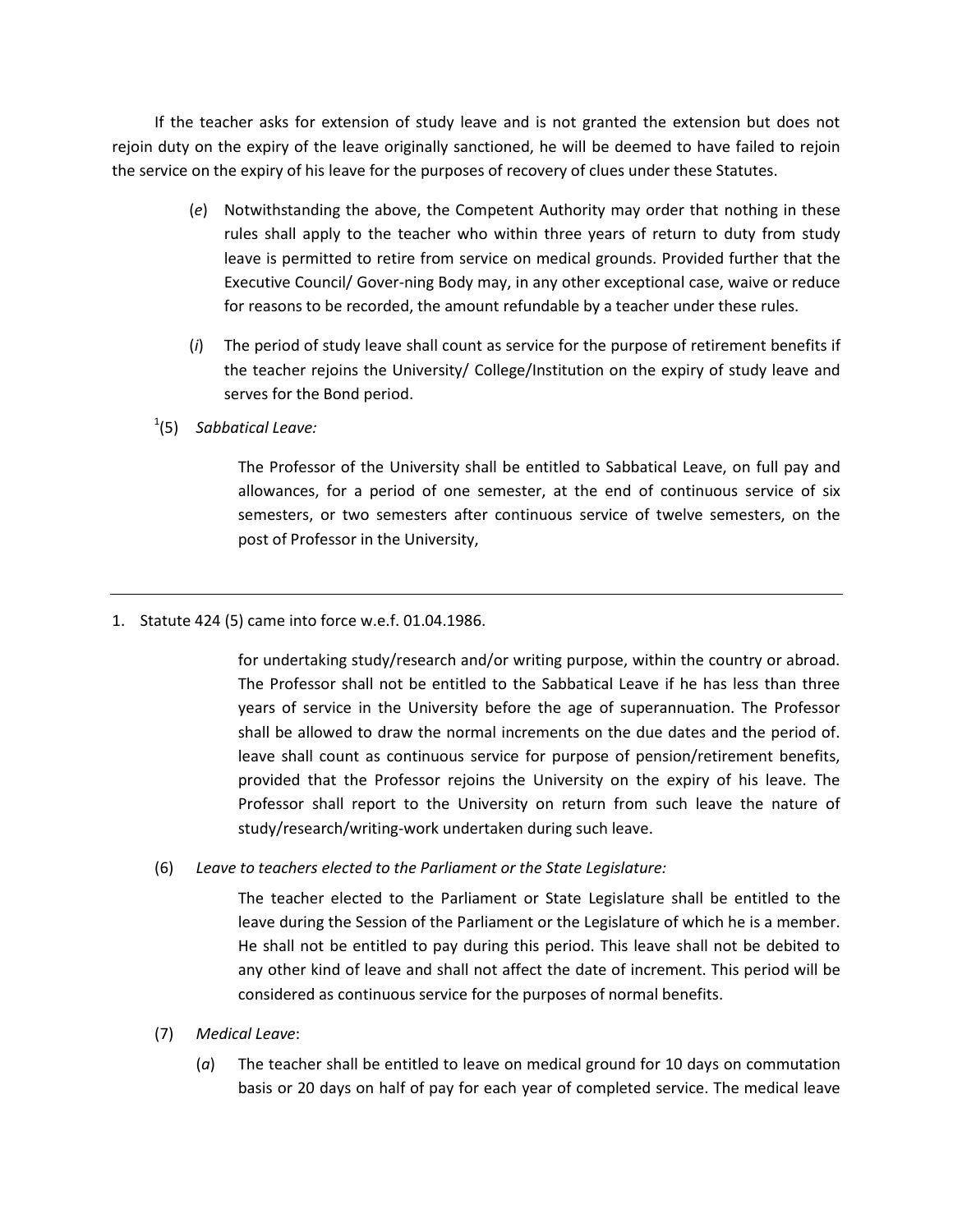shall be granted on the production of medical certificate from the Registered Medical Practitioner. The teacher shall produce another certificate at the time of rejoining the duty that he is medically fit.

- (b) Teacher suffering from disease like Tuberculosis/Cancer/ Paralysis/Leprosy etc. shall be entitled to special medical leave to the extent of one year in his entire career on full pay, in case he has exhausted all his earned leave and medical leave admissible. The teacher shall produce a Medical Certificate from the Medical Board appointed by the University/College/Recognized Institution or from any specialised Medical Institute/Hospital/Clinic /Sanitorium/Civil Surgeon for the purpose of availing special medical leave, and before resumption of duty from such leave that he is medically fit. Special leave for T.B. etc. may be granted two times in ordinary course, and for third time after the teacher is examined by the Medical Board.
- (8) *Maternity Leave:*
	- (*a*) The confirmed lady teacher or the lady teacher with the minimum two years' continuous service, having not more than two living children, shall be entitled to maternity leave on full pay and allowances, for a maximum period of 90 days, subject to production of Medical Certificate.
	- (*b*) The lady teacher with minimum one year's continuous service, and having not more than two living children, shall be entitled to maternity leave on half pay and allowance for a maximum period of 90 days, subject to production of medical certificate.
	- (*c*) In case of miscarriage, abortion, including medical termination of pregnancy, the teacher shall be entitled to maternity leave for maximum period of six weeks.
	- (*d*) The teacher may prefix of suffix this leave to other leave to her credit.
- (9) *Extra-Ordinary Leave:*
	- (*a*) The permanent teacher shall be granted extra-ordinary leave without pay if no other leave by rule is admissible and available to his credit. The Extra-ordinary leave may be granted in combination with any other leave admissible and available except casual leave and shall not be debited to any leave account.
	- (*b*) The temporary teacher shall be granted extra ordinary leave without pay if no other leave is by rule admissible to his credit, subject to following:
		- (i) maximum for 3 months at a time;
		- (ii) maximum for 6 months including 3 months, as above, on medical ground where the teacher has completed 3 years of continuous service.
		- (iii) maximum for 12 months, on medical ground where the teacher has completed 5 years of continuous service.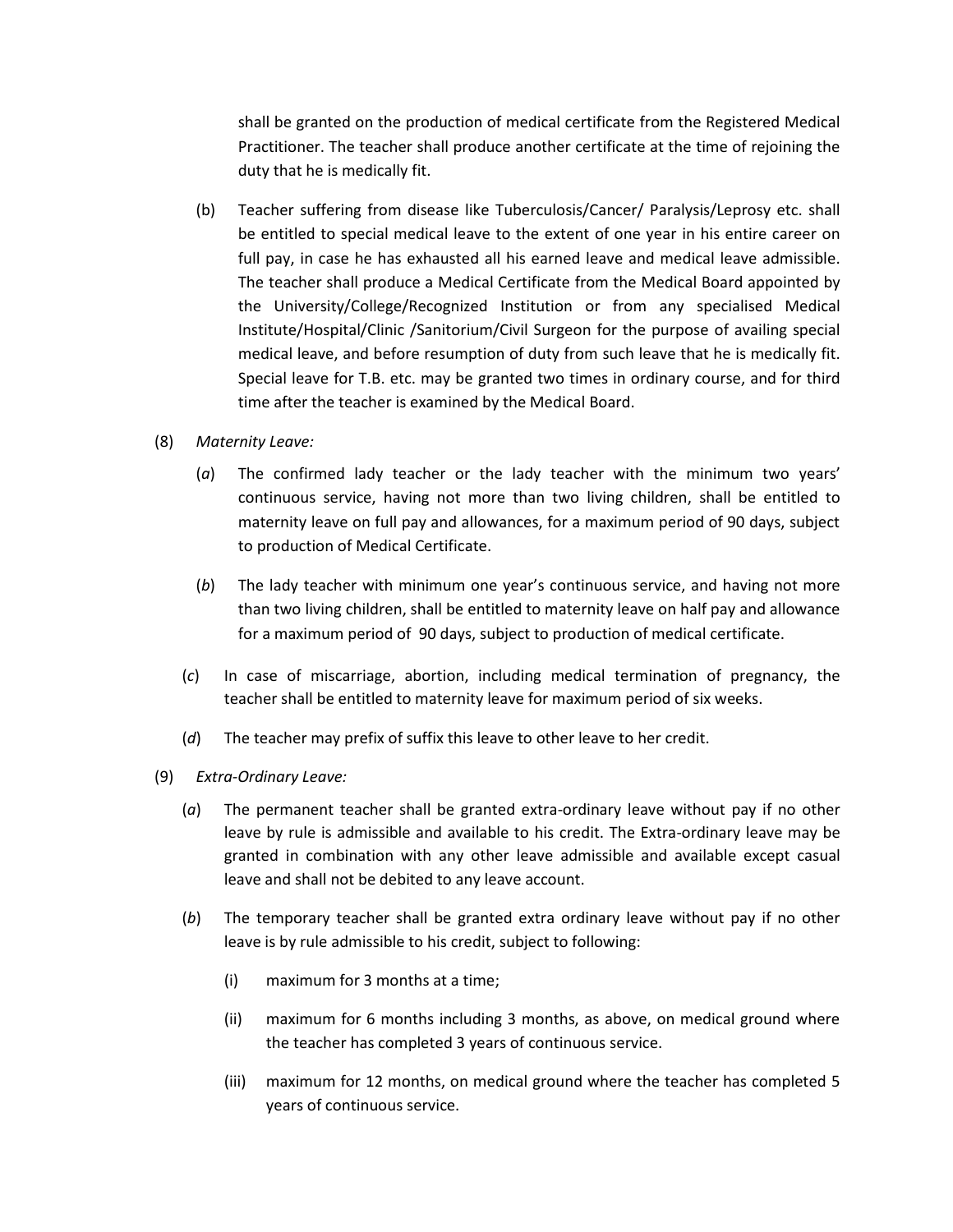- (iv) maximum for 12 months, for undergoing treatment for cancer or mental illness where the teacher has completed one year of continuous service.
- (v) maximum for 18 months, for undergoing treatment on T.B., Leprosy, etc. where the teacher has completed one year of continuous service.
- (vi) maximum for 24 months, for prosecution of higher studies which are in the public interest.

# 1 (10) *Leave Preparatory to Retirement:*

The teacher shall be entitled to avail, leave to his credit, prior to the date of his retirement. The teacher shall, however, proceed on such leave before the new academic session begins. He shall apply for such leave at least three months prior to the date on which he proposes to proceed on leave. In no case this leave shall be granted to the teachers beyond the date of superannuation.

#### (11) *Combination of Leave:*

Except otherwise provided, the teacher may be granted any kind of leave after these statutes in combination with or in continuation of any other kind of leave or vacation except casual leave up to a limit to be decided by the Competent Authority.

#### 1. Statute 424 (10) came into force w.e.f. 11.08.1987.

#### (12) *Leave Sanctioning Authority:*

The sanctioning authority for different kinds of leaves to teachers shall be as under:–

(A) For the teacher in the University Department/Conducted College:

|     | <i>Type of leave</i>                                             | <b>Sanctioning Authority</b> |
|-----|------------------------------------------------------------------|------------------------------|
|     | 1. (a) All types of leave to Head of University                  | The Vice-Chancellor          |
|     | Department/Principal of Conducted                                |                              |
|     | College except where otherwise specified.                        |                              |
|     | (b) Duty leave and Casual Leave to Head of                       | The Vice-Chancellor          |
|     | the University                                                   |                              |
|     | 2. Study leave, Sabbatical leave, Deputation                     | The Executive Council.       |
|     | Leave, Special Medical Leave, Leave Without                      |                              |
|     | Pay, Leave Preparatory to Retirement to Heads                    |                              |
|     | of the Department Principal/Teacher.                             |                              |
|     | 3. All types of leaves to teacher except as                      | The Head of the University   |
|     | specified at (2) above.                                          | Department/Principal.        |
| (B) | For teachers in Affiliated Colleges and Recognized Institutions: |                              |
| 1.  | Duty leave and Casual leave to                                   | The Chairman, Governing Body |
|     | Principal/Head of the Recognized Institution.                    |                              |
| 2.  | Study leave, Sabbatical leave, Special                           | The Governing Body           |
|     | Medical leave, Deputation leave, Extra-                          |                              |
|     | ordinary leave without pay, leave prior to                       |                              |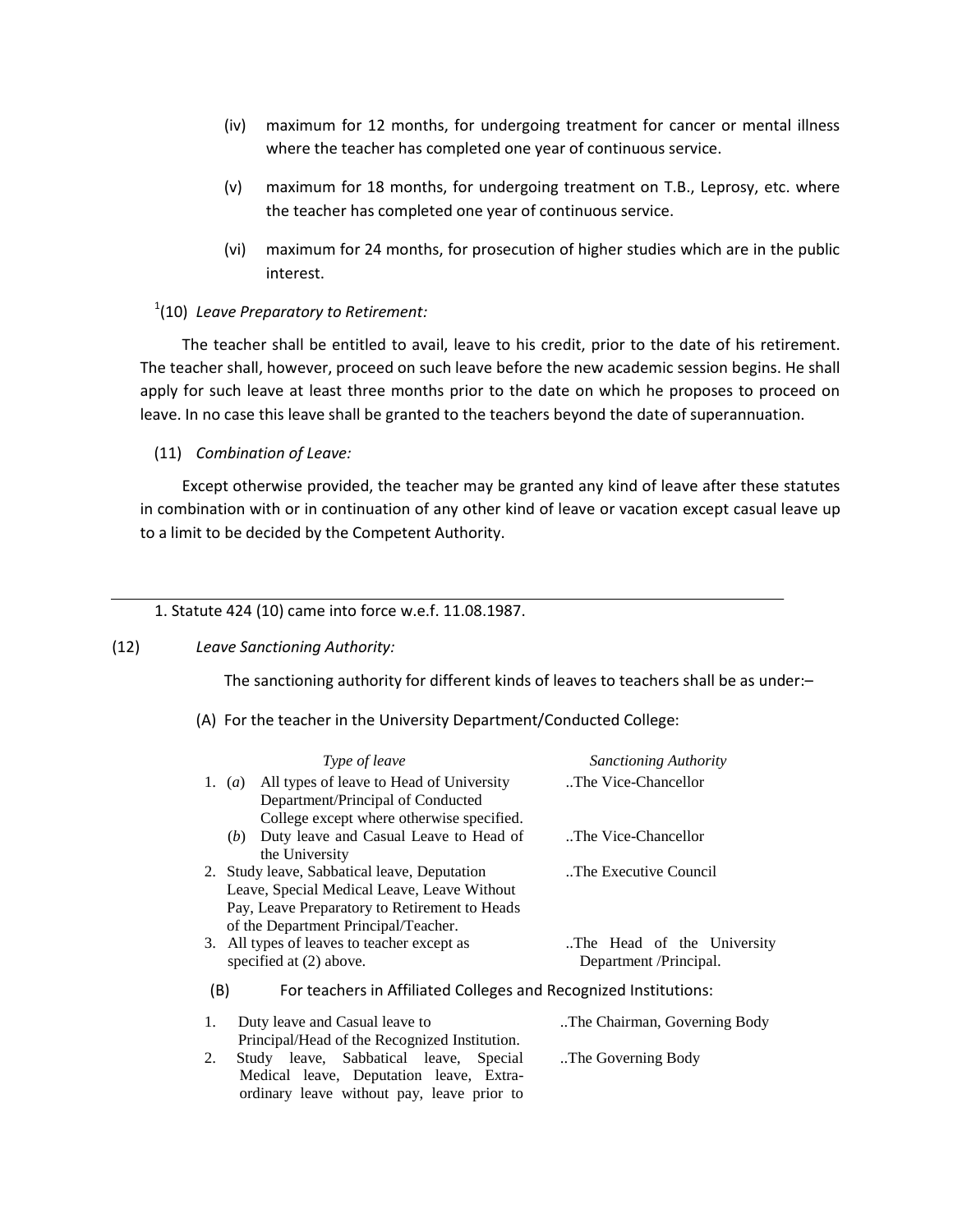retirement to teacher.

3. All types of leaves to teacher other than specified at ( 2) above.

..The Principal of affiliated College/Head of the Recognized Institution.

Provided that the authority to sanction leave may further be delegated to the Vice-Chancellor/Registrar/Chairman/Principal/Head of the Recognized Institution by the-Competent Authority.

# **l Statute 424 (A): Special Disability Leave:**

The teacher disabled by injury or illness caused on in consequence of the due performance of his official duty or in consequence of his official position shall be entitled to Special Disability Leave on full pay only when the injury or illness is sustained as a result of a risk which is beyond the ordinary risk, attached to the post. Such leave not exceeding 4 months at a time shall be sanctioned by the Competent Authority on production of a certificate covering the requirements from Medical Board constituted by the Competent Authority and shall not be debited to any other kind of leave.

1. Statute 424 (A), (B), (C) came into force w.e.f. 11.08.1987.

#### **Statute 424 (B) Surrender Leave:**

The teacher shall be entitled to encash earned leave up to 30 days on full pay and allowances except house rent allowance along with not less than 30 days of earned leave actually availed at a time, out of normal accumulation of earned leave not exceeding 180 days.

### **Statute 424 (C) Encashment of Unutilised Earned Leave on Superannuation:**

The teacher shall be entitled to encash earned leave in balance to his credit on the date of his superannuation subject to a maximum of 180 days.

In case the teacher is required to serve till the end of academic session beyond the date of his superannuation he shall be entitled to encash the balance of earned leave to his credit on the date of his actual retirement from service.

# **1 Statute 426. Application for a post or Examinership elsewhere:**

(1) The Teacher, who wishes to apply for a post or examinership elsewhere, shall forward his application through the Competent Authority. Ordinarily, the forwarding authority shall not withhold such application.

(2) If the teacher of the University who wishes to accept the invitation for a post elsewhere or for a examinership in other University, he shall accept the invitation extended to him only after he has obtained permission of the Competent Authority.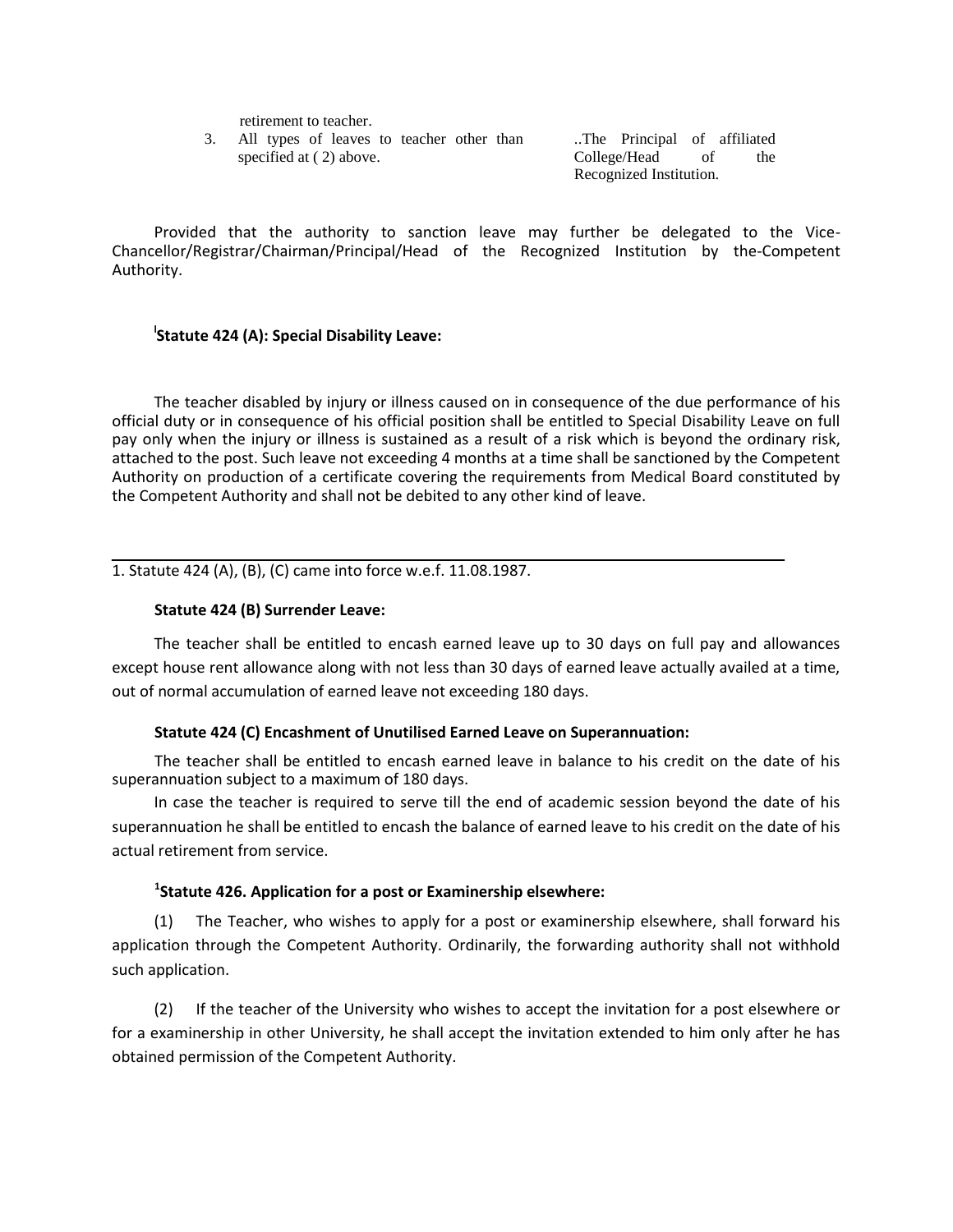(3) The teacher shall be entitled to examination remuneration only in respect of external examination conducted by the University/College at present or which may be introduced as a measure of examination reforms (including semesters system). No remuneration shall be payable to the teacher for internal assessment irrespective of the fact whether the marks obtained by a student in such internal assessment/home examination are decided to be taken into account while declaring the final result of the student.

2 (4) *The remuneration admissible to the teacher under 1, 2 and 3 above is limited to Rs. 1800/-in a single financial year. If the amount of remuneration is more than Rs. 1800/-the 50% of the excess amount shall be credited to University/College/Recognized Institution's Account.*

# **3 Statute 427. Superannuation**:

The age of superannuation of the teacher shall be sixty years and thereafter no further extension in service shall be given.

However the University/Management may re-employ teacher, who is due to superannuate in the middle of the academic year, on attaining the age of 60 years till the end of the academic year only. During the period of re-employment which will be deemed as temporary service, the teacher shall not earn increment and shall not contribute to the Provident Fund. The period of re-employment shall also not count for the purpose of payment of gratuity.

- 1. Statute 426 came into force w.e.f. 23.12.1981.
- 2. Statute 426 (4) came into force w.e.f. 24.02.1984.
- 3. Statute 427 came into force w.e.f. 23.12.1981.

#### <sup>1</sup>Statute 428. **Statute 428**. **(A) Leave Travel Concession:**

The teacher proceeding to his home-town or otherwise and back shall be entitled to Leave Travel Concession (allowance) as per the rules and at the rates prescribed by the government for their servants from time to time, and as adopted by the Competent Authority.

#### <sup>2</sup>Statute 429. **Seeking Release:**

(1) (*a*) The teacher shall not leave the service of the University/College/ Recognized Institution without giving to the University/Governing Body three months notice, if he is confirmed, or one month's notice if he is on probation or in lieu thereof pay to the University/Governing Body an amount equivalent to three months' or one month's salary, as the case may be.

(*b*) The Principal appointed in a College conducted by or affiliated to the University or Head of the Recognized Institution shall not leave the service without giving three months' notice if on probation or six months' notice if confirmed to the University/Management or in lieu of notice pay to the University/Governing Body an amount equivalent to three months' or six months' salary as the case may be.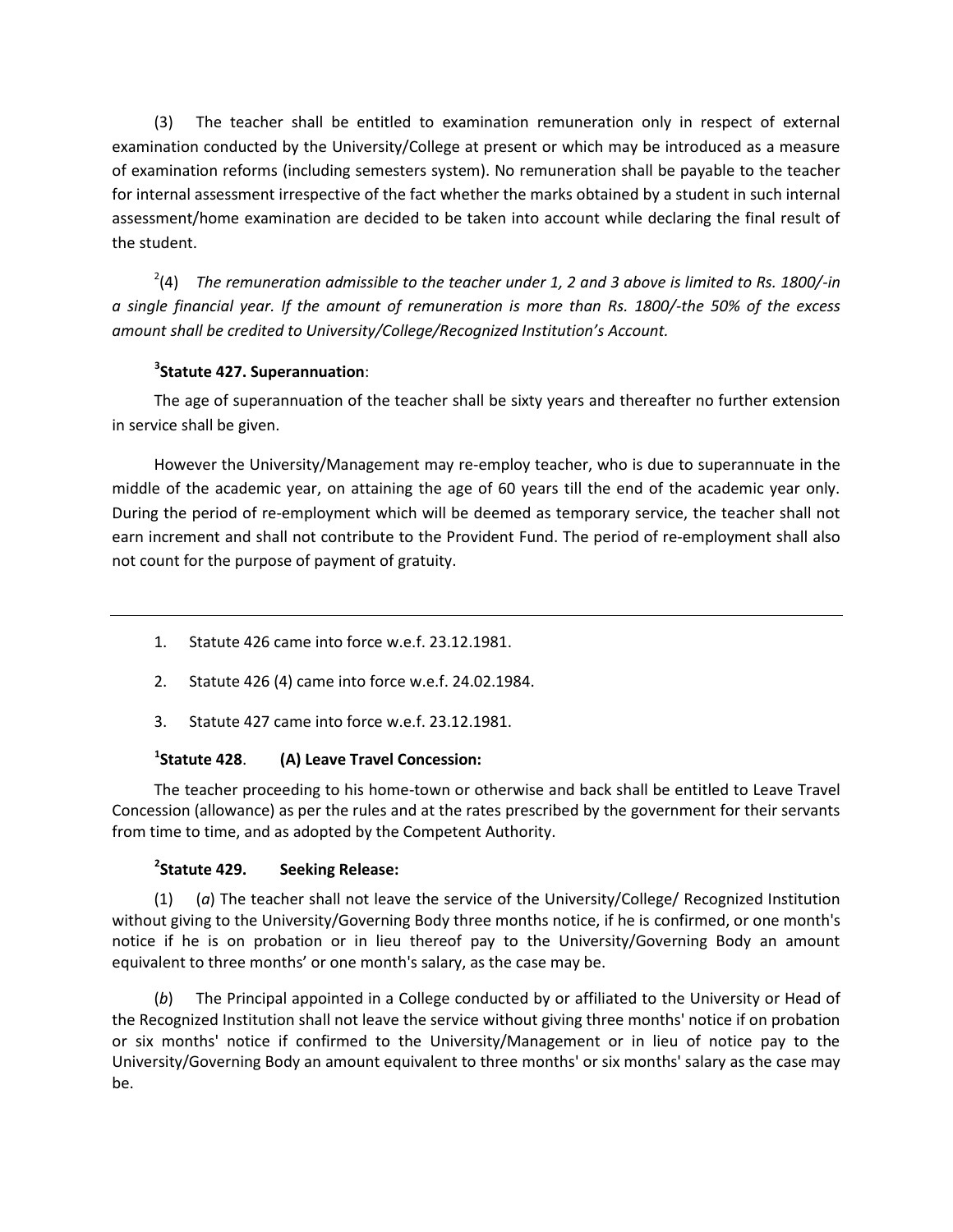(*c*) Where a teacher is appointed on a specific contract, the period and conditions of contract shall not be inconsistent with the conditions as laid down herein.

(*d*) The University/Governing Body, at its discretion may waive the above notice period in part or in full.

### (2) *Handing Over Charge:*

The teacher before leaving service shall hand over the charge of his post to a duly authorised person and shall return to the University/College/Recognized Institution/Library/Department, all books, furniture, etc. issued to him and shall pay up in full all charges due from him for occupation of residential quarters, municipal taxes, water and electricity charges, etc. If he fails to do so, the Registrar/Principal/Head of the Recognized Institution shall recover the amount due from such teacher on account of the above items from his last salary. The last salary will not be paid to the teacher concerned until a clearance certificate is issued by the Head of the Department/Principal/Head of the Recognized Institution concerned

#### (3) *Discharge Certificate :*

The Registrar/Principal/Head of the Recognized Institution will give a discharge certificate to the teacher who leaves service after due notice or to the teacher whose services are terminated after making sure that the teacher leaving service, has paid off all amounts due from his to the University/College/Recognized Institution.

The discharge certificate shall be given to the teacher within a period of 15 days .of his application, unless a written statement of any amount or equipments or books due from the teacher concerned is delivered to him.

- 1. Statute 428 (A) came into force w.e.f. 24.02.1984.
- 2. Statute 429 came into force w.e.f. 23.12.1981.

#### Statute 431 **Statute 431**. **Grounds for taking any disciplinary action against a teacher:**

No disciplinary action shall be taken or punishment inflicted on the teacher confirmed in service except on one or more of the following grounds :

- (i) Misconduct
- (ii) Act or omission involving moral turpitude.
- (iii) Willful and persistent neglect of duty.
- (iv) Incompetence.
- $2(v)$  Engaging in/and or conducting private tuitions/coaching.

Provided that the ground of incompetence shall not be used against the teacher after he has served the University/College/Institution for a period of five years or more including the period of probation.

*Explanation*: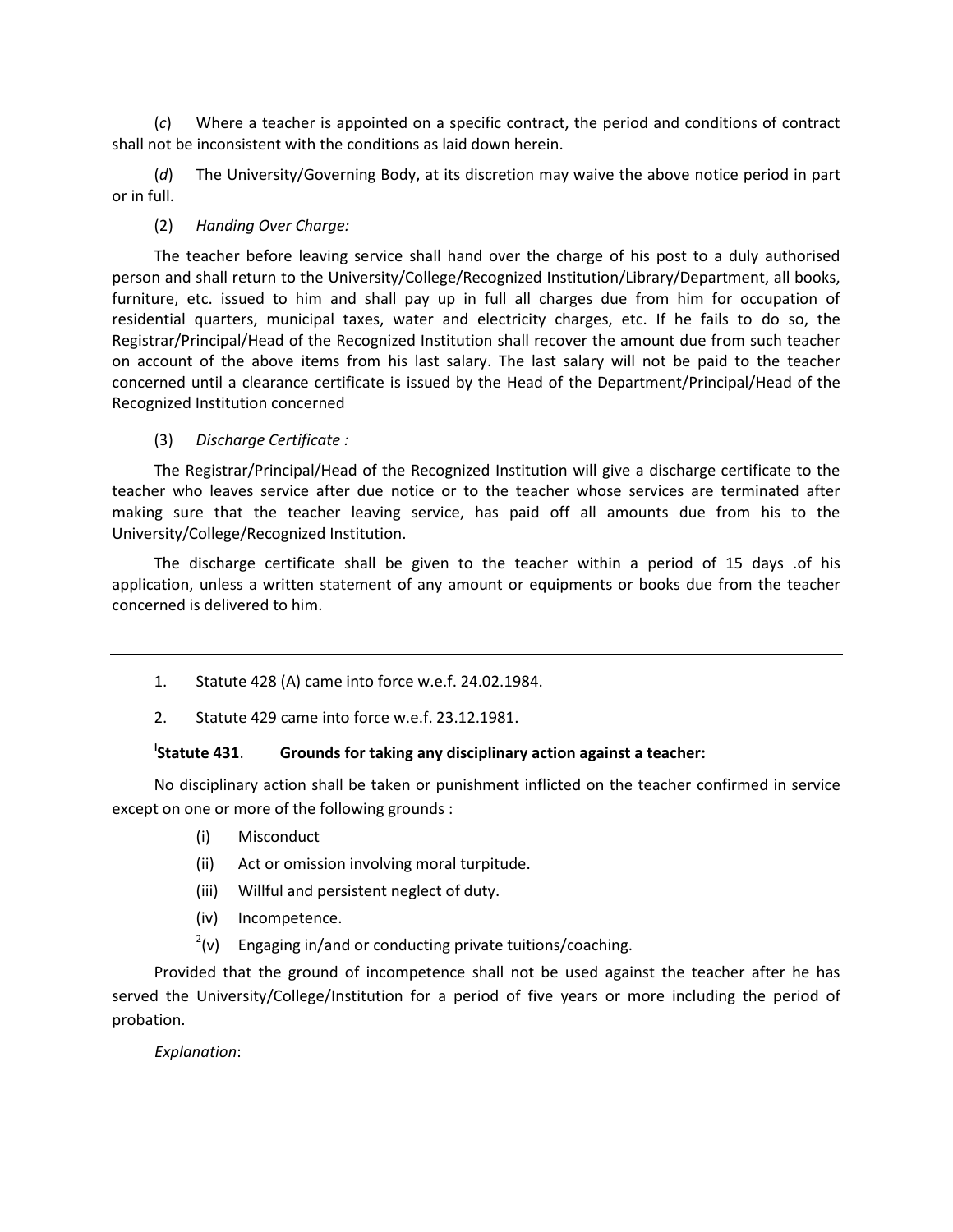I. Misconduct shall include breach of the prescribed terms and conditions of service and violation of the provisions of the Act, Statutes, Ordinances, Regulations and Rules relating to the duties and responsibilities of teachers and violation of code of conduct.

II. Moral turpitude shall carry the same meaning as under the general law.

III. Willful negligence of duty shall include dereliction of duty, habitual absence from duty without previous permission; and failure to discharge any of the duties prescribed under Act, Statutes, Ordinances, Rules and Regulations.

IV. Incompetence shall include failure to keep his knowledge up-to-date inspite of repeated written instructions in that behalf and despite the availability of requisite facilities and failure to complete the teaching work because of inability to teach.

# **3 Statute 432. Penalties**:

1. The penalties that can be inflicted on one or more of the grounds mentioned ·in S. 431 shall be the following and shall be classified into minor and major penalties,

- (I) *Minor Penalties:*
	- (i) Reprimand, Warning or Censure,
	- (ii) Withholding of Increments
- (II) *Major Penalties:*
	- (i) Reduction to a post in the lower pay-scale to a lower stage of increment in the employees' own pay-scale.
	- (ii) Termination of service,
	- (iii) Compulsory retirement.
	- (iv) Removal from the service of the University/College/Recognized Institution
	- (v) Dismissal from the service of the University/College/Recognized Institution
- 1. Statute 431 came into force w.e.f. 09.10.1981
- 2. Amendment to Statute 431 (v) came into force w.e.f. 03.07.1989
- 3. Statute 432 came into force w.e.f. 09.10.1981

Provided however that the following shall not amount to penalty for the purposes of these statutes:

(i) Stoppage of increment of the teacher at the assessment bar in the time-scale of pay on the ground of his unifitness to cross the bar.

(ii) Non-promotion of the teacher, whether in a substantive or officiating capacity, after consideration of his case for promotion to a grade or post for which the teacher is eligible.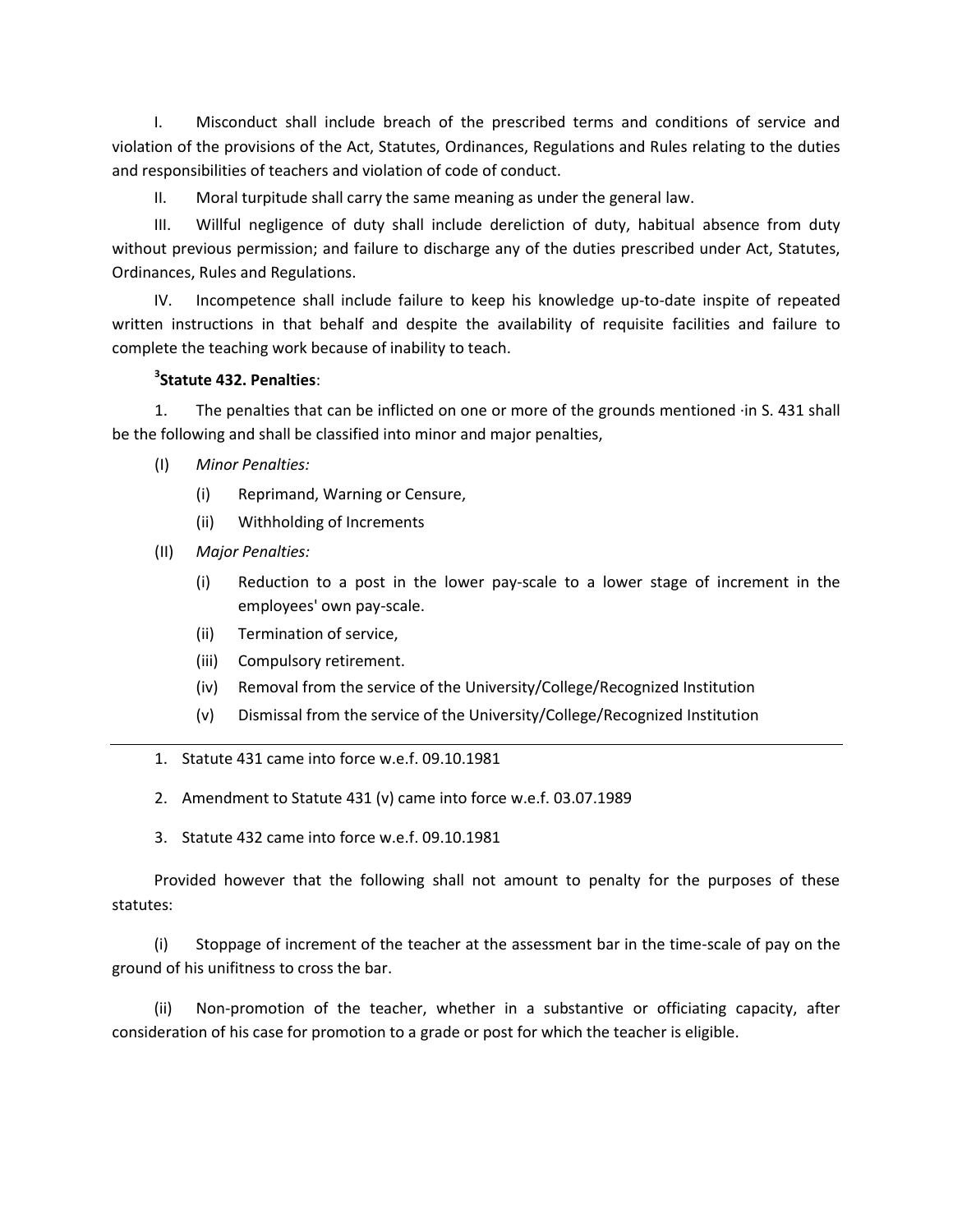(iii) Reversion of the teacher appointed on probation in any other grade or post to his permanent grade or post during or at the end of the period of probation, in accordance with the terms of his appointment, or the rules and order governing such probation.

(iv) Reversion of the teacher officiating in a higher grade or post, to a lower grade or post, on the ground that the teacher is considered to be unsuitable for such higher grade or post or on any administrative ground unconnected with this conduct.

(v) Recall of the services of the teacher whose services had been borrowed from or lent to some outside authority at the disposal of such authority.

(vi) Termination of the services-

- (*a*) of the teacher appointed on probation during of at the end of the period of his probation, in accordance with the terms of his appointment or the rules and orders governing such probation, or
- (*b*) of the temporary teacher in accordance with the rules made in that behalf by the University; or
- (*c*) of the teacher employed under an agreement, in accordance with term of such agreement.
- 2. Specification of details of the penalties––
- (i) Withholding of increment (s).

When an increment or increments of the teacher is/are withheld the authority imposing the punishment shall specify in its order-

- (*a*) the increment/number of increment (s) withheld.
- (*b*) the period for which they are withheld.
- (*c*) Whether the stoppage of increments shall have effect on the future increments, and
- (*d*) Whether the period for which the increments are withheld shall be exclusive of the leave (except casual leave and other leave taken on valid grounds) taken during the period.
- (ii) Reduction to a post in the lower pay-scale or to a lower stage of increment in the teacher's own pay scale.

The authority imposing this punishment shall specify in its order––

(*a*) The period for which such reduction shall be effective, and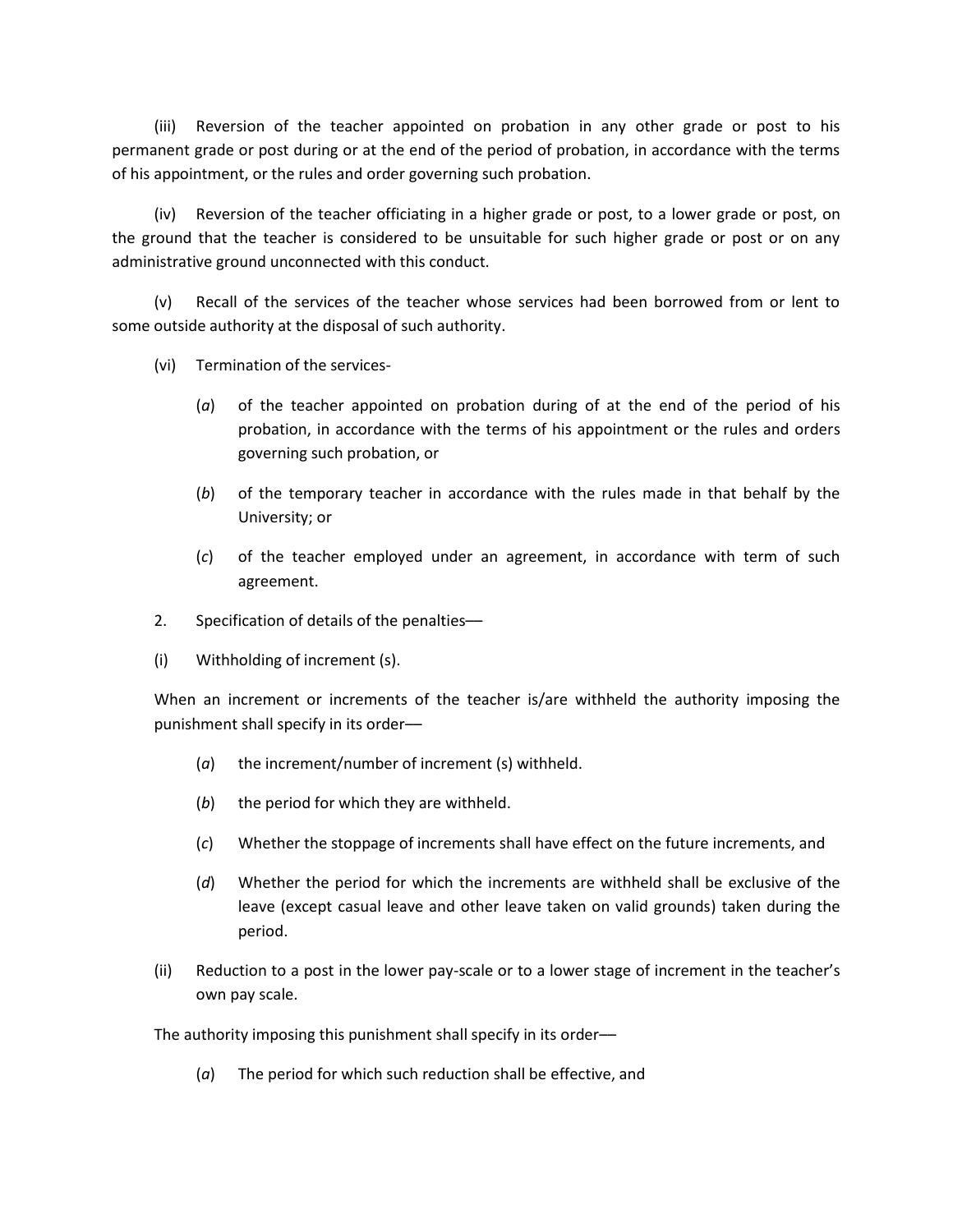(*b*) Whether on restoration the order of reduction shall have effect on future increments.

3. Notwithstanding anything contained in the Statutes and in other Rules of the University/College/Recognized Institution, if any, the teacher who is reverted to a lower stage of increment in his own time-scale of pay as a measure of punishment shall not ordinarily be restored to his original pay-scale from which he was reverted or to the original incremental stage in his own timescale of pay unless the period stipulated in his order of punishment is completed.

# **1 Statute 433. Authorities competent to inflict penalties:**

The power to inflict penalties on the teacher of University Department/Conducted College shall vest in the Executive Council and in case of teacher in the affiliated College/Recognized Institutions in its Management.

# **1 Statute 433-A.** (1) *Procedure for inflicting Penalties:*

On a complaint being received against a teacher or *suo moto,* the competent authority as specified in S. 433 shall first determine itself and record in writing or have it determined by any person or committee appointed by it for the purpose, if there is a *prima facie* case against the teacher for infliction of either minor penalty/penalties or major penalty/penalties.

# (2) *Procedure for infliction of minor penalty/penalties:*

In case it is found that a *prima facie* case for the infliction of a minor penalty/penalties against the teacher exists, the competent authority or an officer authorised by it for the purpose shall give in writing to the teacher concerned, the grounds thereof and a fair opportunity to explain, either on his own or through his representative, why such penalty/penalties be not inflicted on him.

The Competent Authority or officer authorised shall hear and receive the explanation of the teacher, personally or through his representative, and shall offer him fair opportunity to present his case.

The Competent Authority or officer authorised shall determine the quantum of punishment, by taking into consideration explanation furnished by the teacher, which shall bear reasonable relation to the lapse or omission of the teacher.

- (3) *Procedure for infliction of major penalties:*
- (A) *Suspension:*

(i) If the teacher is alleged to be guilty of an offence of a criminal nature involving moral turpitude and if there are reasons to believe that in the event of the offence being proved against him he would deserve to be removed or dismissed from service, the Competent Authority as specified in S. 433 shall first decide whether the person concerned should be placed under suspension.

(ii) The Competent Authority shall issue order of suspension of the teacher, the order of appointment of the Inquiry Officer/Committee, charge-sheet (including statement of allegations) and list of evidence, simultaneously.

(iii) The Inquiry Authority shall commence inquiry and complete the same expeditiously.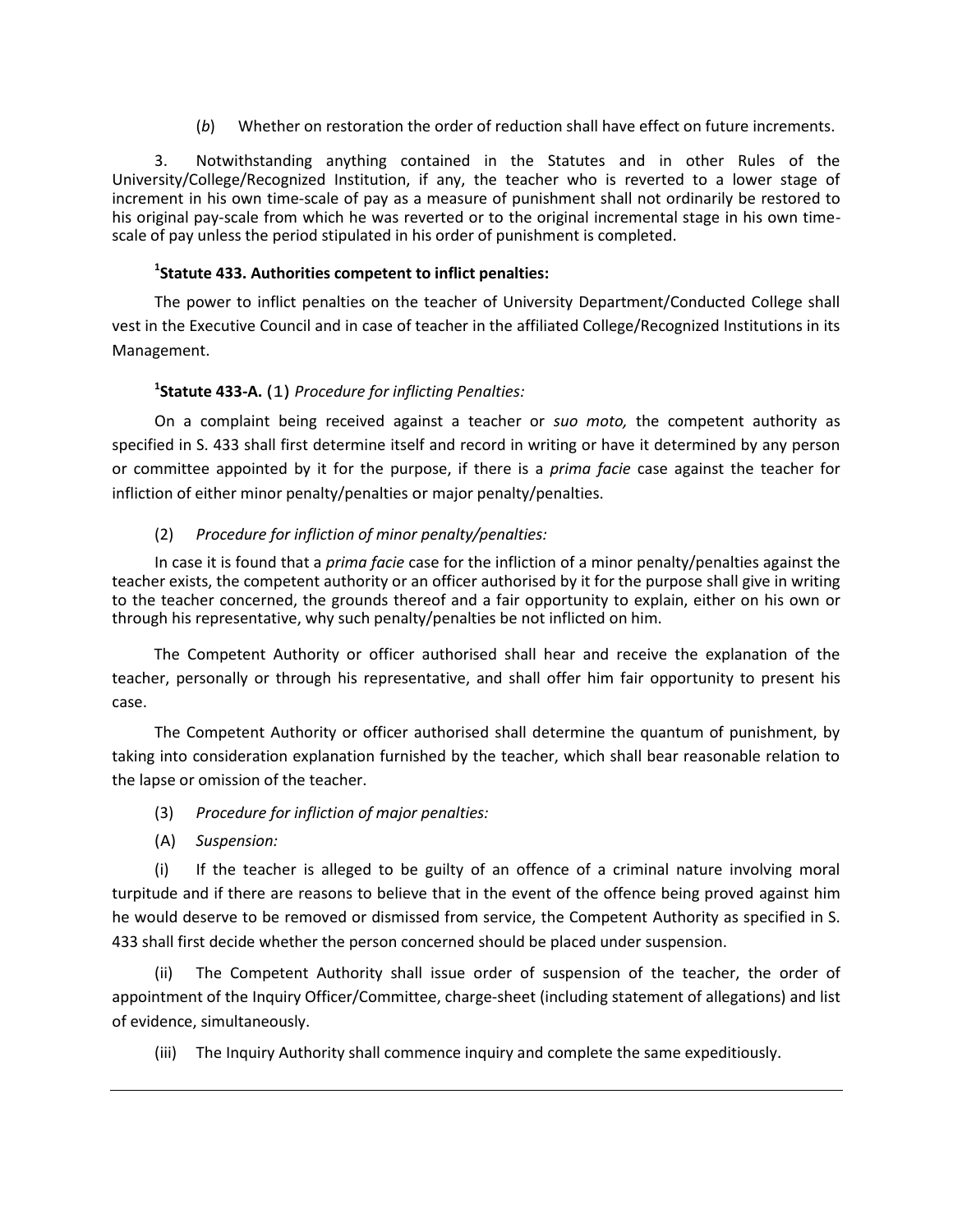### 1. Statute 433 and 433-A came into force w.e.f. 09.10.1981.

(iv) The teacher under suspension shall be paid the salary at half the pay an allowances admissible thereon for period of first three months of suspension, at the rate of 75 % of the pay and allowances admissible thereon for the period of next three months, and at the rate of full pay and allowances admissible thereon, thereof.

# (B) *Appointment of an Inquiry Officer/Committee:*

The Competent Authority as specified in S. 433 above shall appoint an Officer or a Committee to hold the departmental inquiry into the conduct of the teacher concerned.

The Officer/Committee to be so appointed shall not be the person who has made any preliminary investigation into the conduct of the teacher.

# (C) *Charge-Sheet and Statement of defence:*

The Competent Authority shall prepare the charge-sheet and serve it on the teacher concerned. The charges shall be very specific and shall also be accompanied by the statement of allegations on which the charges are based. Copies of relevant documents which have been relied upon while framing the charges shall also be supplied to the teacher concerned. A reasonable time (not less than three weeks) shall be allowed to the teacher concerned for submitting his written statement of defence and list of documents and persons, he desires to examine in his defence and to state whether he desires to be heard in person and whether he desires to defend himself personally or through representative.

### (D) *Oral Hearing:*

If the teacher concerned so desires, an oral hearing shall be held.

(i) On receipt of the written statement of defence of the teacher charged, the inquiry Authority shall fix a suitable date for the oral hearing at which the teacher concerned shall be heard in person. The Inquiry Authority shall examine at the oral hearing the witnesses, if any, on behalf of the University/College/Recognized Institution in the presence of the teacher charged. He shall be allowed to cross-examine the witnesses, if he so desires.

The teacher charged shall also be allowed to present at the oral hearing his own witnesses, if any. In that case, however, the teacher charged shall give an advance intimation regarding his intention to produce witnesses on his behalf, on failure to do so the hearing will proceed further without hearing the witnesses of the teacher charged. Such witnesses may be cross-examined by the Competent Authority or its representative.

(ii) The deposition of the teacher charged and of the witnesses examined at the oral hearing shall be recorded in writing in a narrative form and not in the form of question and answers. The depositions thus recorded shall be read out on the spot to the teacher charged or the witnesses, as the case may be, and their signatures taken on each deposition in token of having been read out to him. A certified copy of such depositions shall be supplied to the teacher concerned on request.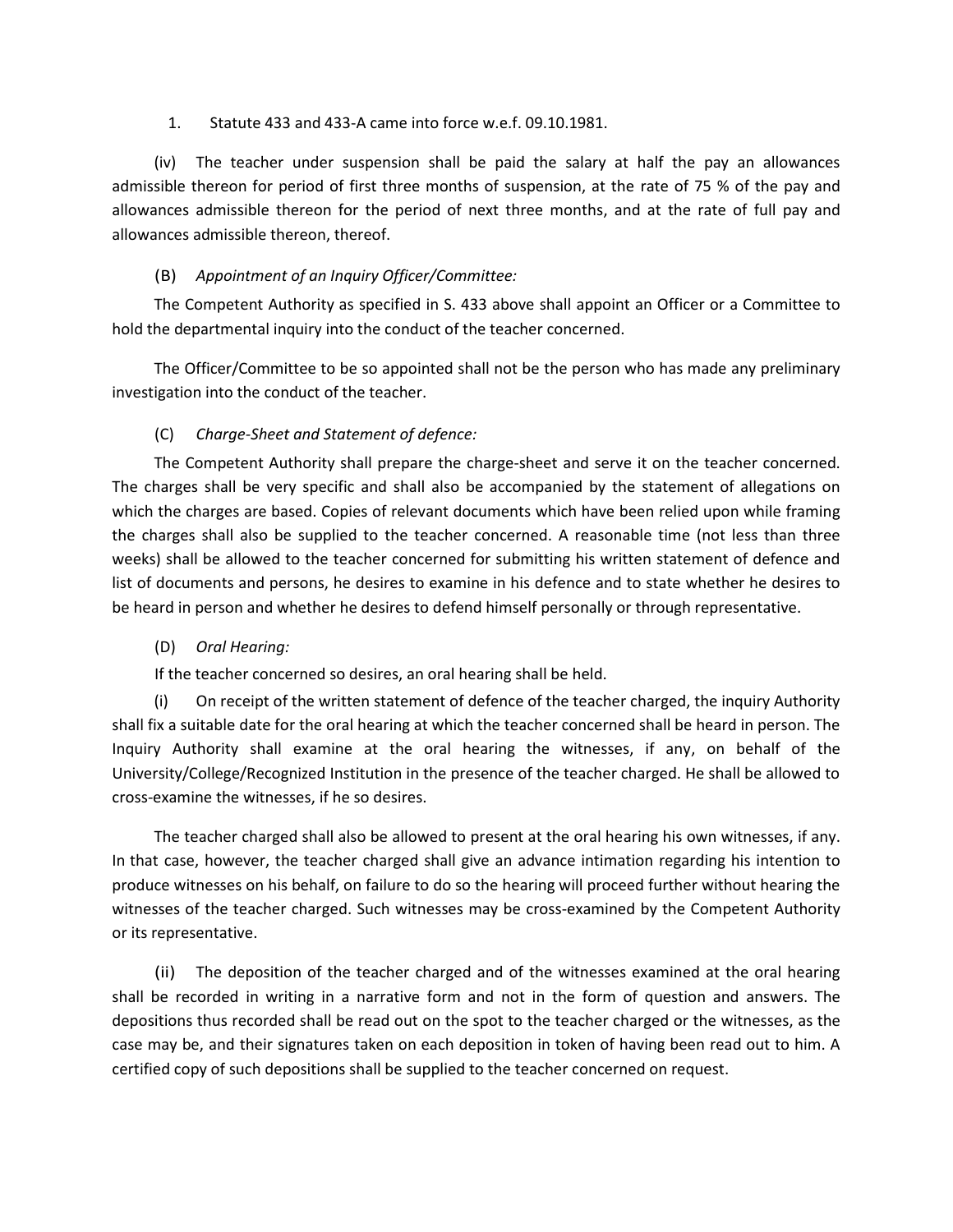*Explanation:* Even if the teacher charged does not specifically or otherwise express a desire to be heard in person, an oral hearing shall be held to record the statement of witnesses, if any, on behalf of the University/College/Recognized Institution and to corraborate the evidence on hand. The teacher charged shall be informed of the date and time fixed for the oral inquiry, and shall also be told that witnesses on behalf of the University/College/Recognized Institution will be examined at the oral hearing and that he may, if he so desires, remain present and examine them.

# (E) *Final statement of defence of the teacher charged:*

Immediately after the oral hearing is over, the Inquiry Authority shall ask in writing the teacher charged, to state within a week's time whether he has anything further to state in the light of the proceedings at the oral hearing.

### (F) *Report of the Inquiry Officer/Committee:*

(i) After the oral hearing is over and the teacher charged has given his final state-ment of defence, the Inquiry Authority shall prepare his inquiry report on the basis of the evidence (both documentary and otherwise) before him. He shall submit his report in triplicate to the Competent authority within one month of conclusion of the enquiry together with the following accompaniments:

- (1) Statement of defence given by the teacher charged in reply to the charge sheet.
- (2) Proceedings of the oral hearing.
- (3) Final statement of defence, if any, given by the teacher charged.
- (4) Copies of other documents, if any, relied upon by the Inquiry Officer/Com-mittee.

(ii) Besides, the above records, the report shall contain a statement of findings on each charge and the grounds thereof.

### (G) *Action to be taken on the Inquiry Report:*

On receipt of the Inquiry Reports the Competent Authority shall decide within one month the action to be taken in the light of the findings of the Inquiry Authority. In case any of the charges against the teacher concerned are held as proved, the Competent Authority shall decide the punishment to be inflicted on him and shall give him notice asking him to show cause within two weeks, why the proposed punishment should not be inflicted on him. The person concerned shall invariably be supplied with a copy of the Inquiry Report along with the show cause notice, if any.

*Explanation:* Although this Statute contains the procedure to be followed before inflicting a penalty classified as major, it shall be open to the Competent Authority to inflict one of the minor penalties if it so decides.

### (H) *Final action:*

On receipt of a reply to the show cause notice from the teacher charged, the penalty/penalties shall be finally decided and communicated within two weeks, by the Competent Authority, taking into consideration the reply given and his previous service record.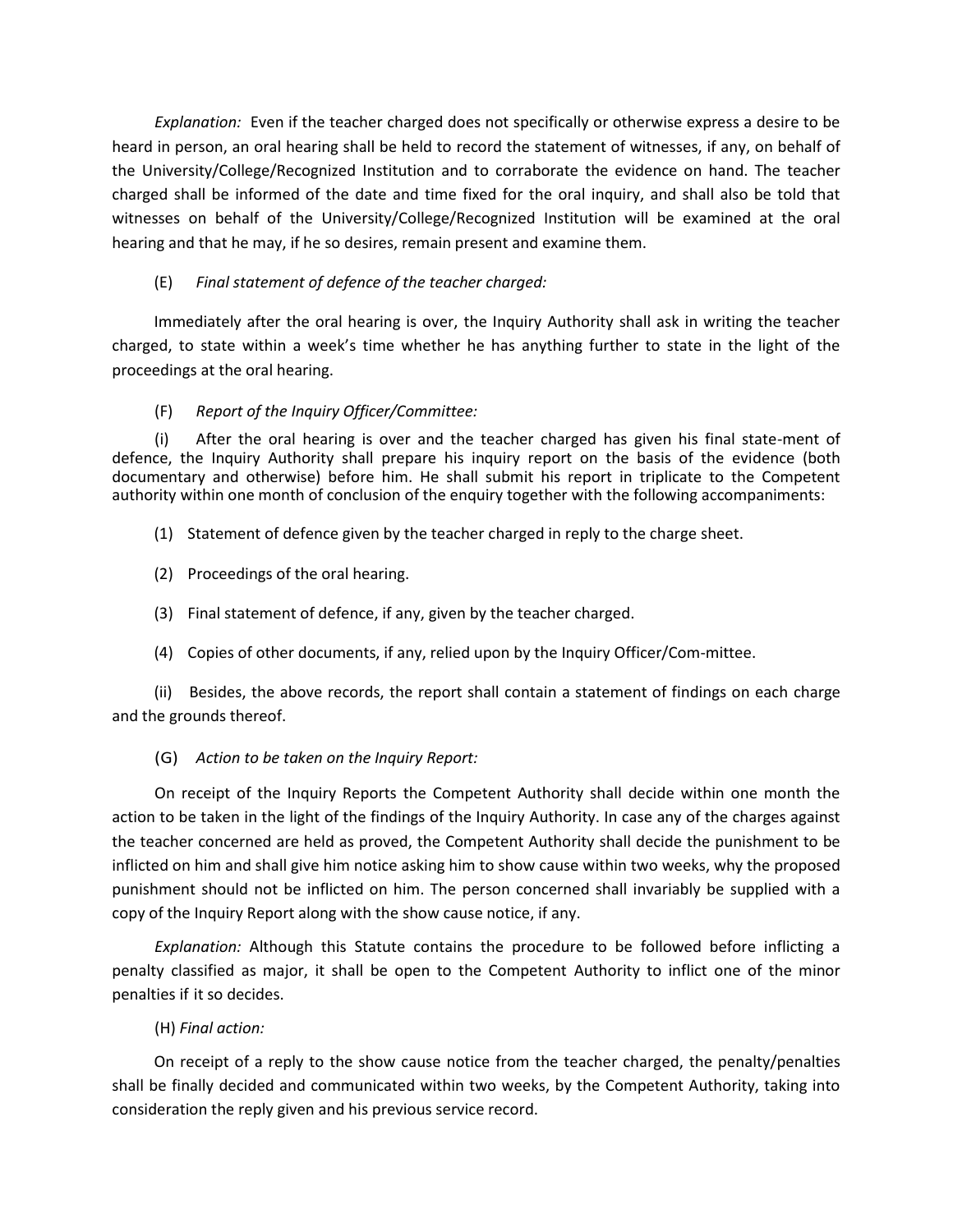- (I) 1 (*a*) If the teacher is fully exonerated, the period of suspension shall be treated as duty for all purposes, and the teacher shall be reinstated in his post forthwith.
	- (*b*) If suspension of a teacher is followed by any punishment according to the provisions mentioned above, the competent authority shall make a specific order regarding recovery, if any, that might be made out of the pay and allowances already paid to him during his period of suspension.

2. The period of suspensions of the teacher shall be mentioned in the service book of the teacher. The final decision of the inquiry shall also be recorded in the service book.

# **1 Statute 433-B. Infliction of major penalty without holding enquiry under S. 433-A:**

If the teacher is convicted of an offence of a criminal nature involving moral turpitude by a Court of Law, he shall be dismissed of removed from the service of the University/College/Recognized Institution, immediately on receipt of the official copy of the decision of the Court of Law, without following the procedure laid down in Statute 433-A.

*Explanation:* Conviction within the meaning of this Statute shall mean conviction by a Court of Law from whose order no appeal is preferred by the party, or conviction by a final court of appeal.

# **1 Statute 435. Expenses for Arbitration under Section 74 of the Act:**

All expenses of the umpire/member appointed by the Chancellor/University under Section 74 of the Poona University Act shall be borne by the University and the expenses of the members nominated by the teacher shall be borne by the teacher concerned.

The expenses of conduct of proceedings shall be borne by the University/College/ Institution.

# **2 Statute 436. Life Worker:**

Where there exists in a College or in an Institution a cadre of life members, such life member will be free to serve on terms voluntarily accepted by him subject to terms and conditions prescribed by the University. However, the other terms and conditions will be applicable to him as applicable to other Teachers, Principals, etc. under these Statutes. The age limit for retirement and rules of superannuation mentioned in Statute 427 above shall be applicable to him.

# **2 Statute 438. Contractual Appointment:**

The service conditions and leave rules given below will apply to the temporary teacher appointed in the University/College/Recognized Institution on a contract basis for a specific period or purpose.

# 1. *Temporary Teacher:*

The temporary teacher is ordinarily one who is appointed to a temporary post, on a full-time basis, may be in a temporary leave vacancy or to a permanent post when a permanent appointment is not made. Such appointment shall be for a fixed period or for duration of a particular project or work which normally should not exceed one year, except in special circumstances, such as Research Project or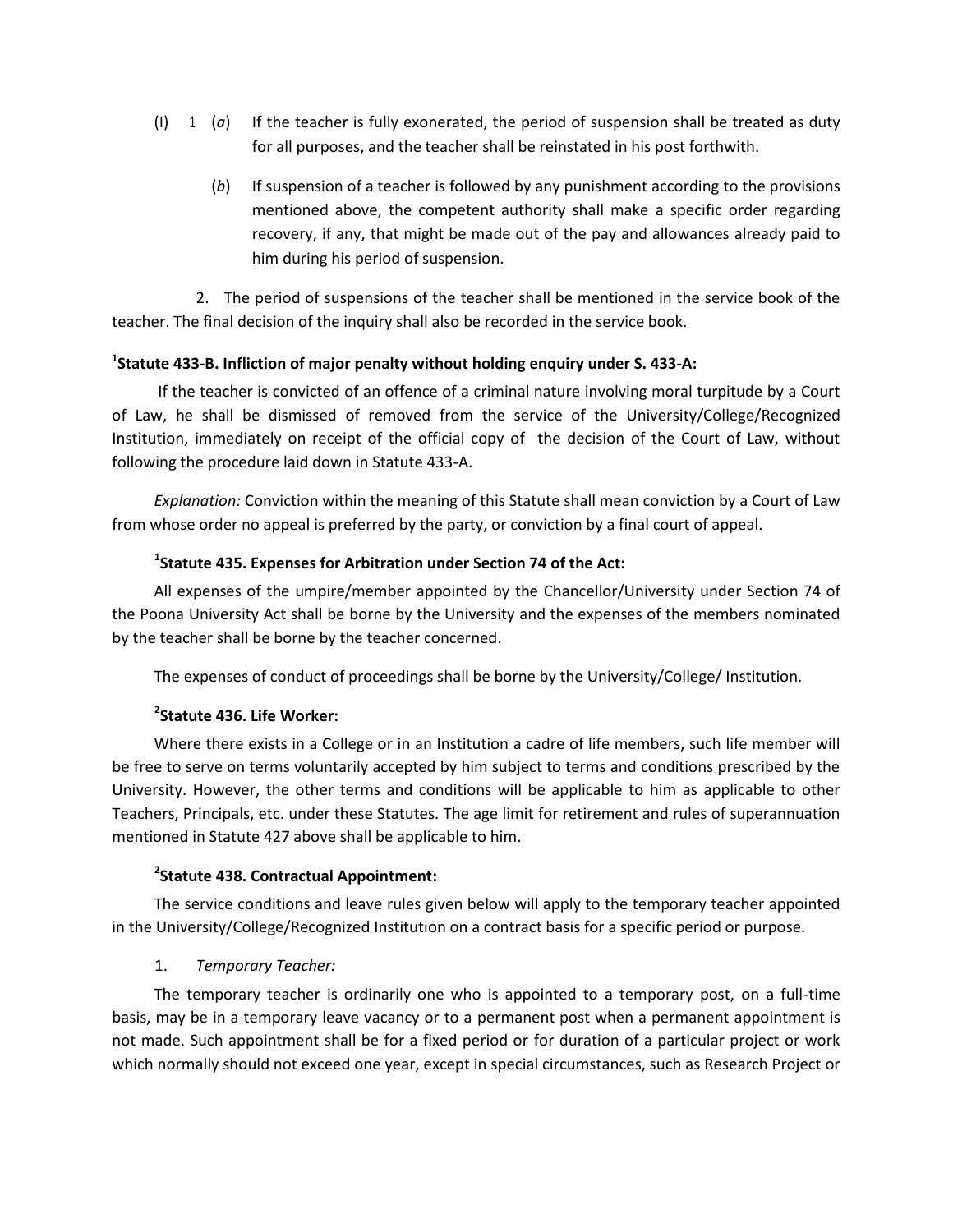a project of an academic nature, if permitted by the Executive Council/Governing Body. He may be considered as vacation or non-vacation staff as per the nature of work.

2*. Termination of Service, etc*.:

(*a*) The services of the temporary teacher whose appointment is for less than six months may be terminated at any time by the University/Governing Body without giving any notice or without assigning any reason therefor.

If the temporary teacher who has served for less than six months wishes to resign from the service he may do so without giving notice.

- 1. Statute 433 B-and 435 came into force w.e.f. 09.10.1981.
- 2. Statute 436, 438 came into force w.e.f. 23.12.1981.

(*b*) If the services of the temporary teacher exceed six months he can be relieved by the University/Governing Body by giving one month's notice and in lieu thereof pay one month's salary.

In case the temporary teacher wishes to leave the service, he shall have to give one month's notice and in lieu thereof pay one month's salary.

3. *Increment:* Service rendered in a temporary post on a graded scale shall account for increment, provided the post carries such graded salary scale.

4. *Provident Fund:* The temporary teacher shall not be entitled to subscribe to the Provident Fund of the University/College/Recognized Institution.

5. *Application for a post or examinership elsewhere and acceptance of the same:*

If the temporary teacher who wishes to apply for a post or examinership elsewhere he shall forward his application for the post or examinership through the Registrar/ Principal of the College/Head of the Recognized Institution in which he is serving. He will also accept the same after obtaining the permission of the concerned authority.

6. *Handing Over Charge:*

The temporary teacher before leaving service shall hand over the charge of his post to a duly authorised person and shall return to the University/College/Recognized Institution/Library/Department, all books, furniture etc., issued to him and shall pay in full all charges due by him for occupation of residential quarters, miunicipal taxes, water and electricity charges, etc. If he fails to do so, the Registrar/Principal/Head of the Recognized Institution shall recover the amount due by such teacher on account of the above items from his last salary. The last salary will not be paid to the teacher concerned until a clearance certificate is issued by the Head of the University Department/College/Institution concerned.

7. *Discharge Certificate:*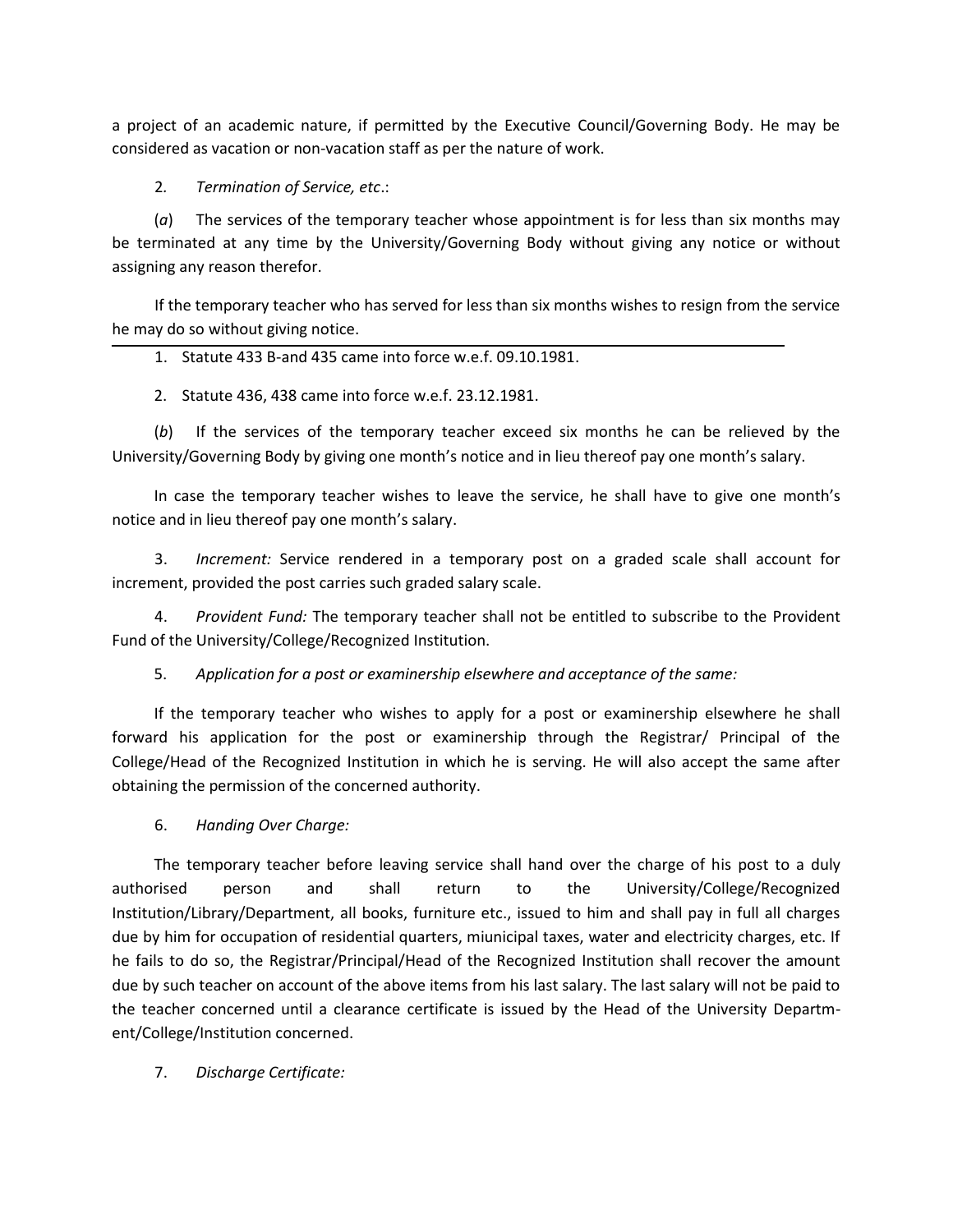The Registrar/Principal/Head of the Recognized Institution shall give a Discharge Certificate, to a temporary teacher who leaves service after due notice, or to a teacher whose services are terminated after making sure that the teacher leaving service, had paid of all amounts due by him to the University/College/Recognized Institution.

8. *Leave Rules:* 

(*a*) *General:* Leave cannot be claimed as a right. Discretion to refuse or revoke leave is reserved with the Vice-Chancellor, Chairman, Governing Body or his nominee.

(*b*) *Casual Leave:* The teacher appointed on temporary basis will be entitled to casual leave as per rules prescribed under Statute 424.

(*c*) *Extra-Ordinary Leave Without Pay:* Extra-Ordinary Leave Without Pay may be granted under special circumstances up to a period of 15 days at a time and such leave will not be granted for more than once during the term of services.

(*d*) *Other Leave:* The teacher who is appointed to a temporary post for a period exceeding one year, will be entitled to the benefits of sick leave and other leaves as approved for permanent teacher but only after he completes one year's continuous and active service.

(*e*) *Sanctioning Authority:* The sactioning authority for granting Casual Leave and other leave, except as specified under Statute 438 will be the Head of the University Department/Principal/Head of the Institution under whom he is working.

9. *Vacations:* The temporary teacher holding a teaching post only will be entitled to vacations as prescribed under Statute 423. Non-vacation person will be eligible to earned leave, as per Statutes, if they complete one year's active service.

10. *Other Conditions:* (*a*) The temporary teacher will be bound by Statutes of Conduct and Discipline applicable to permanent teachers and will follow the Statutes related to duties laid down for permanent teachers.

(*b*) The temporary teacher shall be allotted supervision and other examination work as allotted to permanent teachers.

(*c*) The temporary teacher shall be assigned co-curricular, administrative work related to training programme and other extra-curricular activities, besides actual teaching as assigned to permanent teachers.

(*d*) The mode of recruitment will be the same as laid down in the Act, and Statutes.

# **1 Statute 439. Minority Institutions:**

Notwithstanding anything contained in the provisions of the foregoing statutes, any affiliated college or recognized institution which satisfies the University authorities as regards its minority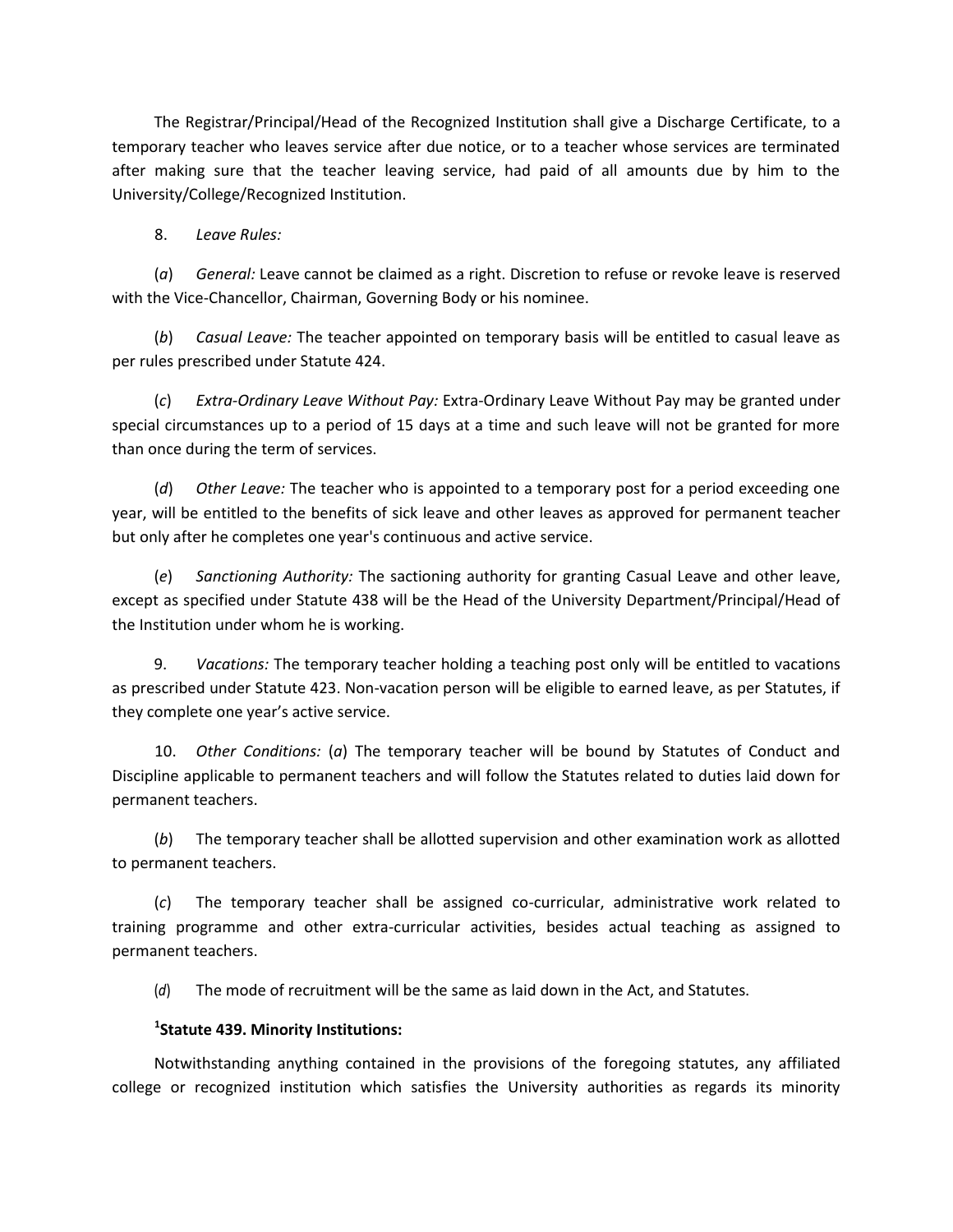character within the meaning of artical 30 (1) of the Constitution of India, shall stand exempted from the application of such Statutes from 411 to 438, as determined by the University authorities not to be applicable to minority institutions or may be governed by such separate Statutes which the University might frame for minority institutions only, in this regard, from time to time.

# **2 Statute 551. Travelling and Daily Allowance for Examiner**

- (1) In this statute unless there is anything repugnant in the subject or context the term "Examiner" means and includes paper-setter, moderator, supervisor or any other person entrusted with the work relating to examination for which separate University remuneration is paid as per prescribed rules.
- (2) The examiners undertaking journey for examination work shall be entitled to the same rates of travelling and daily allowances and be subjected to the same rules as are applicable to the corresponding categories of Government. servants as modified by the State Government, from time to time.

*Note*1: Professionals/practitioners/part-time teachers appointed as examiners shall be eligible for travelling and daily allowances at the rates applicable to Government servants drawing pay in the pay slab of Rs. 1000 to Rs. 1999.

*Note* 2: The daily allowances for days of journey and for performance of examination work shall be calculated on the minimum time normally required for journey and for such work.

*Note* 3: The current rates of travelling and daily allowances applicable to Government servants are mentioned in Appendix C, to this statute.

- (3) Whenever an examiner attends to examination work and/or any other University work in continuation thereof on consecutive days only travelling allowance will be paid.
- 1. Statute 439 came into force w.e.f. 09.10.1981.
- 2. Statute 551 came into force w.e.f. 01.04.1984.
- (4) Whenever the same examiner has to attend the meeting or meetings to transact examination work continuously for five days with an interval of one day between them, only one travelling allowance shall be paid by payment of daily allowance for intervening day by travelling it as a continuous halt.
- (5) If an examiner has received or claimed Travelling Allowance for whole or part of the journey from any other body or authority, that journey or part thereof shall be excluded from the total distance travelled by him.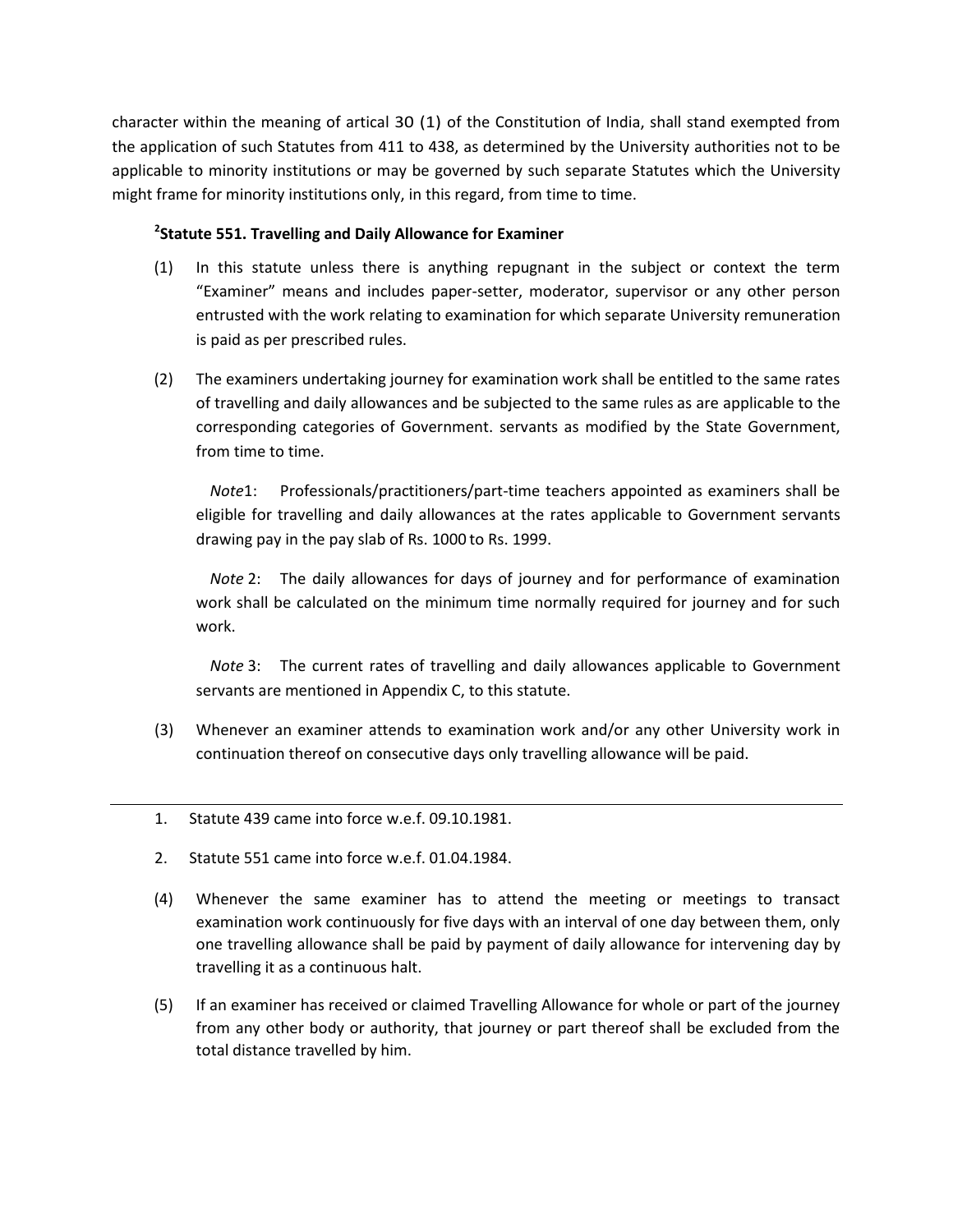- (6) The Kilometreage allowance admissible to an examiner travelling in his own car/hired car or motor cycle/scooter with the prior permission of the Dy. Registrar (Exams.) will be at applicable rates limited to the rail fare of the class of accommodation to which he is entitled to travel between the places connected by rail. If the places are so connected such examiner shall be entitled to Kilometreage for journey from residence to the nearest railway station and an amount equal to First Class railway fares between the nearest railway station and the place of examination work. The vehicle number under which the journey is performed shall be furnished in all such cases.
- (7) In all cases travelling allowance including the conveyance allowance shall be calculated from the Head Quarters/Registered Address of the examiner to the place where he is required to perform examination work. The registered address shall be his normal place of actual duty, provided however, that the examiner performing journey from a place other than his registered address shall be entitled to the travelling (conveyance) allowance either from his Registered address or from the place of his actual journey which-ever is less.

(*Note*: The Registered address of the part-time lecturer who is appointed as examiner shall be his residential address.)

- (8) The journey between places having circutous railway routes i.e. Dhule, Amalner, Dondaicha, Dharangaon, Nardana, Nandurbar, Shindkheda, etc. and which are directly connected by road will be calculated only by the shortest and direct road routes and paid accordingly.
- (9) When two or more examiners travel in one and the same conveyance only one examiner who owns conveyance or has hired it, shall be paid road kilometreage as per provision of this Statute. The other examiners shall draw daily allowances as admissible.
- (10) When an examiner travels by a vehicle supplied at the expenses of the University, he shall be paid daily allowance at the rates prescribed in the provision of this Statute.
- (11) Notwithstanding anything contained in the provisions of this statute the Vice-Chancellor shall have power to sanction,
	- (*a*) The usual daily allowance and travelling allowance amounting to actual fare for sea travel and Air travel.

OR

- (*b*) The actual travelling and halting expenditure incurred by the examiner for examination purposes in special circumstances looking to the needs of each case.
- (12) If the viva-voce of the Ph.D. candidate is held at a place other than Pune, the candidate shall be paid IInd class rail fare or actual S.T. fare each way from Pune or from the place of his residence to the venue of the viva-voce whichever isless.
- (13) (*a*) The examiners required to attend to examination work at their normal place of duty shall not be entitled to travelling allowance and D.A. If the examination work is to be done at any other place at the same station a Local Conveyance Allowance @ Rs. 15/-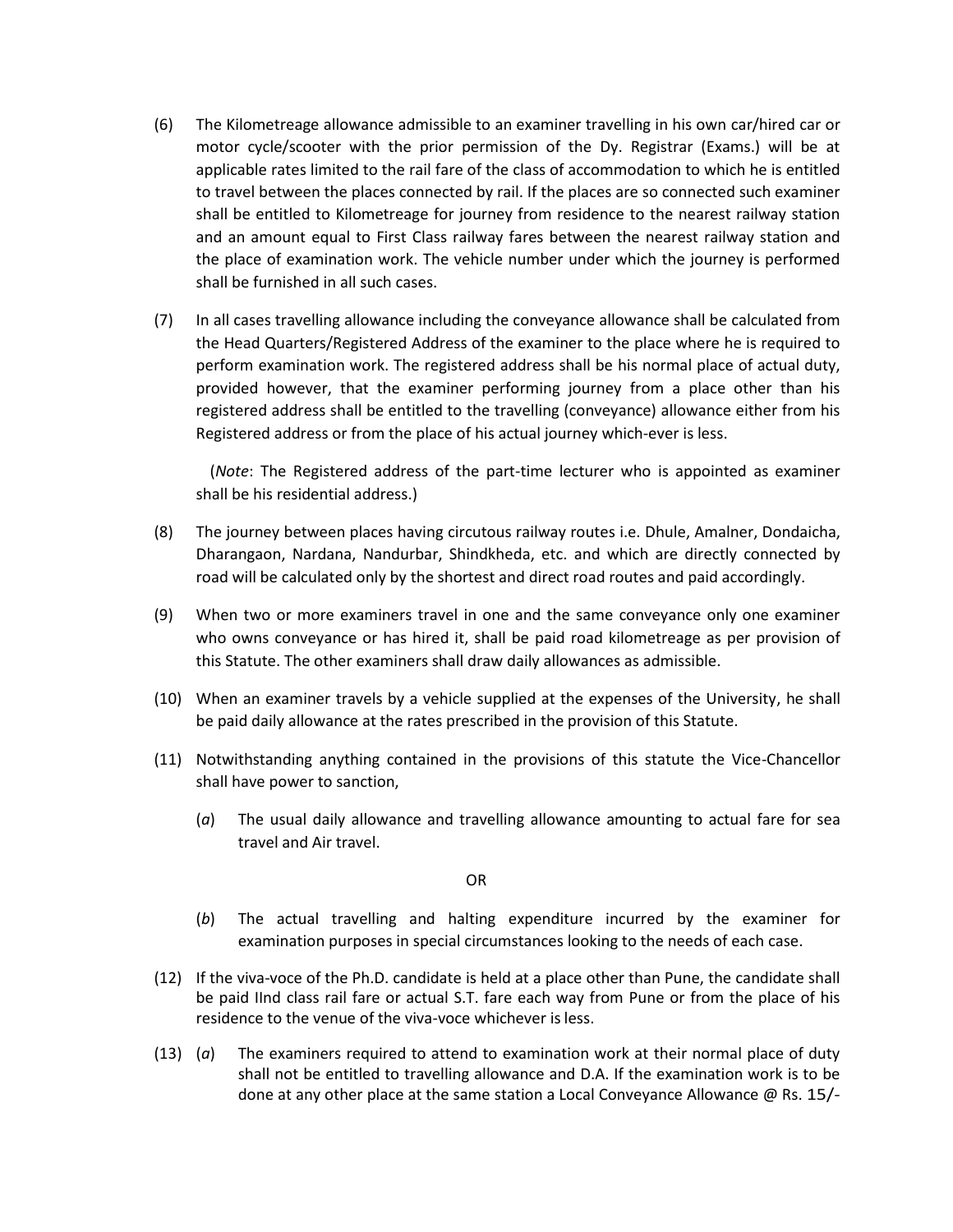per day shall be admissible at Pune and Nasik including Nasik Road and Rs. 8/- at other places (to an external examiner from his registered address to the place than his normal place of duty for conducting practical examination, attending meeting/s or doing any other examination work).

- (*b*) Local conveyance allowance shall be admissible to the external examiner who has drawn Travelling Allowance and D.A. from any other sources but who is required to attend examination meeting/s or to do any examination work.
- (*c*) The examiner shall be entitled to another conveyance allowance if he attends more than one meeting in a day with an interval of more than two hours between the conclusion of the first meeting and the beginning of the next meeting.
- (14) No claim for travelling and daily allowance shall be entertained if it is submitted after the lapse of 6 months from the date on which it was due, provided, however, that any time barred claim, if otherwise admissible may be entertained for payment with a deduction of 5% up to one year only. No claim shall be entertained after the period of one year.
- (I5) Whenever the same person attends two consecutive meetings, one as and examiner and second as a member of the University authority he will be paid travelling allowance, as per rules, applicable to Examiners only, in addition he shall be entitled to daily allowance applicable to member for the day of the University meeting.
- (16) The c1aims for Travelling and Daily Allowances, shall become due after expiry of one month from the date of the completion of journey in connection with the examination. The examiners attending University Office for examination meeting or for any other examination work may draw the travelling allowance for their return journey before the completion of such journey.
- (17) In regard to matters not covered by the provisions of this Statute all restrictions imposed on the concessions allowed to Government servants, under the B.C.S. Travelling Allowance Rules as amended from time to time; shall be applicable in case of examiners.

## 1 **Statute 552: Travelling and Daily Allowance for University Employees.**

The member of the teaching and/or non-teaching staff of the University undertaking tour of University business, shall be entitled to the same rates of travelling and daily allowances and be subjected to the same rules as are applicable to the corresponding categories of Government servants, as modified by the State Government from time to time

1. Statute 552 came into force w.e.f. 30.06.1982.

# **UNIVERSITY OF POONA**

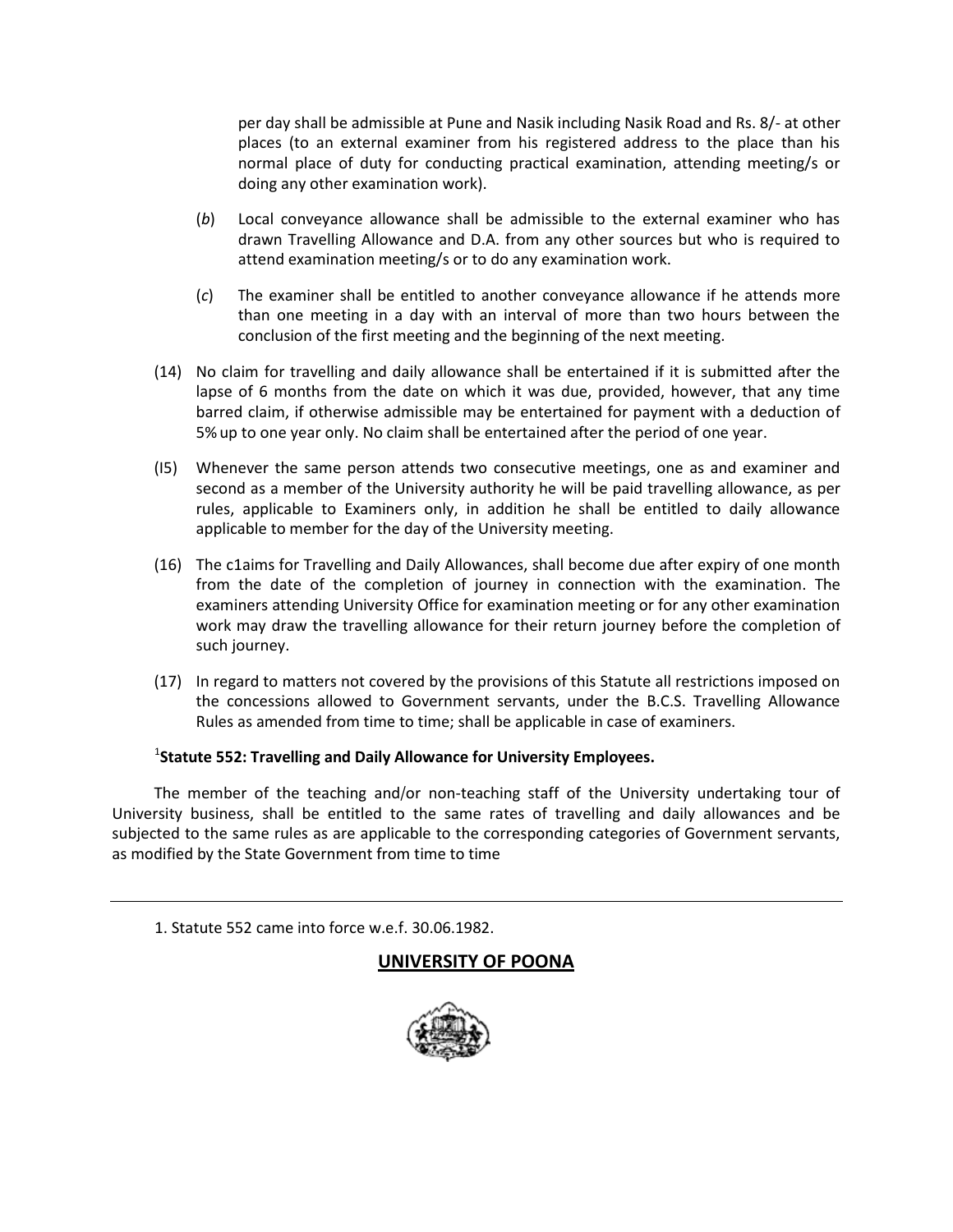#### **ORDER**

The Government of Maharashtra had approved the implementation of revised pay-scales for University and College teachers with effect from 01.01.1973 by Government Resolution Education and Youth Services Department, No. USG. 1177/129387/XXXII (CELL), dated 25.10.1977, and for Librarians and Physical Education staff by Government Resolution, Education and Employment Department, No. USG. 4280/ 157972/(275)/UNI-4, dated 18.04.1984. After appointment of the Fourth Pay Commission for Central Government employees, the University Grants Commission had appointed a Committee under the Chairmanship of Professor Mehrotra to examine the present structure of emoluments and conditions of service of University and College teachers. After considering the Mehrotra Committee's Report, the University Grants Commission submitted its recommendations to the Government of India in February 1987. After examination of the Report, the Government of India evolved a scheme of pay revision for the University and Col1ege teachers and other measures for improvement of standards in higher education. By their letter, dated 17.06.1987, and subsequent letters dated 07.09.1987 and 22.07.1988, the Government of India recommended to the State Government to implement this scheme. The question of implementing this Government of India's scheme of revision of pay-scales of University and College teachers, and other relevant guidelines and notifications issued by U.G.C. from time to time, was under consideration of the State Government of Maharashtra. After careful consideration of the Government of India's package scheme 1986 for maintenance of standards in Higher Education, and after an agreement with the Maharashtra Federation of University and College Teachers' Organisation, the Government of Maharashtra has now decided to implement the terms and conditions of service as detailed in the Government Resolution, Education and Employment Department No. N.G.C. 1286/1224/UNI-4 dated 27.02.1989.

AND WHEREAS the terms and conditions of service of the teachers, including the Principals of Colleges, are to be laid down by the Statutes made under Sections 42 (1) and 73 of the Poona University Act, 1974, and their qualifications laid down by the directions of the authorities or the University;

AND WHEREAS these Statutes and directions have not so far been repealed by the Senate and the authorities of the University as the case may be;

AND WHEREAS the Academic Council and the Executive Council win consider and recommend to the Senate the draft Statutes and the Academic Council will make recommendations to the Executive Council in the matter of prescribing qualifications for teachers in the University and in the affiliated colleges and recognized institutions including Principals, having regard to the provisions of the said Government Resolution dated 27.02.1989, in course of time, and it will be quite some time before the Senate of the University approves these draft Statutes and the Chancellor's assent is received;

AND WHEREAS Section 24 (1) (xxx) and (xxx-a) of the Poona University Act, 1974, empowers the Executive Council of the University to ensure that appointments of teachers in the University and in the Affiliated Colleges and Recognized Institutions are made in accordance with the qualifications and subject to the terms and conditions of service and discipline and duties prescribed by or under the Statutes or Ordinances;

AND WHEREAS the scales of pay recommended by the University Grants Commission, as accepted by the Government of India and approved by the State Government, are to be made effective from 01.01.1986 as laid down in the Government Resolution dated 27.02.1989, and can be implemented only after the Statutes are made with regard to the revised scales of pay and other measures for improvement of standards in Higher Education in all categories of full-time teachers employed in the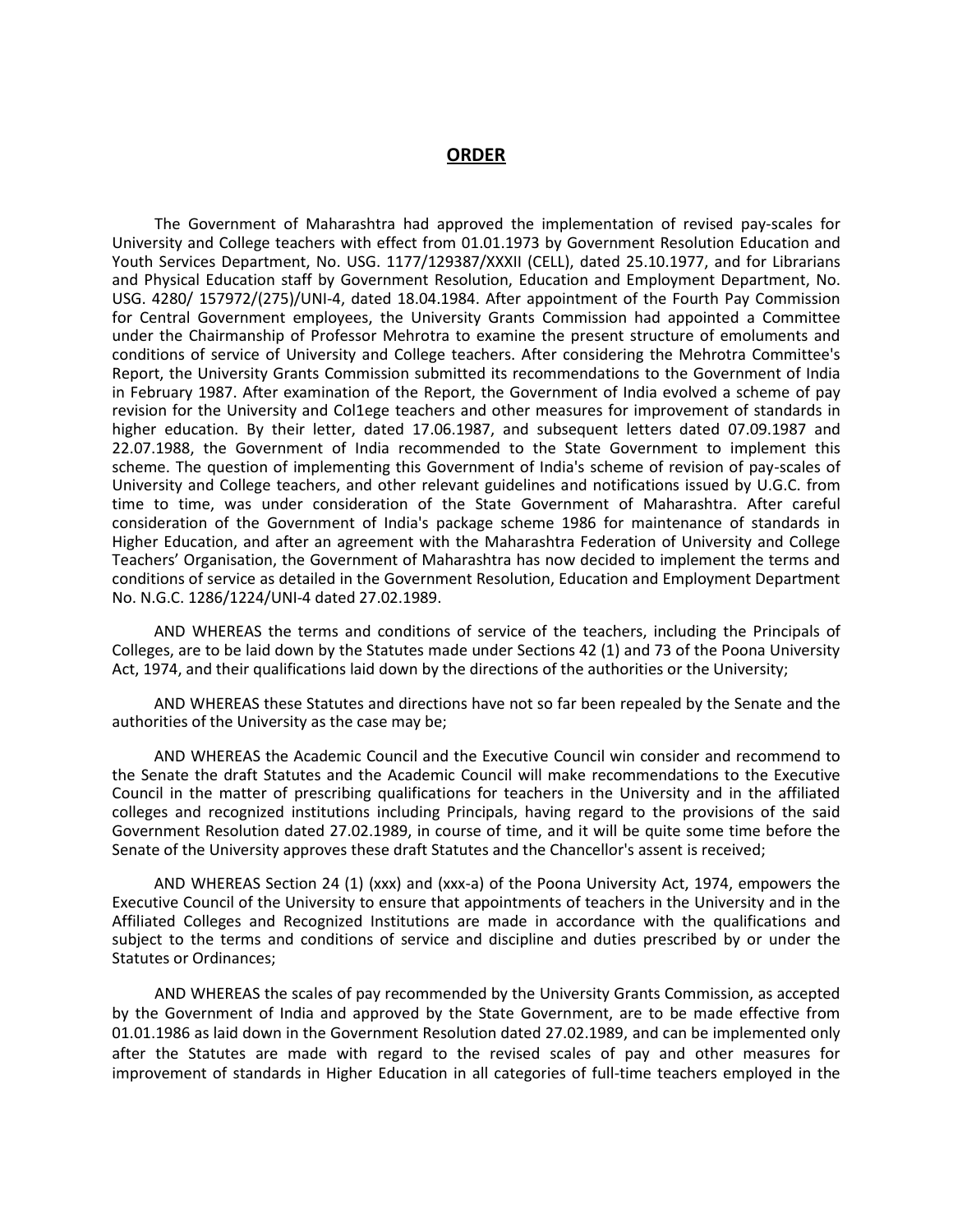University and affiliated Colleges and recognized institutions of Arts, Science, Commerce and Education, other than those managed and maintained by the State Government.

THEREFORE, I, Professor Shridhar Chandrashekhar Gupte, Vice-Chancellor of the University of Poona in exercise of the powers conferred upon me under Section 1 (6) (b) of the Poona University Act, 1974, hereby direct that–

#### **Coverage:**

1.The revised scales and other measures for improvement of standards in higher education are applicable to all categories of full-time teachers employed by the University of Poona and by non-Government Colleges and Recognized Institutions, in the faculties of Arts, Science, Commerce and Education that are affiliated to University of Poona. The revised scales of pay are also applicable to the Teachers, Principals, Librarians, Instructors of Physical Education, Directors of Physical Education in the affiliated unaided Colleges and Recognized Institutions in Arts, Science, Commerce and Education faculties affiliated to University of Poona. However, these Colleges will not be entitled for any financial assistance from the State Government and the same will be the case with the unapproved (not covered under 100% salary grant) posts in the University, affiliated aided Colleges and Recognized Institutions.

The revised scales are not applicable to teachers who retired on or before 31.12.1985 and who worked on re-employment on that date including those whose period of re-employment was extended after that date.

#### **Date of Effect:**

2.The revised scales of pay shall be implemented with effect from 01.01.1986 and made applicable to the existing teachers in the University and affiliated Colleges & Recognized Institutions and Principals in the non-Government affiliated Colleges in Arts, Science, Commerce and Education, other than those managed and maintained by the State Government who exercised option for revised scales of pay, as well as to the teachers and Principals appointed hereafter in the said Colleges.

#### **Pay Scales:**

3.The revised scales of pay which shall be made effective from 01.01.1986 are as shown in Appendix I.

#### **Manner of Fixation of Pay:**

4 The formula and principles for fixation of pay of teachers in the revised. scales shall be as indicated in Appendix II. The pay of the individual teachers and the date of increment shall be fixed in accordance with the formula and principles stated therein.

#### **Option for the Revised Scales of Pay:**

5 Within a period of three months from the date of the issue of the Government Resolution the teachers/Librarian/Physical Education staff of the University Departments, affiliated Colleges (aided and unaided) and Recognized Institutions will have

to opt in the prescribed form (Appendix III) for the revised pay scale. The teachers opting for the new scales will have to enter into an agreement as mentioned in Appendix IV with the University/College/Managements/Managements of Recognized institutions, about their acceptance of terms and conditions mentioned in the said Government Resolution. The option once exercised shall be final. Those who do not exercise the option within the period of three months from the date of issue of the Government Resolution shall be deemed to have opted for the revised scale.

*Note* 1:– The teachers/Librarians/Directors of Physical Education/Instructors of Physical Education who were in service on 01.01.1986 and who were not in service after 01.01.1986 on account of termination, death, discharge on the expiry of the sanctioned posts, resignation, dismissal or discharge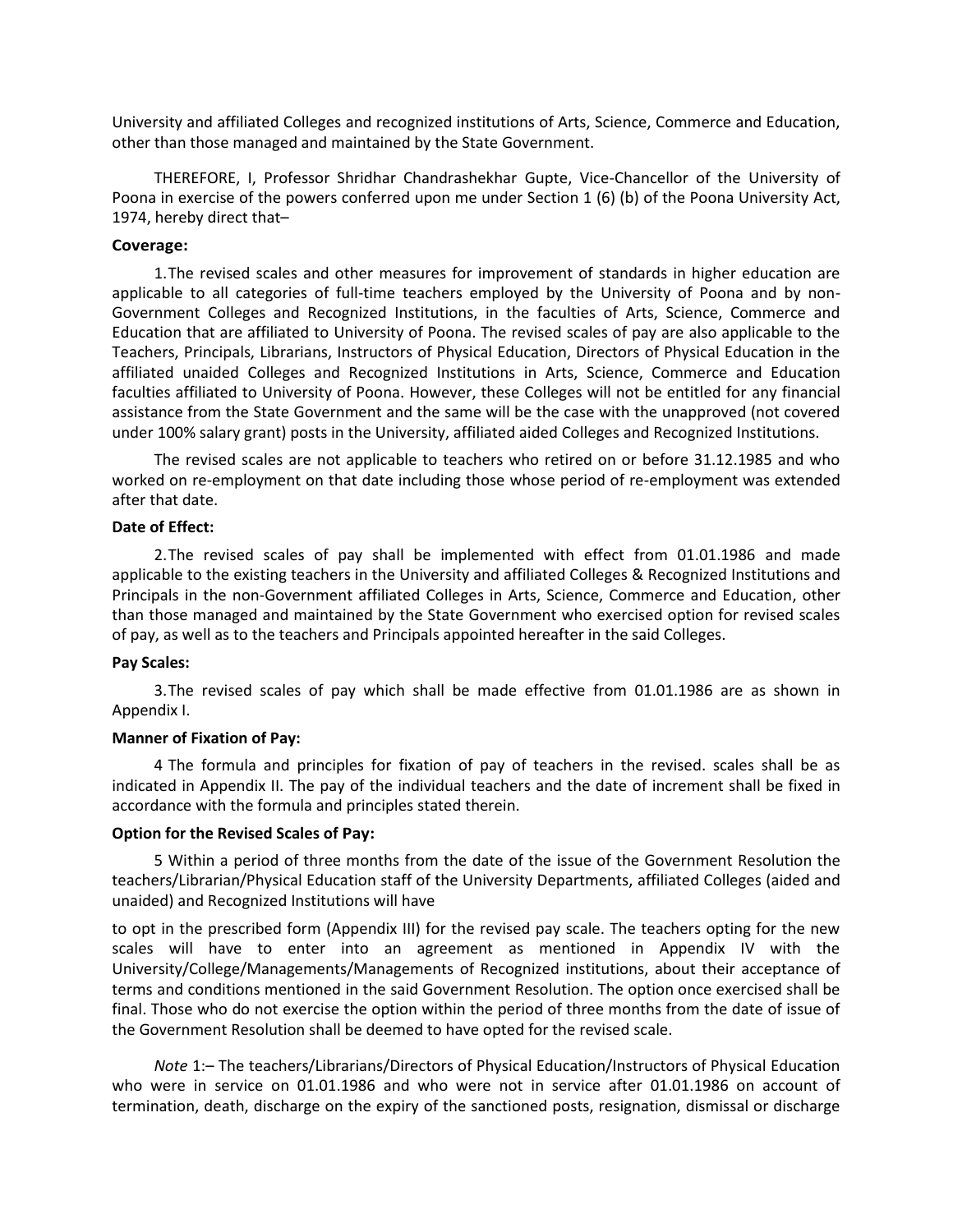on disciplinary grounds and could not exercise the option within the time-limit will be deemed to have opted for the revised scales of pay with effect from 01.01.1986 and should be held entitled to the benefit of these rules.

### **Recruitment and Qualifications:**

6. Recruitment to the posts of Lecturers, Readers and Professors, Librarians and of Physical Education staff in the existing scale of pay of Rs. 700-1600 in the University and that of Lecturer/Librarian/Physical Education staff in affiliated Colleges and Recognized Institutions shall be on the basis of merit through All India Advertisement and selection, provided that the incumbents who fulfil the criteria prescribed in this Government Resolution/directions will be eligible for promotion to the post of Reader.

7. The minimum qualifications required for appointment to the post of Lecturers, Readers and Professors, Librarians and of Physical Education staff in the existing pay scale of Rs. 700-1600 will be those prescribed by the University Grants Commission from time to time. Generally the minimum qualifications for appointment to the post of Lecturer in the scale of pay of Rs. 2200-4000 shall be Master's degree in the relevant subject with at least 55% marks, or its equivalent grade, and good academic record as defined by the University Grants Commission.

8. Only those candidates who, besides fulfilling the minimum qualifications prescribed for the post of Lecturer, Librarian & Physical Education Staff have qualified in a comprehensive test to be conducted for the purpose will be eligible for appointment. The detailed scheme for conducting the test including its design, the agencies to be employed in the conduct of the test, content, administration, etc. will be worked out by the University Grants Commission keeping in view the requirement of the media of instruction followed by the different Universities and Colleges & other relevant considerations. For purpose of recruitment to the post of Lecturer/ Librarian/ Director/Instructor of Physical Education in Colleges and Principals of Colleges, the composition of the Selection Committee has already been laid down in Appendix accompanying Government Resolution, Education and Youth Services Department No. USG. 1177/129387/XXXII (Cell), dated 25.10.1977. The same procedure should continue to be in operation till it is suitably replaced by the Comprehensive test to be prescribed by the University Grants Commission. In order to enable all the members of the Selection Committee to attend the meeting a minimum notice of fifteen days from the date of issue of letter is necessary. The existing system of evaluation for the purpose of selection to the post of Lecturer/Librarian/Director of Physical Education/Instructor of Physical Education and Principal will remain in force till the details of the comprehensive test are received from the University Grants Commission. This evaluation system shall be followed by the aforesaid Selection Committees to ensure minimum standards.

Similarly, selection of Teachers/Asstt. Librarians/Deputy Librarian/Director/Deputy Director/Asstt. Director of Physical Education in the University shall continue to be made in accordance with the provisions in the Poona University Act, 1974 and the Statutes made thereunder, till University Grants Commission communicates afroresaid procedure.

9. In order. to encourage research, in continuation of Post-graduate studies, candidates, who, at the time of their recruitment as Lecturers/Librarian/Physical Education Staff possess Ph.D. or M.Phil. degree will be sanctioned three and one advance increments respectively in the scale of Rs. 2200-4000 along with the benefit of corresponding years of service for the purpose of promotion. The existing incumbents without research degree and those similarly situate recruited in future will be eligible for a similar benefit in service for the purpose of promotion as and when they acquire research degrees, but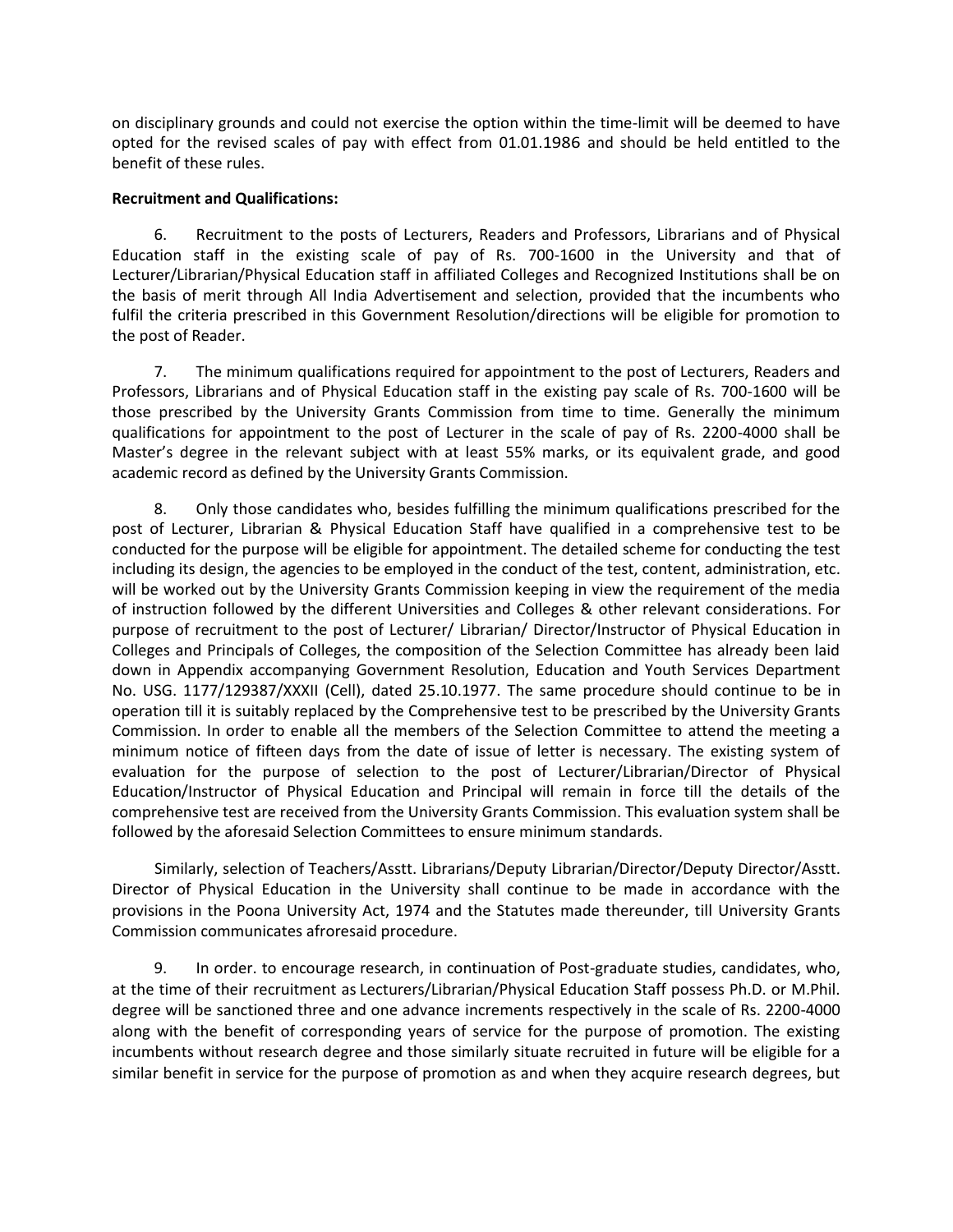will not be eligible for advance increments. Existing incumbents with research degrees will also be eligible for a similar benefit.

10. The revised scale of pay of tutors and demonstrators is for the existing incumbents of the position in the University and affiliated Colleges and Recognized Institutions. There shall be no future recruitment to this category.

### **Career Advancement:**

11. Every Lecturer/Assistant Librarian/Librarian/Director/Instructor of Physical Education/Assistant Director of Physical Education, in the existing scale of Rs. 700-1600 will be placed in a senior scale of Rs. 3000-5000 if he has:

- (*a*) completed 8 years of service after regular appointment with relaxation as provided in para 9 above;
- (*b*) participated in two refresher courses/summer institutes, each of approximately 4 weeks' duration or engaged in other appropriate continuing education programmes of comparable quality as may be specified by the University Grants Commission;
- (*c*) consistently satisfactory performance appraisal reports.

*Explanation*:–All such incumbents in the existing scale of Rs. 700-1600, who have completed 8 years of service on 01.01.1986, will be placed through a process of screening, selection as indicated below in the scale of Rs. 3000-5000. The benefit of service provided in para 9 will be available for the initial placement also.

12. Every Lecturer, Library and Physical Education staff in the senior scale will be eligible for promotion to the post of Lecturer (Selection Grade/Reader/Deputy Librarian/Deputy Director of Physical Education in the scale of pay of Rs. 3700-5700, if he has:

- (*a*) completed 8 years of service in the senior scale provided that the requirement of 8 years will be relaxed if the total service of the lecturer is not less than 16years;
- (*b*) Obtained a Ph.D. degree, or an equivalent published work;
- (*c*) made some mark in the areas of scholarship and research as evidenced by self-assessment, reports of referees, quality of publications contribution to educational renovation, design of new courses and curricula, etc.

#### OR

- (*c*) made significant contribution to the development of Library Services/Physical Education in the University/College as evidenced by self-assessment, reports of referees, professional improvement in the Library Services/Physical Education activities, etc. as the case may be.
- (*d*) participated in two refresher courses/summer institutes each of approximately 4 weeks' duration or engaged in other appropriate continuing education programmes of comparable quality as may be specified by the University Grants Commission, after placement in the senior scale;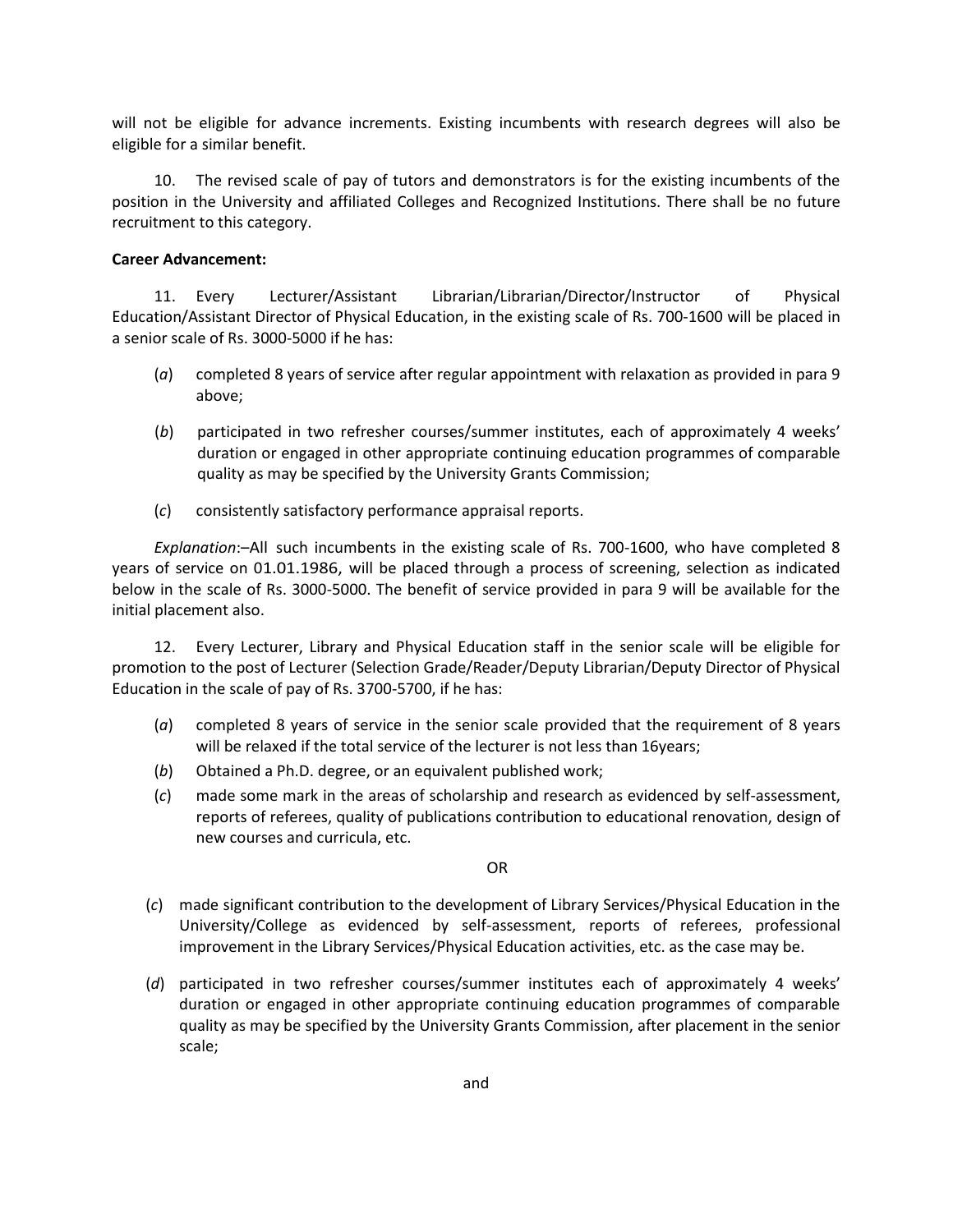(*e*) consistently good performance appraisal reports.

13.Promotion to the post of Lecturer (Selection Grade)/Reader/Deputy Librarian/Deputy Director of Physical Education will be through a process of selection by a Selection Committee to be set up under the Statutes of this University in accordance with the guidelines to be laid down by the University Grants Commission. The posts of Lecturers (Selection Grade)/Readers/Deputy Librarians/Deputy Directors of Physical Education, will be created for this purpose by upgrading a corresponding number of lecturers in the University and Colleges.

14.Those incumbents in the senior scale who do not have Ph.D. degree or equivalent published work and who do not meet the scholarship and research standards or other criteria of a Reader/Deputy Librarian/Deputy Director of Physical Education, but fulfil the other criteria mentioned in para 12 above and have a good record in teaching and/or participation in extension activities, will be placed in the grade of Rs. 3700-5700, subject to the recommendations of the Committee mentioned above. They will be designated as Lecturers/Assistant Librarians/Assistant Directors of Physical Education in the Selection Grade. Posts in the Selection Grade will be created for this purpose by upgrading the posts held by them. They could offer themselves for a fresh assessment after obtaining Ph.D. and/or fulfilling other requirements for promotion as Reader & if found suitable, could be given the designation of Reader/Deputy Librarian/Deputy Director of Physical Education, as the case may be.

The University Grants Commission would evolve suitable criteria for creation of more posts of Professors and Readers in the University and Colleges. These guidelines, as and when communicated by the U.G.C. will be considered by the State Government.

15.The Librarians who were in service on or before 31.12.1972 and who are not fulfilling the condition of qualifications as prescribed by the University Grants Commission but who are entitled to the revised pay scale of Rs. 2200-4000 with effect from 01.01.1986 shall not be allowed to count their service prior to 01.01.1986 for the purpose of promotion to the post in senior scale or in selection grade.

16.The number of posts of Lecturers/Assistant Director/Deputy Director/ Director/Instructor of Physical Education/Assistant Librarian/Librarian in the pay scale of Rs. 700-1600 held by persons who are assessed to be suitable for the senior scale, or promoted through process of selection as designated Reader/Lecturer (Selection Grade, or equivalent designation as mentioned in the Government of India's scheme will depend upon the availability of suitable persons in a particular category. The number of posts will vary from year to year on account of resignation, death, superannuation, promotion

and fulfilment of conditions by the persons yet to be assessed/selected for the respective pay scale. The University and Colleges shall take annual review and take further action as per the procedure prescribed in the Government Resolution.

#### **Continuing Education and Appraisal of Performance**

17.Participation of teachers at regular intervals in appropriate continuing education programme is envisaged as an integral part of the professional development of teachers. The University Grants Commission, the Indira Gandhi National Open University, the State Government and other appropriate agencies will be advised to take steps to introduce programme of continuing education for this purpose through a variety of means. While there cannot and need not be any rigid requirement of participation in formal programmes, evidence of commitment of continuing education of any recognized means, as may be specified by the University Grants Commission, will be an essential requirement for career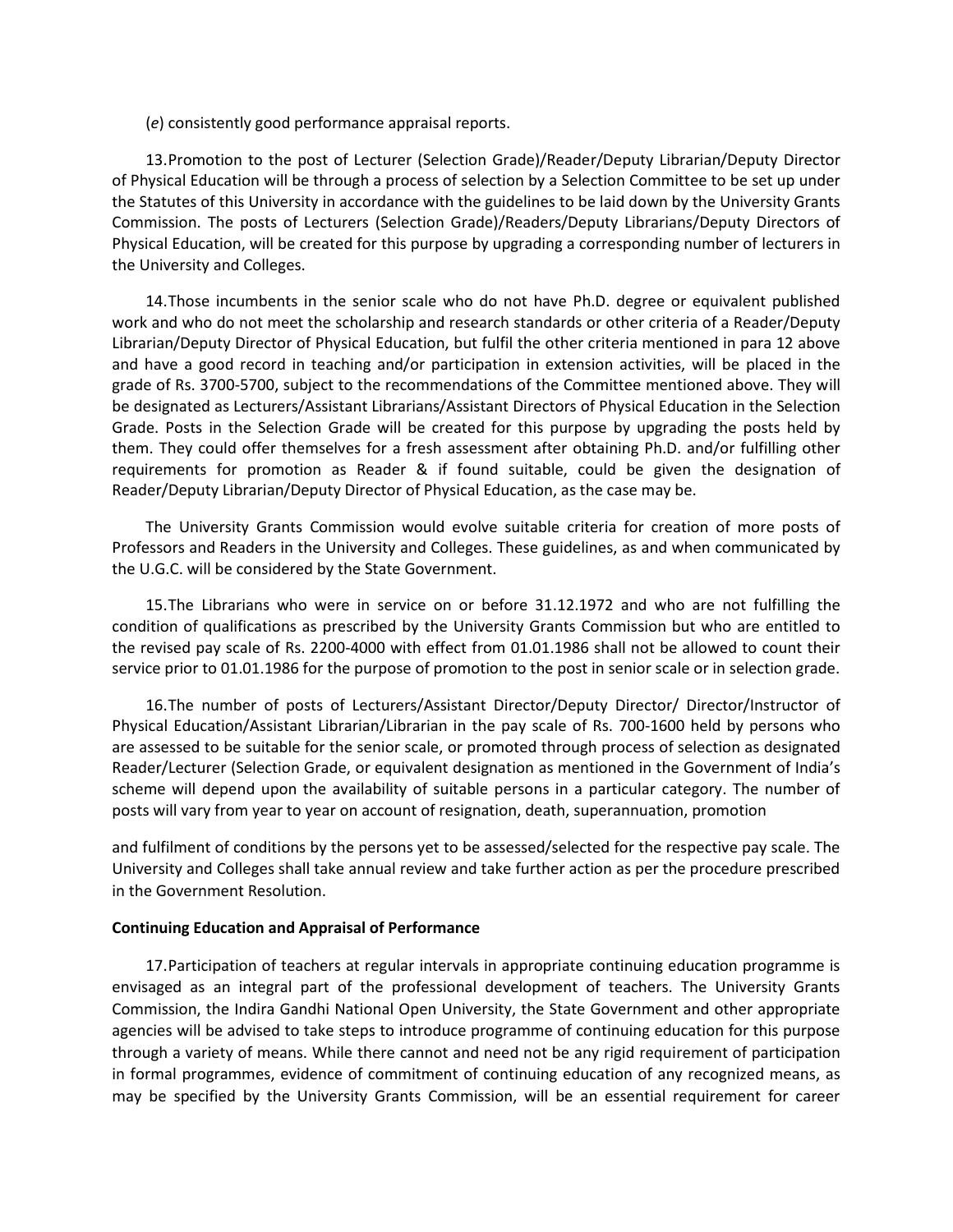advancement. Pending the organisation of such programmes of the quality and on the scale required for giving effect to the implementation of the measures envisaged in para 21 of Appendix I of the Government of India Scheme, relaxation from the requirement of participation in such programmes for specified periods & for specific categories of posts will be granted by the University in accordance with guidelines to be laid down by the University Grants Commission.

### **Performance Appraisal of Teachers:**

18. Regular and systematic appraisal of performance of teachers shall be considered as an essential element in the management of Education and this has been taken into account in the design for the career development of teachers. Under Government Resolution, Education, Employment and Youth Services Department No. MES 1080/ USG/1177/l29387/XXXII (Cell), dated 29.05.1980, Government had prescribed the self-assessment form for teachers, to be used as a regular feature every year for their self-assessment. Until the University has framed, as per the guidelines issued by the University Grants Commission, the necessary statutes relating to the procedure (including the composition of screening/selection committee) for promotion to the senior scale/selection grade, existing Assessment Committees (constituted to assess the performance of a teacher before he is allowed to draw the increment after the stage of Rs. 1300 in the existing pay scale of Rs. 700-1600) including a representative of the Director of Education (Higher Education), Maharashtra State, Pune, will be entrusted with the implementation of the process of Selection for promotion to the Senior scale as well as Selection Grade. While considering the placement of lecturers in Senior Scale and Selection Grade, the Assessment Committee/Selection Committee concerned would take into consideration the performance of the teacher as reflected in this self-assessment form and all such recommendations shall be forwarded by the University to the Director of Education (Higher Education), Maharashtra State, Pune.

19. The evaluation of the performance of teachers will be done in accordance with the report of the task force appointed by the University Grants Commission for Performance Appraisal of Teachers (1988) (Appendix V). However, till it becomes operational the existing screening mechanism/selection procedure or those prescribed on a provisional basis by the University/State Government will apply to all placement promotions to the senior scale/Selection Grade Lecturers and Readers.

## 20.Work-load:

- (A) Teacher in the University/College will have a work-load of not less than 40 clock hours in a week.
- (B) (*a*) Out of the 40 clock hours mentioned in (A) above, a teacher in an affiliated college should be present on the official premises of the college for about 20 to 24 clock hours in a week (about four clock hours on an average).
	- (*b*) Out of the time that a teacher in an affiliated college is present on the official premises of the college as mentioned in (*a*), above, the time spent on lecturing, tutorials, practicals, demonstrations would be as follows:
		- (i) 17 lectures + 3 tutorials/ =  $20 \times 50$  minutes, 1,000 minutes.

In case of subjects under the Science Faculty, 20 periods of 50 minutes each would include both lectures and practicals as well as tutorials, if any.

> (ii) If, unfortunately, tutorials are not held, then 18 lectures of 50 minutes each = 900 minutes.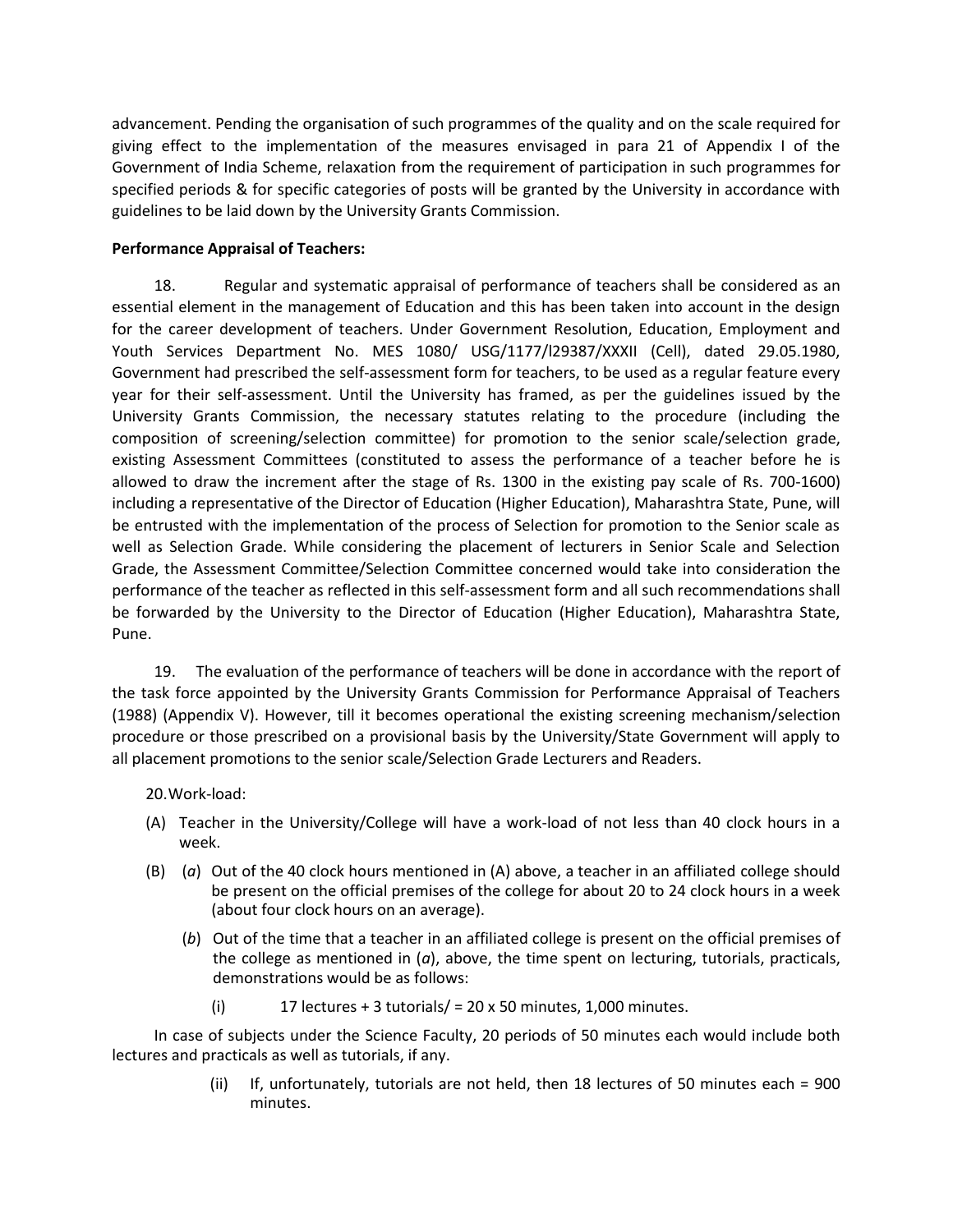21.In case of demonstrators/tutors, if any, doing purely practicals/demonstration work or tutorials, the norm regarding work-load will be 20 practicals/demonstrations or tutorials of 50 minutes each.

22.The residual time for which a lecturer, demonstrator/tutor in an affiliated college should be present on the official premises of the college (vide B (*a*) above) should be devoted to seminars, cocurricular activities, extension work, testing/internal examinations, etc. as will be decided by the University.

23.Keeping in view the regulation of the U.G.C. vide F. 1-17/83 (CP) dated, 25.11. 1985 and guidelines circulated by their letter No. F. 1-28/84 (CPP) Vol. III, dated 18-25.11.1988 the University has prepared and circulated a suitable pattern of work-load for University teachers from the academic year 1989-90.

24.The rate of remission in work-load of a teacher who is teaching both under-graduate and postgraduate classes and work-load for the Principal/Vice-Principal and Head of Department shall be the same as prescribed vide Government Resolution dated 01.06.1981 and 01.09.1981 except that duration of a period will be 50 minutes. In other words, the total number of periods prescribed for a post of Principal/Vice-Principal/Head of the Department shall remain the same.

25. The staffing pattern (work-load pattern) for Colleges of Education prescribed vide Government letter No. STC 2279/104723/(407/79)/XXVII, dated 01.07.1980, will continue to operate. As per the staffing pattern, one teacher is admissible for every 10 students duly permitted by the State Government, in addition to the post of Principal.

#### **Protection to teachers:**

26.The above revised work-load should be implemented without additional staff. It should also be ensured that the services of permanently approved full-time or part-time teachers or similar teachers who have been approved on hourly basis, working in clear vacancies, are not terminated merely on the ground that they were rendered surplus as a result of the revised work-load. Such permanently approved surplus full-time or part-time or hourly basis teachers, will be absorbed as such, in course of time in the same college or any other affiliated college in the District against any fresh vacancies or additional work-load which may be created in future. The detailed mechanism regarding operation of absorption of such surplus staff will be communicated separately.

#### **Vacation:**

27.The illustrative calendar for an academic year as laid down in sub-para (VII) of para 1 of Government Resolution, Education and Youth Services Department No. USG. 1177/129387/XXXII (CELL), dated 25.10.1977 would continue to be in operation in future also. The number of actual teaching days in an academic year in the University or in affiliated colleges of the University shall not, however, be below 180 days excluding the preparation days and examination days. The teaching days shall be those days on which classes-such as lectures, tutorials, seminars, laboratory work are conducted. The admission work as well as the examination work will be so arranged by the University so as to enable the Principals to complete the same, during the vacations.

#### **Other conditions of service:**

28.The period of probation of a teacher shall not exceed a period of 24 months of continuous service. A lecturer appointed on probation should ordinarily be confirmed only after he has completed appropriate short-term orientation programmes and his performance appraisal reports are satisfactory. The University Grants Commission has been requested by the State Government to make arrangements to ensure that facilities are available for organising orientation programmes to cover all lecturers appointed in and after the academic year 1988-89.

#### **Superannuation and re-employment:**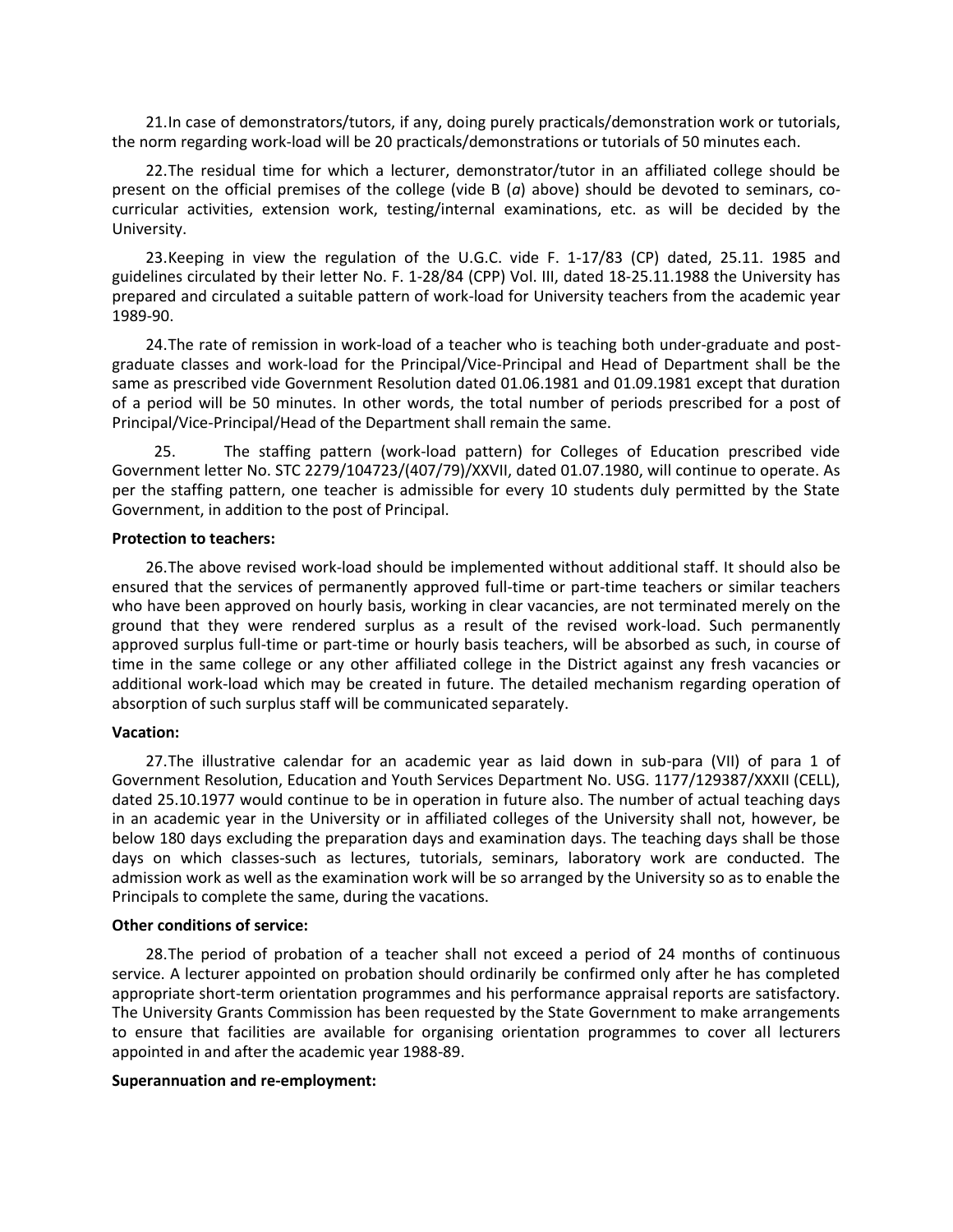29.The age of superannuation for teachers shall be 60 years and thereafter no extension in service shall be given. However, it is open to the University or a College to re-employ a superannuated teacher according to the existing guidelines framed by the University Grants Commission, up to the age of 65 years. However, salary expenditure for such re-employed period beyond 60 years of age will not be held admissible for purpose of grant-in-aid.

#### **Grievance Redressal Mechanism:**

30.Appropriate mechanism for the redressal of teachers' grievances will be established in the University and Colleges, according to the guidelines to be issued, separately.

#### **Code of Conduct:**

31.The Code or Professional Ethics for University and College Teachers (1989) that has been adopted by the University Grants Commission (Appendix VI) shall be applicable to the teachers (including Principals, Librarians, Directors of Physical Education and Instructors of Physical Education) of the University, the affiliated Colleges and the Recognized Institutions.

### **Fixation of pay and preferring claim for payment of arrears:**

32.The University will take action to frame suitable statutes under relevant provisions of the Poona University Act, 1974, with a view to implementing the scheme of revision of scales of pay of teachers in the University and in its affiliated colleges and Recognized Institutions, after keeping in view the provisions contained in Government Resolution, Education and Employment Department No. NGC/1286/1224/UNI-4, dated 27.02.1989.

33.The authorities of the University and affiliated colleges and the Recognized Institutions shall initiate action for fixing the pay of every individual teacher holding any of the positions mentioned in Appendix I after completing the necessary formalities of

obtaining an agreement and an option from each teacher for coming over to the revised scale vide para 5 above. The pay of a teacher, as well as the arrears that would be due to him, shall then be worked out in the forms to be prescribed by the Director of Education (Higher Education), Maharashtra State, Pune.

This pay fixation including the amount of arrears payable to a teacher shall, be got approved from the concerned Regional Administrative Officers, Higher Education Grants. Since the revised scales of pay will be implemented with effect from 01.01.1986, 50% of the arrears on account of implementation of revised scales of pay will be given to the teachers in cash and the remaining 50% will be credited to the General Provident Fund accounts of the respective teachers. The concerned teachers will be allowed to withdraw this amount credited to General Provident Fund accounts, after a period of 3 years, except in cases of retirement, death and resignation.

34. The University/College/Recognized Institution shall submit a statement of expenditure every month on account of revision of scales of pay of University/Co1lege/s Recognized Institution teachers to the Director of Education (Higher Education), Maharashtra State, Pune in the prescribed form.

35. As provided in the Government Resolution Education and Employment Department No. NGC 1286/1224/UNI-4, dated 27.02.1989, this scheme of revised scales of pay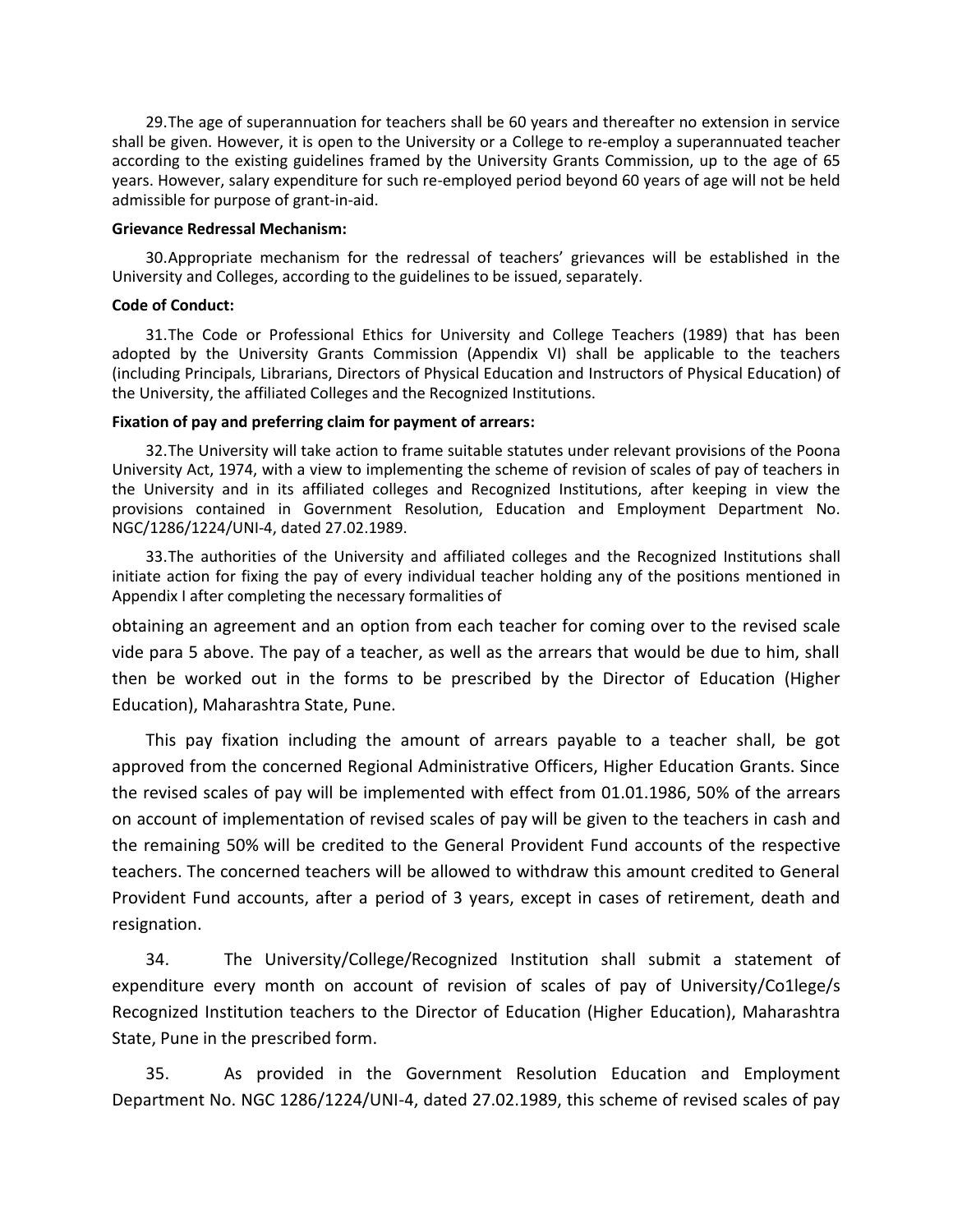for University/College/Recognized Institution teachers/Librarians, Directors of Physical Education/Instructors of Physical Education, is to be implemented by the Director of Education (Higher Education). The Regional Administration Officers, Higher Education Grants of the concerned region, will be the authority for fixation of pay and authority for recommending arrears claims to the office of the Director of Education (Higher Education). The Director of Education (Higher Education) will also prescribe a procedure for keeping separate account of the expenditure on account of revision of pay scales for the purpose of claiming central assistance.

These directions shall remain operative till such time as the Statutes made in these respects replace them.

| No. VC/375.       |                 |
|-------------------|-----------------|
| Ganeshkhind,      | S C Gupte       |
| Pune-411 007      | Vice-Chancellor |
| Dated: 22.05.1989 |                 |

### **Accompaniments to Order dated 22.05.1989 of the Vice-Chancellor, University of Poona**

#### APPENDIX I

*Pay-Scales:–*The existing and revised scales of pay sanctioned for different categories of University and college teachers shall be as shown below:

| Sr.N<br>о. | Designation of the post       | Existing scale of pay                | Revised scale of pay   |
|------------|-------------------------------|--------------------------------------|------------------------|
|            | 2.                            | 3                                    | 4                      |
| Ι.         | <b>University Teachers:</b>   |                                      |                        |
|            | Lecturer                      | 700-40-1100-50-1600                  | 2200-75-2800-100-4000  |
| 2.         | Lecturer (Senior Scale)       |                                      | 3000-100-3500-125-5000 |
| 3.         | Lecturer<br>(Selection Grade) |                                      | 3700-125-4950-150-5700 |
| 4.         | Reader                        | 1200-50-1300-60-1900                 | 3700-125-4950-150-5700 |
| 5.         | Professor                     | 1500-60-1800-100-2000-<br>125/2-2500 | 4500-150-5700-200-7300 |

#### **II College Teachers:**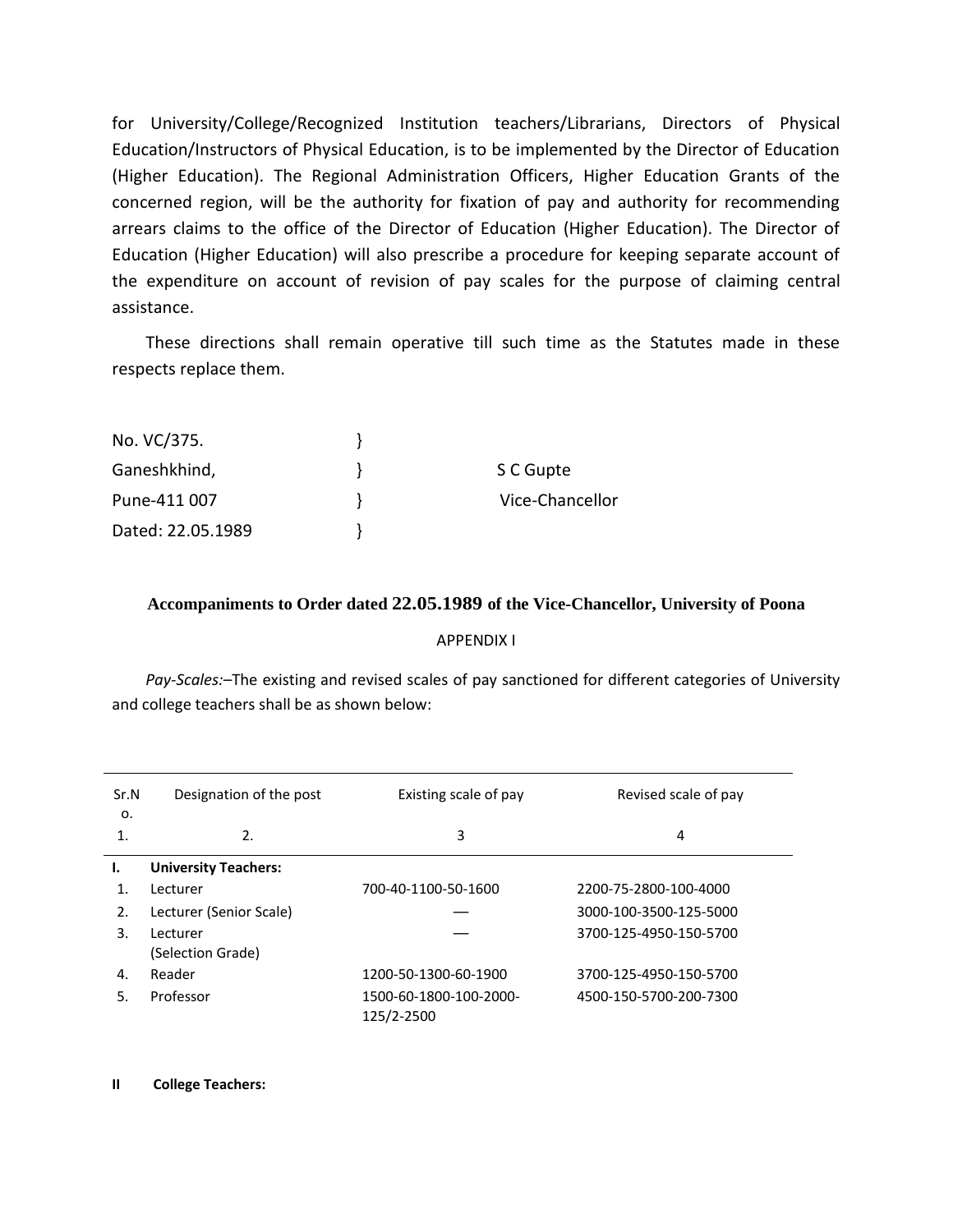| 1. | Lecturer                                         | 700-40-1100-50-1600 | 2200-75-2800-100-4000   |
|----|--------------------------------------------------|---------------------|-------------------------|
|    | Lecturer<br>(Senior Scale)                       |                     | 3000-100-3500-125-5000  |
| 3. | Lecturer<br>(Selection Grade)                    |                     | 3700-125-4950-150-5700  |
| 4. | Demonstrator/Tutor<br>(Existing incumbents only) | 500-20-700-25-900   | 1740-60-2700-EB-75-3000 |

### **III. Government Institutes of Science/Management Studies/Social Sciences:**

| 1. | Professor                     | 1500-60-1800-100-2000-<br>125/2-2500 | 4500-150-5700-200-7300 |
|----|-------------------------------|--------------------------------------|------------------------|
| 2. | Reader                        | 1200-50-1300-60-1900                 | 3700-125-4950-150-5700 |
| 3. | Lecturer                      | 700-40-1100-50-1600                  | 2200-75-2800-100-4000  |
| 4. | Lecturer<br>(Senior Scale)    |                                      | 3000-100-3500-125-5000 |
| 5. | Lecturer<br>(Selection Grade) |                                      | 3700-125-4950-150-5700 |

### **IV. College Principals:**

| Sr.       | <b>Total enrolment</b> | Experience                                                                                                 | Pay Scale (Rs)       |                        |
|-----------|------------------------|------------------------------------------------------------------------------------------------------------|----------------------|------------------------|
| <b>No</b> | of Junior-Senior       |                                                                                                            |                      | Revised pay Scale      |
|           | Colleges as on         |                                                                                                            | Existing pay scale   |                        |
|           | 31.12.1988             |                                                                                                            |                      |                        |
| 1         | $\overline{2}$         | 3                                                                                                          | 4                    | 5                      |
| 1.        | 1000 or less           | <b>Minimum</b><br>experience of<br>10 years of<br>teaching Under-<br>graduate/Post-<br>Graduate<br>classes | 1200-50-1300-60-1900 | 3700-125-4950-150-5700 |

*Note*:–(1) Principal not fulfilling the condition of experience will draw pay in an equivalent scale of Rs. 3200-100-3750-125-4700 till the date he/she fulfills the condition of experience. Afterwards he/she will be held eligible for the pay scale mentioned in column 5 above.

(2) In case some Universities have prescribed less than 10 years of teaching experience, the same should be made 10 year as the minimum condition for future recruitment. The persons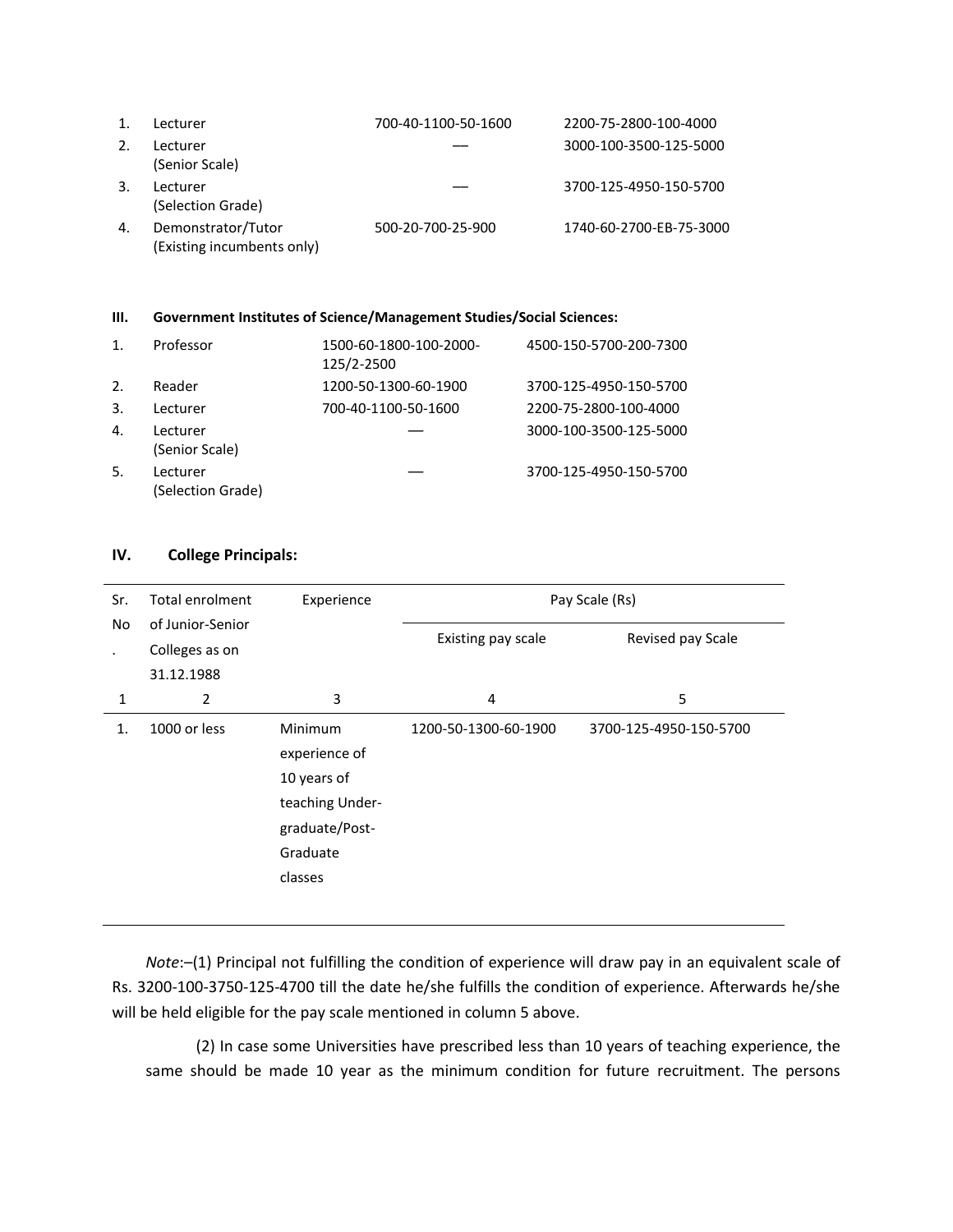whose appointments as per such old condition of experience are approved by the concerned Universities shall be held eligible for the revised scales of pay as indicated in column 5 above.

|    | 2         | 3                                                                              | 4                                    | 5.                     |
|----|-----------|--------------------------------------------------------------------------------|--------------------------------------|------------------------|
| 2. | 1001-3999 | Minimum<br>experience<br>of 10 years<br>of teaching Under-<br>graduate classes | 1500-60-1800-100-2000-<br>125/2-2500 | 4500-150-5700-200-6300 |

*Note:–*(1) Principal not fulfilling the condition of experience will draw pay in an equivalent scale of Rs. 4500-150-5700 till the date he/she fulfills the condition of experience. Afterwards, he/she will be held eligible to draw the pay in the pay scale mentioned in column 5 above.

(2) In case some Universities have prescribed less than 10 years of teaching experience, the same should be made 10 years as the minimum condition for future recruitment. The persons whose appointments as per such old condition of experience are approved by the concerned Universities shall be held eligible for the revised scales of pay as indicated in column 5 above.

| 4000 and above | Minimum experience of<br>10 years of teaching<br>Under-graduate classes | 1500-60-1800-100-<br>125/2-2500 | 4500-150-5700-200-7300 |
|----------------|-------------------------------------------------------------------------|---------------------------------|------------------------|

*Note*:–(1) Principal not fulfilling the condition of experience will draw pay in an equivalent scale of Rs. 4500-150-5700-200-6300 till the date he fulfills the condition of experience. Afterwards he will be held eligible to draw the pay in the pay scale mentioned in column 5 above.

(2) In case some Universities have prescribed less than 10 years of teaching experience, the same should be made 10 years as the minimum condition for future recruitment. The persons whose appointments as per such old condition of experience are approved by the concerned Universities shall be held eligible for the revise scales of pay as indicated in column 5.

4. The respective pay scales will be admissible to the concerned incumbent so long as he holds particular post admissible as per stabilised strength of students as indicated under column 2 above.

5. The strength of students as on 31.12.1988 shall be treated as stabilised strength and shall be reviewed only at the time of next revision of pay scale.

6. The Principal must have minimum weekly workload of actual teaching as specified in these orders.

#### **V. Librarians and Physical Education Teachers University:**

(*a***)** *Library Staff:*

| Sr.<br>No | Designation of the post | Existing scale of pay | Revised scale of pay |
|-----------|-------------------------|-----------------------|----------------------|
|           |                         |                       | 4                    |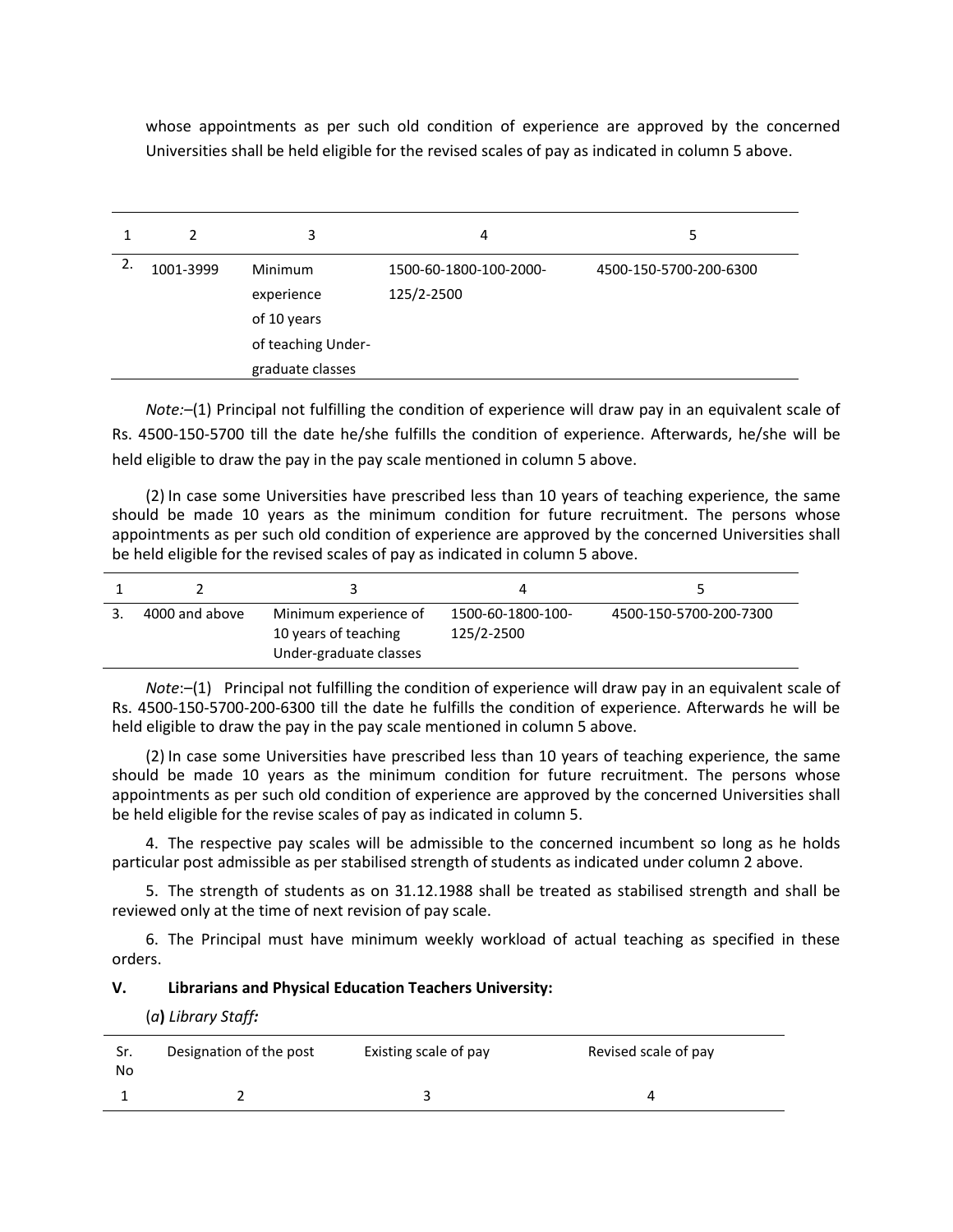| Assistant Librarian                   | 700-40-1100-50-1600 | 2200-75-2800-100-4000  |
|---------------------------------------|---------------------|------------------------|
| Assistant Librarian                   |                     | 3000-100-3500-125-5000 |
| (Senior Scale)<br>Assistant Librarian |                     | 3700-125-4950-150-5700 |
| (Selection Grade)                     |                     |                        |
|                                       |                     |                        |

*Note:–*The existing incumbents of the posts of Librarians who were in service on or before 31.12.1972 and who do not satisfy the qualifications laid down by the U.G.C. for the posts should be held entitled to the pay scale of Rs. 2200-75-2800-100-4000 w.e.f. 1.1.1986.

| 4 | Dy. Librarian | 1200-50-1300-60-1900                 | 3700-125-4950-150-5700 |
|---|---------------|--------------------------------------|------------------------|
|   | Librarian     | 1500-60-1800-100-2000-<br>125/2-2500 | 4500-150-5700-200-7300 |

| (b) Physical Education Staff: |  |
|-------------------------------|--|
|-------------------------------|--|

| Director of Physical Education                      | 700-40-1100-50-1600 | 2200-75-2800-100-4000  |
|-----------------------------------------------------|---------------------|------------------------|
| Director of Physical Education<br>(Sr. Scale)       |                     | 3000-100-3500-125-5000 |
| Director of Physical Education<br>(Selection Grade) |                     | 3700-125-4950-150-5700 |

### **Colleges:**

*(a) Library Staff:*

| $\mathbf{1}$ | Librarian<br>2 Librarian (Senior Scale) | 700-40-1100-50-1600 | 2200-75-2800-100-4000<br>3000-100-3500-125-5000 |
|--------------|-----------------------------------------|---------------------|-------------------------------------------------|
|              | 3 Librarian (Selection Grade)           |                     | 3700-125-4950-150-5700                          |

*Note*:–The existing incumbents of the posts of Librarians who were in service on or before 31.12.1972 and who do not satisfy the qualifications laid down by the U.G.C. for the posts should be held entitled to the pay scale of Rs. 2200-75-2800-100-4000 w.e.f. 01.01.986.

*(b) Physical Education Staff:*

| 1 | Director/Instructor of               | 700-40-1100-50-1600 | 2200-75-2800-100-4000  |
|---|--------------------------------------|---------------------|------------------------|
|   | <b>Physical Education</b>            |                     |                        |
| 2 | Director/Instructor of               |                     | 3000-100-3500-125-5000 |
|   | <b>Physical Education (Senior</b>    |                     |                        |
|   | Scale)                               |                     |                        |
| 3 | Director/Instructor of               |                     | 3700-125-4950-150-5700 |
|   | <b>Physical Education (Selection</b> |                     |                        |
|   | Grade)                               |                     |                        |

(C) Directors/Instructors of Physical Education and Librarians who are not fulfilling the qualifications as laid down for those posts in the pay scale of Rs. 700-1600 vide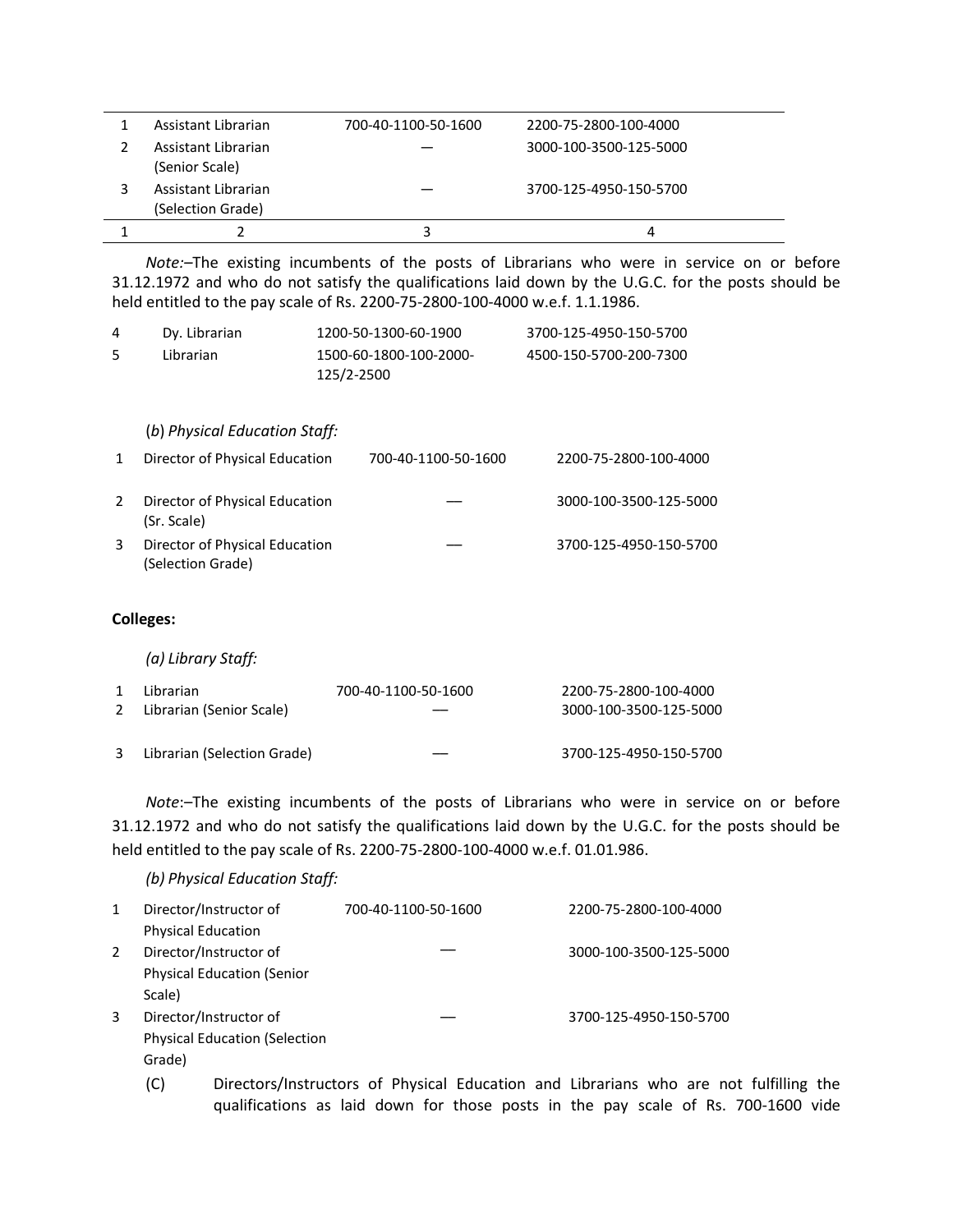Government Resolution dated 18.04.1984 at the time of their appointments made on or after 1.1.1973 shall be held eligible for the equivalent pay scales as shown below:

| Sr.N | Designation of the post |     | Existing Scale of pay | Equivalent scale            |
|------|-------------------------|-----|-----------------------|-----------------------------|
| 0.   |                         |     |                       |                             |
|      |                         |     | 3                     | 4                           |
|      | Librarian/Director      | (1) | 425-15-500-EB-15-560- | 1400-40-1800-EB-50-2300     |
|      | of Physical Education/  |     | 20-700                |                             |
|      | Instructor of           | (2) | 550-25-750-EB-30-900  | 1640-60-2600-EB-75-2900     |
|      | Education               | (3) | 700-40-1100           | 200-60-2300-EB-75-3200-100- |
|      |                         |     |                       | 3500                        |
|      |                         | (4) | 700-40-1100-50-1300   | 2200-75-2800-EB-100-3700    |

**Accompaniment to Government Resolution, Education and Employment Department No. UGC. 1286/(1224)/UNI-4, dated 27.02.1989)**

#### APPENDIX II

#### **I. Rules for Fixation of Pay in the Revised Scales:**

1. The initial pay of a teacher who elects or is deemed to have elected the revised scale of pay from 1st day of January, 1986 shall be fixed in the following manner, viz.:

- (*a*) In the case of all teachers:
	- (i) An amount representing 20% of the basic pay in the existing scale subject to the minimum of Rs. 75 shall be added to the existing emoluments of a teacher;
	- (ii) After the existing emoluments have been so increased, the pay shall thereafter be fixed in the revised scale at the stage next, above the amount thus computed: Provided that–
		- (*a*) if the minimum of the revised scale is more than the amount so arrived at the pay shall be fixed at the minimum of the revised scale.
		- (*b*) if the amount so arrived at is more than the maximum of the revised scale, the pay shall be fixed at the maximum of that scale.

*Note* 1*:*–Basic pay means the pay which has been sanctioned for the post held by a teacher substantively or in an officiating capacity or to which he is entitled to by reason of his position in a cadre.

*Note* 2*:*–Existing emoluments shall include:

- (*a*) The basic pay in the existing scale;
- (*b*) Dearness Allowance and ad-hoc Dearness Allowance admissible as on 01.01.1986 on the basic pay; and
- (*c*) the amount of 1st Interim Relief (revised under G.R., F.D. No. osiqj 1286/599/lsok––10, dt. 10.11.1986) and 2nd Interim Relief admissible on the basic pay in the existing scale.

The table showing the various stages in the existing pay-scales; D.A. and ad-hoc D.A., 1st and 2nd I. Rs. and 20% of the basic pay subject to the minimum of Rs. 75/-admissible thereon, is given in Appendix II.

*Note* 3*:*–Revised emoluments means the basic pay of a teacher in the revised scale admissible to him.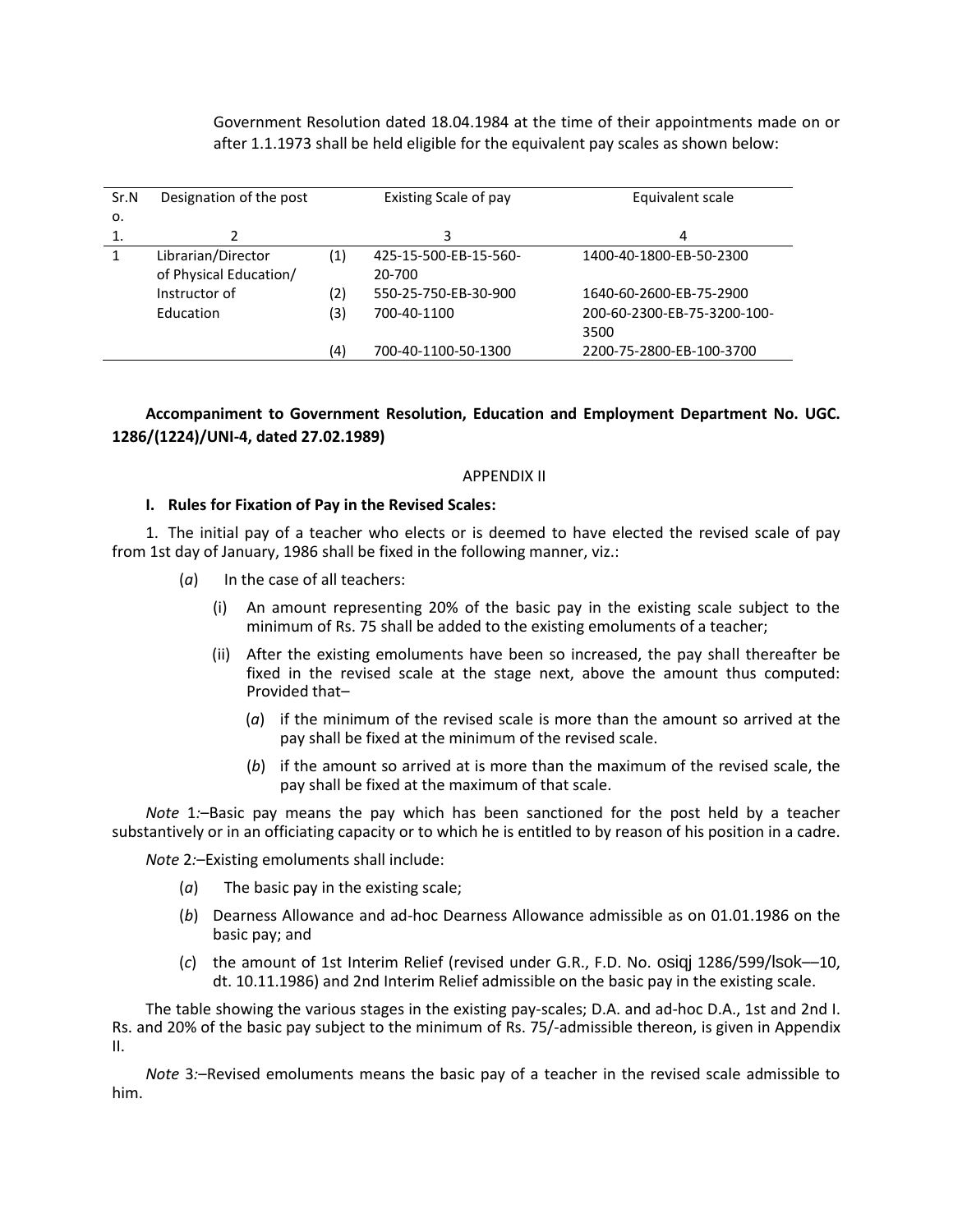*Note* 4*:*–Where the existing emoluments exceeds the revised emoluments in the case of any teacher, the difference shall be allowed as personal pay to be adsorbed in future increases in pay.

*Note* 5*:*–Where in the fixation of pay under this rule the pay of a teacher drawing pay at more than 5 consecutive stages in an existing stage gets bunched i.e. pay gets fixed in the revised scale at the same stage, the pay in the revised scale of such of

these teachers who are drawing pay beyond the first five consecutive stages in the existing scale shall be stepped up as under by the grant of increment(s) in the revised scale in the following manner, viz.:

- (*a*) For teachers drawing pay from the 6th upto the 10th stage in the existing scale–by one increment,
- (*b*) For teacher drawing pay from the 11th upto the 15th stage in the existing scale, if there is bunching beyond the 10th stage–by 2 increments.
- (*c*) For teachers drawing pay from the 16th upto the 20th stage in the existing scale if there is bunching beyond the 15th stage–by 3 increments.

If by stepping up of the pay as above, the pay of a teacher gets fixed at a stage in the revised scale which is higher than the stage in the revised scale at which the pay of a teacher who was drawing pay at the next higher stage or stages in the same existing scale is fixed, the pay of the latter shall also be stepped up only to the extent by which it falls short of that of the former.

*Note* 6*:–*Where in the fixation of pay under this rule pay of a teacher who in the existing scale was drawing immediately before the first day of January, 1986 more pay than another teacher junior to him in the same cadre, gets fixed in the revised scale at a stage lower than that of such junior, his pay shall be stepped up to the same stage in the revised scale as that of the junior.

*Note* 7*:*–Where a teacher is in receipt of personal pay on 1st day of January, 1986 which together with his existing emoluments as calculated in accordance with above exceeds the revised emoluments, then the difference representing such excess shall be allowed to such a teacher as personal pay to be absorbed in future increases in pay.

*Note* 8*:*–In the case of a teacher promoted to a higher post on or after 01.01.1986, the pay of the lower post in the revised scale shall be fixed first under these rules and then the pay fixed in the revised scale of the higher post under normal rules.

*Note* 9*:*–In the case of a teacher who is drawing reduced pay as on 01.01.1986 in the existing scale on account of imposition of penalty under the relevant statutes of the University, the pay in such cases should be fixed as under:

- (*a*) On the basis of pay actually drawn on 01.01.1986, and
- (*b*) On the basis of pay which would have been drawn but for the penalty.

The revised pay as fixed at (*a*) above may be allowed from 01.01.1986 to the date of expiry of penalty and the revised pay fixed as at (*b*) from the date following the date of expiry of the penalty after allowing increment if any that might have notionally fallen due in the revised scale during the period from 01.01.1986 to the date of expiry of the penalty. The next increment in the revised scale will be regulated in accordance with Rule II of these rules.

(*b*) *Physical Education Staff:*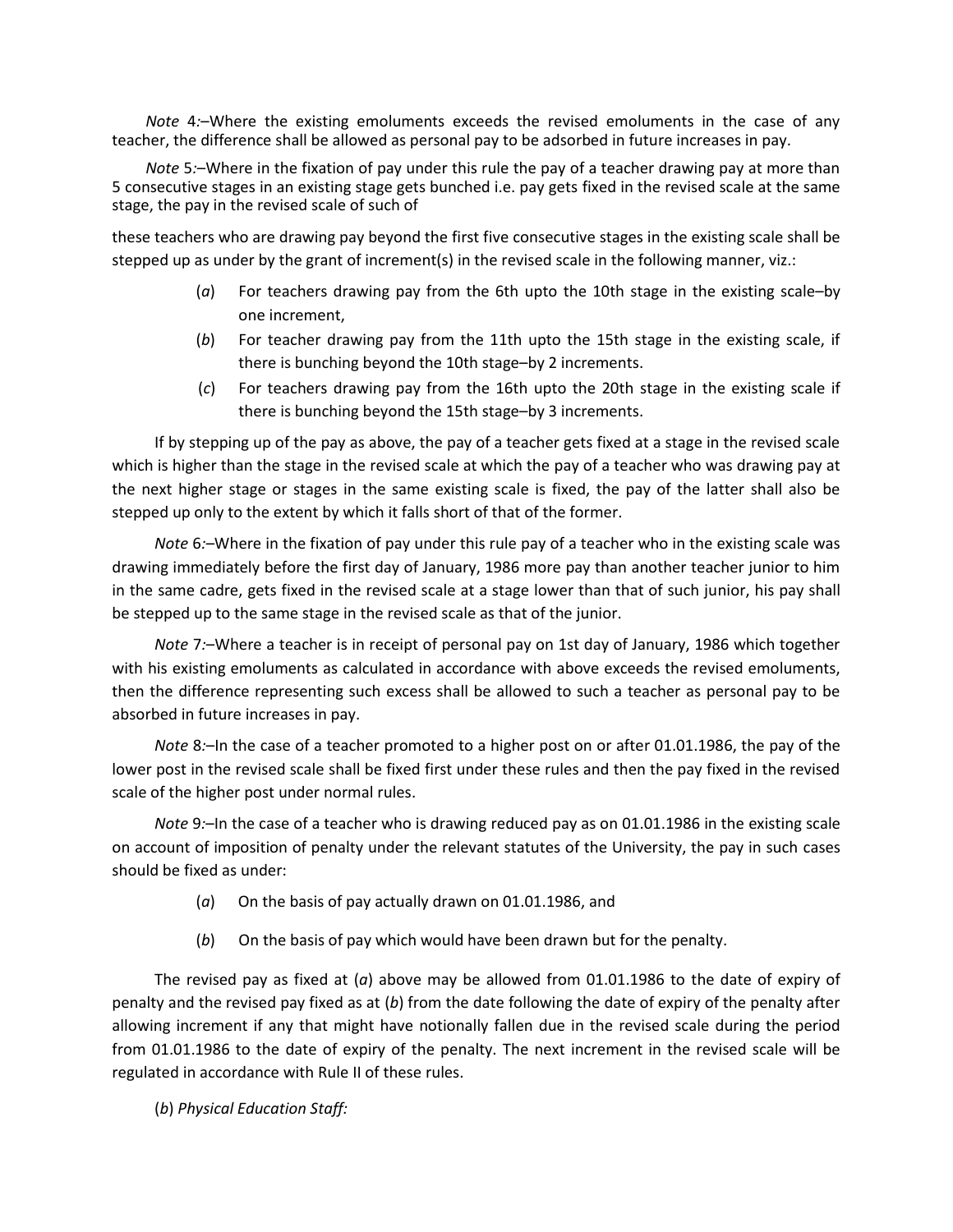| 1. | Director/Instructor of Physical<br>Education                          | 700-40-1100-50-1600 | 2200-75-2800-100-4000  |
|----|-----------------------------------------------------------------------|---------------------|------------------------|
| 2. | Director/Instructor of Physical<br><b>Education (Senior Scale)</b>    |                     | 3000-100-3500-125-5000 |
| 3. | Director/Instructor of Physical<br><b>Education (Selection Grade)</b> |                     | 3700-125-4950-150-5700 |

(C) Directors/Instructors of Physical Education and Librarians who are not fulfulling the qualifications as laid down for those posts in the pay scale of 700-1600 vide Government Resolution dated 18.04.1984 at the time of their appointments made on or after 01.01.1973 shall be held eligible for the equivalent pay scales as shown below.

| Librarian/Director of Physical<br>Education/<br>Instructor of Physical<br>Education | (1)<br>(2) | 425-15-500-EB-<br>15-560-20-700<br>550-25-750-EB-<br>30-900 | 1400-40-1800-EB-<br>50-2300<br>1640-60-2600-EB-<br>75-2900       |
|-------------------------------------------------------------------------------------|------------|-------------------------------------------------------------|------------------------------------------------------------------|
|                                                                                     | (3)<br>(4) | 700-40-1100<br>700-40-1100-50-1300                          | 2000-60-2300-EB-<br>75-3200-100-3500<br>2200-75-2800-EB-100-3700 |

#### **2. Date of Next Increment in the Revised Scale:**

The next increment of a teacher whose pay has been fixed in the revised scale in accordance with Rule-1 shall be granted on the date he would have drawn his increment, had he continued in the existing scale;

Provided that in cases where the pay of a teacher is stepped up in terms of Note-5 or Note-6 or Note-7 to rule (i) the next increment shall be granted on the completion of qualifying service of 12 months from the date of stepping up of the pay in the revised scale.

Provided further that in cases xx other than those covered by the preceeding proviso the next increment of a teacher whose pay is fixed on 1st day of January, 1986 at the same stage as the one fixed for another teacher junior to him in the same cadre and drawing pay at a lower stage than his, in the existing scale, shall be granted on the same date as admissible to his junior if the date of increment of the junior happens to be earlier.

Provided also that in the case of teachers who had being drawing maximum of the existing scale for more than 'year, as on 1st day of January, 1986 the next increment in the revised scale shall be allowed on the 1st day of January, 1986.

Provided that in cases where a teacher reached the maximum of the pre-revised scale (having annual increment) after the 01.01.1985, the next increment in the revised scale be granted on the completion of service for the full incremental period counting from the date on which he reached the maximum of the existing scale.

Provided further that in cases where the teacher drawing pay in the existing pay scale having biennial increment, reached the maximum of the prerevised scale after 01.01.1985 the next increment in the revised scale shall be admissible on completion of service for the full incremental period counting from the date of election of revised scale of day.

*Note* 1*:*–Where a teacher who is held up at the stage of assessment viz. Rs. 1300 in the pay scale of Rs. 700-1600 elects or is deemed to have elected the revised scale, his initial pay in the revised scale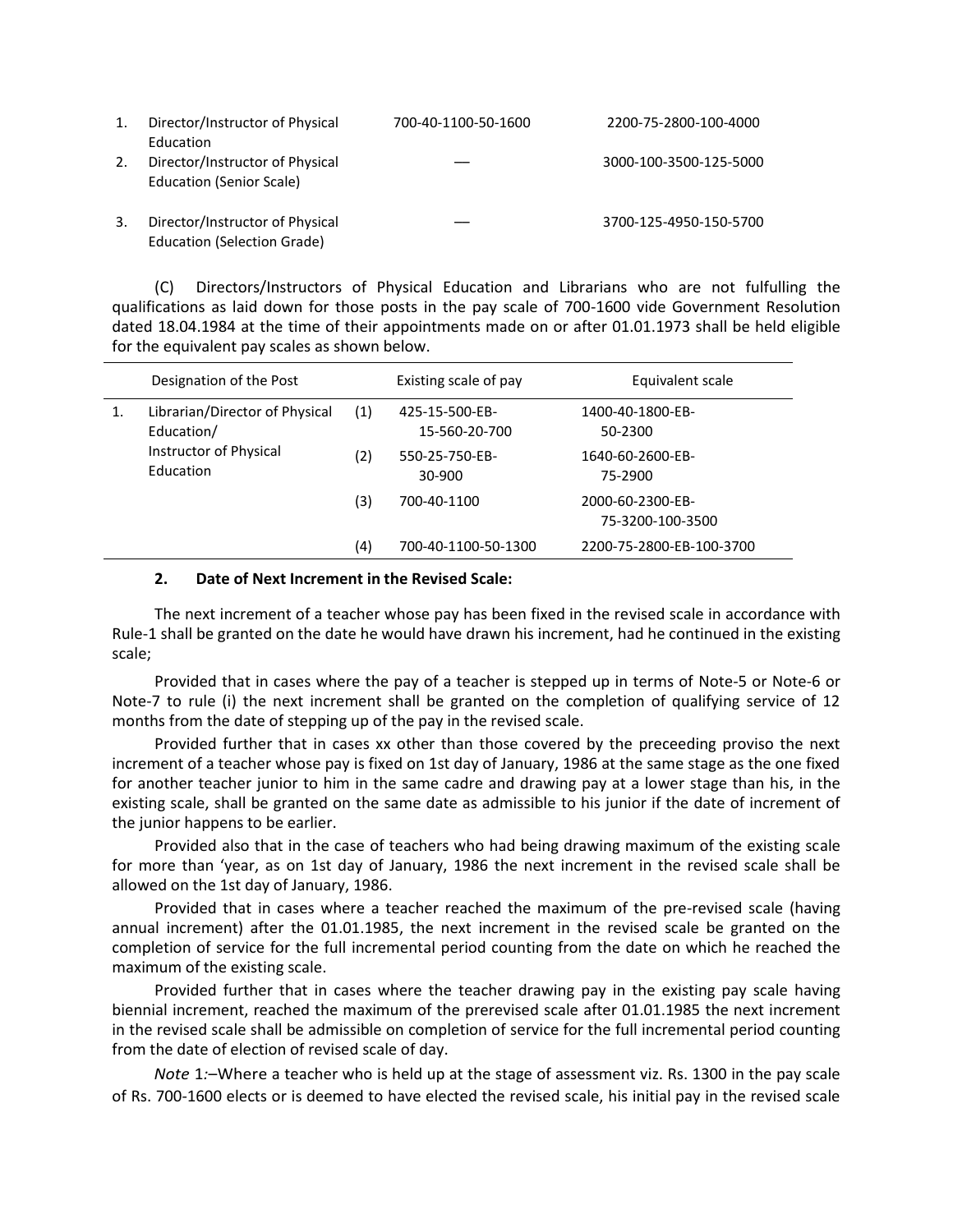should be fixed under these rules and he should be granted the next increment on the date on which it is due in the revised scale, provided that if the authority competent to allow the teacher to cross the assessment stage certifies that the teacher would have been allowed to draw the increment in the existing scale at an earlier date, the next increment should be granted on such earlier date.

*Note* 2*:*–In the case of a teacher who was borne on a prerevised scale of pay having biennial increments and who opts for revised scale of pay, the next date of increment shall be as under:

- (*a*) where the biennial increment in the prerevised scale was due for payment in 1986, it would be payable on the due date of 1986.
- (*b*) where the biennial increment in the prerevised scale was due for payment later than 1986, the increment would be admissible on the anniversary of election for the revised scale of pay.
- *Note* 3:-*(a)* In the case of a teacher whose increment accrued in the prerevised scale on 01.01.1986, such increment should be allowed first on that date and pay fixed in the revised scale thereafter.
	- (*b*) Where increment has been allowed under the third proviso to this rule, the next increment in such a case would accrue on 01.01.1978 subject to the maximum of the revised scale not being exceeded.

### **3. Fixation of Pay in the Revised Scale subsequent to the First Day of January, 1986:**

Where a teacher continues to draw pay in the existing scale and elects to come over to the revised scale from a date later than the 1st day of January 1986, his pay in the revised scale from such date shall be fixed as under:

- (*a*) In respect of a teacher who draws his increment annually biennially and who opts to switch over to the revised scale of pay from the date of his next increment falling after 01.01.1986 but not later than 31.12.1987 in respect of the post held by him on 01.01.1986, his pay shall be fixed in accordance with the provisions of Rule 1 above. However, such a teacher shall not be eligible for 20% of basic pay subject to minimum of Rs. 75 p.m. for a period from a 01.01.1986 till the date on which he switches over to the revised scale.
- (*b*) In the case of a teacher who elects to come over to the revised scale later than 31.12.1987, his pay from that date shall be fixed under the normal pay fixation rules and for this purpose his pay in the existing scale shall have the same meaning as of existing emoluments as calculated in a accordance with subclause (*a*) of Rule 1 above, except that the basic pay to be taken into account for calculation of those emoluments will be the basic pay on the later date aforesaid. Such a teacher shall not, however, be eligible for 20% of basic pay in the existing scale subject to a minimum of Rs. 75 per month for fixation of pay in the revised scale.

# **Accompaniment to Government Resolution, Education and Employment Department No. NGC 1286/1224-UNI-4, dated 27.02.1989**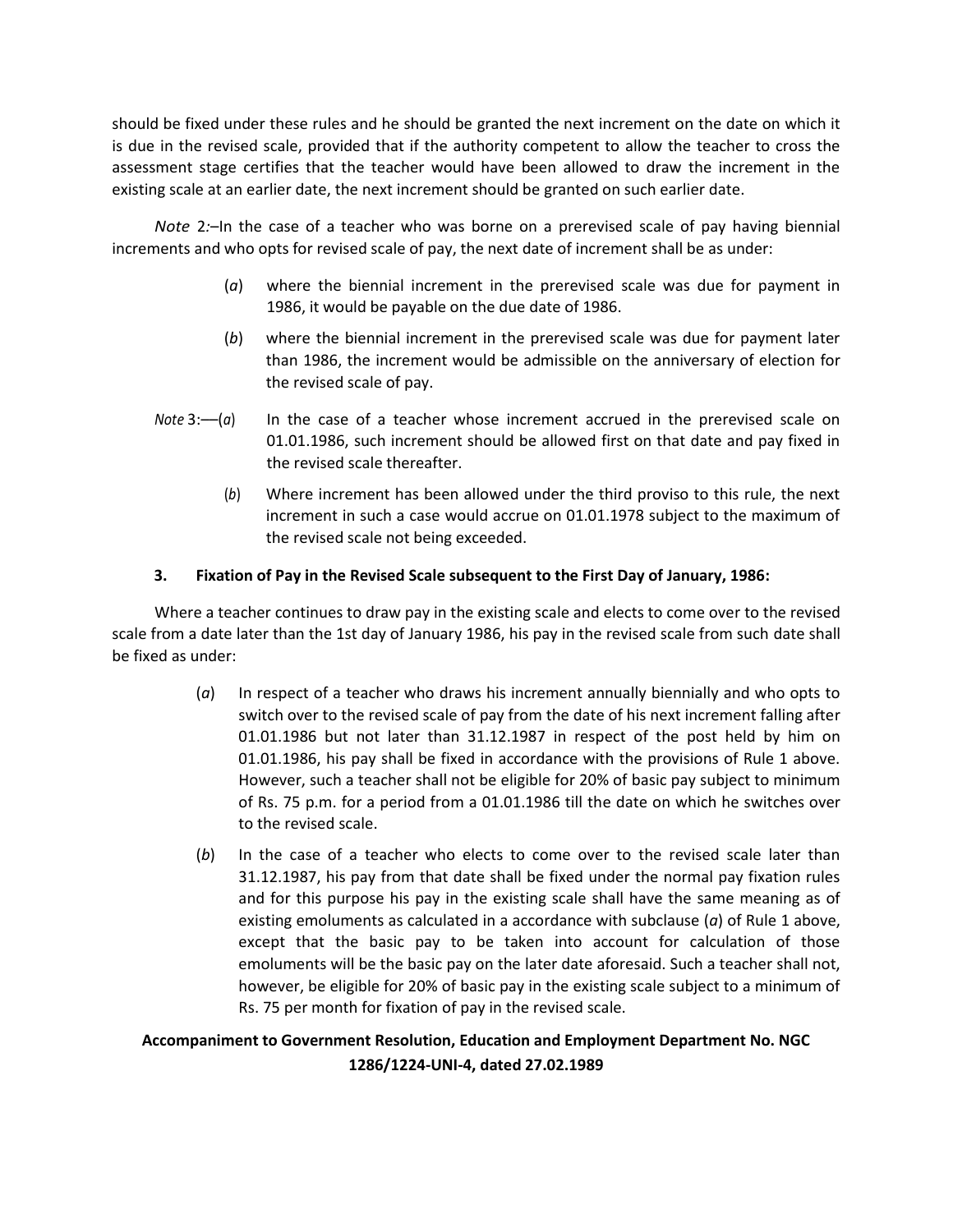### **STATEMENT NO. 1 to 8**

# **STATEMENT 1**

# **Existing Scale : Rs. 700-40-1100-50-1600 Revised Scale : Rs. 2200-75-2800-100-4000**

| Basic Pay as<br>on<br>01.01.1986 | D.A. as on<br>01.01.1986 | Interim<br>Relief I | Interim<br>Relief II | Ad-hoc<br>increase of<br>20%<br>(Minimum<br>Rs. 75) to be<br>added | Total of<br>Columns 1<br>to 5 | Pay in the<br><b>Revised Scale</b> |
|----------------------------------|--------------------------|---------------------|----------------------|--------------------------------------------------------------------|-------------------------------|------------------------------------|
| Rs.                              | Rs.                      | Rs.                 | Rs.                  | Rs.                                                                | Rs.                           | Rs.                                |
| $\mathbf 1$                      | $\overline{2}$           | 3                   | $\overline{4}$       | 5                                                                  | 6                             | $\overline{7}$                     |
| 700                              | 1053-50                  | 70-00               | 70-00                | 140-00                                                             | 2033-50                       | 2200-00                            |
| 740                              | 1113-70                  | 70-00               | 74-00                | 148-00                                                             | 2145-70                       | 2200-00                            |
| 780                              | 1173-90                  | 70-00               | 78-00                | 156-00                                                             | 2257-90                       | 2275-00                            |
| 820                              | 1231-60                  | 70-00               | 82-00                | 164-00                                                             | 2367-60                       | 2425-00                            |
| 860                              | 1286-80                  | 70-00               | 86-00                | 172-00                                                             | 2474-80                       | 2500-00                            |
| 900                              | 1342-00                  | 70-00               | 90-00                | 180-00                                                             | 2582-00                       | 2650-00                            |
| 940                              | 1385-20                  | 70-00               | 94-00                | 188-00                                                             | 2677-20                       | 2725-00                            |
| 980                              | 1428-40                  | 70-00               | 98-00                | 196-00                                                             | 2772-40                       | 2800-00                            |
| 1020                             | 1450-00                  | 70-00               | 102-00               | 204-00                                                             | 2846-00                       | 2900-00                            |
| 1060                             | 1450-00                  | 70-00               | 106-00               | 212-00                                                             | 2898-00                       | 2900-00                            |
| 1100                             | 1450-00                  | 70-00               | 110-00               | 220-00                                                             | 2950-00                       | 3000-00                            |
| 1150                             | 1450-00                  | 70-00               | 115-00               | 230-00                                                             | 3015-00                       | 3100-00                            |
| 1200                             | 1450-00                  | 70-00               | 120-00               | 240-00                                                             | 3080-00                       | 3100-00                            |
| 1250                             | 1450-00                  | 70-00               | 125-00               | 250-00                                                             | 3145-00                       | 3200-00                            |
| 1300                             | 1450-00                  | 70-00               | 130-00               | 260-00                                                             | 3210-00                       | 3300-00                            |
| 1350                             | 1450-00                  | 70-00               | 135-00               | 270-00                                                             | 3275-00                       | 3300-00                            |
| 1400                             | 1450-00                  | 70-00               | 140-00               | 280-00                                                             | 3340-00                       | 3400-00                            |
| 1450                             | 1450-00                  | 70-00               | 145-00               | 290-00                                                             | 3405-00                       | 3500-00                            |
| 1500                             | 1450-00                  | 70-00               | 150-00               | 300-00                                                             | 3470-00                       | 3500-00                            |
| 1550                             | 1470-00                  | 70-00               | 155-00               | 310-00                                                             | 3555-00                       | 3600-00                            |
| 1600                             | 1500-00                  | 80-00               | 160-00               | 320-00                                                             | 3660-00                       | 3700-00                            |

### **STATEMENT No. 2**

# **Existing Scale: Rs. 700-40-1100-50-1600**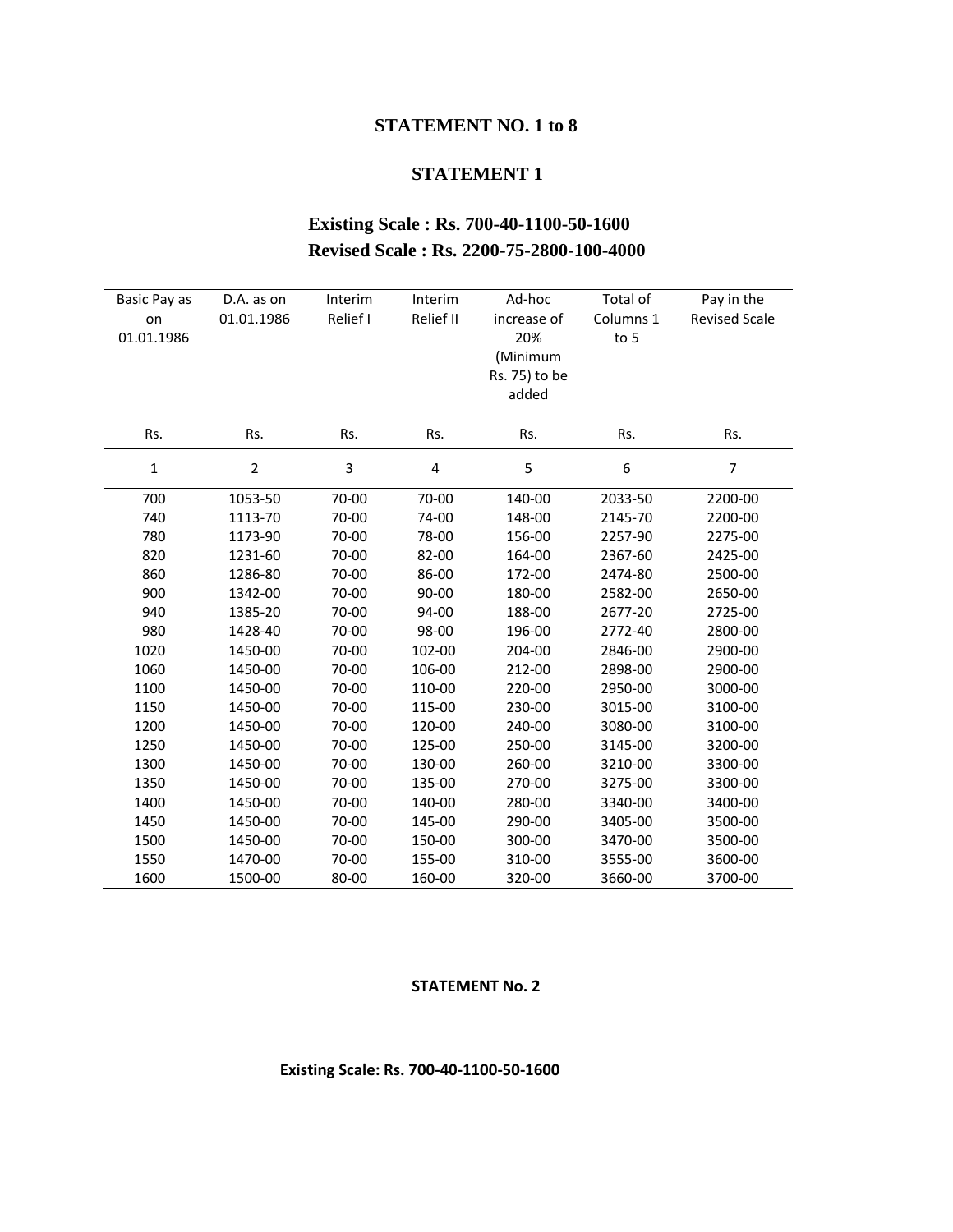| <b>Basic Pay</b> | D.A. as on     | Interim  | Interim   | Ad-hoc        | Total of   | Pay in the     |
|------------------|----------------|----------|-----------|---------------|------------|----------------|
| as on            | 01.01.1986     | Relief I | Relief II | increase of   | Columns    | Revised        |
| 01.01.1986       |                |          |           | 20%           | $1$ to $5$ | Scale          |
|                  |                |          |           | (Minimum      |            |                |
|                  |                |          |           | Rs. 75) to be |            |                |
|                  |                |          |           | added         |            |                |
| Rs.              | Rs.            | Rs.      | Rs.       | Rs.           | Rs.        | Rs.            |
| $\mathbf{1}$     | $\overline{2}$ | 3        | 4         | 5             | 6          | $\overline{7}$ |
| 700              | 1053-50        | 70-00    | 70-00     | 140-00        | 2033-50    | 3000-00        |
| 740              | 1113-70        | 70-00    | 74-00     | 148-00        | 2145-70    | 3000-00        |
| 780              | 1173-90        | 70-00    | 78-00     | 156-00        | 2257-90    | 3000-00        |
| 820              | 1231-60        | 70-00    | 82-00     | 164-00        | 2367-60    | 3000-00        |
| 860              | 1286-80        | 70-00    | 86-00     | 172-00        | 2474-80    | 3000-00        |
| 900              | 1342-00        | 70-00    | 90-00     | 180-00        | 2582-00    | 3000-00        |
| 940              | 1385-20        | 70-00    | 94-00     | 188-00        | 2677-20    | 3000-00        |
| 980              | 1428-40        | 70-00    | 98-00     | 196-00        | 2772-40    | 3000-00        |
| 1020             | 1450-00        | 70-00    | 102-00    | 204-00        | 2846-00    | 3000-00        |
| 1060             | 1450-00        | 70-00    | 106-00    | 212-00        | 2898-00    | 3000-00        |
| 1100             | 1450-00        | 70-00    | 110-00    | 220-00        | 2950-00    | 3000-00        |
| 1150             | 1450-00        | 70-00    | 115-00    | 230-00        | 3015-00    | 3100-00        |
| 1200             | 1450-00        | 70-00    | 120-00    | 240-00        | 3080-00    | 3100-00        |
| 1250             | 1450-00        | 70-00    | 125-00    | 250-00        | 3145-00    | 3200-00        |
| 1300             | 1450-00        | 70-00    | 130-00    | 260-00        | 3210-00    | 3300-00        |
| 1350             | 1450-00        | 70-00    | 135-00    | 270-00        | 3275-00    | 3300-00        |
| 1400             | 1450-00        | 70-00    | 140-00    | 280-00        | 3340-00    | 3400-00        |
| 1450             | 1450-00        | 70-00    | 145-00    | 290-00        | 3405-00    | 3500-00        |
| 1500             | 1450-00        | 70-00    | 150-00    | 300-00        | 3470-00    | 3500-00        |
| 1550             | 1470-00        | 70-00    | 155-00    | 310-00        | 3555-00    | 3625-00        |
| 1600             | 1500-00        | 80-00    | 160-00    | 320-00        | 3660-00    | 3750-00        |

#### **Revised Scale: Rs.3000-100-3500-125-5000**

### **STATEMENT No. 3**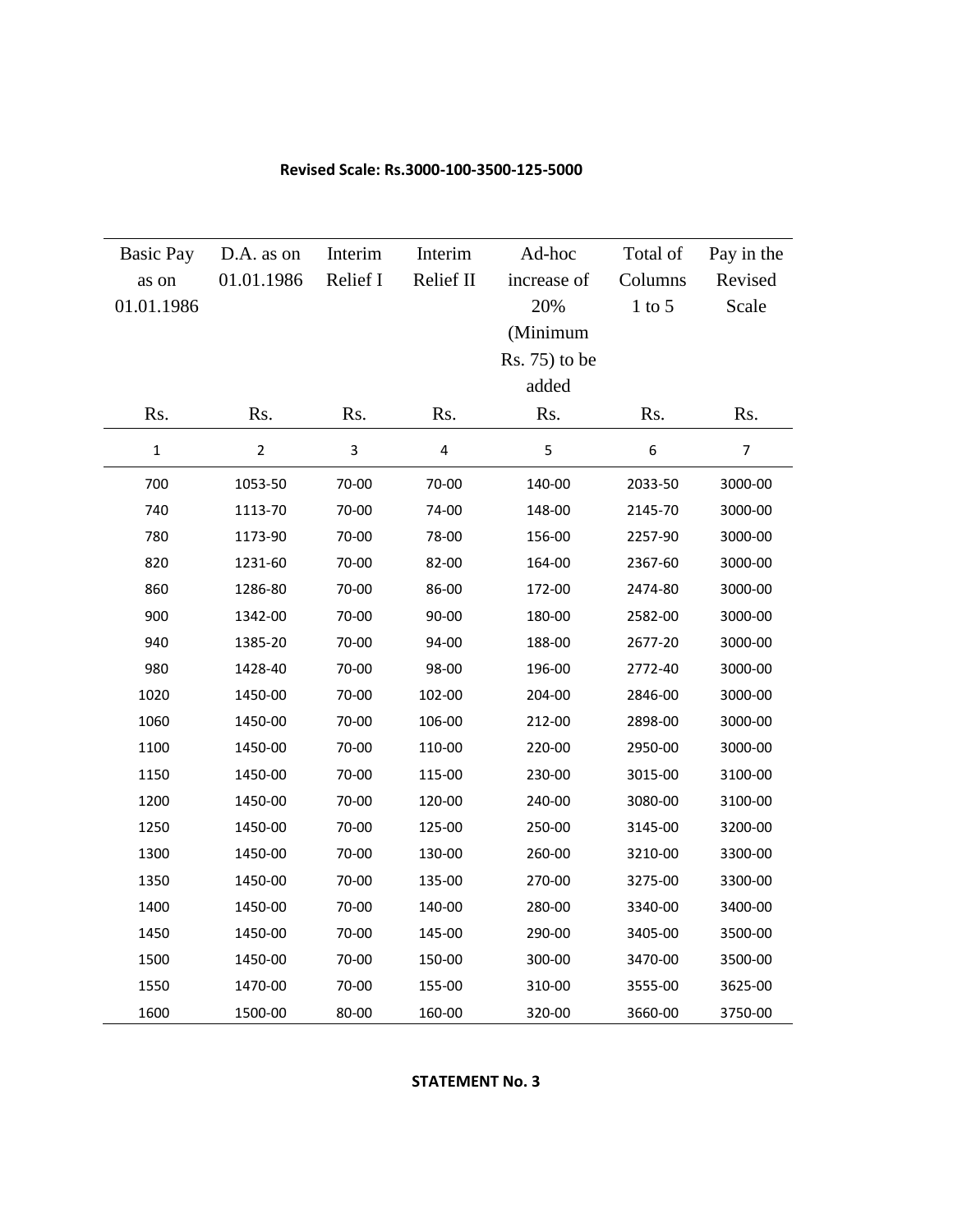#### **Existing Scale: Rs. 700-40-1100-50-1600**

#### Basic Pay as on 01.01.1986 D.A. as on 01.01.1986 Interim Relief I Interim Relief II Ad-hoc increase of 20% (Minimum Rs. 75) to be added Total of Columns 1 to 5 Pay in the Revised Scale Rs. Rs. Rs. Rs. Rs. Rs. Rs. 1 2 3 4 5 6 7 700 1053-50 70-00 70-00 140-00 2033-50 3700-00 740 1113-70 70-00 74-00 148-00 2145-70 3700-00 780 1173-90 70-00 78-00 156-00 2257-90 3700-00 820 1231-60 70-00 82-00 164-00 2367-60 3700-00 860 1286-80 70-00 86-00 172-00 2474-80 3700-00 900 1342-00 70-00 90-00 180-00 2582-00 3700-00 940 1385-20 70-00 94-00 188-00 2677-20 3700-00 980 1428-40 70-00 98-00 196-00 2772-40 3700-00 1020 1450-00 70-00 102-00 204-00 2846-00 3700-00 1060 1450-00 70-00 106-00 212-00 2898-00 3700-00 1100 1450-00 70-00 110-00 220-00 2950-00 3700-00 1150 1450-00 70-00 115-00 230-00 3015-00 3700-00 1200 1450-00 70-00 120-00 240-00 3080-00 3700-00 1250 1450-00 70-00 125-00 250-00 3145-00 3700-00 1300 1450-00 70-00 130-00 260-00 3210-00 3700-00 1350 1450-00 70-00 135-00 270-00 3275-00 3700-00 1400 1450-00 70-00 140-00 280-00 3340-00 3700-00 1450 1450-00 70-00 145-00 290-00 3405-00 3700-00 1500 1450-00 70-00 150-00 300-00 3470-00 3700-00 1550 1470-00 70-00 155-00 310-00 3555-00 3700-00

#### **Revised Scale: Rs. 3700-125-4950-150-5700**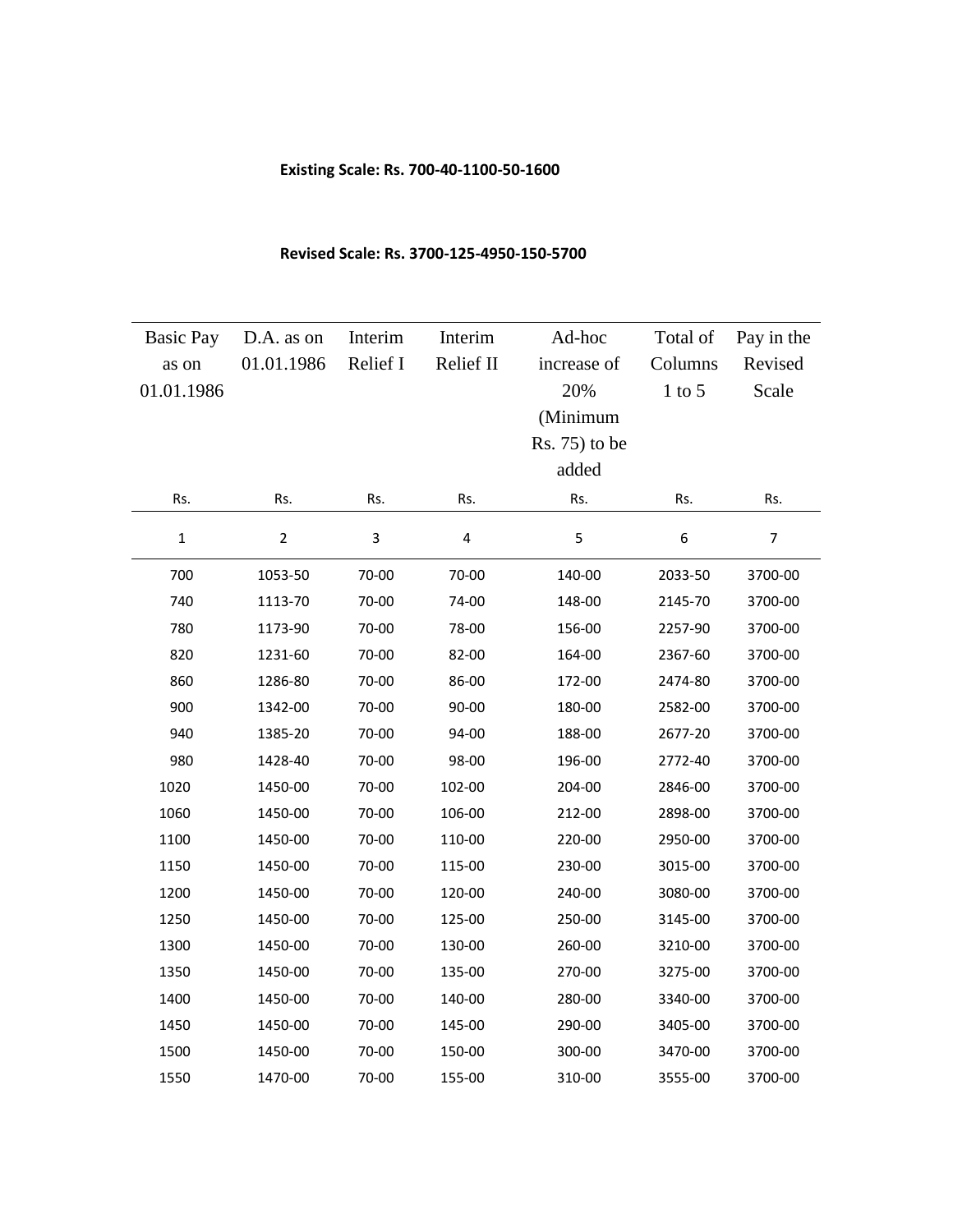### **STATEMENT No. 4**

# **Existing Scale: Rs. 1200-50-1300-60-1900**

#### **Revised Scale: Rs. 3200-100-3700-125-4700**

| <b>Basic Pay</b><br>as on<br>1.1.1986 | D.A. as on<br>1.1.1986 | Interim<br>Relief I | Interim<br>Relief II | Ad-hoc<br>increase of<br>20%<br>(Minimum<br>$Rs. 75$ ) to be<br>added | Total of<br>Columns<br>$1$ to 5 | Pay in the<br>Revised<br>Scale |
|---------------------------------------|------------------------|---------------------|----------------------|-----------------------------------------------------------------------|---------------------------------|--------------------------------|
| Rs.                                   | Rs.                    | Rs.                 | Rs.                  | Rs.                                                                   | Rs.                             | Rs.                            |
| $\mathbf{1}$                          | $\overline{2}$         | 3                   | 4                    | 5                                                                     | 6                               | $\overline{7}$                 |
| 1200                                  | 1450-00                | 70-00               | 120-00               | 240-00                                                                | 3080-00                         | 3200-00                        |
| 1250                                  | 1450-00                | 70-00               | 125-00               | 250-00                                                                | 3145-00                         | 3200-00                        |
| 1300                                  | 1450-00                | 70-00               | 130-00               | 260-00                                                                | 3210-00                         | 3300-00                        |
| 1360                                  | 1450-00                | 70-00               | 136-00               | 272-00                                                                | 3288-00                         | 3300-00                        |
| 1420                                  | 1450-00                | 70-00               | 142-00               | 284-00                                                                | 3366-00                         | 3400-00                        |
| 1480                                  | 1450-00                | 70-00               | 148-00               | 296-00                                                                | 3444-00                         | 3500-00                        |
| 1540                                  | 1464-00                | 70-00               | 154-00               | 308-00                                                                | 3536-00                         | 3600-00                        |
| 1600                                  | 1500-00                | 80-00               | 160-00               | 320-00                                                                | 3660-00                         | 3700-00                        |
| 1660                                  | 1543-80                | 80-00               | 166-00               | 332-00                                                                | 3781-80                         | 3825-00                        |
| 1720                                  | 1599-60                | 80-00               | 172-00               | 344-00                                                                | 3915-60                         | 3950-00                        |
| 1780                                  | 1655-40                | 80-00               | 178-00               | 356-00                                                                | 4049-40                         | 4075-00                        |
| 1840                                  | 1711-20                | 80-00               | 184-00               | 368-00                                                                | 4183-20                         | 4200-00                        |
| 1900                                  | 1767-00                | 80-00               | 190-00               | 380-00                                                                | 4317-00                         | 4325-00                        |

#### **STATEMENT No. 5**

**Existing Scale: Rs. 1200-50-1300-60-1900 Revised Scale: Rs. 3700-125-4950-150-5700**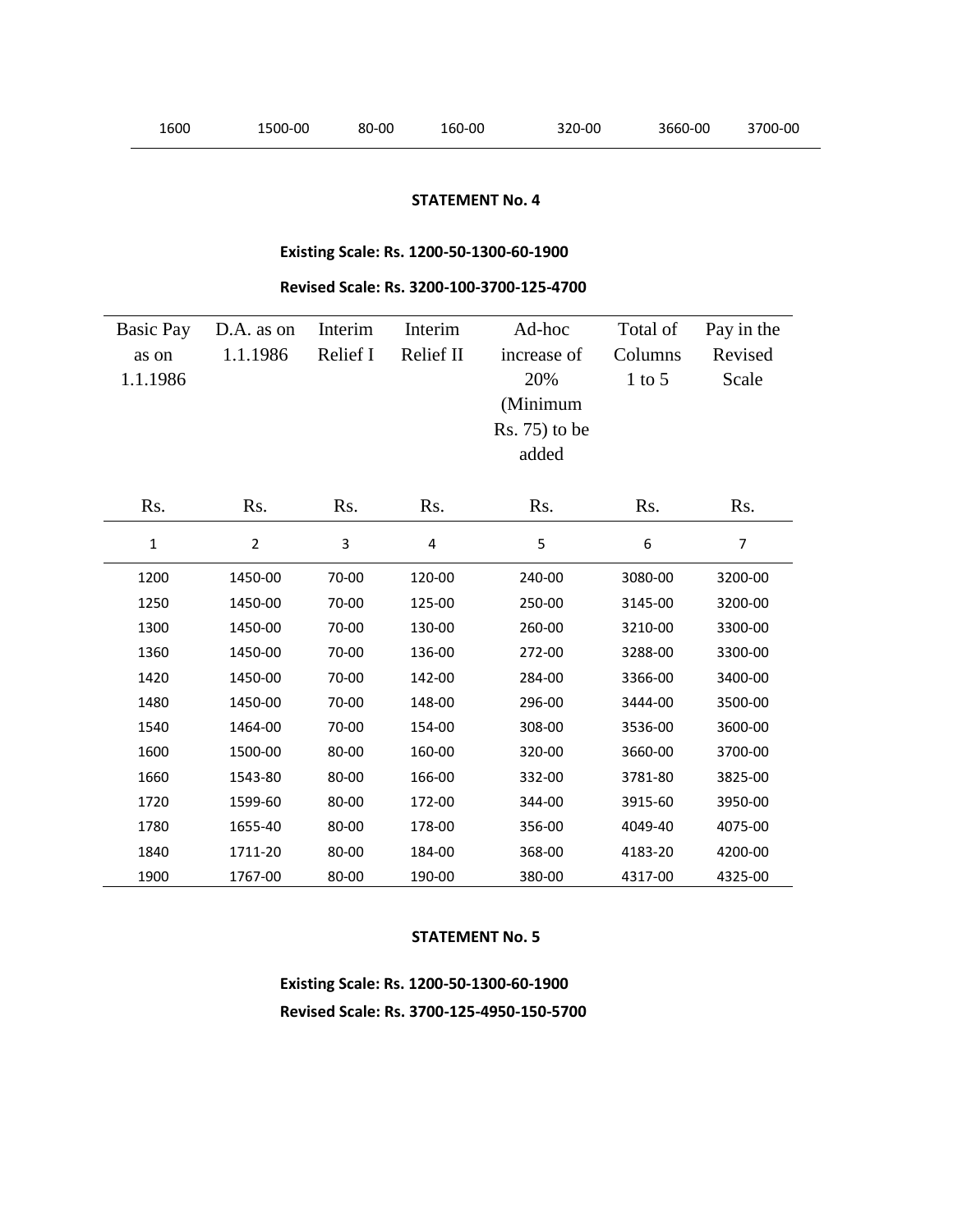| Basic Pay   | D.A. as on     | Interim  | Interim   | Ad-hoc         | Total of   | Pay in the     |
|-------------|----------------|----------|-----------|----------------|------------|----------------|
| as on       | 1.1.1986       | Relief I | Relief II | increase of    | Columns    | Revised        |
| 1.1.1986    |                |          |           | 20%            | $1$ to $5$ | Scale          |
|             |                |          |           | (Minimum of    |            |                |
|             |                |          |           | $Rs. 75$ to be |            |                |
|             |                |          |           | added          |            |                |
| Rs.         | Rs.            | Rs.      | Rs.       | Rs.            | Rs.        | Rs.            |
| $\mathbf 1$ | $\overline{2}$ | 3        | 4         | 5              | 6          | $\overline{7}$ |
| 1200        | 1450-00        | 70-00    | 120-00    | 240-00         | 3080-00    | 3700-00        |
| 1250        | 1450-00        | 70-00    | 125-00    | 250-00         | 3145-00    | 3700-00        |
| 1300        | 1450-00        | 70-00    | 130-00    | 260-00         | 3210-00    | 3700-00        |
| 1360        | 1450-00        | 70-00    | 136-00    | 272-00         | 3288-00    | 3700-00        |
| 1420        | 1450-00        | 70-00    | 142-00    | 284-00         | 3366-00    | 3700-00        |
| 1480        | 1450-00        | 70-00    | 148-00    | 296-00         | 3444-00    | 3700-00        |
| 1540        | 1464-00        | 70-00    | 154-00    | 308-00         | 3536-00    | *3700-00       |
| 1600        | 1500-00        | 80-00    | 160-00    | 320-00         | 3660-00    | *3700-00       |
| 1660        | 1543-80        | 80-00    | 166-00    | 332-00         | 3781-80    | *3825-00       |
| 1720        | 1599-60        | 80-00    | 172-00    | 344-00         | 3915-60    | 3950-00        |
| 1780        | 1655-40        | 80-00    | 178-00    | 356-00         | 4049-40    | 4075-00        |
| 1840        | 1711-20        | 80-00    | 184-00    | 368-00         | 4183-20    | 4200-00        |
| 1900        | 1767-00        | 80-00    | 190-00    | 380-00         | 4317-00    | 4325-00        |

**\***Pay to be stopped up to Rs. 3825 under Note 5 of rule 1.

## **STATEMENT No. 6**

# **Existing Scale: Rs. 1500-60-1800-100-2000-125/2-2500**

### **Revised Scale: Rs. 4500-150-5700**

| Basic Pay        | D.A. as on    | Interim  | Interim          | Ad-hoc         | Total of | Pay in the       |
|------------------|---------------|----------|------------------|----------------|----------|------------------|
| as on            | 1.1.1986      | Relief I | <b>Relief II</b> | Increase of    | Columns  | Revised          |
| 1.1.1986         |               |          |                  | 20%            | 1 to 5   | Scale            |
|                  |               |          |                  | (Minimum of    |          |                  |
|                  |               |          |                  | $Rs. 75$ to be |          |                  |
|                  |               |          |                  | added          |          |                  |
| R <sub>s</sub> . | Rs.           | Rs.      | R <sub>s</sub> . | Rs.            | Rs.      | R <sub>s</sub> . |
| $\mathbf{1}$     | $\mathcal{P}$ | 3        | 4                | 5              | 6        | 7                |
| 1500             | 1450-00       | 70-00    | 150-00           | 300-00         | 3470-00  | 4500-00          |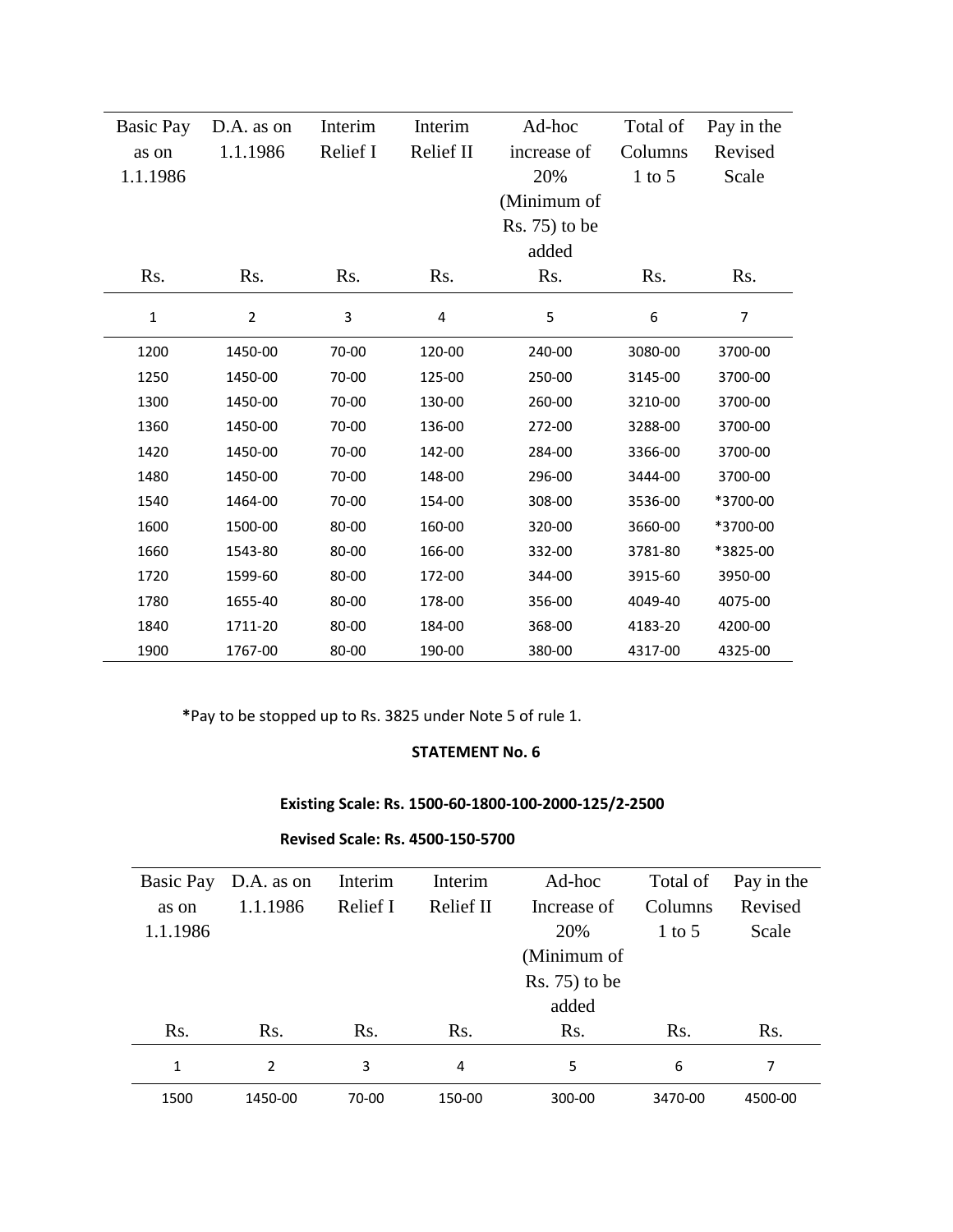| 1560 | 1476-00 | 80-00  | 156-00 | 312-00 | 3574-00 | 4500-00  |
|------|---------|--------|--------|--------|---------|----------|
| 1620 | 1512-00 | 80-00  | 162-00 | 324-00 | 3698-00 | 4500-00  |
| 1680 | 1562-40 | 80-00  | 168-00 | 336-00 | 3826-40 | 4500-00  |
| 1740 | 1618-20 | 80-00  | 174-00 | 348-00 | 3960-20 | 4500-00  |
| 1800 | 1674-00 | 80-00  | 180-00 | 360-00 | 4094-00 | *4500-00 |
| 1900 | 1767-00 | 80-00  | 190-00 | 380-00 | 4317-00 | *4500-00 |
| 2000 | 1860-00 | 80-00  | 200-00 | 400-00 | 4540-00 | 4650-00  |
| 2125 | 1976-30 | 80-00  | 213-00 | 425-00 | 4819-30 | 4950-00  |
| 2250 | 2092-50 | 100-00 | 225-00 | 450-00 | 5117-50 | 5250-00  |
| 2375 | 2208-80 | 100-00 | 238-00 | 475-00 | 5396-80 | 5400-00  |
| 2500 | 2325-00 | 100-00 | 250-00 | 500-00 | 5675-00 | 5700-00  |

**\***Pay to be stopped up to Rs. 4650 under Note 5 of rule 1.

#### **STATEMENT No. 7**

# **Existing Scale: Rs. 1500-60-1800-100-2000-125/2-2500**

| Basic Pay    | D.A. as on     | Interim  | Interim   | Ad-hoc           | Total of | Pay in the     |
|--------------|----------------|----------|-----------|------------------|----------|----------------|
| as on        | 1.1.1986       | Relief I | Relief II | Increase of      | Columns  | Revised        |
| 1.1.1986     |                |          |           | 20%              | $1$ to 5 | Scale          |
|              |                |          |           | (Minimum of      |          |                |
|              |                |          |           | $Rs. 75$ ) to be |          |                |
|              |                |          |           | added            |          |                |
| Rs.          | Rs.            | Rs.      | Rs.       | Rs.              | Rs.      | Rs.            |
| $\mathbf{1}$ | $\overline{2}$ | 3        | 4         | 5                | 6        | $\overline{7}$ |
| 1500         | 1450-00        | 70-00    | 150-00    | 300-00           | 3470-00  | 4500-00        |
| 1560         | 1476-00        | 70-00    | 156-00    | 312-00           | 3574-00  | 4500-00        |
| 1620         | 1512-00        | 80-00    | 162-00    | 324-00           | 3698-00  | 4500-00        |
| 1680         | 1562-40        | 80-00    | 168-00    | 336-00           | 3826-40  | 4500-00        |
| 1740         | 1618-20        | 80-00    | 174-00    | 348-00           | 3960-20  | 4500-00        |
| 1800         | 1674-00        | 80-00    | 180-00    | 360-00           | 4094-00  | *4500-00       |
| 1900         | 1767-00        | 80-00    | 190-00    | 380-00           | 4317-00  | *4500-00       |
| 2000         | 1860-00        | 80-00    | 200-00    | 400-00           | 4540-00  | 4650-00        |
| 2125         | 1976-30        | 80-00    | 213-00    | 425-00           | 4819-30  | 4950-00        |
| 2250         | 2092-50        | 100-00   | 225-00    | 450-00           | 5117-50  | 5250-00        |
| 2375         | 2208-80        | 100-00   | 238-00    | 475-00           | 5396-80  | 5400-00        |
| 2500         | 2325-00        | 100-00   | 250-00    | 500-00           | 5675-00  | 5700-00        |

### **Revised Scale: Rs. 4500-150-5700-200-6300**

\*Pay to be stopped up to Rs. 4650 under Note 5 of rule 1.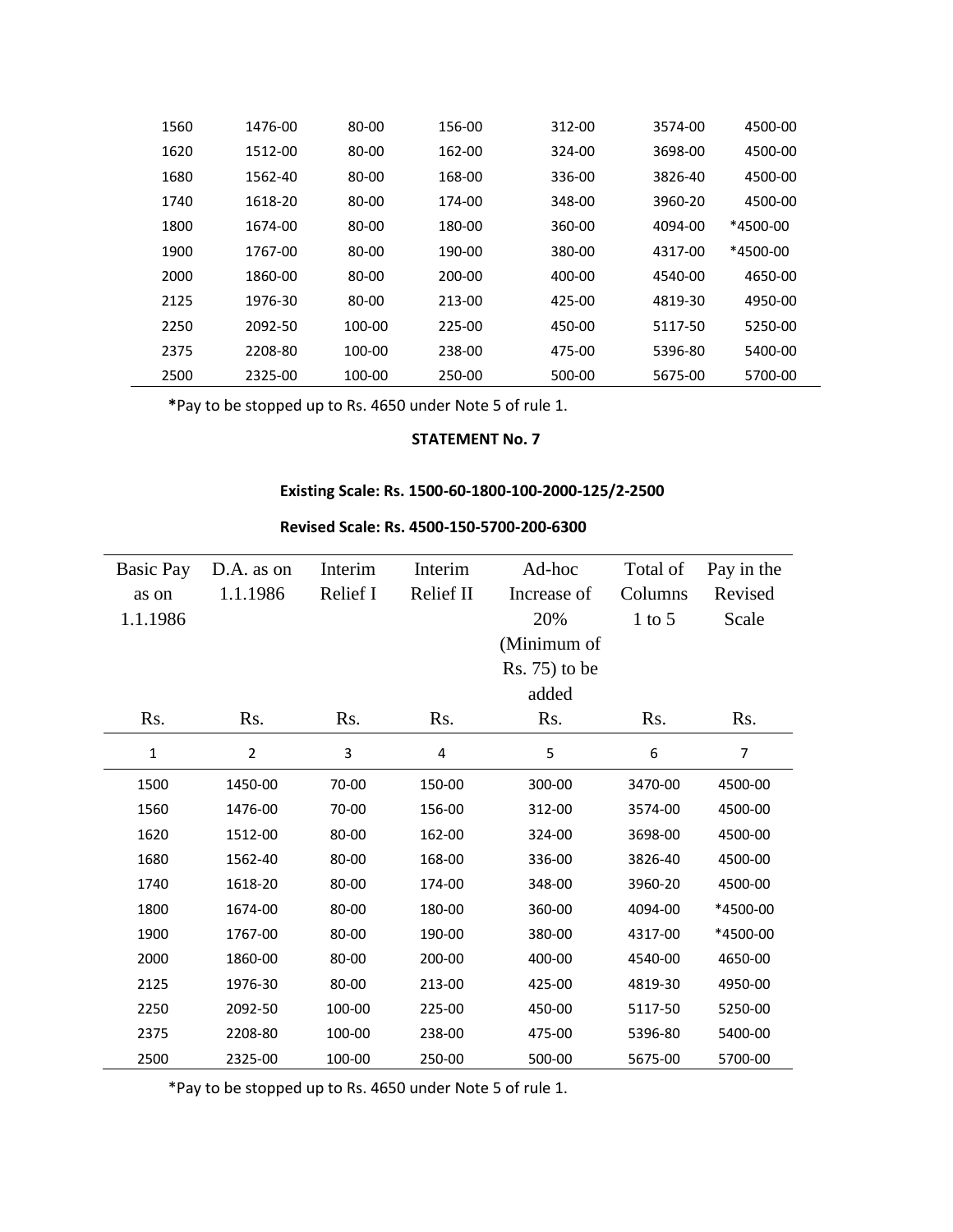### **STATEMENT No. 8**

# **Existing Scale: Rs. 1500-60-1800-100-2000-125/2-2500**

| Basic Pay    | D.A. as on     | Interim  | Interim   | Ad-hoc         | Total of | Pay in the |
|--------------|----------------|----------|-----------|----------------|----------|------------|
| as on        | 1.1.1986       | Relief I | Relief II | Increase of    | Columns  | Revised    |
| 1.1.1986     |                |          |           | 20%            | $1$ to 5 | Scale      |
|              |                |          |           | (Minimum of    |          |            |
|              |                |          |           | $Rs. 75$ to be |          |            |
|              |                |          |           | added          |          |            |
| Rs.          | Rs.            | Rs.      | Rs.       | Rs.            | Rs.      | Rs.        |
| $\mathbf{1}$ | $\overline{2}$ | 3        | 4         | 5              | 6        | 7          |
| 1500         | 1450-00        | 70-00    | 150-00    | 300-00         | 3470-00  | 4500-00    |
| 1560         | 1476-00        | 70-00    | 156-00    | 312-00         | 3574-00  | 4500-00    |
| 1620         | 1512-00        | 80-00    | 162-00    | 324-00         | 3698-00  | 4500-00    |
| 1680         | 1562-00        | 80-00    | 168-00    | 336-00         | 3826-00  | 4500-00    |
| 1740         | 1618-00        | 80-00    | 174-00    | 348-00         | 3960-00  | 4500-00    |
| 1800         | 1674-00        | 80-00    | 180-00    | 360-00         | 4094-00  | *4500-00   |
| 1900         | 1767-00        | 80-00    | 190-00    | 380-00         | 4317-00  | *4500-00   |
| 2000         | 1860-00        | 80-00    | 200-00    | 400-00         | 4540-00  | 4650-00    |
| 2125         | 1976-30        | 80-00    | 213-00    | 425-00         | 4819-30  | 4950-00    |
| 2250         | 2092-50        | 100-00   | 225-00    | 450-00         | 5117-50  | 5250-00    |
| 2375         | 2208-80        | 100-00   | 238-00    | 475-00         | 5396-80  | 5400-00    |
| 2500         | 2325-00        | 100-00   | 250-00    | 500-00         | 5675-00  | 5700-00    |

### **Revised Scale: Rs. 4500-150-5700-200-7300**

**\***Pay to be stopped up to Rs. 4650 under Note 5 of rule 1.

#### **STATEMENT No. 9**

# **Existing Scale: Rs. 425-15-500-EB-15-560-20-700-(16-Years)**

### **Revised Scale: Rs. 1400-40-1800-EB-50-2300-(20 Years)**

|          |          |     |     | Basic Pay D.A. as on Interim Interim Ad-hoc |        | Total of Pay in the |
|----------|----------|-----|-----|---------------------------------------------|--------|---------------------|
| as on    | 1.1.1986 |     |     | Relief I Relief II increase of Columns      |        | Revised             |
| 1.1.1986 |          |     |     | 20%                                         | 1 to 5 | Scale               |
|          |          |     |     | (Minimum                                    |        |                     |
|          |          |     |     | Rs. 75)                                     |        |                     |
| Rs.      | Rs.      | Rs. | Rs. | Rs.                                         | Rs.    | Rs.                 |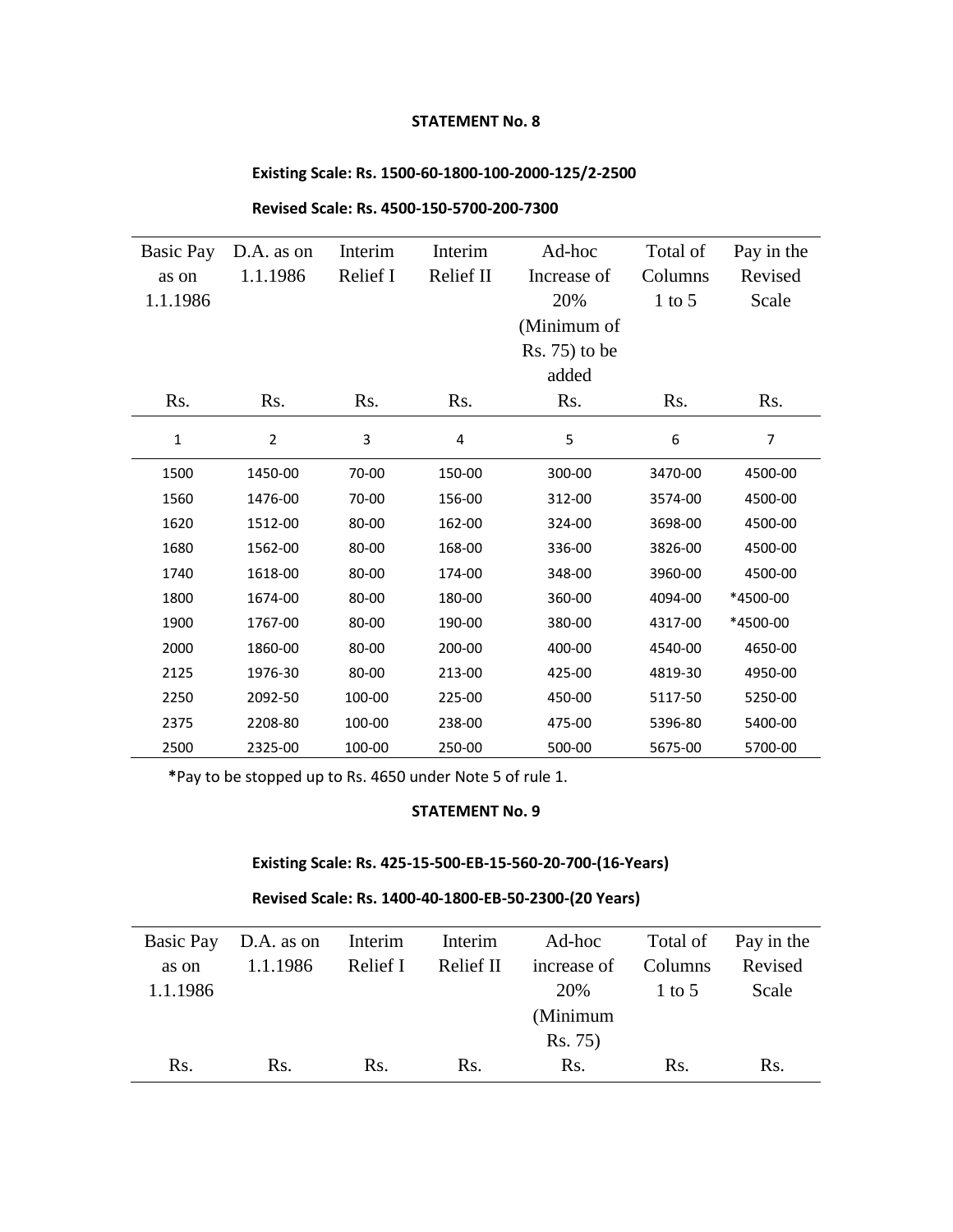| 1   | $\overline{2}$ | 3     | 4         | 5       | 6       | 7       |
|-----|----------------|-------|-----------|---------|---------|---------|
| 425 | 756-60         | 60-00 | 50-00     | $85-00$ | 1376-60 | 1400-00 |
| 440 | 763-00         | 60-00 | 50-00     | 88-00   | 1401-00 | 1400-00 |
| 455 | 769-40         | 60-00 | 50-00     | 91-00   | 1425-40 | 1400-00 |
| 470 | 775-80         | 60-00 | 50-00     | 94-00   | 1449-80 | 1480-00 |
| 485 | 782-10         | 60-00 | $50 - 00$ | $97-00$ | 1474-10 | 1480-00 |
| 500 | 788-50         | 60-00 | 50-00     | 100-00  | 1498-50 | 1520-00 |
| 515 | 794-90         | 60-00 | $52 - 00$ | 103-00  | 1524-90 | 1560-00 |
| 530 | 801-30         | 60-00 | 53-00     | 106-00  | 1550-30 | 1560-00 |
| 545 | 820-20         | 60-00 | 55-00     | 109-00  | 1589-20 | 1600-00 |
| 560 | 842-80         | 60-00 | 56-00     | 112-00  | 1630-80 | 1640-00 |
| 580 | 872-90         | 60-00 | 58-00     | 116-00  | 1686-90 | 1720-00 |
| 600 | 903-00         | 60-00 | 60-00     | 120-00  | 1743-00 | 1760-00 |
| 620 | 933-10         | 60-00 | 62-00     | 124-00  | 1799-10 | 1800-00 |
| 640 | 963-20         | 60-00 | 64-00     | 128-00  | 1855-20 | 1900-00 |
| 660 | 993-30         | 60-00 | 66-00     | 132-00  | 1911-30 | 1950-00 |
| 680 | 1023-40        | 60-00 | 68-00     | 136-00  | 1967-40 | 2000-00 |
| 700 | 1053-50        | 70-00 | 70-00     | 140-00  | 2033-50 | 2050-00 |

*Note*:-Column Nos. 8 to 12 are not applicable to this revised scale.

### **STATEMENT No. 10**

# **Existing Scale: Rs. 550-25-750-EB-30-900-(13 Years)**

### **Revised Scale: Rs. 1640-60-2600-EB-75-2900-(20 Years)**

| <b>Basic Pay</b> | D.A. as on       | Interim  | Interim   | Ad-hoc      | Total of | Pay in the |
|------------------|------------------|----------|-----------|-------------|----------|------------|
| as on            | 1.1.1986         | Relief I | Relief II | increase of | Columns  | Revised    |
| 1.1.1986         |                  |          |           | 20%         | $1$ to 5 | Scale      |
|                  |                  |          |           | (Minimum    |          |            |
|                  |                  |          |           | Rs. 75)     |          |            |
| Rs.              | R <sub>s</sub> . | Rs.      | Rs.       | Rs.         | Rs.      | Rs.        |
| 1                | $\overline{2}$   | 3        | 4         | 5           | 6        | 7          |
| 550              | 827-80           | 60-00    | 55-00     | 110-00      | 1602-80  | 1840-00    |
| 575              | 865-40           | 60-00    | 58-00     | 115-00      | 1673-40  | 1700-00    |
| 600              | 903-00           | 60-00    | 60-00     | 120-00      | 1743-00  | 1760-00    |
| 625              | 940-60           | 60-00    | 63-00     | 125-00      | 1813-60  | 1820-00    |
| 650              | 978-30           | 60-00    | 65-00     | 130-00      | 1883-30  | 1940-00    |
| 675              | 1015-90          | 60-00    | 68-00     | 135-00      | 1953-90  | 2000-00    |
| 700              | 1053-50          | 70-00    | 70-00     | 140-00      | 2033-50  | 2060-00    |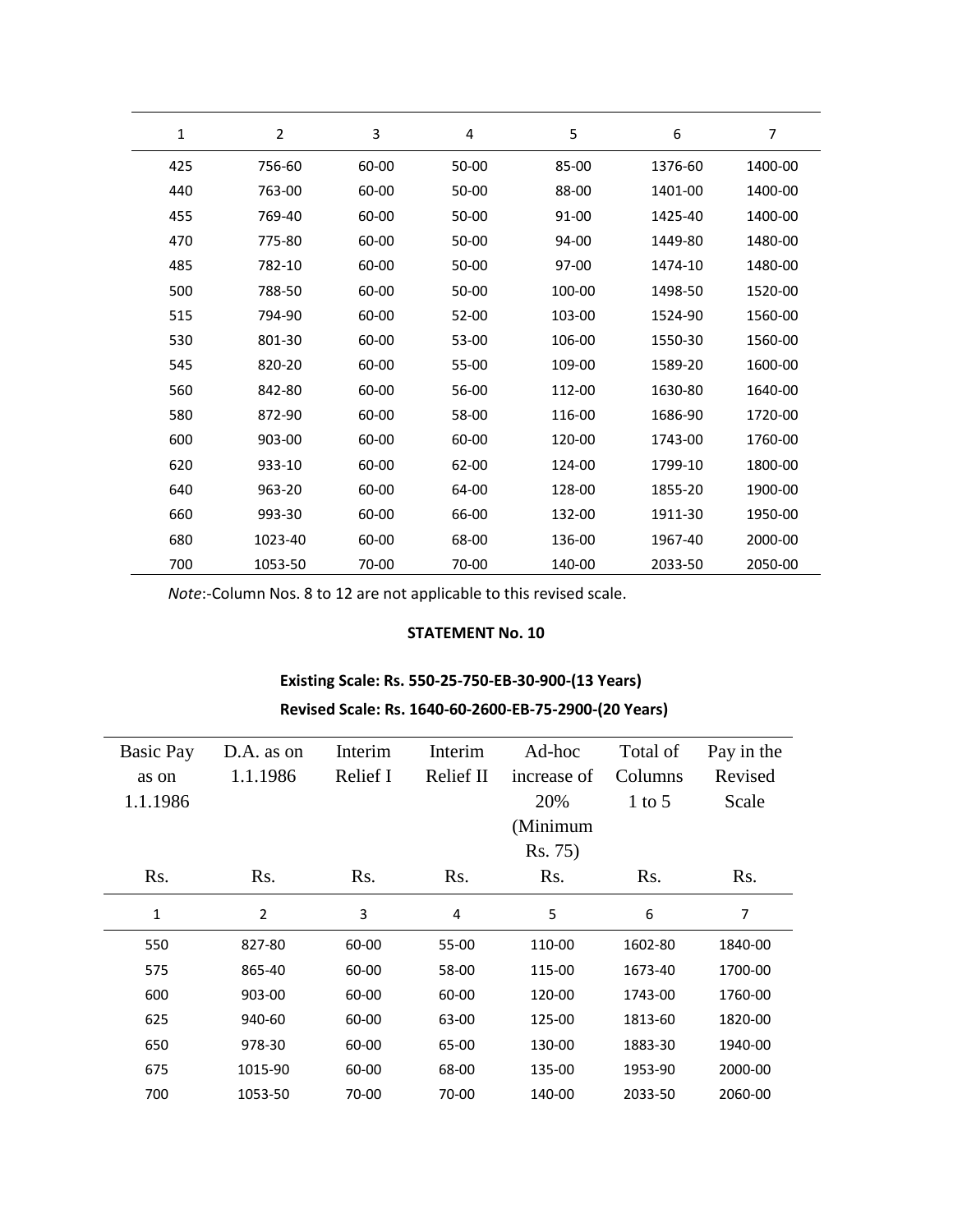| 725 | 1091-10 | 70-00 | 73-00     | 145-00 | 2104-10 | 2120-00 |
|-----|---------|-------|-----------|--------|---------|---------|
| 750 | 1128-80 | 70-00 | 75-00     | 150-00 | 2173-80 | 2180-00 |
| 780 | 1173-90 | 70-00 | 78-00     | 156-00 | 2257-90 | 2300-00 |
| 810 | 1217-80 | 70-00 | 81-00     | 162-00 | 2340-80 | 2360-00 |
| 840 | 1259-20 | 70-00 | 84-00     | 168-00 | 2421-20 | 2480-00 |
| 870 | 1300-60 | 70-00 | 87-00     | 174-00 | 2501-60 | 2540-00 |
| 900 | 1342-00 | 70-00 | $90 - 00$ | 180-00 | 2582-00 | 2600-00 |

*Note*:–Column Nos. 8 to 12 are not applicable to this revised scale.

### **STATEMENT No. 11**

### **Existing Scale: Rs. 700-40-1100-(10 Years)**

**Revised Scale: Rs. 2200-75-2800-EB-100-3700-(17 Years)**

| Basic Pay | D.A. as on     | Interim  | Interim   | Ad-hoc      | Total of | Pay in the     |
|-----------|----------------|----------|-----------|-------------|----------|----------------|
| as on     | 1.1.1986       | Relief I | Relief II | increase of | Columns  | Revised        |
| 1.1.1986  |                |          |           | 20%         | $1$ to 5 | Scale          |
|           |                |          |           | (Minimum    |          |                |
|           |                |          |           | Rs. 75)     |          |                |
| Rs.       | Rs.            | Rs.      | Rs.       | Rs.         | Rs.      | Rs.            |
| 1         | $\overline{2}$ | 3        | 4         | 5           | 6        | $\overline{7}$ |
| 680       | 1023-40        | 60-00    | 68-00     | 136-00      | 1967-40  | 2200-00        |
| 720       | 1083-60        | 70-00    | 72-00     | 144-00      | 2089-60  | 2200-00        |
| 760       | 1143-80        | 70-00    | 76-00     | 152-00      | 2201-80  | 2275-00        |
| 800       | 1204-00        | 70-00    | 80-00     | 160-00      | 2314-00  | 2350-00        |
| 840       | 1259-20        | 70-00    | 84-00     | 168-00      | 2421-20  | 2425-00        |
| 880       | 1314-40        | 70-00    | 88-00     | 176-00      | 2528-40  | 2575-00        |
| 920       | 1363-60        | 70-00    | $92 - 00$ | 184-00      | 2629-60  | 2650-00        |
| 960       | 1406-80        | 70-00    | 96-00     | 192-00      | 2724-80  | 2725-00        |
| 1000      | 1450-00        | 70-00    | 100-00    | 200-00      | 2820-00  | 2900-00        |
| 1050      | 1450-00        | 70-00    | 105-00    | 210-00      | 2885-00  | 2900-00        |
| 1100      | 1450-00        | 70-00    | 110-00    | 220-00      | 2950-00  | 3000-00        |
| 1150      | 1450-00        | 70-00    | 115-00    | 230-00      | 3015-00  | 3100-00        |
| 1200      | 1450-00        | 70-00    | 120-00    | 240-00      | 3080-00  | 3100-00        |
| 1250      | 1450-00        | 70-00    | 125-00    | 250-00      | 3145-00  | 3200-00        |

### **STATEMENT No. 12**

**Existing Scale: Rs. 700-40-1100-50-1300 Revised Scale: Rs. 2200-75-2800-EB-100-3700-(17 Years)**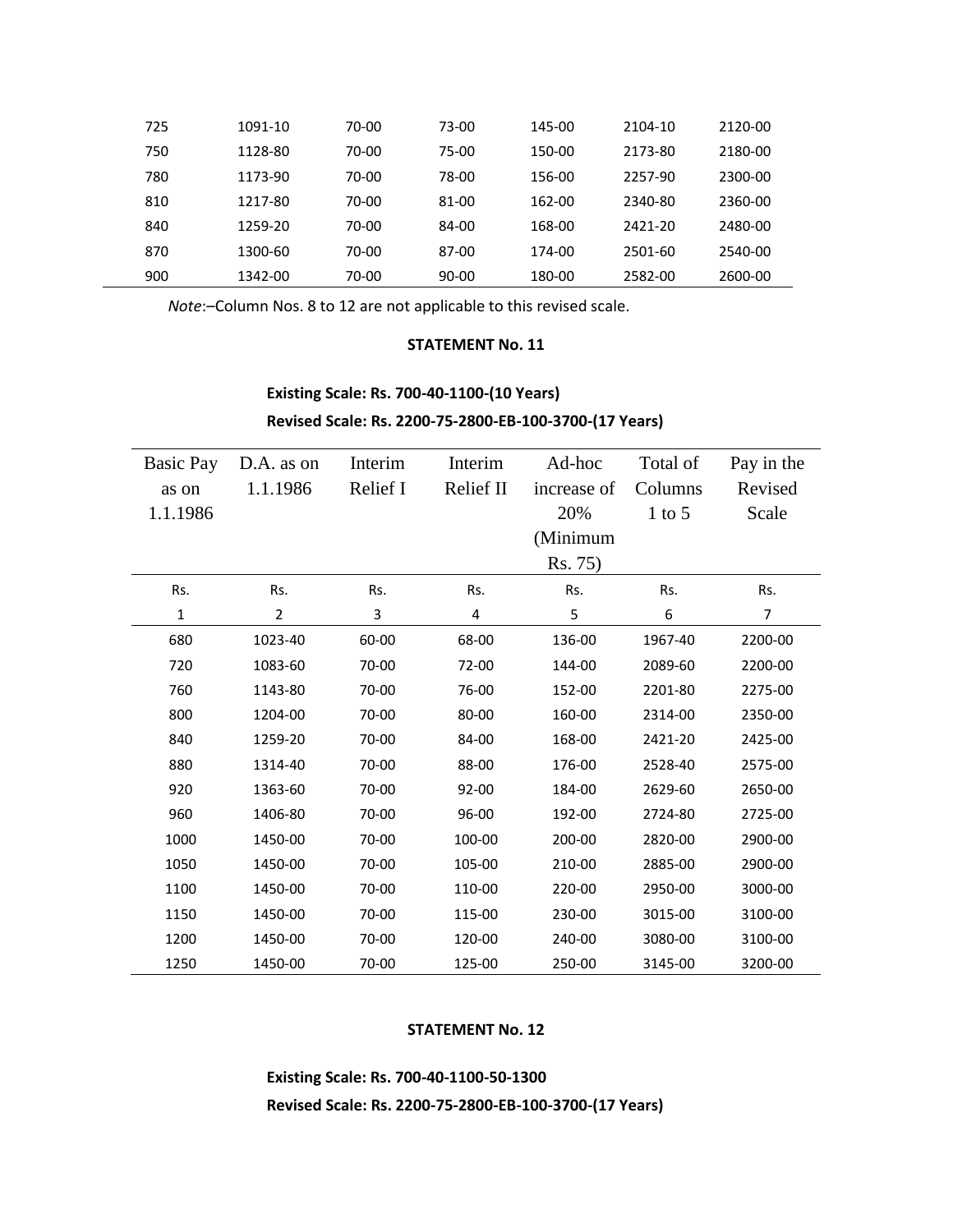| Basic Pay   | D.A. as on     | Interim  | Interim   | Ad-hoc      | Total of | Pay in the     |
|-------------|----------------|----------|-----------|-------------|----------|----------------|
| as on       | 1.1.1986       | Relief I | Relief II | increase of | Columns  | Revised        |
| 1.1.1986    |                |          |           | 20%         | $1$ to 5 | Scale          |
|             |                |          |           | Minimum     |          |                |
|             |                |          |           | (Rs. 75)    |          |                |
| Rs.         | Rs.            | Rs.      | Rs.       | Rs.         | Rs.      | Rs.            |
| $\mathbf 1$ | $\overline{2}$ | 3        | 4         | 5           | 6        | $\overline{7}$ |
| 680         | 1023-40        | 60-00    | 68-00     | 136-00      | 1967-40  | 2200-00        |
| 720         | 1083-60        | 70-00    | 72-00     | 144-00      | 2089-60  | 2200-00        |
| 760         | 1143-80        | 70-00    | 76-00     | 152-00      | 2201-80  | 2275-00        |
| 800         | 1204-00        | 70-00    | 80-00     | 160-00      | 2314-00  | 2350-00        |
| 840         | 1259-20        | 70-00    | 84-00     | 168-00      | 2421-20  | 2425-00        |
| 880         | 1314-40        | 70-00    | 88-00     | 176-00      | 2528-40  | 2575-00        |
| 920         | 1363-60        | 70-00    | $92 - 00$ | 184-00      | 2629-60  | 2650-00        |
| 960         | 1406-80        | 70-00    | 96-00     | 192-00      | 2740-80  | 2725-00        |
| 1000        | 1450-00        | 70-00    | 100-00    | 200-00      | 2820-00  | 2900-00        |
| 1050        | 1450-00        | 70-00    | 105-00    | 210-00      | 2885-00  | 2900-00        |
| 1100        | 1450-00        | 70-00    | 110-00    | 220-00      | 2950-00  | 3000-00        |
| 1150        | 1450-00        | 70-00    | 115-00    | 230-00      | 3015-00  | 3100-00        |
| 1200        | 1450-00        | 70-00    | 120-00    | 240-00      | 3080-00  | 3100-00        |
| 1250        | 1450-00        | 70-00    | 125-00    | 250-00      | 3145-00  | 3200-00        |

# **Accompaniment to Government Resolution, Education and Employment Department, No. NGC 1286/(1224)/UNI-4, dated 27.02.1989**

#### APPENDIX III

#### **FORM OF OPTION**

I, …………………………………………………………………………..Substantive holder of the post of …………………………………………………………………...

in the scale of Rs. ..………………………………………………………….in the College……………………………….hereby.

(i) elect the revised scale of the post with effect from 1.1.1986;

(ii) elect to retina the existing/Pre Jan. 86 scale of pay of the post until; the date of my next increment.

the date of my subsequent increment.

raising my pay to Rs………………………….

I vacate or cease to draw pay in that scale.

2. The option hereby exercised is final and will not be modified at any subsequent date.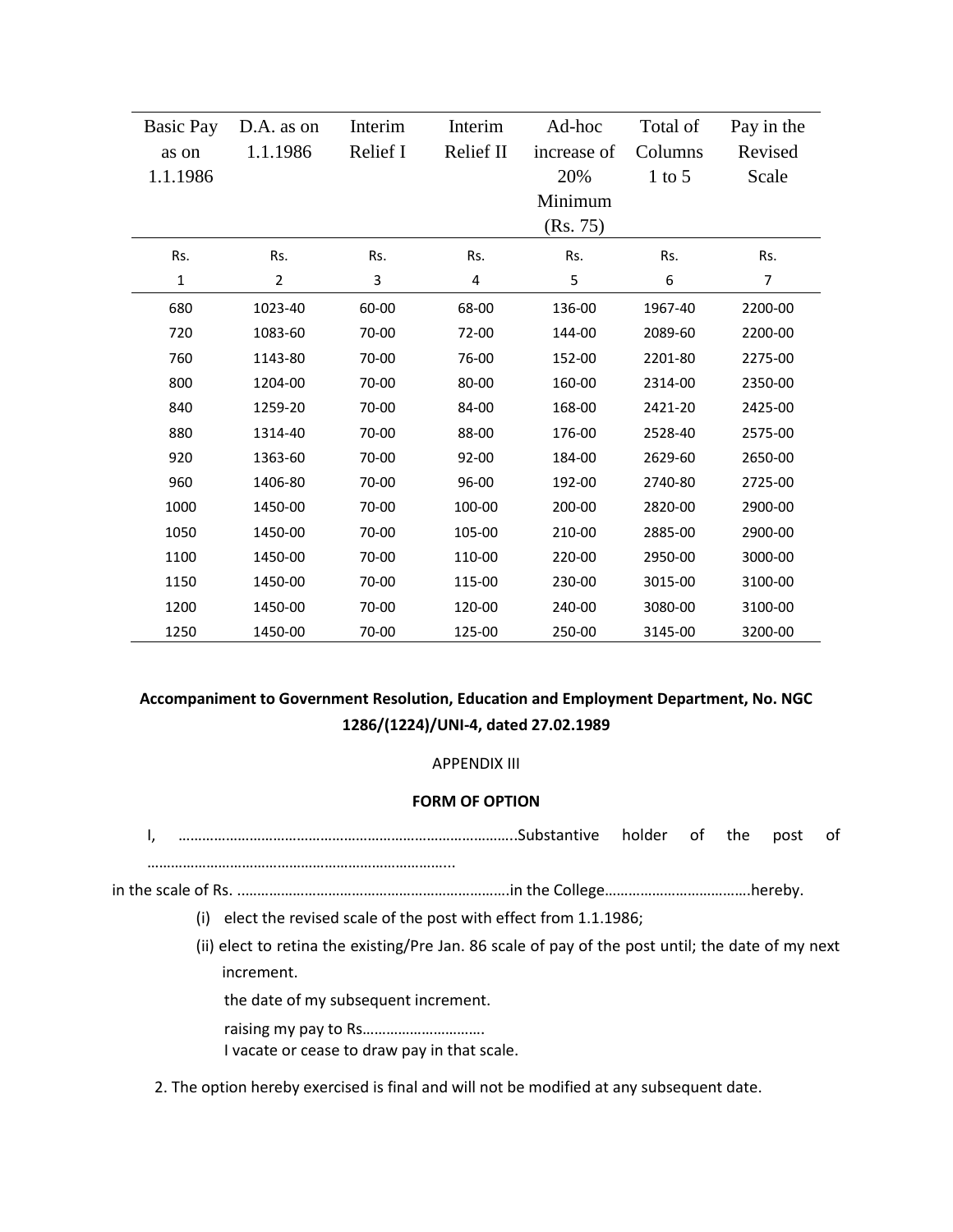Date: Signature

Signed before me

Date: Signature

(Principal of the College)

(Reviewed the above declaration)

Date: Signature

(Head of the Institution)

### *Note*:–The option should be exercised separately in respect of substantive and officiating appointments. To be scored out if not applicable.

### **Accompaniment to Government Resolution, Education and Employment Department No. NGC 1286/(1224)/UNI-4, dated 27.02.1989**

#### APPENDIX IV

#### **FORM OF AGREEMENT**

THIS AGREEMENT made this ………………….......day of ……………………. One thousand Nine hundred and Eighty nine between Shri./Smt./Kum. ………………….. Demonstrator/Tutor/Reader/Senior/Junior Lecturer/Professor of ………………………… Principal of …………………College/University Established by ………………………… hereinafter referred to as "the Employee" (which expression shall unless the context does not so admit include his/her heirs, executors and administrators of the One Part and ……………………………..College/University hereinafter referred to as "the said College/University" of the Other Part.

WHEREAS the Employee has been working as a Demonstrator/Tutor/Reader/ Senior/Junior Lecturer/Professor of……………………………………Principal of the said College/University from the ………………………………..day of ………………..... 198 ……...

AND WHEREAS the Government of Maharashtra has by Government Resolution Education and Youth Services Department bearing No. NGC 1286/(1224)/UNI–4, dated the 27.02.1989 (hereinafter referred to as "the said Resoluton" a copy whereof is annexed hereto) sanctioned a scheme for revision of the pay scales of the University and college teachers and other measures for improving statement in Higher Education.

AND WHEREAS accordingly the said College/University has agreed to revise the pay scale of the Employee on the Employee agreeing to accept and duly comply with the terms and conditions laid down by the Government of Maharashtra by the said Resolution which the Employee has agreed to do.

NOW THIS AGREEMENT WITNESSTH AND IT IS HEREBY AGREED AND DECIDED by and between Parties hereto as follows:

In consideration of the said College/University agreeing to revise the pay scale of the Employee and to pay to him/her the remuneration as may be payable to him/her as per the said relevant revised scale applicable to him/her as specified in the said Resolution, not with standing anything to contrary in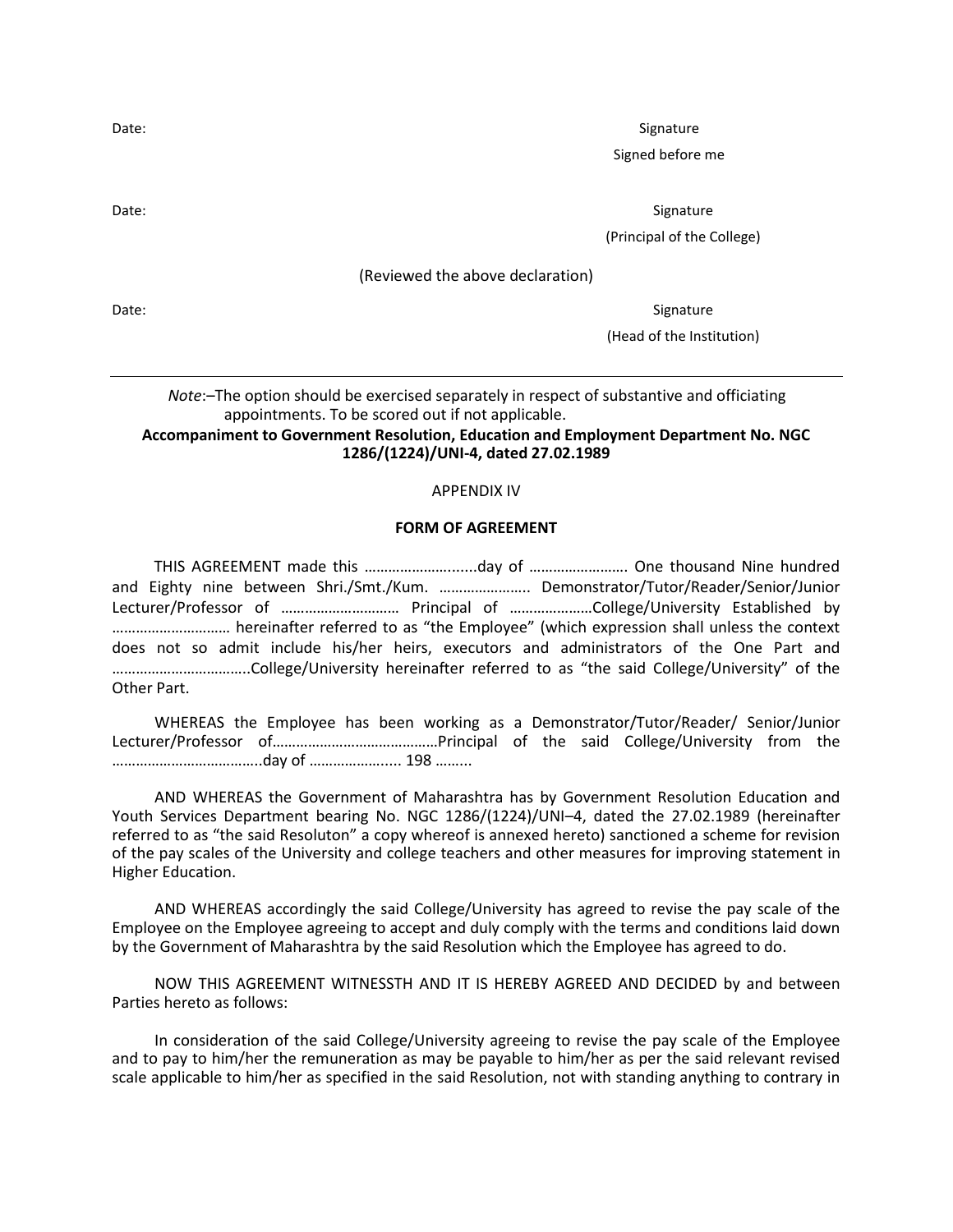that regard contained in his/her contract of service and/or conditions of service the Employee both hereby:

- (1) agree, accept and duly comply with the terms and conditions specified in the said Government Resolution;
- (2) agree to have these conditions inserted in the contract of his appointment which he has already executed or which he may have to execute hereafter;
- (3) agree that in the event of his failure to abide by these conditions he shall cease to derive benefits of revised pay scales.

IN WITNESS WHEREOF Shri./Smt./Kum. ………………………………………... the Employee above-names has hereto set his/her hand and

Common seal of University has been here unto affixed.

………………………………

Members of the Managing Committee/Governing Body of ………………………… have set their respective hands the day and year first hereinabove written.

Signed and deliver by

Shri./Smt./Kum……………………………………………..

the Employee above named in the presence of

OR

Signed and delivered by:

| of |  |
|----|--|
|    |  |
|    |  |
|    |  |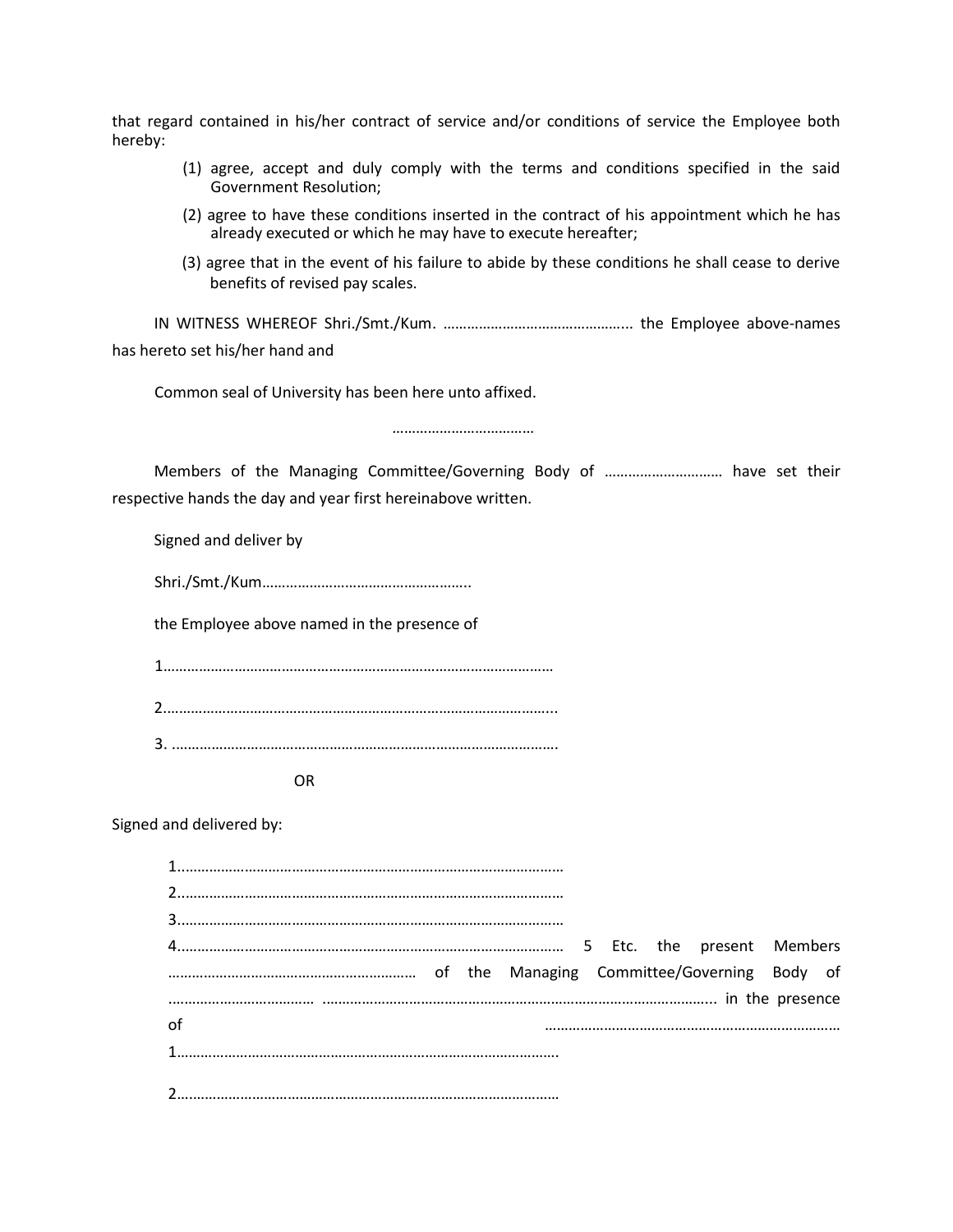### APPENDIX V

#### **Performance Appraisal Report–I\***

### **Self Appraisal**

#### A. General Information

- (*a*) Name
- (*b*) Address (Residential) Ph. No.
- (*c*) Designation
- (*d*) Department
- (*e*) Date of Birth
- (*f*) Area of Specialization

### B. Academic Qualifications

| Subjects Year    | Division/Grade<br>Merit etc. |
|------------------|------------------------------|
|                  |                              |
| Board/University |                              |

### C. Research Experience and Training

|                           | Research Stage                        | Title of Work/Theses | University where the<br>work was carried out |
|---------------------------|---------------------------------------|----------------------|----------------------------------------------|
| M. Phil. or equivalent    |                                       |                      |                                              |
| Ph.D.                     |                                       |                      |                                              |
| Post-Doctoral             |                                       |                      |                                              |
|                           | Publications (give a list separately) |                      |                                              |
| Research Guidance         |                                       |                      |                                              |
|                           | (Give names of students               |                      |                                              |
|                           | guided successfully)                  |                      |                                              |
| Training (please specify) |                                       |                      |                                              |

\*For teachers already in employment at the time of introduction of the scheme and for new entrants at the time of joining of the institution.

D. Research Projects carried out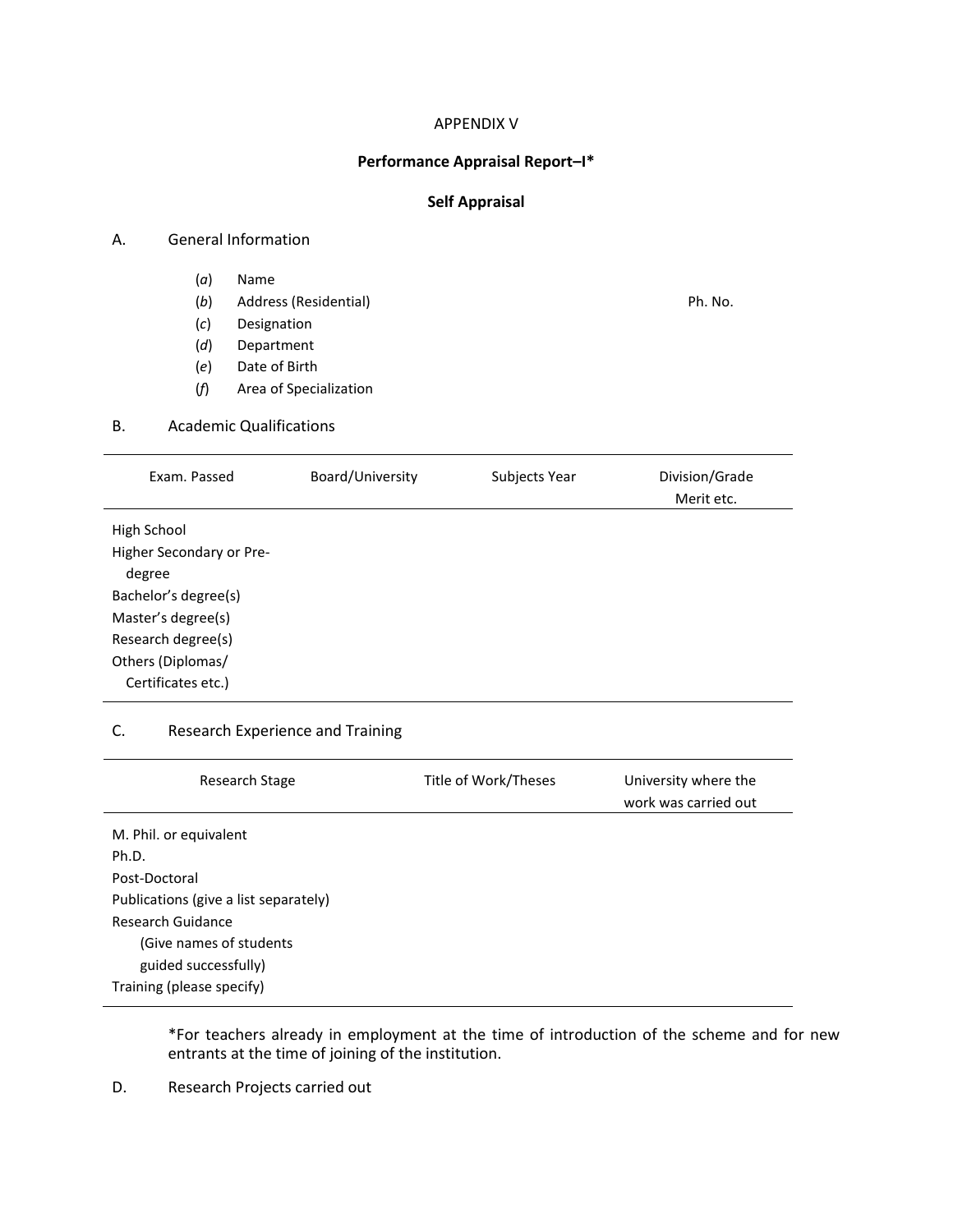|       | Title of the                 | Name of the Funding                                       | Duration                                                                                    | Remarks        |
|-------|------------------------------|-----------------------------------------------------------|---------------------------------------------------------------------------------------------|----------------|
|       | Project                      | Agency                                                    |                                                                                             |                |
| Ε.    |                              |                                                           | Seminar, Conference, Symposia, Workshops etc. attended                                      |                |
|       |                              | Name of the Seminar/Conference/<br>Symposia Workshop etc. | Name of the Sponsoring<br>Agency                                                            | Place and Date |
| F.    | <b>Teaching Experience</b>   |                                                           |                                                                                             |                |
|       | Courses Taught               |                                                           | Name of University/College/<br>Institution                                                  | Duration       |
| (i)   | U.G. (B.A./B.Sc., etc. Pass) | (B.A./B.Sc. etc. Hons.)                                   |                                                                                             |                |
| (ii)  | P.G. (M.A./M.Sc., etc.)      |                                                           |                                                                                             |                |
| (iii) | M.Phil.                      |                                                           |                                                                                             |                |
| (iv)  | Any other                    |                                                           |                                                                                             |                |
|       |                              |                                                           |                                                                                             |                |
|       |                              |                                                           |                                                                                             |                |
|       | (b)                          | Under-graduate (Hons.)                                    |                                                                                             |                |
|       | (c)<br>Post-graduate         |                                                           |                                                                                             |                |
| G.    |                              | Innovations/Contribution in Teaching                      |                                                                                             |                |
|       | (a)                          | Design of curriculum:                                     |                                                                                             |                |
|       | Teaching methods<br>(b)      |                                                           |                                                                                             |                |
|       | (c)                          | Laboratory experiment                                     |                                                                                             |                |
|       | Evolution methods<br>(d)     |                                                           |                                                                                             |                |
|       | (e)                          | Preparation of resource                                   |                                                                                             |                |
|       |                              | material including books,                                 |                                                                                             |                |
|       |                              | reading materials, laboratory                             |                                                                                             |                |
|       | manuals etc.                 |                                                           |                                                                                             |                |
|       | (f)                          | <b>Remedial Teaching/Student Counselling</b>              |                                                                                             |                |
|       | (academic)                   |                                                           |                                                                                             |                |
|       | Any other.<br>(g)            |                                                           |                                                                                             |                |
| Η.    |                              | <b>Extension Work/Community Service:</b>                  |                                                                                             |                |
|       | (a)                          | Please give a short account of your contribution to:      |                                                                                             |                |
|       | (i)                          |                                                           | Community work such as values of National<br>integration, secularism, democracy, socialism, |                |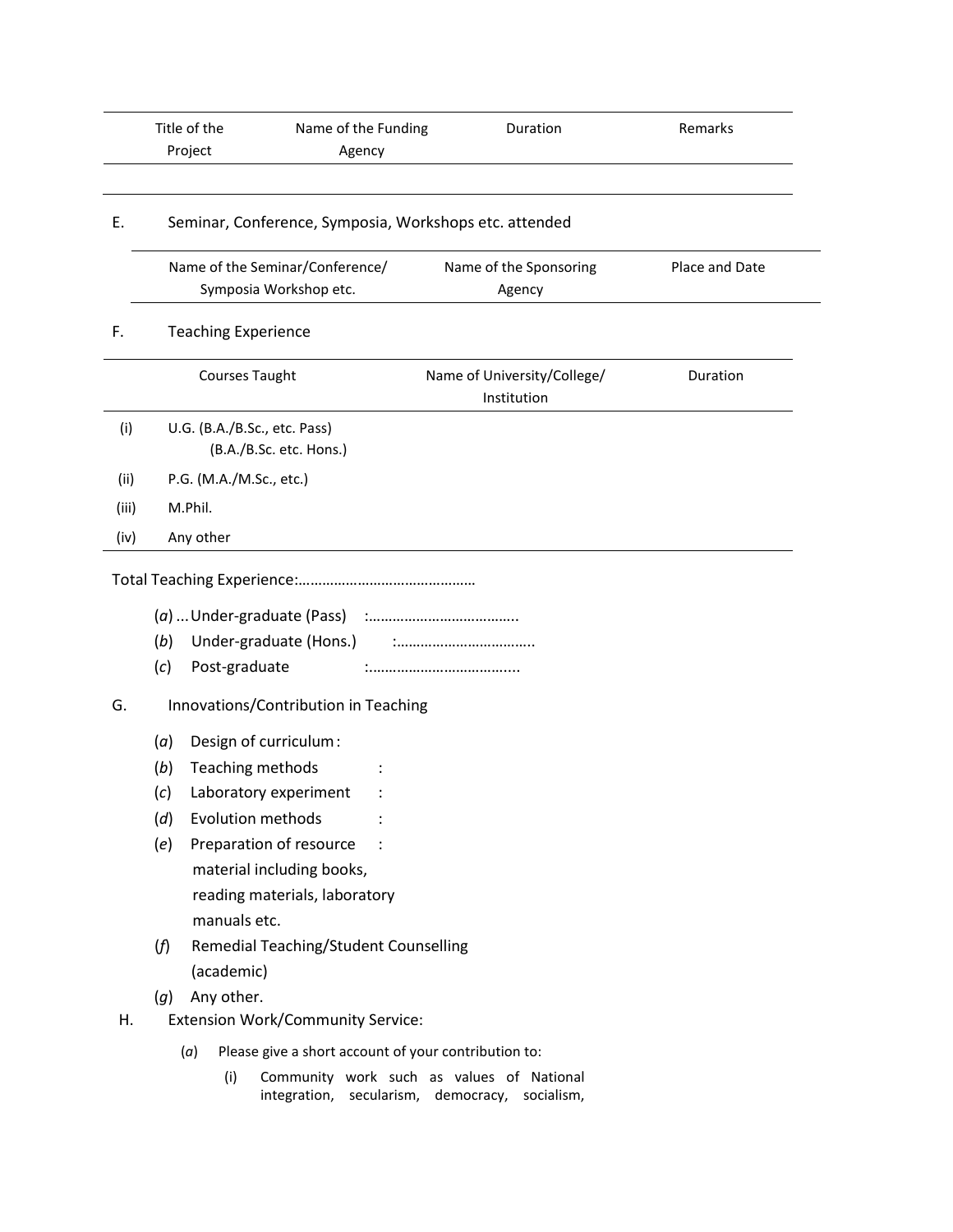humanism, peace, scientific temper, flood or drought relief, small family norms etc.

- (ii) National Literacy Mission.
- (*b*) Positions held/Leadership role played in organization linked with Extension Work and National Service Scheme (NSS), or NCC or any other similar activity.
- I Participation in Corporate Life:

Please give a short account of your contribution to:

- (*a*) College/University/Institution
- (*b*) Co-curricular Activities
- (*c*) Enrichment of Campus Life (Hostels, sports, games, cultural activities)
- (*d*) Students Welfare and Discipline
- (*e*) Membership/Participation in Bodies/ Committees on Education and National Development.
- (*f*) Professional Organization of Teachers
- J. (*a*)Membership of Professional Bodies, Societies etc.
	- (*b*) Editorship of Journals
- K. Any other information.

(Signature of the Teacher).

### **Performance Appraisal Report-II\***

#### **Self Appraisal**

- A. General Information
	- (*a*) Name
	- (*b*) Date of Birth
	- (*c*) Address (Residential) Ph. No.
	- (*d*) Designation
	- (*e*) Department
	- (*f*) Area of Specialization
	- (*g*) Date of Appointment
		- (i) in the Institution
		- (ii) in the Present Post
	- (*h*) Honours Conferred
- B. Teaching

(*a*) Class Taught

Class Periods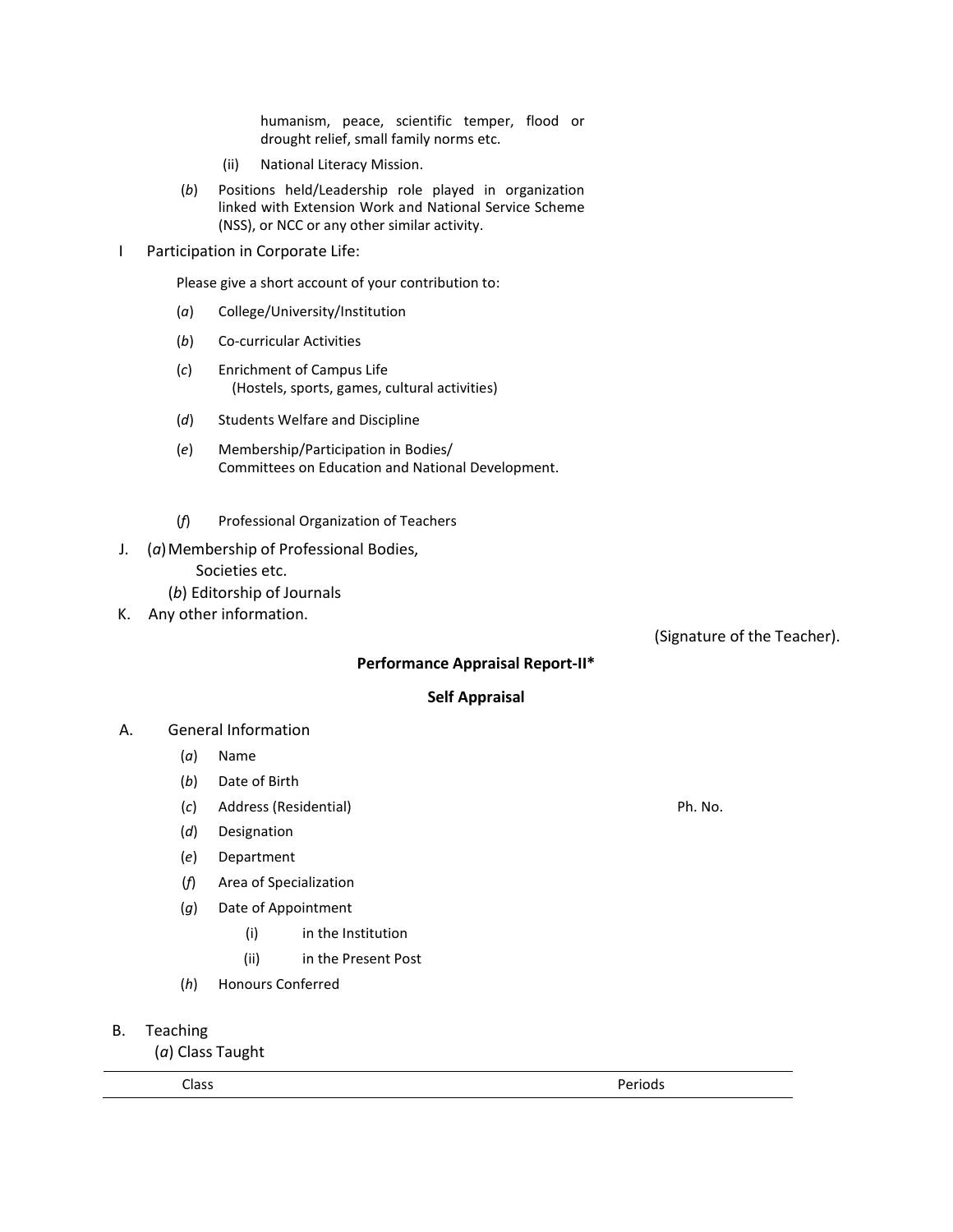|       | $***$                        | Assigned per week<br>T/F | Taught in the year<br>T/F | Steps taken for the<br>teaching of periods<br>during<br>missed<br>absence of leave |
|-------|------------------------------|--------------------------|---------------------------|------------------------------------------------------------------------------------|
|       |                              | (1)                      | (2)                       | (3)                                                                                |
| (i)   | U.G. (B.A./B.Sc. etc., Pass) |                          |                           |                                                                                    |
|       | (B.A./B.Sc. etc. Hons.)      |                          |                           |                                                                                    |
| (ii)  | PG (M.A./M.Sc., etc.)        |                          |                           |                                                                                    |
| (iii) | M.Phil.                      |                          |                           |                                                                                    |
| (iv)  | Any other                    |                          |                           |                                                                                    |
|       |                              |                          |                           |                                                                                    |

- \* (To be filled at the end of every academic year)
- \*\*  $L =$  Lecture  $T =$  Tutorial  $P =$  Practical
	- (*b*) Regularity and Punctuality
	- (*c*) Details of course teaching plan synopses of lectures, and reading lists supplied to students.
	- (*d*) Details of participation in the following:
		- (i) University Evaluation
		- (ii) Internal Evaluation
		- (iii) Paper Setting
		- (iv) Assessment of Home assignments
		- (v) Conduct of Examinations
		- (vi) Evaluation of Dissertation etc.
- C. Details of Innovations/Contribution in Teaching during the year:
	- (*a*) Design of curriculum:
	- (*b*) Teaching methods
	- (*c*) Laboratory experiments:
	- (*d*) Evaluation methods:
	- (*e*) Preparation of resource material including books, reading materials, laboratory manuals etc.
		- (*f*) Remedial Teaching/Student Counselling (academic)
		- (*g*) any other
- D. Improvement of Professional Competence
	- (*a*) Details regarding refresher course/orientation attended, participation in summer schools, workshops, seminars, symposia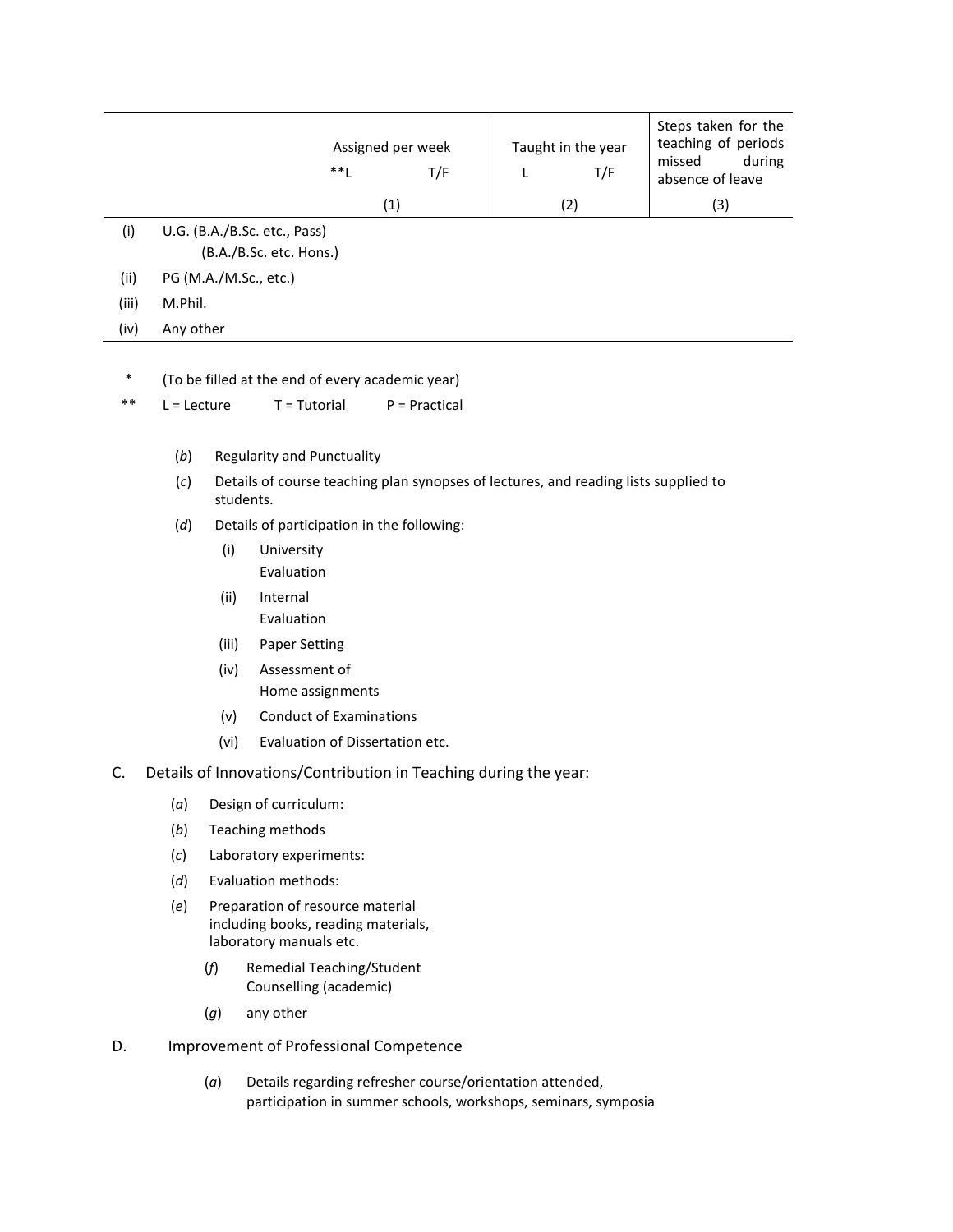etc. including open university courses/M.Phil., Ph.D.

### E. Research contributions:

(*a*) Number of students (M.Phil./Ph.D.)

|     | At the beginning<br>of the year                        | Registered during the<br>year | Completed during<br>the year |  |  |
|-----|--------------------------------------------------------|-------------------------------|------------------------------|--|--|
|     | M.Phil.                                                |                               |                              |  |  |
|     | Ph.D.                                                  |                               |                              |  |  |
| (b) | No. of research papers published (Please enclose list) |                               |                              |  |  |
| (c) | <b>Research Projects</b>                               |                               |                              |  |  |
|     | Title of the Project                                   | Name of the funding<br>agency | Duration                     |  |  |
|     |                                                        |                               |                              |  |  |

- (*d*) Details of Seminars, Conferences, Symposia organised.
- (*e*) Patents taken, if any, give a brief description.
- (*f*) Membership of Professional Bodies. Editorship of Journals etc.

### F. Extension Work/Community Service.

- (*a*) Please give a short account of your contribution to:
	- (i) Community work such as values of National integration, Secularism, democracy, socialism, humanism, peace, scientific temper, flood or drought relief, small family norms etc.
	- (ii) National Literacy Mission
- (*b*) Positions held/Leadership role played in organizations linked with Extension work and National Service Scheme (NSS) or NCC or any other similar activity.
- G. Participation in Corporate Life:

Please give a short account of your contribution to:

- (*a*) College/University/Institution
- (*b*) Co-Curricular activities
- (*c*) Enrichment of Campus Life (hostels, sports, games, cultural activities)
- (*d*) Students' Welfare and Discipline
- (*e*) Membership/Participation in Bodies/

Committees on Education and National Development.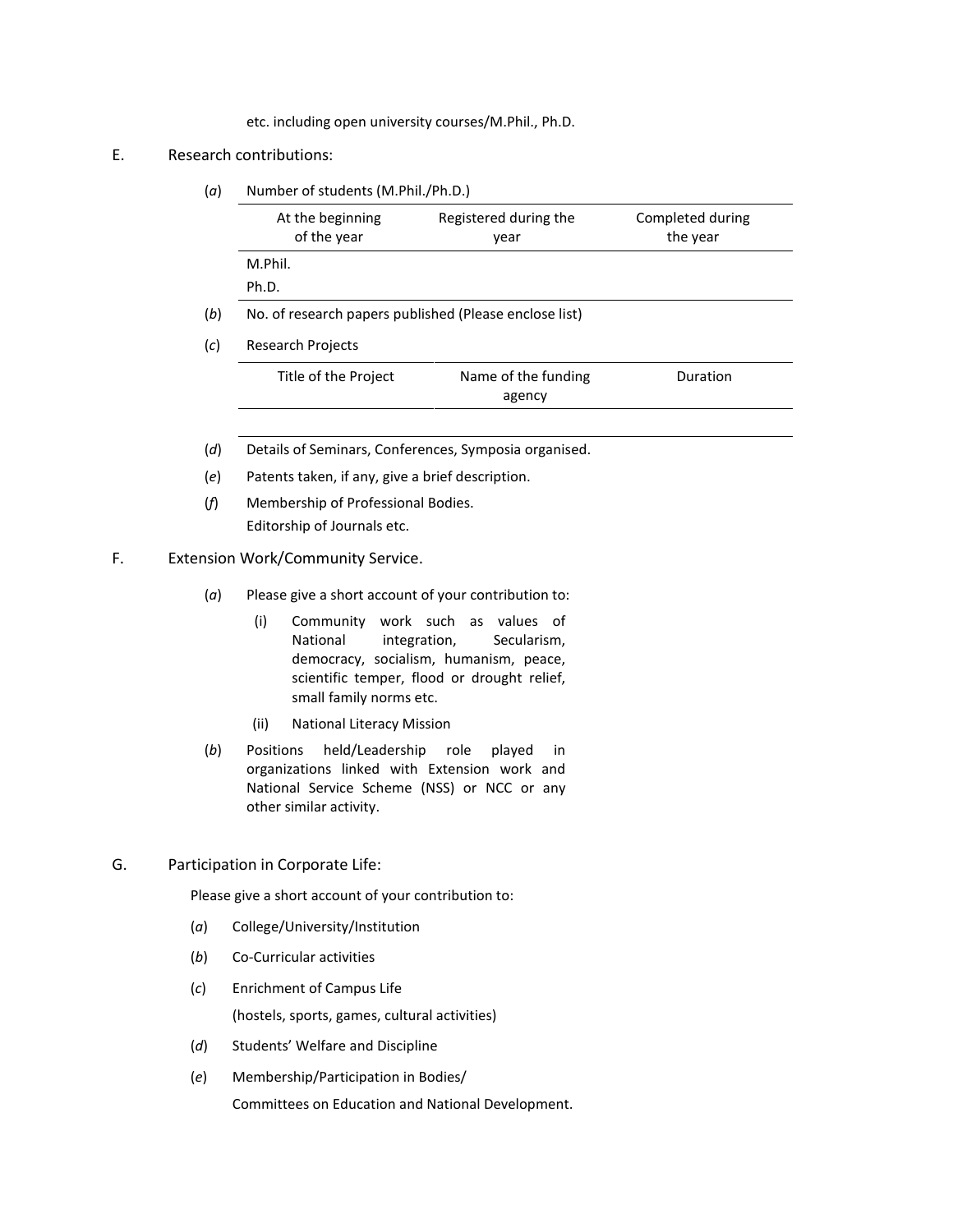(*f*) Professional organization of Teachers.

#### H. Assessment

(*a*) Steps taken by you for the evaluation of the course programme taught

### I. General Data

State brief assessment of your performance indicating

- (*a*) achievements, (*b*) difficulties faced and
- (*c*) suggestions for improvement.

Signature of the Teacher

### J. \*Verification of factual data:

- A. General Information.
- B. Teaching.
- C. Details of Innovations/Contribution in Teaching, during the year.
- D. Improvement of Professional Competence.
- E. Research contributions.
- F. Extension Work/Community Service.
- G. Participation in Corporate Life.

### Signature of the Person autherised

\* By a person to be nominated by Principal/Vice-Chancellor.

### APPENDIX VI

### **Code of Professional Ethics for University and College Teachers Preamble**

### *I. Goal of Higher Education in our Country:*

The basic purpose of education is to create skill and knowledge and awareness of our glorious national heritage and the achievements of human civilisation, possessing a basic scientific outlook and commitment to the ideals of patriotism, democracy, secularism and peace, and the principles enunciated in the Preamble to our constitution.

Higher education has to produce leaders of society and economy in all areas of manifold activities with a commitment to the aforesaid ideals.

Higher education should strive for academic excellence, and progress of arts and science. Education, research and extension should be conducted in conformity with our national needs and priorities and ensure that our best talents make befitting contributions to international endeavour on societel needs.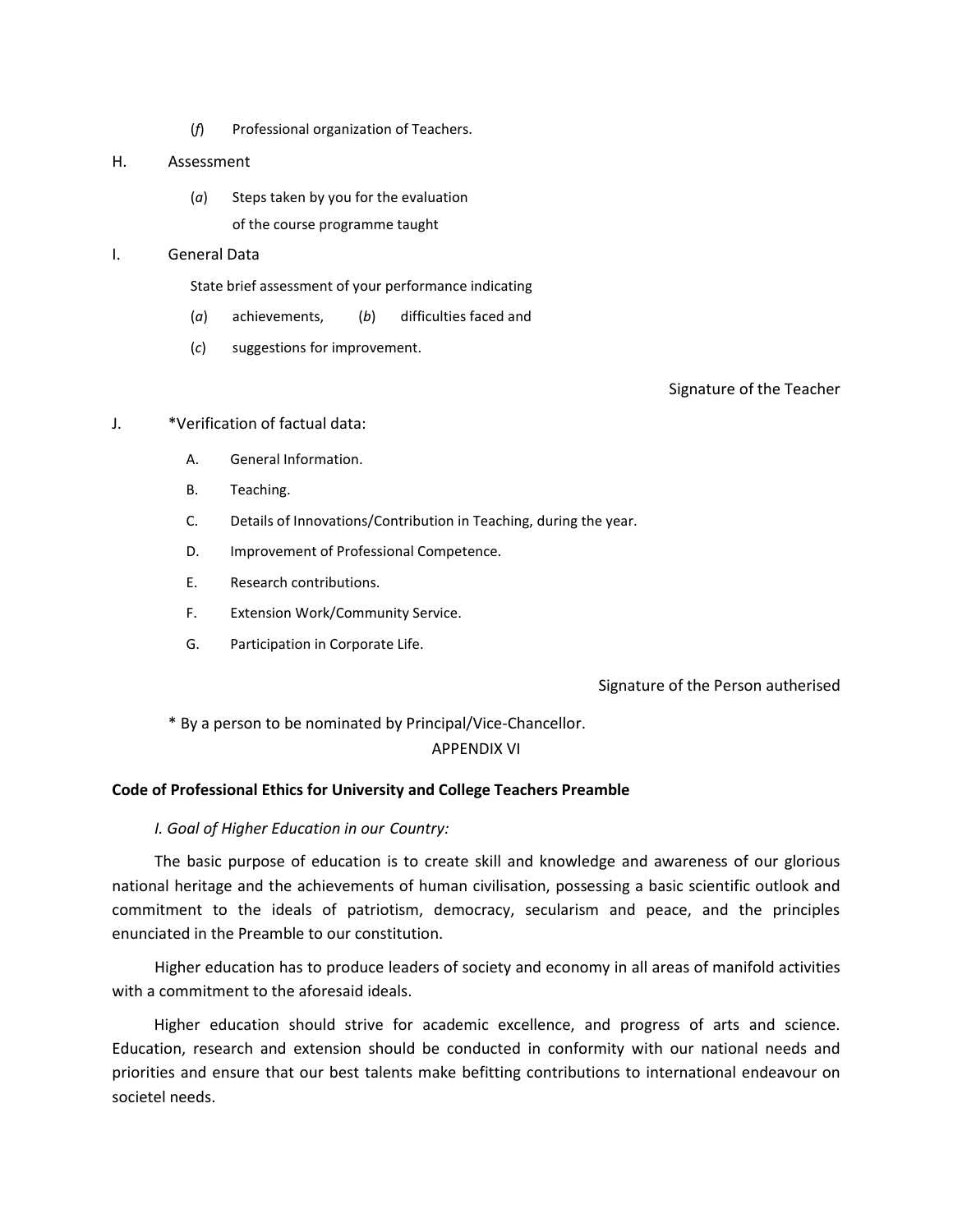#### *II. Teachers and their Rights:*

Teachers should enjoy full civic and political rights of our democratic country Teachers have a right to adequate emoluments, social position, just conditions of service professional independence and adequate social insurance.

### **The Code of Professional Ethics**

### *I. Teachers and Their Responsibilities:*

Whoever adopts teaching as a profession assumes the obligation to conduct himself in accordance with the ideals of the profession. A teacher is constantly under the scrutiny of his students and the society at large. Therefore, every teacher should see that there is no incompatibility between his precepts and practice. The national ideals of education which have already been set forth and which he/she should seek to inculcate among students must be his/her own ideals. The profession further requires that the teachers should be calm, patient and communicative by temperament and amiable in disposition.

### *Teachers should:*

- (i) adhere to a responsible pattern of conduct and demeanour expected of them by the community;
- (ii) manage their private affairs in a manner consistent with the dignity of the profession;
- (iii) seek to make professional growth continuous through study and research;
- (iv) express free and frank opinion by participation at professional meetings, seminars, conference etc. towards the contribution of knowledge;
- (v) maintain active membership of professional organisations and strive to improve education and profession through them;
- (vi) perform their duties in the form of teaching, tutorial, practical and seminar work conscientiously and with dedication;
- (vii) co-operate and assist in carrying out functions relating to the educational responsibilities of the college and the university such as: assisting in appraising applications for admission, advising and counselling students as well as assisting in the conduct of university and college examinations, including supervision, invigilation and evaluation; and
- (viii) participate in extension, co-curricular and extra-curricular activities including community Service.

### **II. Teachers and the Students:**

### *Teachers should:*

(i) respect the right and dignity of the student in expressing his/her opinion;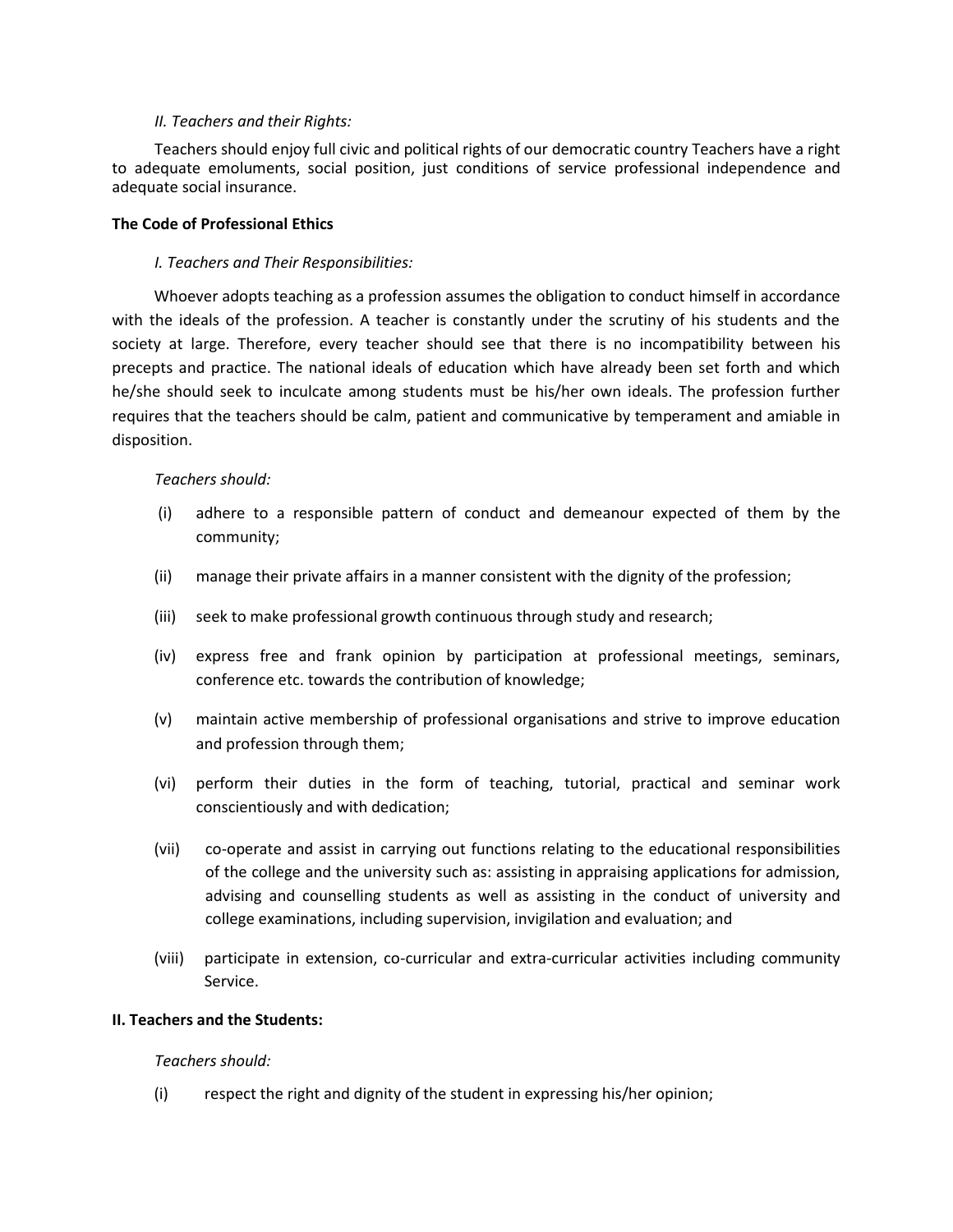- (ii) deal justly and impartially with students regardless of their religion, caste, political, economic, social and physical characteristics;
- (iii) recognise the difference in aptitude and capabilities among students and strive to meet their individual needs;
- (iv) encourage students to improve their attainments, develop their personalities and at the same time contribute to community welfare;
- (v) inculcate among students scientific outlook and respect for physical labour and ideals of democracy, patriotism and peace;
- (vi) be affectionate to the students and not behave in a vindictive manner towards and of them for any reason;
- (vii) pay attention to only the attainment of the student in the assessment of merit;
- (viii) make themselves available to the students even beyond their class hours and help and guide students without any remuneration or reward;
- (ix) aid students to develop an understanding of our national heritage and national goals, and
- (x) refrain from inciting students against other students, colleagues or administration

#### **III. Teachers and Colleges:**

#### *Teachers should:*

- (i) treat other members of the profession in the same manner as they themselves wish to be treated;
- (ii) speak respectfully of other teachers and render assistance for professional betterment;
- (iii) refrain from lodging unsubstantiated allegations against colleagues to higher authorities;
- (iv) refrain from allowing considerations of caste, creed, religion, race or sex in their professional endeavour.

#### **IV. Teachers an Authorities:**

#### *Teachers should:*

- (i) discharge their professional responsibilities according to the existing rules and adhere to procedures and methods consistent with their profession in initiating steps through their own institutional bodies and/or professional organisations for change of any such rule determental to the professional interest;
- (ii) refrain from undertaking any other employment and commitment including private tuitions and coaching classes which are likely to interfere with their professional responsibilities;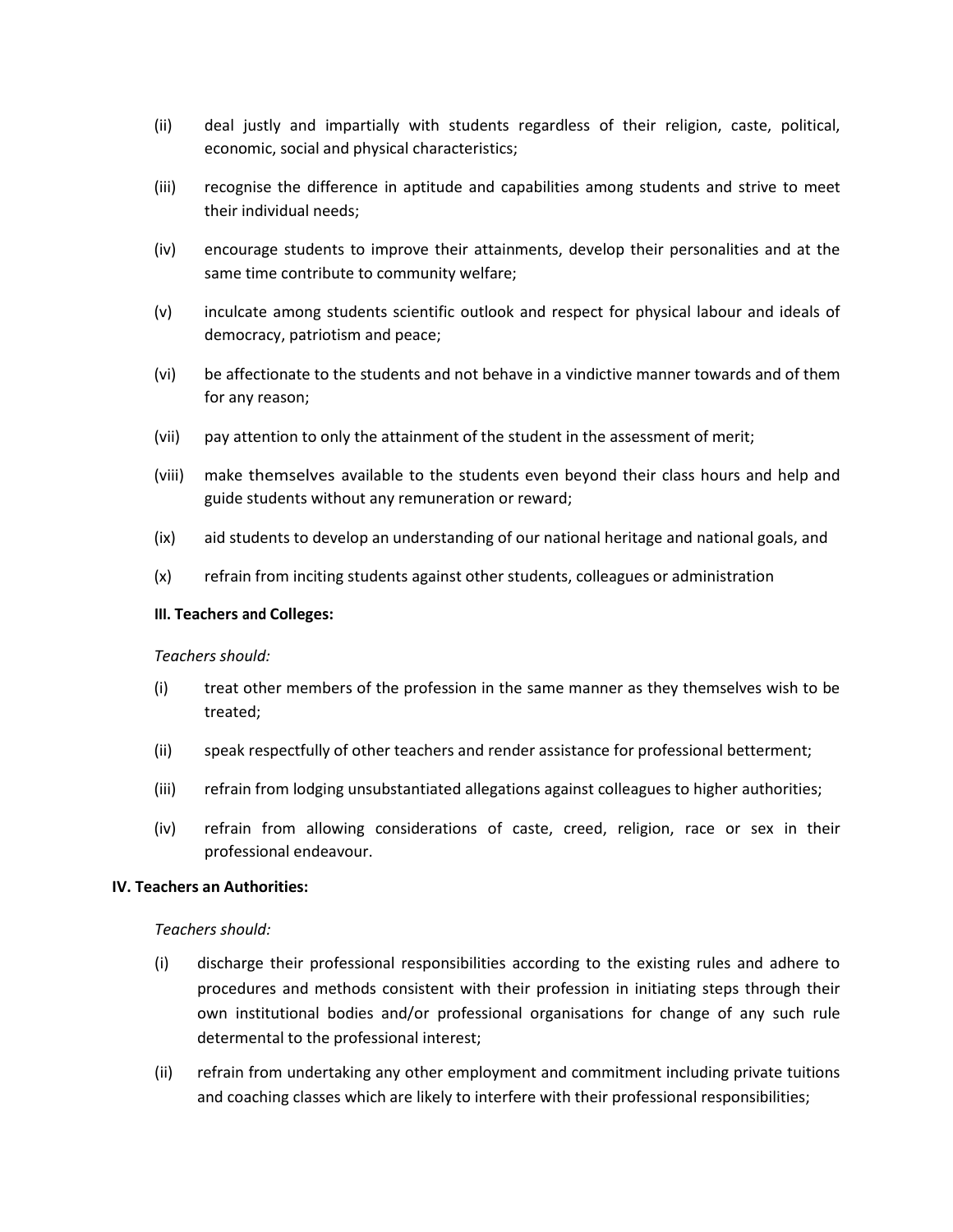- (iii) co-operate in the formulation of policies of the institution by accepting various offices and discharge responsibilities which such offices may demand;
- (iv) co-operate through their organisations in the formulation of policies of the other institutions and acept offices;
- (v) co-operate with the authorities for the betterment of the institutions keeping in view the interest and in conformity with dignity of the profession;
- (vi) should adhere to the conditions of contract;
- (vii) give and expect due notice before a change of position is made; and
- (viii) refrain from availing themselves of leave except on unavoidable grounds and as far as practicable with prior intimation, keeping in view their particular responsibility for completion of academic schedule.

## **V. Teachers and Non-Teaching Staff:**

- (i) Teachers should treat the non-teaching staff as colleagues and equal partners in a co-operative undertaking, within every educational institution;
- (ii) Teachers should help in the function of joint staff-councils covering both teachers and the nonteaching staff.

# **VI. Teachers and Guardians:**

## *Teachers should:*

Try to see through teachers bodies and organisations that institutions maintain contact with the guardians of their students, send reports of their performance to the guardians whenever necessary and meet the guardians in meetings convened for the purpose for mutual exchange of ideas and for the benefit of the institution.

## **VII. Teachers and Society:**

*Teachers should*:

- (i) Recognise that education is a public service and strive to keep the public informed of the educational programmes which are being provided;
- (ii) Work to improve education in the community and strengthen the community's moral and intellectual life;
- (iii) Be aware of social problems and take part in such activities as would be conducive to the progress of society and hence the country as a whole;
- (iv) Perform the duties of citizenship, participate in community activities and shoulder responsibilities of public offices;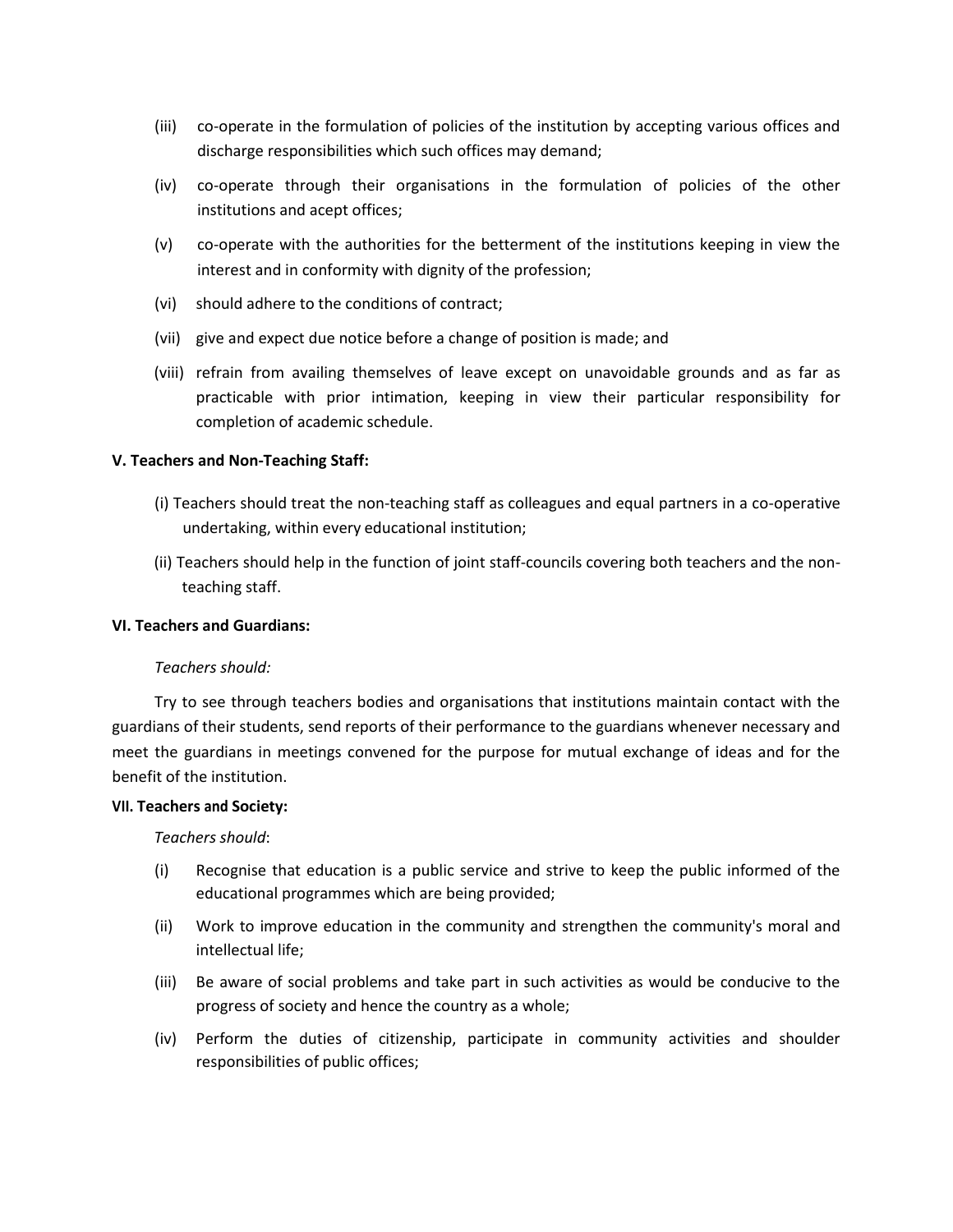(v) Refrain from taking part in or subscribing to or assisting in any way activities which tend to promote feeling of hatred or enemity among different communities, religions or linguistic groups but actively work for National Integration.

## APPENDIX "A"

## **(S. 412)**

#### **Formula for Fixation of Pay in the Revised Scales**

I. The initial pay in the revised scale shall be fixed in the following manner:

(A) In the case of the teacher drawing basic pay not more than Rs. 1,800/- in he existing scale.

(*a*) An amount representing five per cent of the basic pay subject to a minimum of Rs. 15/- and a maximum of Rs. 50/- shall be added to the existing emolument of the teacher.

*Explanation I*:–Existing emoluments means a basic pay plus dearness allowance as on 31.12.1972 plus interim relief, if any, sanctioned during 01.03.1970 and January 1973 and not any other allowance.

*Explanation II*:-If the amount so computed includes a part of a rupee, then if such part is fifty paise or more, it shall be increased to one complete rupee and if such part is less than fifty paise, it shall be ignored.

(*b*) After the existing emoluments have been increased and computed as specified in clause (*a*) the pay shall be fixed in the revised scale at the stage equal to the amount so computed or, if there is no such stage in the revised scale, at the stage next above the amount so computed.

## Provided that:

(i) If the amount as computed under clause (*a*) is less than the minimum of the revised scale, the pay shall be fixed at the minimum of that scale.

(ii) If the amount as computed under clause (*a*) is more than the maximum of the revised scale, the pay shall be fixed at the maximum of that scale.

Provided further that, except in case where the pay is fixed at the minimum of the revised scale, if the revised emoluments as determined under this sub-rule, exceeds the existing emolument by more than Rs. 100/- the initial pay shall be fixed at the highest stage in the revised scale at which the revised emolument payable does not exceed the existing emolument by Rs. 100/- and the difference, if any, between the existing emoluments plus Rs. 100/- and the revised emoluments so payable shall be allowed as personal pay to be absorbed in future increment(s).

*Explanation*:–Revised emolument means the basic pay of the teacher in the revised scale.

(B) In the case of a teacher drawing basic pay exceeding Rs. 1,800/- in the existing scale, the initial pay in the revised scale shall be fixed under the provisions of B.C.S.R. 41, 44 and 57 and for this purpose his pay in the existing scale shall be deemed to include the dearness allowance, if any, drawn by him.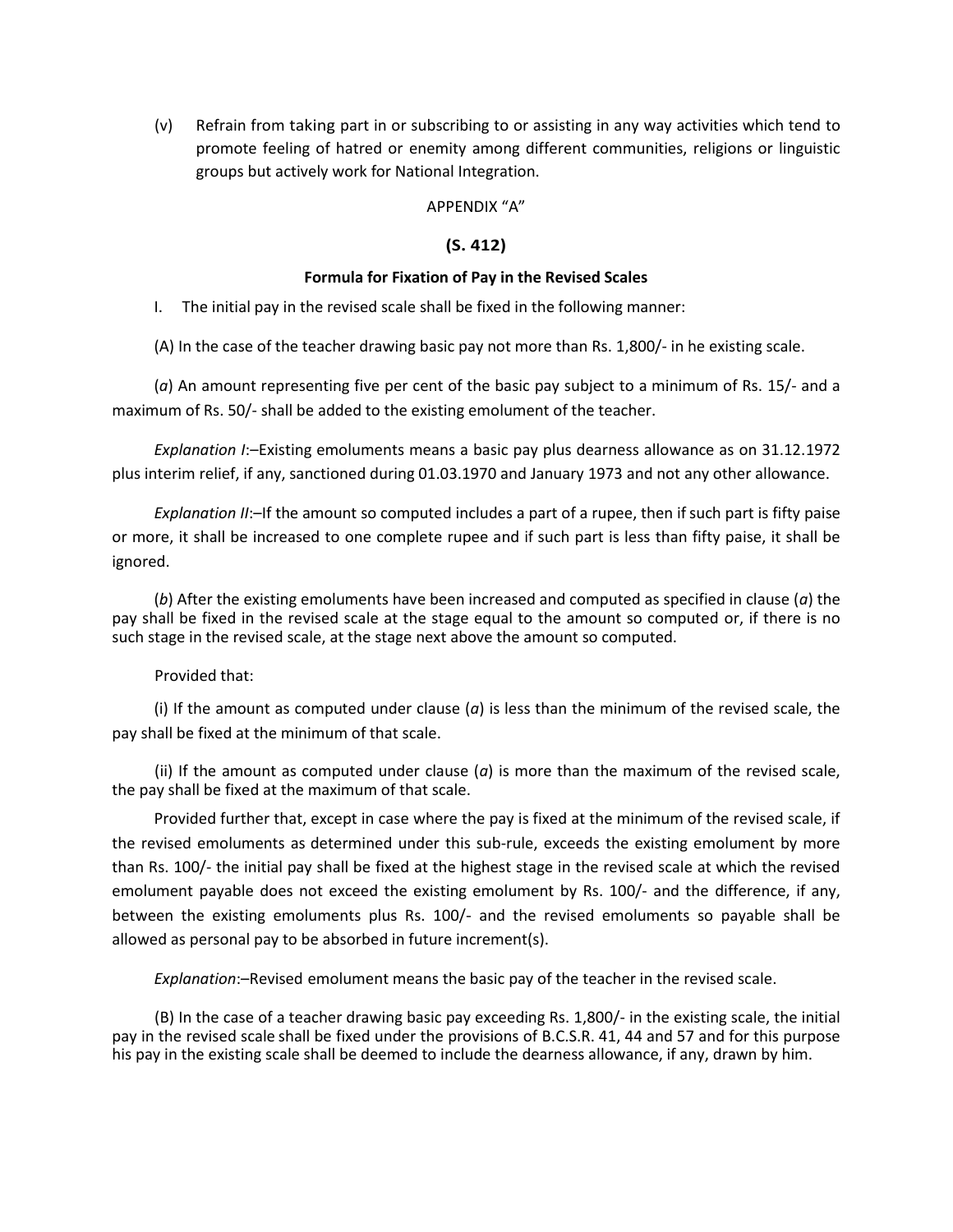*Note*1:– Where the teacher is holding a permanent post and is officiating in a higher post and the scale applicable to these two posts are merged into one scale, the pay shall be fixed under this subrule with reference to the officiating post only, provided he has continuously officiated in that post for not less than one year as on 01.01.1973 and the pay so fixed shall be treated as substantive pay. Where such teacher has not completed one year's continuous service in the higher officiating post as on 01.01.1973

his pay in the revised scale shall be fixed separately with reference to his substantive pay and officiating pay in the existing scale and his pay in the revised scale fixed with reference to the officiating pay shall be treated as substantive pay in that scale either on confirmation in the higher officiating post or after rendering service for the period by which it fell short of one year on 01.01.1973, whichever is earlier, provided that in the latter case, it is certified by the appointing authority that he would have continued to officiate in the higher post during this period had the revised scale not been introduced. If, however, the appointing authority certifies that he would have reverted to the lower post during this period, his pay in the revised scale would, from the date on which he would have reverted, be regulated on the basis of the pay fixed on 01.01.1973 with reference to his substantive pay in the lower post.

*Note* 2:– Where the existing emolument exceeds the revised emolument the difference shall be allowed as personal pay to be absorbed in future increment(s).

*Note* 3:– Where in the fixation of pay under clause (*b*) of paragraph (A) or under paragraph (B) the pay of the teacher drawing pay at more than five consecutive stages in the existing scale gets bunched, that is to say, gets fixed in the revised scale at the same stage the pay in the revised scale of such of the teacher who is drawing pay beyond the first five consecutive stages in the existing scale shall be stepped upto the stage where such bunching occurs, as under, by the grant of increment(s) in the revised scale in the following manner, namely:

- (*a*) for teacher drawing pay from the 6th upto 10th stage in the existing scale-by one increment.
- (*b*) for teacher, drawing pay from the 11th upto the 15th stage in the existing scale, if there is bunching beyond the 10th stage–by two increments.
- (*c*) for teacher drawing pay from the 16th upto 20th stage in the existing scale, if there is bunching beyond the 15th stage–by three increments.

If by stepping up of the pay as above, the pay of one teacher gets fixed at a stage in the revised scale which is higher than the stage in the revised scale at which the pay of another teacher who was drawing pay to the next higher stages in the same existing scale is fixed, the pay of the latter shall also be stepped upto only to the extent by which it falls short that of the former.

*Note* 4:– Where in the fixation of pay under clause (*b*) of paragraph (A) or paragraph (B) the pay of a teacher, who in the existing scale was drawing immediately before 01.01.1973 more pay than another teacher junior to him in the same cadre, gets fixed in the revised scale at a stage lower than that of such junior his pay shall be stepped upto the same stage in the revised scale as that of the junior.

*Note* 5:– Where as on 01.01.1973, the teacher is in receipt of personal pay which together with his existing emolument exceeds the revised emoluments then, the difference representing such excess shall be allowed to such teacher as personal pay to be absorbed in future increments.

II. Date of next increment in the revised scale.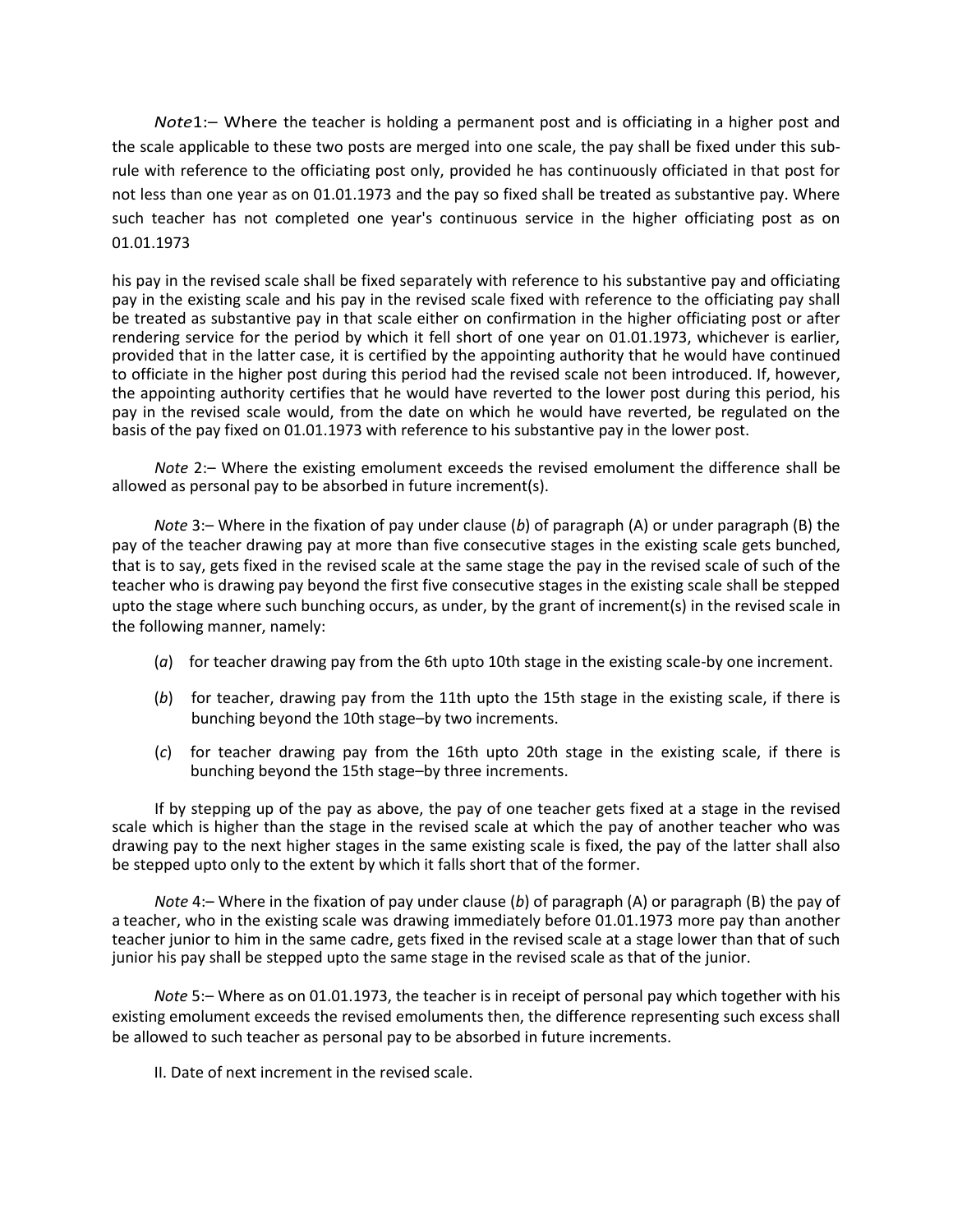The next increment of the teacher whose pay has been fixed in the revised scale in accordance with rule I shall be granted on the date he would have drawn his increment had he continued in the existing scale;

Provided that in cases where the pay of a teacher is stepped up in terms of Note 3 of the rule I the next increment shall be granted on the completing of qualifying service of twelve months from the date of the stepping up of the pay in the revised scale;

Provided further that, in cases other than those covered by the preceding proviso, the next increment of a teacher whose pay is fixed on the 1st day of January, 1973 at the same stage as the one fixed for another teacher junior to him in the same cadre and drawing pay at a lower stage than his in the existing scale, shall be granted on the same date as admissible to his junior, if the date of increment of the junior happens to be earlier.

*Explanation*:–For the purpose of this rule, increment shall be construed to mean stage in the time scale and not necessarily actual increases in pay (that is to say, where an increment in any scale is not annual, the increment shall be construed as carrying as many as the number of years of service required to be rendered for earning an increment).

## APPENDIX "B"

# **Statute (415) (4)**

#### **DEED OF CONTRACT OF SERVICE**

| <b>This</b> | agreement made | on on |                                                                                                          | of |
|-------------|----------------|-------|----------------------------------------------------------------------------------------------------------|----|
|             |                |       | Shri./Smt./Kum./Prof./                                                                                   |    |
|             |                |       |                                                                                                          |    |
|             |                |       | the first part and the University of Poona a University being a body corporate and constituted under the |    |
|             |                |       | Poona University Act, 1974, being Maharashtra Act No. XXIII of 1974 hereinafter called "the University   |    |
|             |                |       | or the Management of the affiliated college or recognized institution" of the second part                |    |

It is hereby agreed by and between the parties hereto as under:

|           |  |  |  |  |  | 1. That the University/Management of the affiliated College/Recognized Institution hereby                |  |
|-----------|--|--|--|--|--|----------------------------------------------------------------------------------------------------------|--|
|           |  |  |  |  |  |                                                                                                          |  |
|           |  |  |  |  |  |                                                                                                          |  |
|           |  |  |  |  |  |                                                                                                          |  |
|           |  |  |  |  |  |                                                                                                          |  |
|           |  |  |  |  |  |                                                                                                          |  |
|           |  |  |  |  |  | rules and conduct, discipline and appeal rules as are prescribed and will be prescribed hereafter by the |  |
| Statutes. |  |  |  |  |  |                                                                                                          |  |

2. That the said parties agree and undertake to be bound by the Act, Statutes, Ordinances, Regulations, Rules and Orders of the University/Management for the time being in force and as may be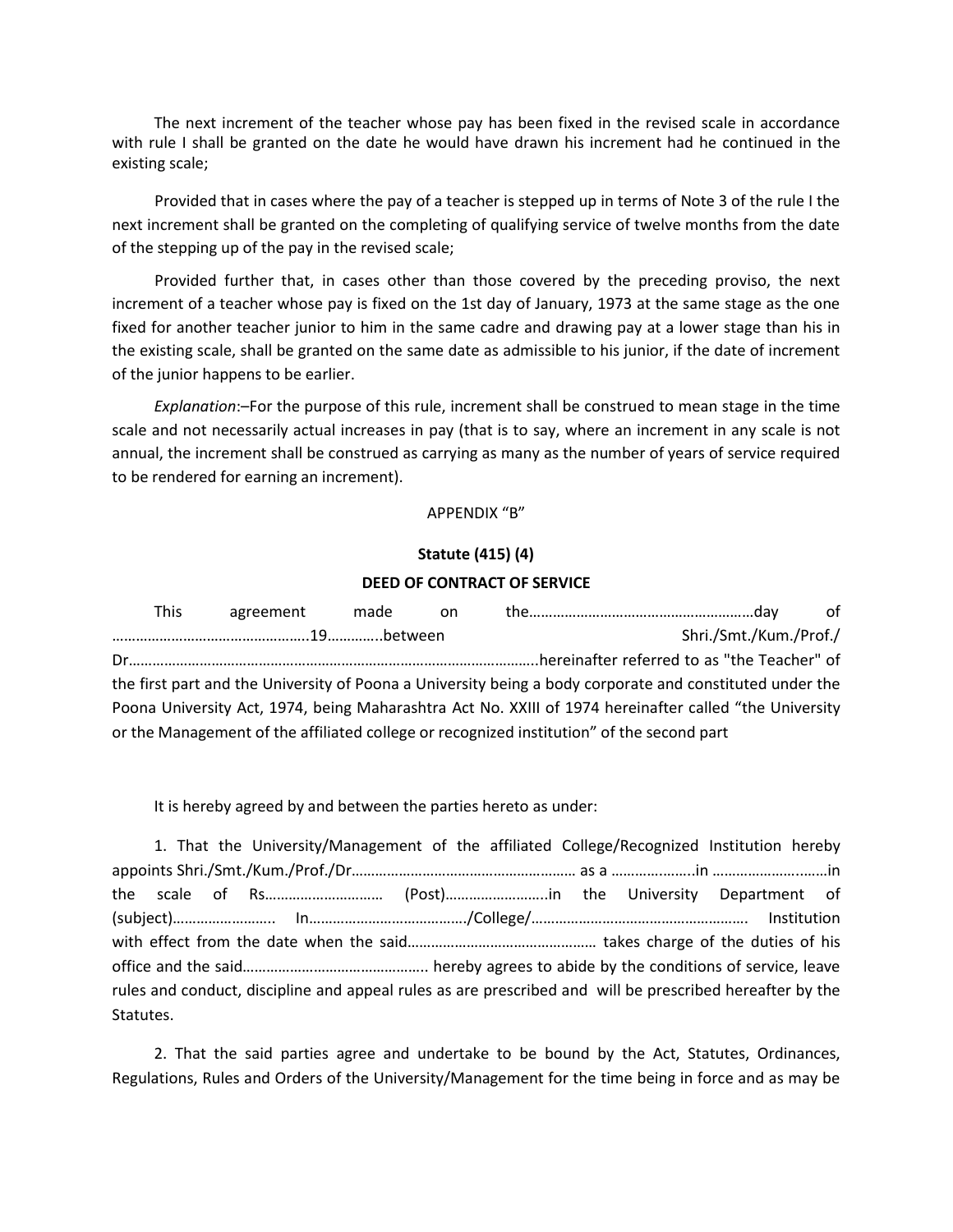amended and/or modified from time to time and brought into force at a later date and which shall be deemed to form part of the agreement.

3. That the said parties agree that this agreement shall continue in force till the date of superannuation of the Teacher or until determined by notice in writing as required under the Statutes relating to the conditions of service for the University/College/ Recogn ized Institution teacher.

IN WITNESS Whereof the parties hereto have set their hands and seals on the date of the month and year above mentioned.

Date:

Place:

Signed by the said Signed and sealed on behalf of the University/College/ Recognized Institution

………………….. ………………………………..

(Teacher)

Registrar/Chairman/Director, University/Management

In the presence of

1.

2.

APPENDIX "C"

# **Statute (551) (2)**

# **1. B.C.S.R. 377. Gradation of Government Servants:**

For the purpose of calculating travelling allowance Government servants are divided into three grades as follows:

| First Grade  | Rs. 1000/- and above.            |
|--------------|----------------------------------|
| Second Grade | $\ldots$ Rs. 425/- to Rs. 999/-. |
| Third Grade  | $\ldots$ Below Rs. 425/-.        |

# **2. B.C.S.R. 400. Railway Journeys:**

Officers of grade I and II shall be entitled to travel by rail by first class and those of grade III by second class. The first and the second grade Officers will be paid Ist class fares for their rail journey each way only if they mention the serial number of the Ist class rail ticket and the date marked on the ticket in their Travelling Allowance bill, they will, otherwise be paid rail fare by second class only.

# **3. B.C.S.R. 414. I and II–Road Kilometreage:**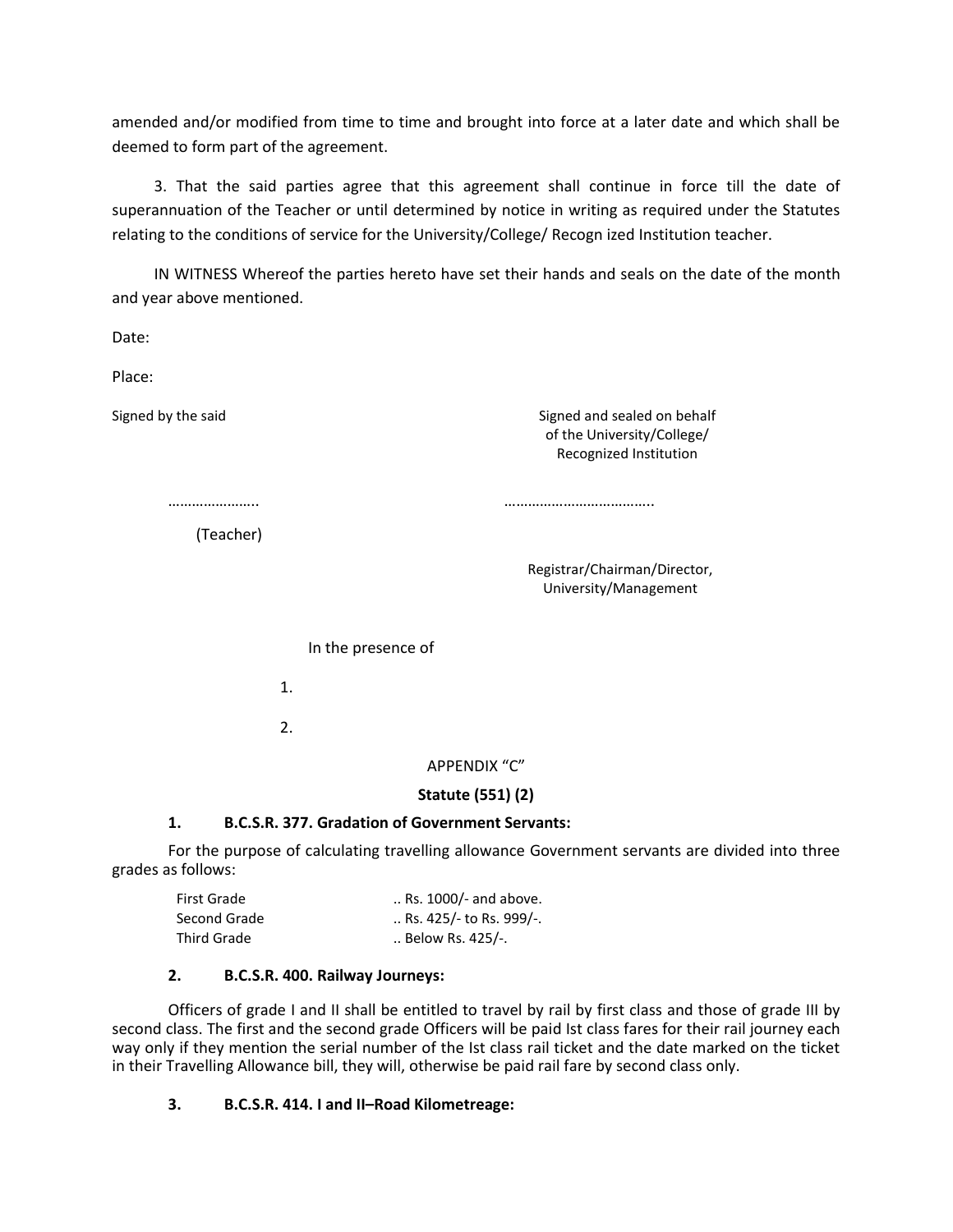- (i) The kilometreage allowance admissible to Government servant travelling in a State Transport motor vehicle will be the cost of a single seat only.
- (ii) The rates of road kilometreage for journeys in owned or hired vehicles shall be as follows:–

| Grade<br>of Govt. |        | Owned/<br>hired car | Owned/hired<br>Jeep |                                      | Assigned<br>Car |        |        | Assigned<br>Jeep | Motor            | Other |
|-------------------|--------|---------------------|---------------------|--------------------------------------|-----------------|--------|--------|------------------|------------------|-------|
| Servants          | Petrol | Diesel              | Petrol              | <b>Diesel</b>                        | Petrol          | Diesel | Petrol | Diesel           | Cycle<br>Scooter | means |
| and II            | 125    | 95                  |                     | (Figures are in Paisa per kilometer) |                 |        |        |                  |                  |       |
|                   |        |                     | 150                 | 95                                   | 110             | 80     | 135    | 80               | 50               | 10    |
| н                 |        |                     |                     |                                      |                 |        |        |                  | 50               | 10    |

- (iii) The kilometreage allowance admissible to Government servants travelling by hiring a seat in service taxies, which have been authorised by the R.T.O. to run between different places, connected or not connected by rail, will be the actual charge for a single seat paid limited to the railway fare of the class of accommodation to which the Government servant is entitled to travel between the places connected by the rail or limited to road kilometreage applicable to him between the places not so connected.
- (iv) Road Kilometreage for the road journey incidental to Rail/Steamer/Air Journey shall be permitted if the sum of such journeys performed in one calendar day exceeds 5 kilometres.

## **4. B.C.S.R. 403, 409, 414 II A. Incidental charges for journey period:**

Daily allowance shall be held admissible for the entire period of absence from the normal place of duty i.e. including the period taken for journey. For calculating the period of absence, a grace period of 2 hours in the case of Air Journey and one hour in the case of Railway/Steamer/Bus Journeys before the Scheduled departure and a similar grace period after the scheduled arrival time of Train/Steamer/Bus shall be allowed. No such grace period shall be allowed for journey performed in the hired/owned/Government vehicles. Daily allowance payable for journey period including grace period shall be at the ordinary rates.

| Grade | Pay slab       | Ordinary<br>rate | Special rate<br>at Bombay,                            | Rate for staying in Hotels<br>charging scheduled tariff |                                                                               |  |
|-------|----------------|------------------|-------------------------------------------------------|---------------------------------------------------------|-------------------------------------------------------------------------------|--|
|       |                |                  | Pune, Nagpur,<br>Aurangabad,<br>Nasik and<br>Amravati | Ordinary<br>rate                                        | Special rate at<br>Bombay, Pune,<br>Nagpur, Aurangabad,<br>Nasik and Amravati |  |
| 1     | $\overline{2}$ | 3                | 4                                                     | 5                                                       | 6                                                                             |  |
|       | 2000 and above | 37               | 45                                                    | 58                                                      | 70                                                                            |  |
|       | 1000-1990      | 35               | 42                                                    | 58                                                      | 70                                                                            |  |
| Ш     | 750-999        | 23               | 32                                                    | 40                                                      | 54                                                                            |  |
|       | 425-749        | 18               | 23                                                    | 32                                                      | 40                                                                            |  |
| Ш     | Below Rs. 425  | 15               | 19                                                    | 24                                                      | 32                                                                            |  |

## **5. B.C.S.R. 420 and 422. Daily Allowance:**

(for claiming D.A. for staying at Hotels receipt is necessary.)